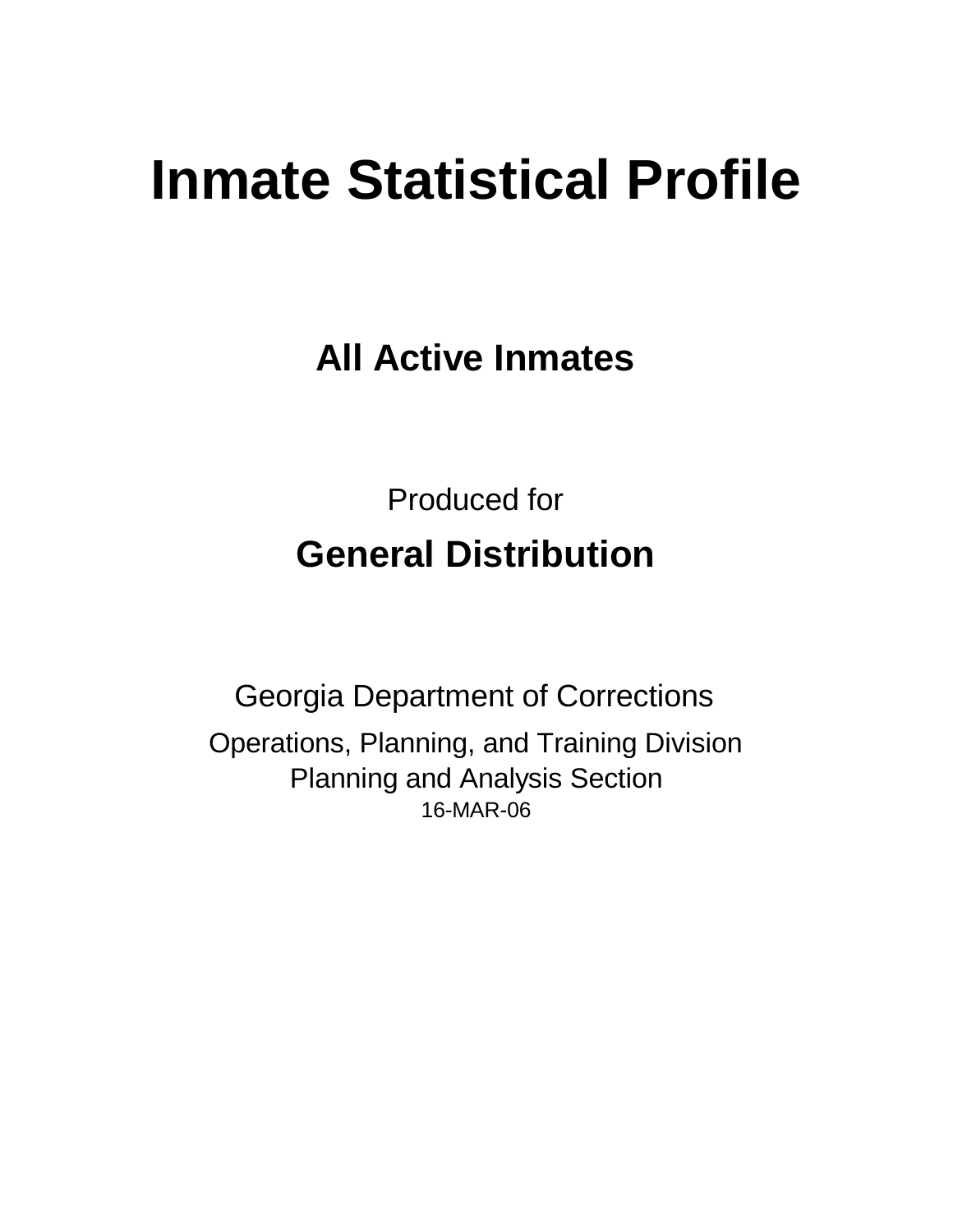**All Active Inmates**

Produced for **General Distribution**

# Table of Contents

| <b>Demographic information</b>                                       |
|----------------------------------------------------------------------|
| 5 Current age, broken out in ten year age groups                     |
| 6 Race group                                                         |
| 7 Marital status, self-reported at entry to prison                   |
| 8 Number of children, self-reported at entry to prison               |
| 9 Religious affiliation, self-reported at entry to prison            |
| 10 Home county - self-reported at entry to prison                    |
| 15 Socioeconomic class, self-reported at entry to prison             |
| 16 Environment to age 16, self-reported at entry to prison           |
| 17 Guardian status to age 16, self-reported at entry to prison       |
| 18 Employment status before prison, self-reported at entry to prison |
| 19 Age at admission                                                  |
| 21 Age at release                                                    |
| 22 Height, measured at entry to prison                               |
| 24 Weight, measured at entry to prison                               |
| <b>Correctional information</b>                                      |
| 26 Type of admission to prison                                       |
| 27 Current / last security status                                    |
| 28 Current / last institution type                                   |
| 29 Institution type - transitional centers                           |
| 30 Institution type - mental hospitals                               |
| 31 Institution type - county prisons                                 |
| 32 Institution type - state prisons                                  |
| 34 Institution type - private prisons                                |
| 35 Institution type - prison annexes                                 |
| 36 Institution type - inmate boot camp                               |
| 37 Number of disciplinary reports                                    |
| 38 Number of transfers                                               |
| 39 Number of escapes                                                 |
| 40 Probable future release type                                      |
| 41 Actual release type                                               |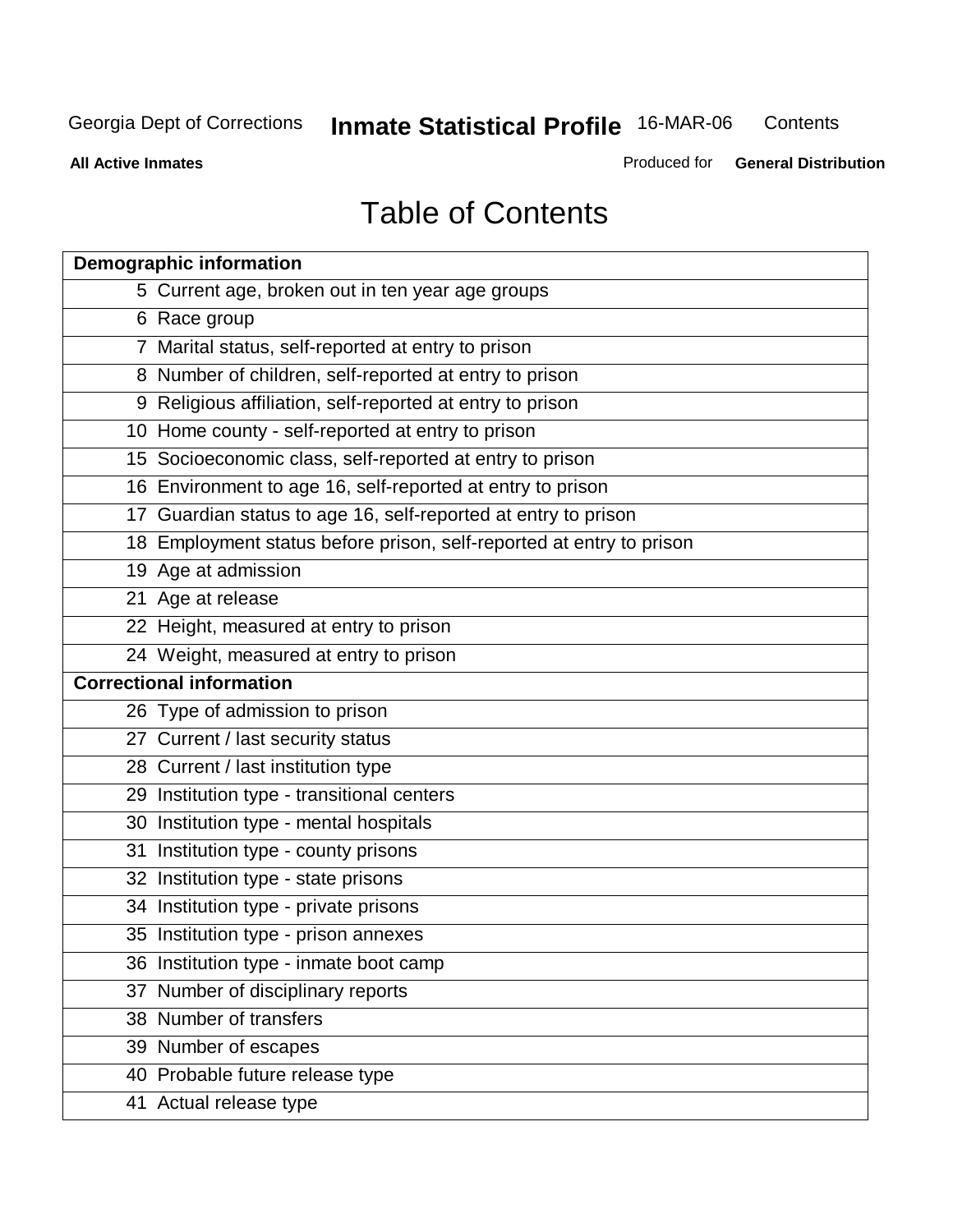**Contents** 

**All Active Inmates**

Produced for **General Distribution**

# Table of Contents

| <b>Educational, psychological and physical information</b>       |
|------------------------------------------------------------------|
| 42 Highest grade level attained                                  |
| 43 Culture fair IQ scores                                        |
| 44 Wide Range Achievement Test (WRAT) reading score              |
| 45 Wide Range Achievement Test (WRAT) math score                 |
| 46 Wide Range Achievement Test (WRAT) spelling score             |
| 47 Scope of substance abuse - summary                            |
| 48 Scope of substance abuse - detail                             |
| 49 Current / last mental health treatment level                  |
| 50 PULHESDWIT medical scale - 'P' overall condition ('P'hysical) |
| 51 PULHESDWIT medical scale - 'U' upper body                     |
| 52 PULHESDWIT medical scale - 'L' lower body                     |
| 53 PULHESDWIT medical scale - 'H' hearing                        |
| 54 PULHESDWIT medical scale - 'E' vision                         |
| 55 PULHESDWIT medical scale -'S' psychiatric                     |
| 56 PULHESDWIT medical scale - 'D' dental                         |
| 57 PULHESDWIT medical scale - 'W' work ability                   |
| 58 PULHESDWIT medical scale - 'I' impairment                     |
| 59 PULHESDWIT medical scale - 'T' transportability               |
| 60 Criminality in family, self-reported                          |
| 61 Alcoholism in family, self-reported                           |
| 62 Drug abuse in family, self-reported                           |
| 63 Subjected to frequent beatings, self-reported                 |
| 64 Father absent during inmate's childhood                       |
| 65 Mother absent during inmate's childhood                       |
| 66 Inmate diagnosed as manipulative                              |
| 67 Inmate diagnosed as assaultive                                |
| <b>Crimes and criminal history information</b>                   |
| 68 Number of prior Georgia incarcerations                        |
| 69 Prison sentence in years                                      |
| 70 Primary offense, broken out into felonies vs misdemeanors     |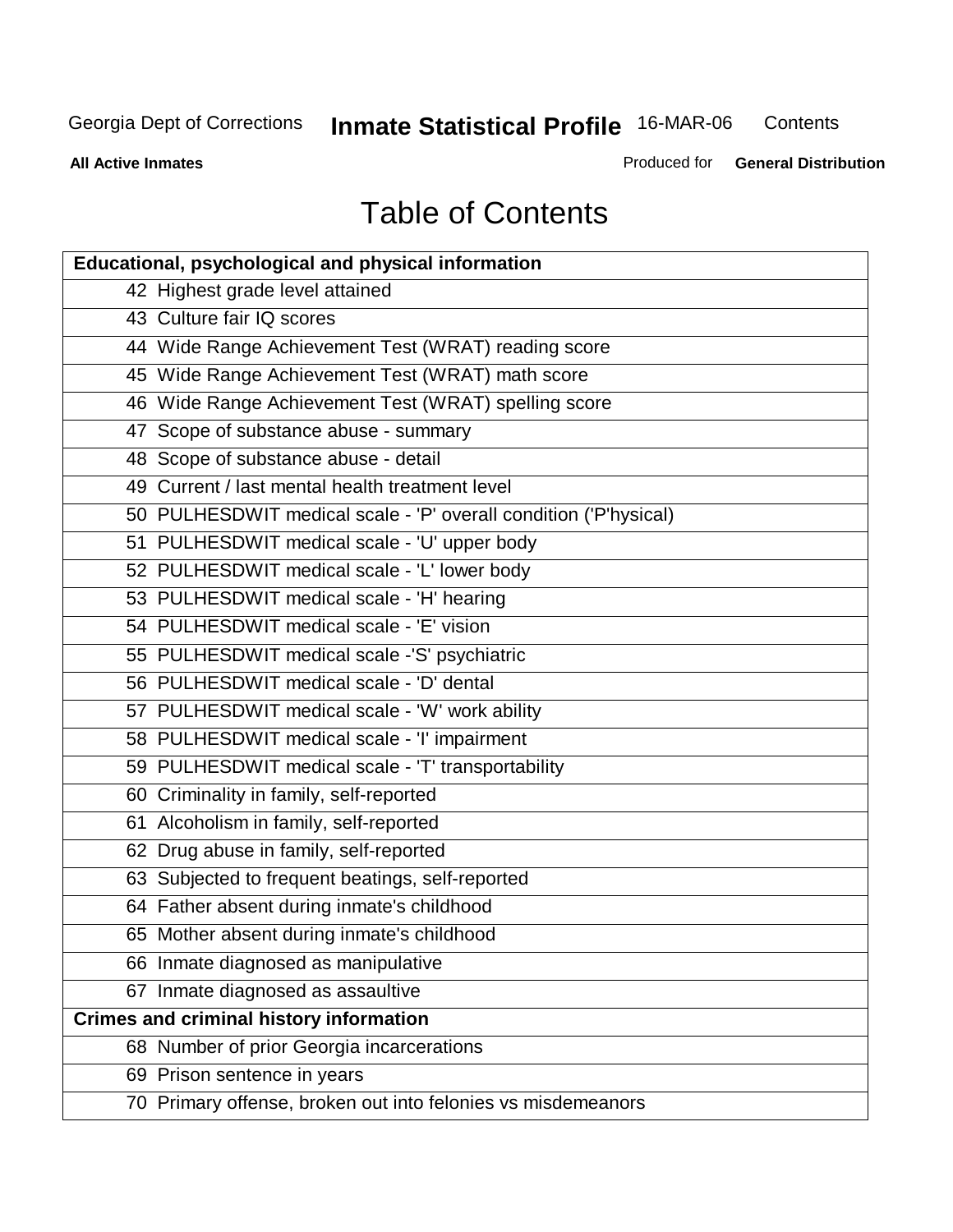**All Active Inmates**

Produced for **General Distribution**

# Table of Contents

| <b>Crimes and criminal history information</b>                 |
|----------------------------------------------------------------|
| 71 Primary offense, broken out into six broad crime categories |
| 72 Primary offense, detailed offense code                      |
| 79 County of conviction of primary offense                     |
| 84 Circuit of conviction of primary offense                    |
| 86 Years served (jail + prison) in this incarceration          |
| <b>Medical information</b>                                     |
| 87 Results of most recent HIV test                             |
| 88 Results of most recent tuberculosis test                    |
| 89 Results of most recent syphilis test                        |
| 90 Results of most recent Hepatitis-C test                     |
| 91 Results of most recent pregnancy test                       |
| 92 Results of most recent diabetes test                        |
| 93 Results of most recent hypertension test                    |
| 94 Results of most recent asthma test                          |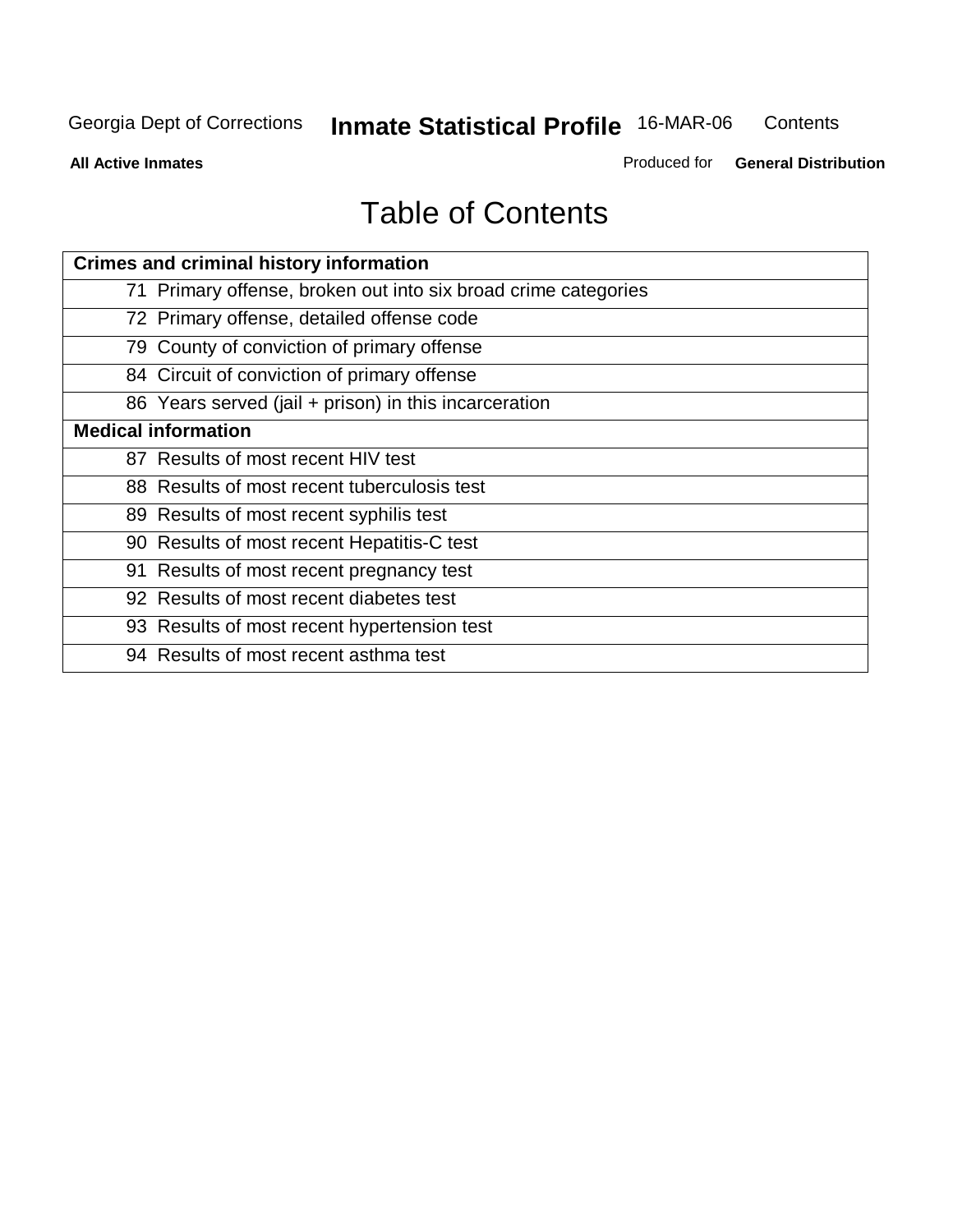#### **All Active Inmates**

#### Produced for **General Distribution**

#### Current age, broken out in ten-year age groups

|                       |              | <b>Male</b> |        |              | <b>Female</b> |       | <b>Total</b> |               |
|-----------------------|--------------|-------------|--------|--------------|---------------|-------|--------------|---------------|
| <b>Current Age</b>    | <b>Count</b> | Col %       | Row %  | <b>Count</b> | Col %         | Row % | <b>Total</b> | Col %         |
| <b>Teens</b>          | 2,831        | 6.07%       | 95.97% | 119          | 3.62%         | 4.03% | 2,950        | 5.91%         |
| <b>Twenties</b>       | 14,924       | 31.98%      | 94.03% | 948          | 28.81%        | 5.97% |              | 15,872 31.77% |
| <b>Thirties</b>       | 13,618       | 29.18%      | 92.28% | 1,139        | 34.62%        | 7.72% | 14,757       | 29.54%        |
| <b>Forties</b>        | 10,682       | 22.89%      | 92.56% | 859          | 26.11%        | 7.44% | 11,541       | 23.10%        |
| <b>Fifties</b>        | 3,648        | 7.82%       | 95.17% | 185          | 5.62%         | 4.83% | 3,833        | 7.67%         |
| <b>Sixties</b>        | 824          | 1.77%       | 95.70% | 37           | 1.12%         | 4.30% | 861          | 1.72%         |
| Seventy +             | 135          | 0.29%       | 97.83% | 3            | 0.09%         | 2.17% | 138          | 0.28%         |
| <b>Total Reported</b> | 46,662       | 100%        | 93.41% | 3,290        | 100%          | 6.59% | 49,952       | 100%          |

| <b>Not Reported</b> |        |               |        |
|---------------------|--------|---------------|--------|
| <u> Intal</u>       | 46,663 | ົດດດ<br>J,ZJU | 49,953 |

| <b>Mean</b><br>(average) | 35.78 | 35.97    | 35.79 |
|--------------------------|-------|----------|-------|
| <b>Median (middle)</b>   | 34    | ^^<br>w  | 35    |
| Mode<br>(most frequent)  | 26    | າເ<br>δw | 26    |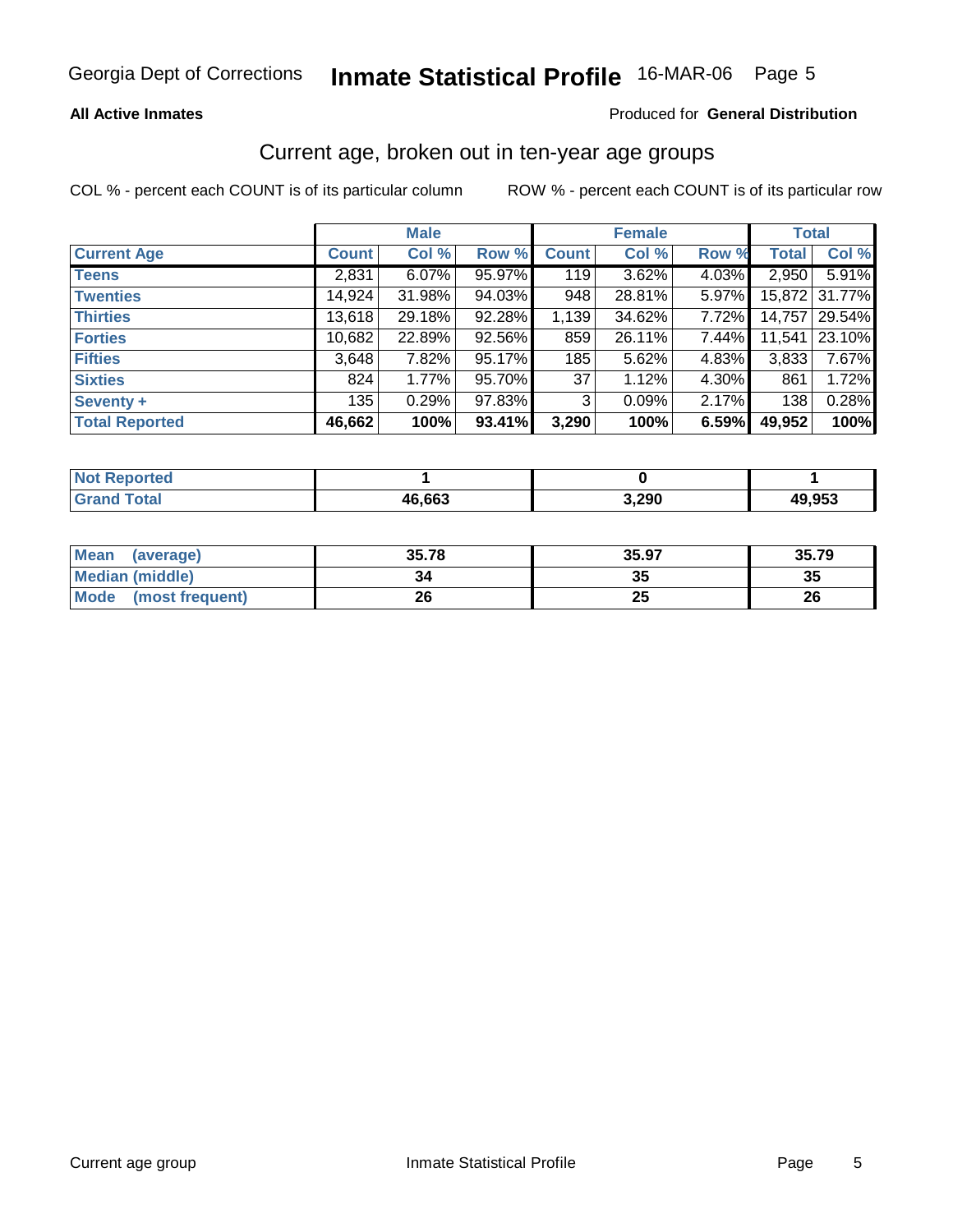#### **All Active Inmates**

#### Produced for **General Distribution**

### Race group

|                       |              | <b>Male</b> |                    |         | <b>Female</b> |          |        | <b>Total</b> |
|-----------------------|--------------|-------------|--------------------|---------|---------------|----------|--------|--------------|
| <b>Race Group</b>     | <b>Count</b> | Col %       | <b>Row % Count</b> |         | Col %         | Row %    | Total  | Col %        |
| <b>White</b>          | 17,200       | 37.01%      | 91.10%             | ا 680.⊧ | $51.25\%$     | $8.90\%$ | 18,880 | 37.95%       |
| <b>Black</b>          | 29,179       | 62.79%      | 94.82%             | 1,593   | 48.60%        | $5.18\%$ | 30,772 | 61.85%       |
| <b>Indian</b><br>3    | 53           | $.11\%$     | 96.36%             | 2       | .06%          | 3.64%    | 55     | .11%         |
| <b>Asian</b><br>6     | 42           | .09%        | 93.33%             | 3       | .09%          | $6.67\%$ | 45     | .09%         |
| <b>Total Reported</b> | 46,474       | 100%        | 93.41%             | 3,278   | 100%          | 6.59%    | 49,752 | 100%         |

| 189<br>__ |       | $\sim$<br>ZV I |
|-----------|-------|----------------|
| 46682     | 3,290 | 49.953         |

|  | M <sub>c</sub> | Black | <br>White<br>$ -$ | והה<br>ыаск<br>___ |
|--|----------------|-------|-------------------|--------------------|
|--|----------------|-------|-------------------|--------------------|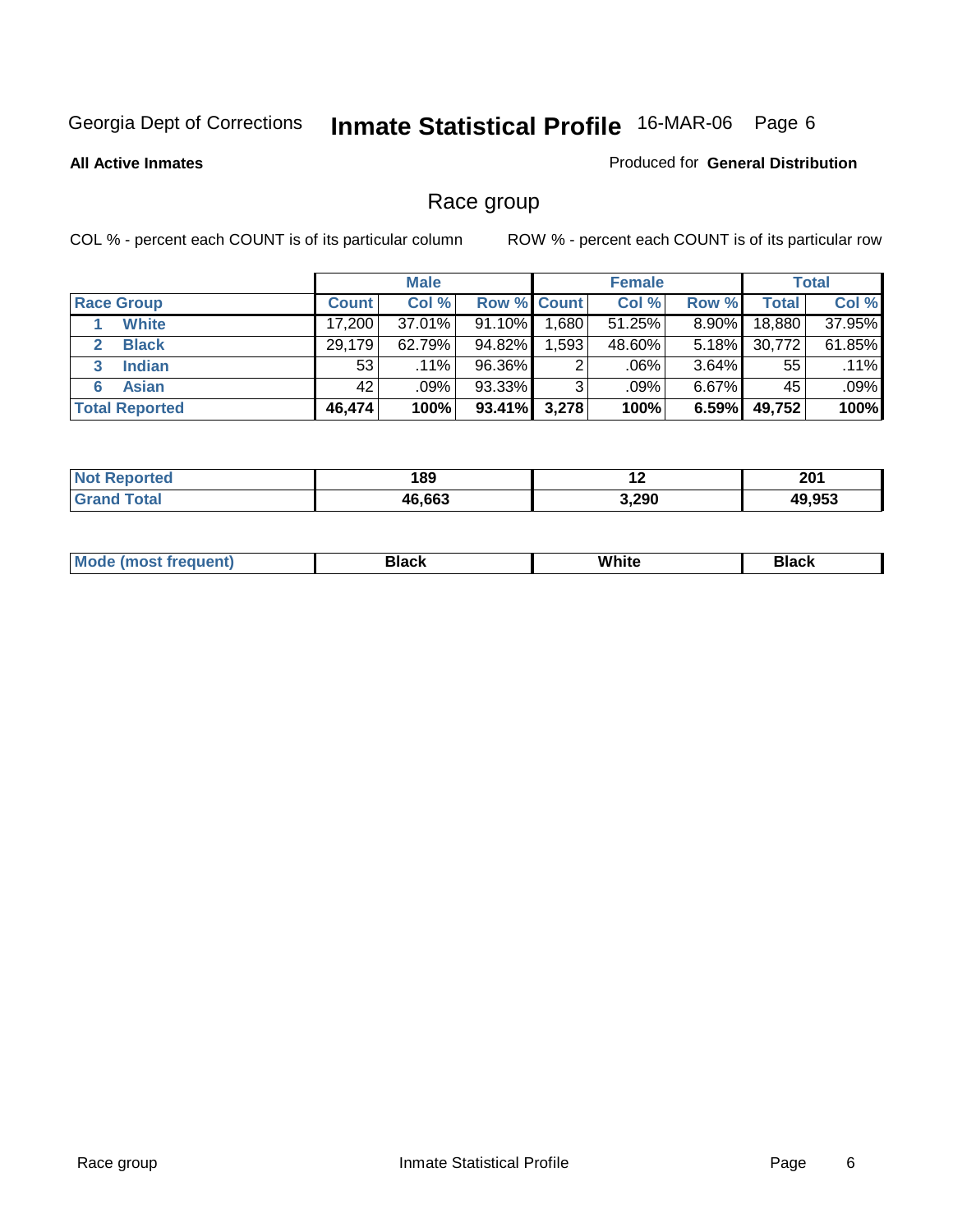#### **All Active Inmates**

#### Produced for **General Distribution**

### Marital status, self-reported at entry to prison

|                                |              | <b>Male</b> |        |              | <b>Female</b> |        |              | <b>Total</b> |
|--------------------------------|--------------|-------------|--------|--------------|---------------|--------|--------------|--------------|
| <b>Marital Status</b>          | <b>Count</b> | Col %       | Row %  | <b>Count</b> | Col %         | Row %  | <b>Total</b> | Col %        |
| <b>Single</b>                  | 15,762       | 58.99%      | 95.10% | 812          | 53.53%        | 4.90%  | 16,574       | 58.69%       |
| <b>Married</b><br>$\mathbf{2}$ | 3,437        | 12.86%      | 94.06% | 217          | 14.30%        | 5.94%  | 3,654        | 12.94%       |
| <b>Separated</b><br>3          | 1,446        | 5.41%       | 89.87% | 163          | 10.74%        | 10.13% | 1,609        | 5.70%        |
| <b>Divorced</b><br>4           | 3,394        | 12.70%      | 94.54% | 196          | 12.92%        | 5.46%  | 3,590        | 12.71%       |
| <b>Widowed</b><br>5            | 376          | 1.41%       | 84.30% | 70           | 4.61%         | 15.70% | 446          | 1.58%        |
| <b>Common Law</b><br>6         | 2,306        | 8.63%       | 97.51% | 59           | 3.89%         | 2.49%  | 2,365        | 8.38%        |
| <b>Total Reported</b>          | 26,721       | 100%        | 94.63% | 1,517        | 100%          | 5.37%  | 28,238       | 100%         |

| 19,942 | 772<br>. | ライビ<br>ີ<br>יי |
|--------|----------|----------------|
| 46.663 | 3,290    | 49.953         |

|  | <b>Mode</b><br>(most frequent) | .<br>luie | лане | ---- |
|--|--------------------------------|-----------|------|------|
|--|--------------------------------|-----------|------|------|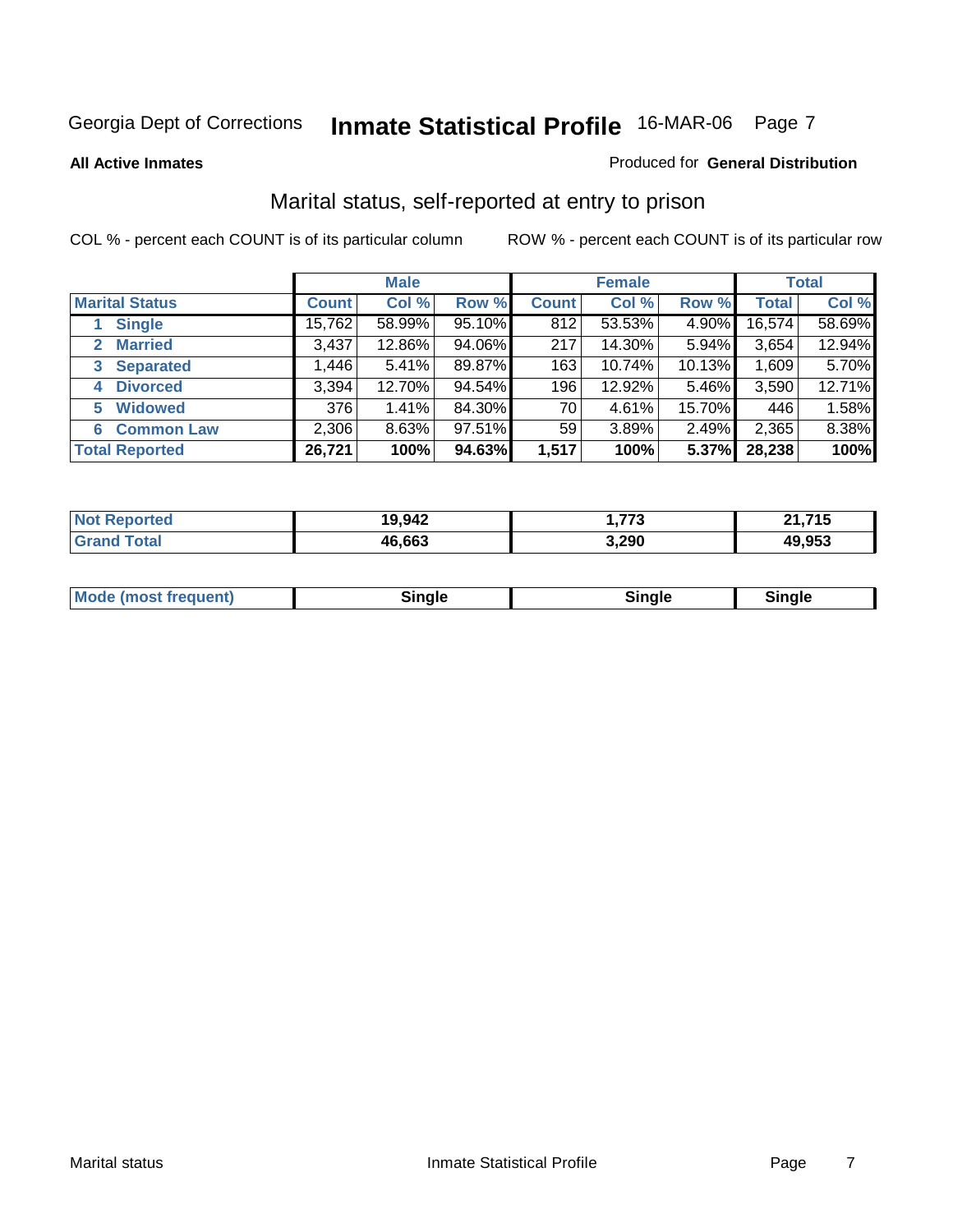#### **All Active Inmates**

#### Produced for **General Distribution**

### Number of children, self reported at entry to prison

|                           | <b>Male</b>  |        |        | <b>Female</b> |        |        | <b>Total</b> |        |
|---------------------------|--------------|--------|--------|---------------|--------|--------|--------------|--------|
| <b>Number of Children</b> | <b>Count</b> | Col %  | Row %  | <b>Count</b>  | Col %  | Row %  | <b>Total</b> | Col %  |
| l 0                       | 20,572       | 44.88% | 95.08% | 1,064         | 32.96% | 4.92%  | 21,636       | 44.10% |
|                           | 9,787        | 21.35% | 95.07% | 507           | 15.71% | 4.93%  | 10,294       | 20.98% |
| $\overline{2}$            | 7,186        | 15.68% | 91.39% | 677           | 20.97% | 8.61%  | 7,863        | 16.03% |
| $\overline{\mathbf{3}}$   | 4,336        | 9.46%  | 88.98% | 537           | 16.64% | 11.02% | 4,873        | 9.93%  |
| 4                         | 2,034        | 4.44%  | 89.52% | 238           | 7.37%  | 10.48% | 2,272        | 4.63%  |
| 5                         | 1,061        | 2.31%  | 91.54% | 98            | 3.04%  | 8.46%  | 1,159        | 2.36%  |
| $6\phantom{a}6$           | 443          | 0.97%  | 86.35% | 70            | 2.17%  | 13.65% | 513          | 1.05%  |
| 7                         | 214          | 0.47%  | 91.06% | 21            | 0.65%  | 8.94%  | 235          | 0.48%  |
| 8                         | 93           | 0.20%  | 92.08% | 8             | 0.25%  | 7.92%  | 101          | 0.21%  |
| 9                         | 45           | 0.10%  | 91.84% | 4             | 0.12%  | 8.16%  | 49           | 0.10%  |
| 10                        | 22           | 0.05%  | 88.00% | 3             | 0.09%  | 12.00% | 25           | 0.05%  |
| Over 10                   | 42           | 0.09%  | 97.67% |               | 0.03%  | 2.33%  | 43           | 0.09%  |
| <b>Total Reported</b>     | 45,835       | 100%   | 93.42% | 3,228         | 100%   | 6.58%  | 49,063       | 100.0% |

| 828    | $\overline{ }$<br>О∠<br>$\sim$ $\sim$ | 890    |
|--------|---------------------------------------|--------|
| 46.66? | 3,290                                 | 49.953 |

| Mean<br>(average)    | .24 | .74 | דר |
|----------------------|-----|-----|----|
| Median (middle)      |     |     |    |
| Mode (most frequent) |     |     |    |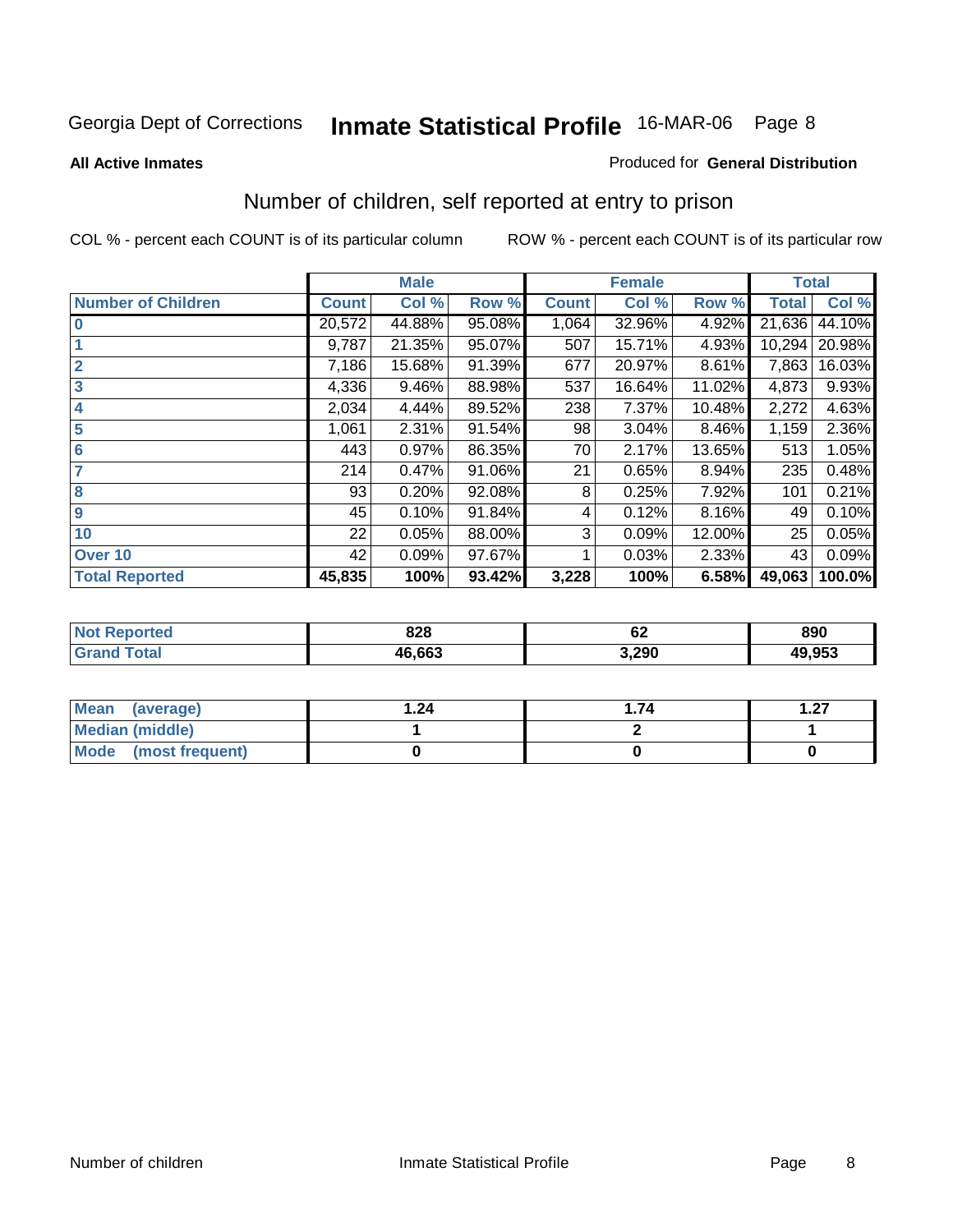#### **All Active Inmates**

#### Produced for **General Distribution**

### Religious affiliation, self-reported at entry to prison

|                  |                              | <b>Male</b>  |        | <b>Female</b> |                 |        | <b>Total</b> |              |        |
|------------------|------------------------------|--------------|--------|---------------|-----------------|--------|--------------|--------------|--------|
|                  | <b>Religious Affiliation</b> | <b>Count</b> | Col %  | Row %         | <b>Count</b>    | Col %  | Row %        | <b>Total</b> | Col %  |
| 1                | <b>Islam</b>                 | 1,293        | 3.50%  | 98.63%        | $\overline{18}$ | .68%   | 1.37%        | 1,311        | 3.32%  |
| $\overline{2}$   | <b>Catholic</b>              | 1,577        | 4.27%  | 92.17%        | 134             | 5.07%  | 7.83%        | 1,711        | 4.33%  |
| 3                | <b>Baptist</b>               | 19,145       | 51.89% | 92.38%        | 1,580           | 59.74% | 7.62%        | 20,725       | 52.41% |
| 4                | <b>Methodist</b>             | 849          | 2.30%  | 89.75%        | 97              | 3.67%  | 10.25%       | 946          | 2.39%  |
| 5                | <b>EpiscopIn</b>             | 62           | .17%   | 88.57%        | 8               | .30%   | 11.43%       | 70           | .18%   |
| $6\phantom{1}6$  | <b>Presbytrn</b>             | 100          | .27%   | 98.04%        | $\overline{2}$  | .08%   | 1.96%        | 102          | .26%   |
| 7                | <b>Chc Of God</b>            | 425          | 1.15%  | 88.73%        | 54              | 2.04%  | 11.27%       | 479          | 1.21%  |
| 8                | <b>Holiness</b>              | 1,394        | 3.78%  | 87.02%        | 208             | 7.86%  | 12.98%       | 1,602        | 4.05%  |
| $\boldsymbol{9}$ | <b>Jewish</b>                | 47           | .13%   | 97.92%        |                 | .04%   | 2.08%        | 48           | .12%   |
| 10               | <b>Anglican</b>              | 6            | .02%   | 85.71%        |                 | .04%   | 14.29%       | 7            | .02%   |
| 11               | <b>Grk Orthdx</b>            | 9            | .02%   | 100.00%       |                 |        |              | 9            | .02%   |
| 12               | <b>Hindu</b>                 | 4            | .01%   | 100.00%       |                 |        |              | 4            | .01%   |
| 13               | <b>Buddhist</b>              | 42           | .11%   | 100.00%       |                 |        |              | 42           | .11%   |
| 15               | <b>Shintoist</b>             | 10           | .03%   | 100.00%       |                 |        |              | 10           | .03%   |
| 16               | <b>Seven D Ad</b>            | 103          | .28%   | 93.64%        | 7               | .26%   | 6.36%        | 110          | .28%   |
| 17               | <b>Jehovah Wt</b>            | 329          | .89%   | 93.47%        | 23              | .87%   | 6.53%        | 352          | .89%   |
| 18               | <b>Latr Day S</b>            | 47           | .13%   | 95.92%        | 2               | .08%   | 4.08%        | 49           | .12%   |
| 19               | Quaker                       | 1            | .01%   | 100.00%       |                 |        |              |              | .01%   |
| 20               | <b>Other Prot</b>            | 5,273        | 14.29% | 92.44%        | 431             | 16.29% | 7.56%        | 5,704        | 14.43% |
| 96               | <b>None</b>                  | 6,180        | 16.75% | 98.74%        | 79              | 2.99%  | 1.26%        | 6,259        | 15.83% |
|                  | <b>Total Reported</b>        | 36,896       | 100%   | 93.31%        | 2,645           | 100%   | 6.69%        | 39,541       | 100%   |

| rtec<br>'N ( | 707<br><u>'</u> O. | 645   | 10,412 |
|--------------|--------------------|-------|--------|
|              | 46,663             | 3,290 | 49,953 |

| Mode (mo<br>ost freauent) | 3aptist | Baptist | 3aptist |
|---------------------------|---------|---------|---------|
|                           |         |         |         |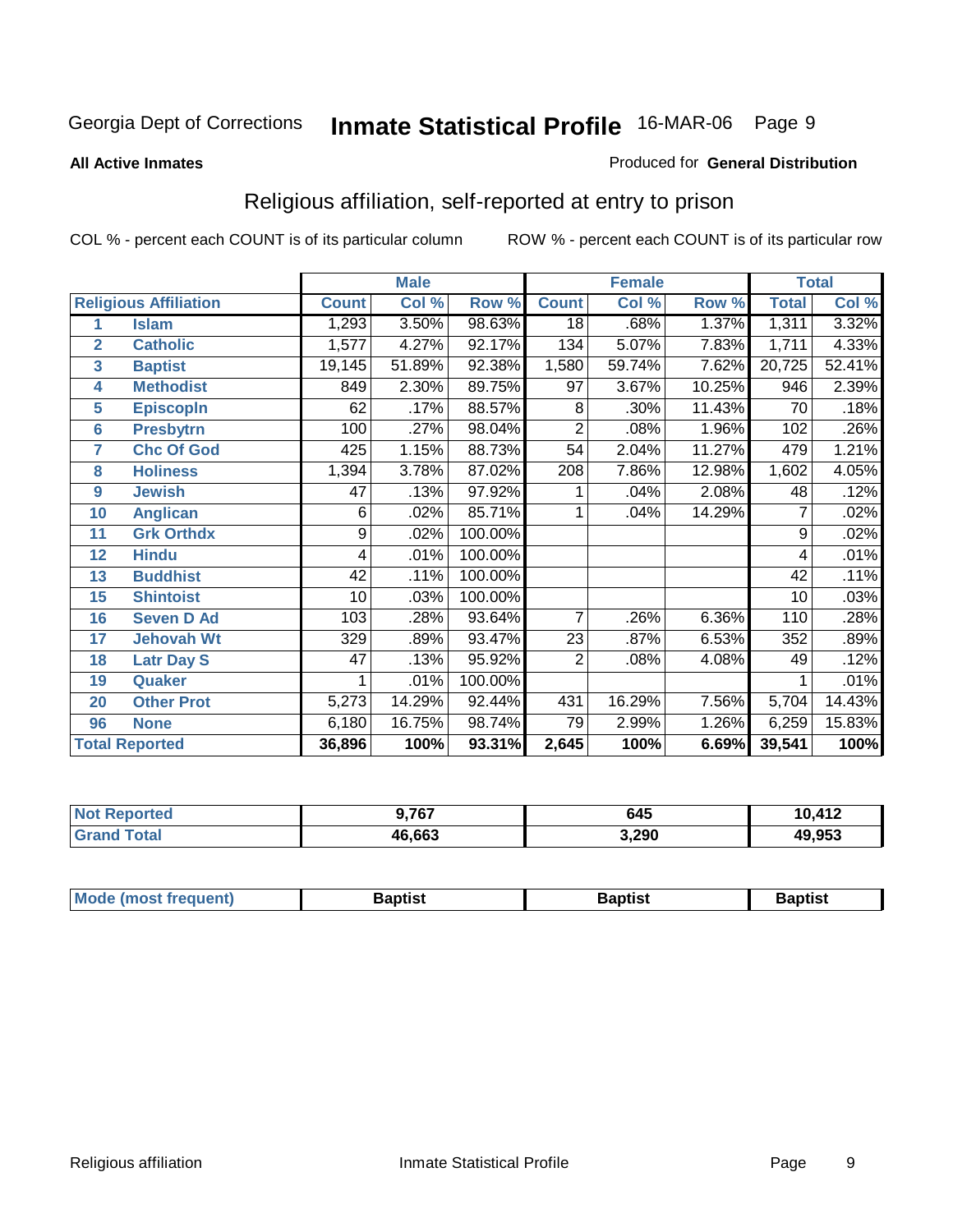#### **All Active Inmates**

#### Produced for **General Distribution**

### Home county, self-reported at entry to prison

|                 |                      |                  | <b>Male</b> |         |                 | <b>Female</b> |        | <b>Total</b>     |         |
|-----------------|----------------------|------------------|-------------|---------|-----------------|---------------|--------|------------------|---------|
|                 | <b>Home County</b>   | <b>Count</b>     | Col %       | Row %   | <b>Count</b>    | Col %         | Row %  | <b>Total</b>     | Col %   |
| 1               | <b>Appling</b>       | 81               | .21%        | 93.10%  | $\overline{6}$  | .26%          | 6.90%  | $\overline{87}$  | .22%    |
| $\overline{2}$  | <b>Atkinson</b>      | $\overline{33}$  | .09%        | 97.06%  | 1               | .04%          | 2.94%  | $\overline{34}$  | .08%    |
| 3               | <b>Bacon</b>         | 43               | .11%        | 95.56%  | $\overline{2}$  | .09%          | 4.44%  | $\overline{45}$  | .11%    |
| 4               | <b>Baker</b>         | $\overline{11}$  | .03%        | 91.67%  | 1               | .04%          | 8.33%  | $\overline{12}$  | .03%    |
| 5               | <b>Baldwin</b>       | 256              | .67%        | 95.52%  | $\overline{12}$ | .52%          | 4.48%  | 268              | .66%    |
| 6               | <b>Banks</b>         | 41               | .11%        | 93.18%  | $\overline{3}$  | .13%          | 6.82%  | 44               | .11%    |
| $\overline{7}$  | <b>Barrow</b>        | 198              | .52%        | 95.65%  | $\overline{9}$  | .39%          | 4.35%  | $\overline{207}$ | .51%    |
| 8               | <b>Bartow</b>        | 395              | 1.04%       | 88.96%  | 49              | 2.13%         | 11.04% | 444              | 1.10%   |
| 9               | <b>Ben Hill</b>      | 153              | .40%        | 86.93%  | $\overline{23}$ | 1.00%         | 13.07% | 176              | .44%    |
| 10              | <b>Berrien</b>       | $\overline{57}$  | .15%        | 89.06%  | $\overline{7}$  | .30%          | 10.94% | 64               | .16%    |
| 11              | <b>Bibb</b>          | 1,020            | 2.68%       | 95.68%  | 46              | 2.00%         | 4.32%  | 1,066            | 2.64%   |
| 12              | <b>Bleckley</b>      | $\overline{82}$  | .22%        | 90.11%  | 9               | .39%          | 9.89%  | 91               | .23%    |
| $\overline{13}$ | <b>Brantley</b>      | $\overline{37}$  | .10%        | 92.50%  | $\overline{3}$  | .13%          | 7.50%  | $\overline{40}$  | .10%    |
| 14              | <b>Brooks</b>        | 65               | .17%        | 98.48%  | 1               | .04%          | 1.52%  | 66               | .16%    |
| 15              | <b>Bryan</b>         | 64               | .17%        | 91.43%  | $\overline{6}$  | .26%          | 8.57%  | $\overline{70}$  | .17%    |
| 16              | <b>Bulloch</b>       | $\overline{276}$ | .72%        | 94.85%  | $\overline{15}$ | .65%          | 5.15%  | 291              | .72%    |
| $\overline{17}$ | <b>Burke</b>         | 158              | .41%        | 96.93%  | $\overline{5}$  | .22%          | 3.07%  | 163              | .40%    |
| 18              | <b>Butts</b>         | 112              | .29%        | 97.39%  | $\overline{3}$  | .13%          | 2.61%  | $\overline{115}$ | .28%    |
| 19              | <b>Calhoun</b>       | $\overline{27}$  | .07%        | 93.10%  | $\overline{2}$  | .09%          | 6.90%  | $\overline{29}$  | .07%    |
| 20              | <b>Camden</b>        | 83               | .22%        | 98.81%  | 1               | .04%          | 1.19%  | $\overline{84}$  | .21%    |
| 21              | <b>Candler</b>       | $\overline{62}$  | .16%        | 98.41%  | $\mathbf{1}$    | .04%          | 1.59%  | $\overline{63}$  | .16%    |
| 22              | <b>Carroll</b>       | $\overline{376}$ | .99%        | 91.93%  | $\overline{33}$ | 1.44%         | 8.07%  | 409              | 1.01%   |
| 23              | <b>Catoosa</b>       | 145              | .38%        | 91.19%  | $\overline{14}$ | .61%          | 8.81%  | 159              | .39%    |
| 24              | <b>Charlton</b>      | $\overline{39}$  | .10%        | 95.12%  | $\overline{2}$  | .09%          | 4.88%  | 41               | .10%    |
| 25              | <b>Chatham</b>       | 1,906            | 5.00%       | 95.54%  | 89              | 3.87%         | 4.46%  | 1,995            | 4.94%   |
| 26              | <b>Chattahoochee</b> | $\overline{13}$  | .03%        | 86.67%  | $\overline{2}$  | .09%          | 13.33% | $\overline{15}$  | .04%    |
| 27              | Chattooga            | 178              | .47%        | 91.75%  | $\overline{16}$ | .70%          | 8.25%  | 194              | .48%    |
| 28              | <b>Cherokee</b>      | $\overline{342}$ | .90%        | 90.96%  | $\overline{34}$ | 1.48%         | 9.04%  | $\overline{376}$ | .93%    |
| 29              | <b>Clarke</b>        | $\overline{412}$ | 1.08%       | 93.00%  | $\overline{31}$ | 1.35%         | 7.00%  | 443              | 1.10%   |
| 30              | <b>Clay</b>          | $\overline{18}$  | .05%        | 100.00% |                 |               |        | 18               | .04%    |
| $\overline{31}$ | <b>Clayton</b>       | 1,000            | 2.62%       | 95.06%  | $\overline{52}$ | 2.26%         | 4.94%  | 1,052            | 2.60%   |
| 32              | <b>Clinch</b>        | 40               | .10%        | 93.02%  | 3               | .13%          | 6.98%  | 43               | .11%    |
| 33              | <b>Cobb</b>          | 1,516            | 3.98%       | 93.87%  | $\overline{99}$ | 4.31%         | 6.13%  | 1,615            | 4.00%   |
| 34              | <b>Coffee</b>        | 185              | .49%        | 89.37%  | $\overline{22}$ | .96%          | 10.63% | 207              | .51%    |
| 35              | <b>Colquitt</b>      | 232              | .61%        | 97.07%  | 7               | .30%          | 2.93%  | 239              | .59%    |
| 36              | <b>Columbia</b>      | 148              | .39%        | 91.36%  | 14              | .61%          | 8.64%  | 162              | .40%    |
| 37              | <b>Cook</b>          | $\overline{92}$  | .24%        | 94.85%  | $\overline{5}$  | .22%          | 5.15%  | $\overline{97}$  | .24%    |
| 38              | <b>Coweta</b>        | 340              | .89%        | 93.92%  | $\overline{22}$ | .96%          | 6.08%  | 362              | $.90\%$ |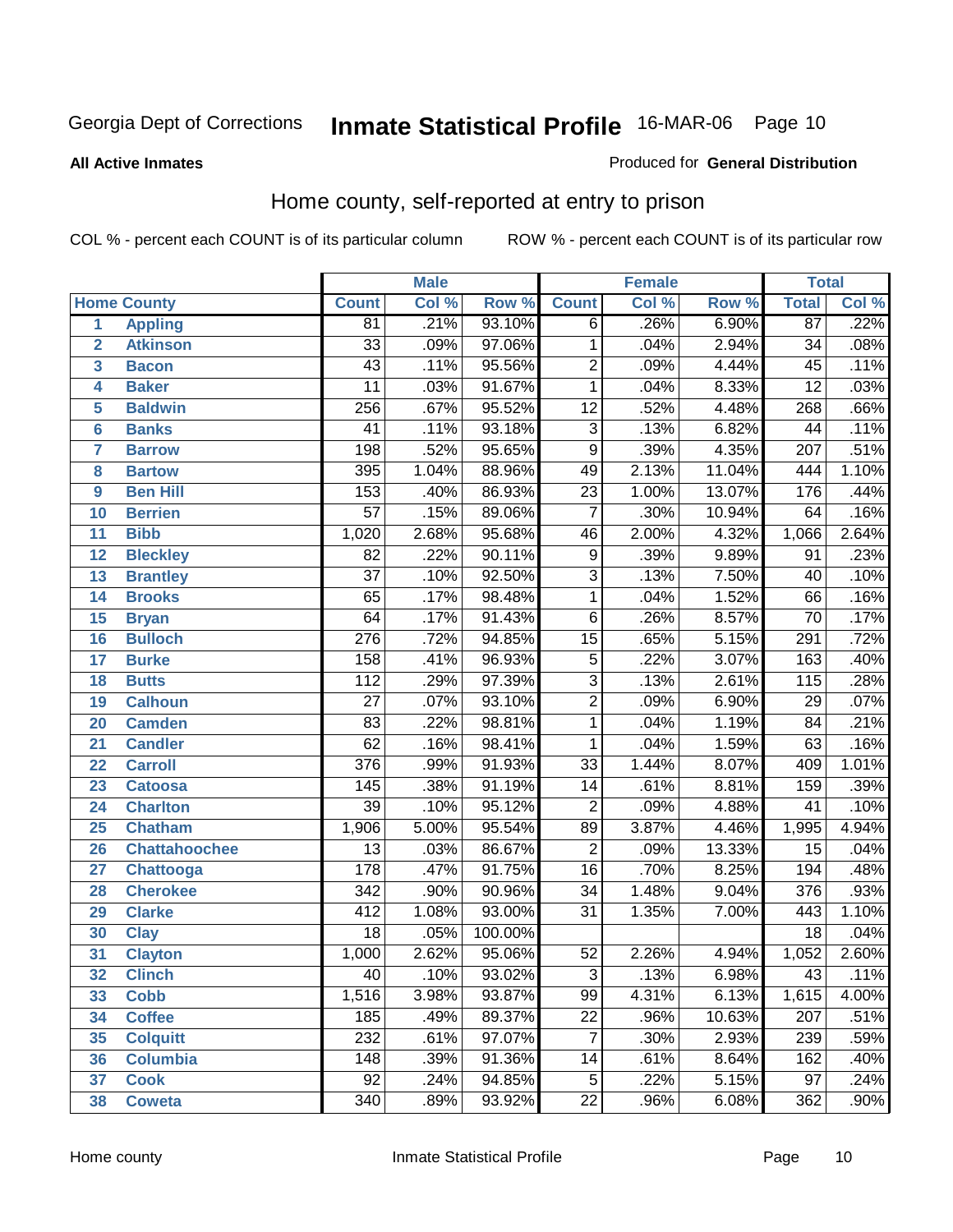#### **All Active Inmates**

#### Produced for **General Distribution**

### Home county, self-reported at entry to prison

|                 |                    | <b>Male</b>      |        | <b>Female</b> |                  |       | <b>Total</b> |                  |        |
|-----------------|--------------------|------------------|--------|---------------|------------------|-------|--------------|------------------|--------|
|                 | <b>Home County</b> | <b>Count</b>     | Col %  | Row %         | <b>Count</b>     | Col % | Row %        | <b>Total</b>     | Col %  |
| 39              | <b>Crawford</b>    | $\overline{18}$  | .05%   | 94.74%        | 1.               | .04%  | 5.26%        | $\overline{19}$  | .05%   |
| 40              | <b>Crisp</b>       | 191              | .50%   | 93.63%        | $\overline{13}$  | .57%  | 6.37%        | $\overline{204}$ | .50%   |
| 41              | <b>Dade</b>        | 60               | .16%   | 96.77%        | $\overline{2}$   | .09%  | 3.23%        | $\overline{62}$  | .15%   |
| 42              | <b>Dawson</b>      | $\overline{54}$  | .14%   | 94.74%        | $\overline{3}$   | .13%  | 5.26%        | $\overline{57}$  | .14%   |
| 43              | <b>Decatur</b>     | $\overline{215}$ | .56%   | 97.29%        | $\overline{6}$   | .26%  | 2.71%        | $\overline{221}$ | .55%   |
| 44              | <b>Dekalb</b>      | 2,141            | 5.62%  | 95.54%        | 100              | 4.35% | 4.46%        | 2,241            | 5.54%  |
| 45              | <b>Dodge</b>       | 142              | .37%   | 92.81%        | 11               | .48%  | 7.19%        | 153              | .38%   |
| 46              | <b>Dooly</b>       | $\overline{71}$  | .19%   | 95.95%        | $\overline{3}$   | .13%  | 4.05%        | $\overline{74}$  | .18%   |
| 47              | <b>Dougherty</b>   | 803              | 2.11%  | 95.26%        | $\overline{40}$  | 1.74% | 4.74%        | 843              | 2.09%  |
| 48              | <b>Douglas</b>     | 447              | 1.17%  | 93.71%        | $\overline{30}$  | 1.31% | 6.29%        | 477              | 1.18%  |
| 49              | <b>Early</b>       | $\overline{52}$  | .14%   | 96.30%        | $\overline{2}$   | .09%  | 3.70%        | $\overline{54}$  | .13%   |
| 50              | <b>Echols</b>      | 3                | .01%   | 100.00%       |                  |       |              | 3                | .01%   |
| $\overline{51}$ | <b>Effingham</b>   | 100              | .26%   | 89.29%        | $\overline{12}$  | .52%  | 10.71%       | $\overline{112}$ | .28%   |
| 52              | <b>Elbert</b>      | $\overline{122}$ | .32%   | 94.57%        | $\overline{7}$   | .30%  | 5.43%        | 129              | .32%   |
| $\overline{53}$ | <b>Emanuel</b>     | 139              | .36%   | 95.21%        | $\overline{7}$   | .30%  | 4.79%        | 146              | .36%   |
| 54              | <b>Evans</b>       | $\overline{75}$  | .20%   | 97.40%        | 2                | .09%  | 2.60%        | $\overline{77}$  | .19%   |
| 55              | <b>Fannin</b>      | $\overline{77}$  | .20%   | 90.59%        | $\overline{8}$   | .35%  | 9.41%        | 85               | .21%   |
| 56              | <b>Fayette</b>     | $\overline{129}$ | .34%   | 97.73%        | $\overline{3}$   | .13%  | 2.27%        | $\overline{132}$ | .33%   |
| 57              | <b>Floyd</b>       | 546              | 1.43%  | 91.00%        | $\overline{54}$  | 2.35% | 9.00%        | 600              | 1.48%  |
| 58              | <b>Forsyth</b>     | 142              | .37%   | 96.60%        | $\overline{5}$   | .22%  | 3.40%        | $\overline{147}$ | .36%   |
| 59              | <b>Franklin</b>    | 104              | .27%   | 92.04%        | $\overline{9}$   | .39%  | 7.96%        | $\overline{113}$ | .28%   |
| 60              | <b>Fulton</b>      | 4,972            | 13.04% | 96.08%        | $\overline{203}$ | 8.84% | 3.92%        | 5,175            | 12.80% |
| 61              | <b>Gilmer</b>      | $\overline{82}$  | .22%   | 95.35%        | 4                | .17%  | 4.65%        | 86               | .21%   |
| 62              | <b>Glascock</b>    | $\overline{5}$   | .01%   | 100.00%       |                  |       |              | $\overline{5}$   | .01%   |
| 63              | <b>Glynn</b>       | 360              | .94%   | 96.00%        | $\overline{15}$  | .65%  | 4.00%        | $\overline{375}$ | .93%   |
| 64              | <b>Gordon</b>      | $\overline{201}$ | .53%   | 90.13%        | $\overline{22}$  | .96%  | 9.87%        | 223              | .55%   |
| 65              | <b>Grady</b>       | $\overline{145}$ | .38%   | 94.16%        | $\overline{9}$   | .39%  | 5.84%        | 154              | .38%   |
| 66              | <b>Greene</b>      | $\overline{67}$  | .18%   | 93.06%        | $\overline{5}$   | .22%  | 6.94%        | $\overline{72}$  | .18%   |
| 67              | <b>Gwinnett</b>    | 1,003            | 2.63%  | 94.27%        | 61               | 2.66% | 5.73%        | 1,064            | 2.63%  |
| 68              | <b>Habersham</b>   | 112              | .29%   | 93.33%        | 8                | .35%  | 6.67%        | 120              | .30%   |
| 69              | <b>Hall</b>        | $\overline{540}$ | 1.42%  | 94.08%        | $\overline{34}$  | 1.48% | 5.92%        | $\overline{574}$ | 1.42%  |
| 70              | <b>Hancock</b>     | 54               | .14%   | 93.10%        | 4                | .17%  | 6.90%        | 58               | .14%   |
| 71              | <b>Haralson</b>    | 83               | .22%   | 94.32%        | $\overline{5}$   | .22%  | 5.68%        | $\overline{88}$  | .22%   |
| 72              | <b>Harris</b>      | 61               | .16%   | 93.85%        | 4                | .17%  | 6.15%        | 65               | .16%   |
| 73              | <b>Hart</b>        | $\overline{67}$  | .18%   | 94.37%        | 4                | .17%  | 5.63%        | $\overline{71}$  | .18%   |
| 74              | <b>Heard</b>       | $\overline{50}$  | .13%   | 100.00%       |                  |       |              | 50               | .12%   |
| 75              | <b>Henry</b>       | 328              | .86%   | 91.62%        | $\overline{30}$  | 1.31% | 8.38%        | 358              | .89%   |
| 76              | <b>Houston</b>     | 426              | 1.12%  | 94.67%        | $\overline{24}$  | 1.04% | 5.33%        | 450              | 1.11%  |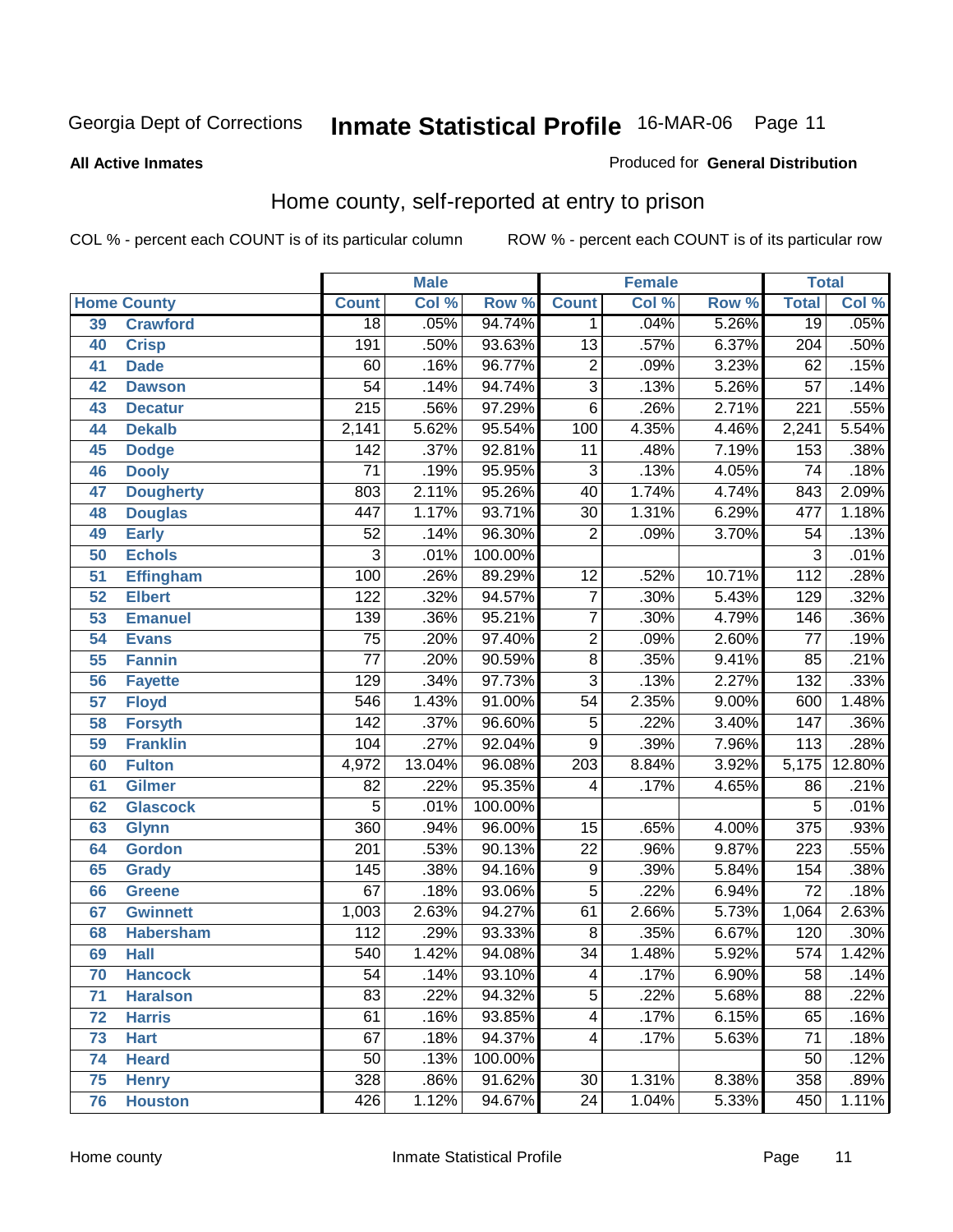#### **All Active Inmates**

#### Produced for **General Distribution**

### Home county, self-reported at entry to prison

|     |                    | <b>Male</b>      |       | <b>Female</b> |                 |       | <b>Total</b> |                  |       |
|-----|--------------------|------------------|-------|---------------|-----------------|-------|--------------|------------------|-------|
|     | <b>Home County</b> | <b>Count</b>     | Col % | Row %         | <b>Count</b>    | Col % | Row %        | <b>Total</b>     | Col % |
| 77  | <b>Irwin</b>       | 61               | .16%  | 98.39%        | $\mathbf{1}$    | .04%  | 1.61%        | 62               | .15%  |
| 78  | <b>Jackson</b>     | 163              | .43%  | 92.61%        | $\overline{13}$ | .57%  | 7.39%        | 176              | .44%  |
| 79  | <b>Jasper</b>      | $\overline{51}$  | .13%  | 100.00%       |                 |       |              | $\overline{51}$  | .13%  |
| 80  | <b>Jeff Davis</b>  | $\overline{58}$  | .15%  | 95.08%        | $\overline{3}$  | .13%  | 4.92%        | 61               | .15%  |
| 81  | <b>Jefferson</b>   | $\overline{83}$  | .22%  | 96.51%        | $\overline{3}$  | .13%  | 3.49%        | 86               | .21%  |
| 82  | <b>Jenkins</b>     | $\overline{56}$  | .15%  | 93.33%        | 4               | .17%  | 6.67%        | 60               | .15%  |
| 83  | <b>Johnson</b>     | 42               | .11%  | 100.00%       |                 |       |              | 42               | .10%  |
| 84  | <b>Jones</b>       | 48               | .13%  | 94.12%        | 3               | .13%  | 5.88%        | $\overline{51}$  | .13%  |
| 85  | <b>Lamar</b>       | 69               | .18%  | 94.52%        | 4               | .17%  | 5.48%        | $\overline{73}$  | .18%  |
| 86  | <b>Lanier</b>      | $\overline{26}$  | .07%  | 92.86%        | $\overline{2}$  | .09%  | 7.14%        | $\overline{28}$  | .07%  |
| 87  | <b>Laurens</b>     | 226              | .59%  | 93.78%        | $\overline{15}$ | .65%  | 6.22%        | $\overline{241}$ | .60%  |
| 88  | Lee                | $\overline{42}$  | .11%  | 100.00%       |                 |       |              | $\overline{42}$  | .10%  |
| 89  | <b>Liberty</b>     | 188              | .49%  | 95.43%        | $\overline{9}$  | .39%  | 4.57%        | 197              | .49%  |
| 90  | <b>Lincoln</b>     | $\overline{32}$  | .08%  | 96.97%        | 1               | .04%  | 3.03%        | $\overline{33}$  | .08%  |
| 91  | Long               | $\overline{30}$  | .08%  | 93.75%        | $\overline{2}$  | .09%  | 6.25%        | $\overline{32}$  | .08%  |
| 92  | <b>Lowndes</b>     | 383              | 1.00% | 96.23%        | $\overline{15}$ | .65%  | 3.77%        | 398              | .98%  |
| 93  | <b>Lumpkin</b>     | $\overline{58}$  | .15%  | 93.55%        | 4               | .17%  | 6.45%        | 62               | .15%  |
| 94  | <b>Macon</b>       | 69               | .18%  | 95.83%        | $\overline{3}$  | .13%  | 4.17%        | $\overline{72}$  | .18%  |
| 95  | <b>Madison</b>     | $\overline{113}$ | .30%  | 92.62%        | $\overline{9}$  | .39%  | 7.38%        | 122              | .30%  |
| 96  | <b>Marion</b>      | $\overline{31}$  | .08%  | 91.18%        | $\overline{3}$  | .13%  | 8.82%        | $\overline{34}$  | .08%  |
| 97  | <b>Mcduffie</b>    | 146              | .38%  | 94.19%        | $\overline{9}$  | .39%  | 5.81%        | 155              | .38%  |
| 98  | <b>Mcintosh</b>    | 48               | .13%  | 96.00%        | $\overline{2}$  | .09%  | 4.00%        | $\overline{50}$  | .12%  |
| 99  | <b>Meriwether</b>  | 161              | .42%  | 93.06%        | $\overline{12}$ | .52%  | 6.94%        | $\overline{173}$ | .43%  |
| 100 | <b>Miller</b>      | $\overline{33}$  | .09%  | 97.06%        | $\mathbf{1}$    | .04%  | 2.94%        | $\overline{34}$  | .08%  |
| 101 | <b>Mitchell</b>    | 168              | .44%  | 93.85%        | $\overline{11}$ | .48%  | 6.15%        | 179              | .44%  |
| 102 | <b>Monroe</b>      | 113              | .30%  | 94.96%        | $\overline{6}$  | .26%  | 5.04%        | $\overline{119}$ | .29%  |
| 103 | <b>Montgomery</b>  | $\overline{35}$  | .09%  | 92.11%        | $\overline{3}$  | .13%  | 7.89%        | $\overline{38}$  | .09%  |
| 104 | <b>Morgan</b>      | $\overline{57}$  | .15%  | 95.00%        | $\overline{3}$  | .13%  | 5.00%        | 60               | .15%  |
| 105 | <b>Murray</b>      | $\overline{147}$ | .39%  | 91.30%        | $\overline{14}$ | .61%  | 8.70%        | 161              | .40%  |
| 106 | <b>Muscogee</b>    | 1,184            | 3.11% | 93.82%        | 78              | 3.40% | 6.18%        | 1,262            | 3.12% |
| 107 | <b>Newton</b>      | 329              | .86%  | 93.73%        | $\overline{22}$ | .96%  | 6.27%        | 351              | .87%  |
| 108 | <b>Oconee</b>      | $\overline{38}$  | .10%  | 92.68%        | $\overline{3}$  | .13%  | 7.32%        | 41               | .10%  |
| 109 | <b>Oglethorpe</b>  | 49               | .13%  | 90.74%        | 5               | .22%  | 9.26%        | $\overline{54}$  | .13%  |
| 110 | <b>Paulding</b>    | $\overline{209}$ | .55%  | 93.30%        | $\overline{15}$ | .65%  | 6.70%        | 224              | .55%  |
| 111 | <b>Peach</b>       | $\overline{97}$  | .25%  | 97.00%        | 3               | .13%  | 3.00%        | 100              | .25%  |
| 112 | <b>Pickens</b>     | 80               | .21%  | 95.24%        | 4               | .17%  | 4.76%        | 84               | .21%  |
| 113 | <b>Pierce</b>      | 46               | .12%  | 92.00%        | 4               | .17%  | 8.00%        | 50               | .12%  |
| 114 | <b>Pike</b>        | $\overline{47}$  | .12%  | 88.68%        | $\overline{6}$  | .26%  | 11.32%       | $\overline{53}$  | .13%  |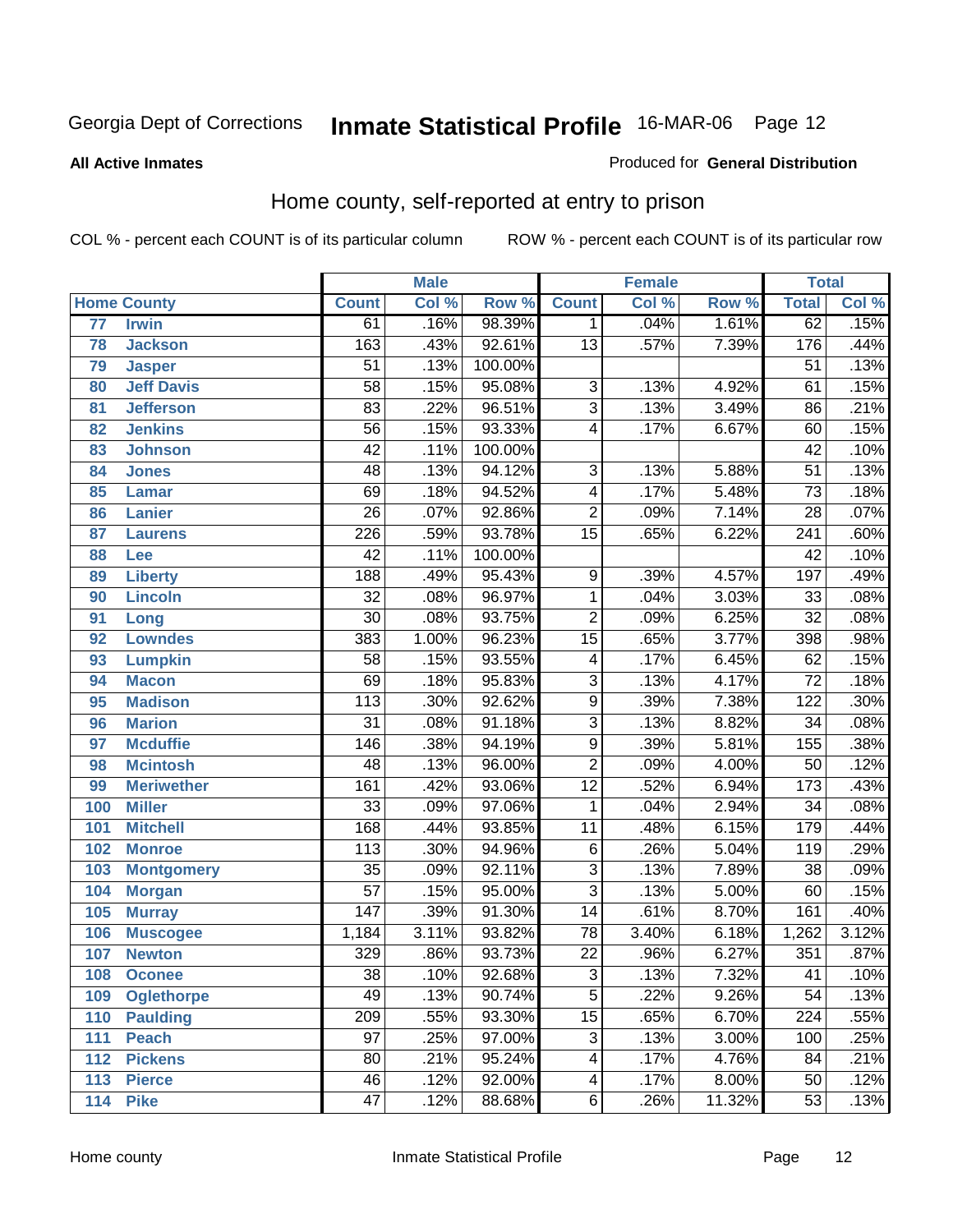#### **All Active Inmates**

#### Produced for **General Distribution**

### Home county, self-reported at entry to prison

|     |                    |                  | <b>Male</b> |         |                         | <b>Female</b>             |        | <b>Total</b>     |       |
|-----|--------------------|------------------|-------------|---------|-------------------------|---------------------------|--------|------------------|-------|
|     | <b>Home County</b> | <b>Count</b>     | Col %       | Row %   | <b>Count</b>            | $\overline{\text{Col 9}}$ | Row %  | <b>Total</b>     | Col % |
| 115 | <b>Polk</b>        | 167              | .44%        | 95.98%  | 7                       | .30%                      | 4.02%  | 174              | .43%  |
| 116 | <b>Pulaski</b>     | 80               | .21%        | 89.89%  | $\overline{9}$          | .39%                      | 10.11% | 89               | .22%  |
| 117 | <b>Putnam</b>      | 105              | .28%        | 97.22%  | $\overline{3}$          | .13%                      | 2.78%  | 108              | .27%  |
| 118 | Quitman            | $\overline{8}$   | .02%        | 100.00% |                         |                           |        | $\overline{8}$   | .02%  |
| 119 | <b>Rabun</b>       | $\overline{45}$  | .12%        | 100.00% |                         |                           |        | 45               | .11%  |
| 120 | <b>Randolph</b>    | $\overline{59}$  | .15%        | 98.33%  | 1                       | .04%                      | 1.67%  | 60               | .15%  |
| 121 | <b>Richmond</b>    | 1,552            | 4.07%       | 93.95%  | 100                     | 4.35%                     | 6.05%  | 1,652            | 4.09% |
| 122 | <b>Rockdale</b>    | $\overline{209}$ | .55%        | 95.43%  | $\overline{10}$         | .44%                      | 4.57%  | $\overline{219}$ | .54%  |
| 123 | <b>Schley</b>      | $\overline{17}$  | .04%        | 100.00% |                         |                           |        | $\overline{17}$  | .04%  |
| 124 | <b>Screven</b>     | 100              | .26%        | 95.24%  | $\overline{5}$          | .22%                      | 4.76%  | 105              | .26%  |
| 125 | <b>Seminole</b>    | $\overline{52}$  | .14%        | 91.23%  | $\overline{5}$          | .22%                      | 8.77%  | $\overline{57}$  | .14%  |
| 126 | <b>Spalding</b>    | 446              | 1.17%       | 93.70%  | $\overline{30}$         | 1.31%                     | 6.30%  | 476              | 1.18% |
| 127 | <b>Stephens</b>    | 134              | .35%        | 95.71%  | $\overline{6}$          | .26%                      | 4.29%  | 140              | .35%  |
| 128 | <b>Stewart</b>     | $\overline{32}$  | .08%        | 100.00% |                         |                           |        | $\overline{32}$  | .08%  |
| 129 | <b>Sumter</b>      | 172              | .45%        | 93.99%  | 11                      | .48%                      | 6.01%  | 183              | .45%  |
| 130 | <b>Talbot</b>      | $\overline{47}$  | .12%        | 92.16%  | $\overline{4}$          | .17%                      | 7.84%  | $\overline{51}$  | .13%  |
| 131 | <b>Taliaferro</b>  | 6                | .02%        | 100.00% |                         |                           |        | $\overline{6}$   | .01%  |
| 132 | <b>Tattnall</b>    | 119              | .31%        | 91.54%  | $\overline{11}$         | .48%                      | 8.46%  | 130              | .32%  |
| 133 | <b>Taylor</b>      | 59               | .15%        | 98.33%  | 1                       | .04%                      | 1.67%  | 60               | .15%  |
| 134 | <b>Telfair</b>     | 104              | .27%        | 92.86%  | $\overline{8}$          | .35%                      | 7.14%  | $\overline{112}$ | .28%  |
| 135 | <b>Terrell</b>     | 65               | .17%        | 94.20%  | $\overline{\mathbf{4}}$ | .17%                      | 5.80%  | 69               | .17%  |
| 136 | <b>Thomas</b>      | 260              | .68%        | 96.30%  | 10                      | .44%                      | 3.70%  | 270              | .67%  |
| 137 | <b>Tift</b>        | 255              | .67%        | 96.59%  | 9                       | .39%                      | 3.41%  | 264              | .65%  |
| 138 | <b>Toombs</b>      | $\overline{224}$ | .59%        | 93.72%  | $\overline{15}$         | .65%                      | 6.28%  | 239              | .59%  |
| 139 | <b>Towns</b>       | $\overline{12}$  | .03%        | 100.00% |                         |                           |        | $\overline{12}$  | .03%  |
| 140 | <b>Treutlen</b>    | $\overline{32}$  | .08%        | 91.43%  | $\overline{3}$          | .13%                      | 8.57%  | $\overline{35}$  | .09%  |
| 141 | <b>Troup</b>       | 454              | 1.19%       | 94.58%  | $\overline{26}$         | 1.13%                     | 5.42%  | 480              | 1.19% |
| 142 | <b>Turner</b>      | 68               | .18%        | 93.15%  | $\overline{5}$          | .22%                      | 6.85%  | $\overline{73}$  | .18%  |
| 143 | <b>Twiggs</b>      | $\overline{35}$  | .09%        | 89.74%  | 4                       | .17%                      | 10.26% | $\overline{39}$  | .10%  |
| 144 | <b>Union</b>       | 43               | .11%        | 95.56%  | $\overline{2}$          | .09%                      | 4.44%  | $\overline{45}$  | .11%  |
| 145 | <b>Upson</b>       | 145              | .38%        | 96.03%  | $\overline{6}$          | .26%                      | 3.97%  | 151              | .37%  |
| 146 | <b>Walker</b>      | 279              | .73%        | 90.29%  | $\overline{30}$         | 1.31%                     | 9.71%  | 309              | .76%  |
| 147 | <b>Walton</b>      | $\overline{241}$ | .63%        | 93.77%  | $\overline{16}$         | .70%                      | 6.23%  | $\overline{257}$ | .64%  |
| 148 | <b>Ware</b>        | $\overline{247}$ | .65%        | 95.74%  | 11                      | .48%                      | 4.26%  | 258              | .64%  |
| 149 | <b>Warren</b>      | $\overline{39}$  | .10%        | 90.70%  | 4                       | .17%                      | 9.30%  | 43               | .11%  |
| 150 | <b>Washington</b>  | 118              | .31%        | 95.16%  | 6                       | .26%                      | 4.84%  | 124              | .31%  |
| 151 | <b>Wayne</b>       | 125              | .33%        | 93.28%  | $\overline{9}$          | .39%                      | 6.72%  | 134              | .33%  |
| 152 | <b>Webster</b>     | 8                | .02%        | 88.89%  | $\mathbf{1}$            | .04%                      | 11.11% | 9                | .02%  |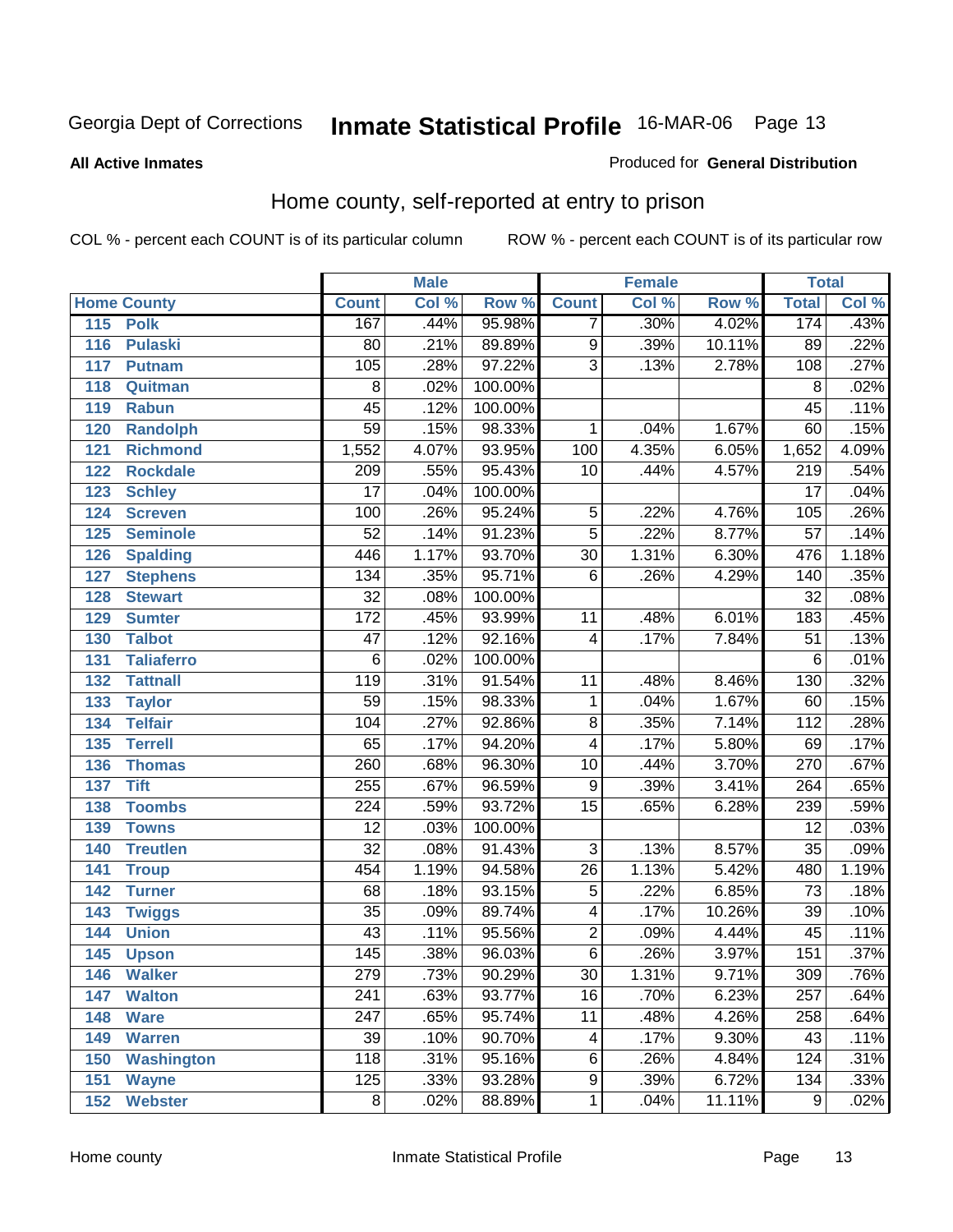#### **All Active Inmates**

#### Produced for **General Distribution**

### Home county, self-reported at entry to prison

|     |                      |              | <b>Male</b> |        |              | <b>Female</b> |       | <b>Total</b> |         |
|-----|----------------------|--------------|-------------|--------|--------------|---------------|-------|--------------|---------|
|     | <b>Home County</b>   | <b>Count</b> | Col %       | Row %  | <b>Count</b> | Col %         | Row % | <b>Total</b> | Col %   |
| 153 | <b>Wheeler</b>       | 24           | .06%        | 92.31% | 2            | .09%          | 7.69% | 26           | $.06\%$ |
| 154 | <b>White</b>         | 55           | .14%        | 90.16% | 6            | .26%          | 9.84% | 61           | .15%    |
| 155 | <b>Whitfield</b>     | 534          | 1.40%       | 91.28% | 51           | 2.22%         | 8.72% | 585          | 1.45%   |
| 156 | <b>Wilcox</b>        | 52           | .14%        | 94.55% | 3            | .13%          | 5.45% | 55           | .14%    |
| 157 | <b>Wilkes</b>        | 56           | .15%        | 98.25% |              | .04%          | 1.75% | 57           | .14%    |
| 158 | <b>Wilkinson</b>     | 58           | .15%        | 93.55% | 4            | .17%          | 6.45% | 62           | .15%    |
| 159 | <b>Worth</b>         | 113          | .30%        | 92.62% | 9            | .39%          | 7.38% | 122          | .30%    |
| 160 | <b>Unknown</b>       | 1,828        | 4.80%       | 92.23% | 154          | 6.70%         | 7.77% | 1,982        | 4.90%   |
|     | <b>Total Rported</b> | 38,122       | 100%        | 94.32% | 2,297        | 100%          | 5.68% | 40,419       | 100%    |

| orted<br>NO.  | 3.541  | 993   | 9,534  |
|---------------|--------|-------|--------|
| īota.<br>. Gr | 46,663 | 3,290 | 49.953 |

| <b>Mode</b> | ultor | <sup>:</sup> ulton<br> | . |
|-------------|-------|------------------------|---|
|             |       |                        |   |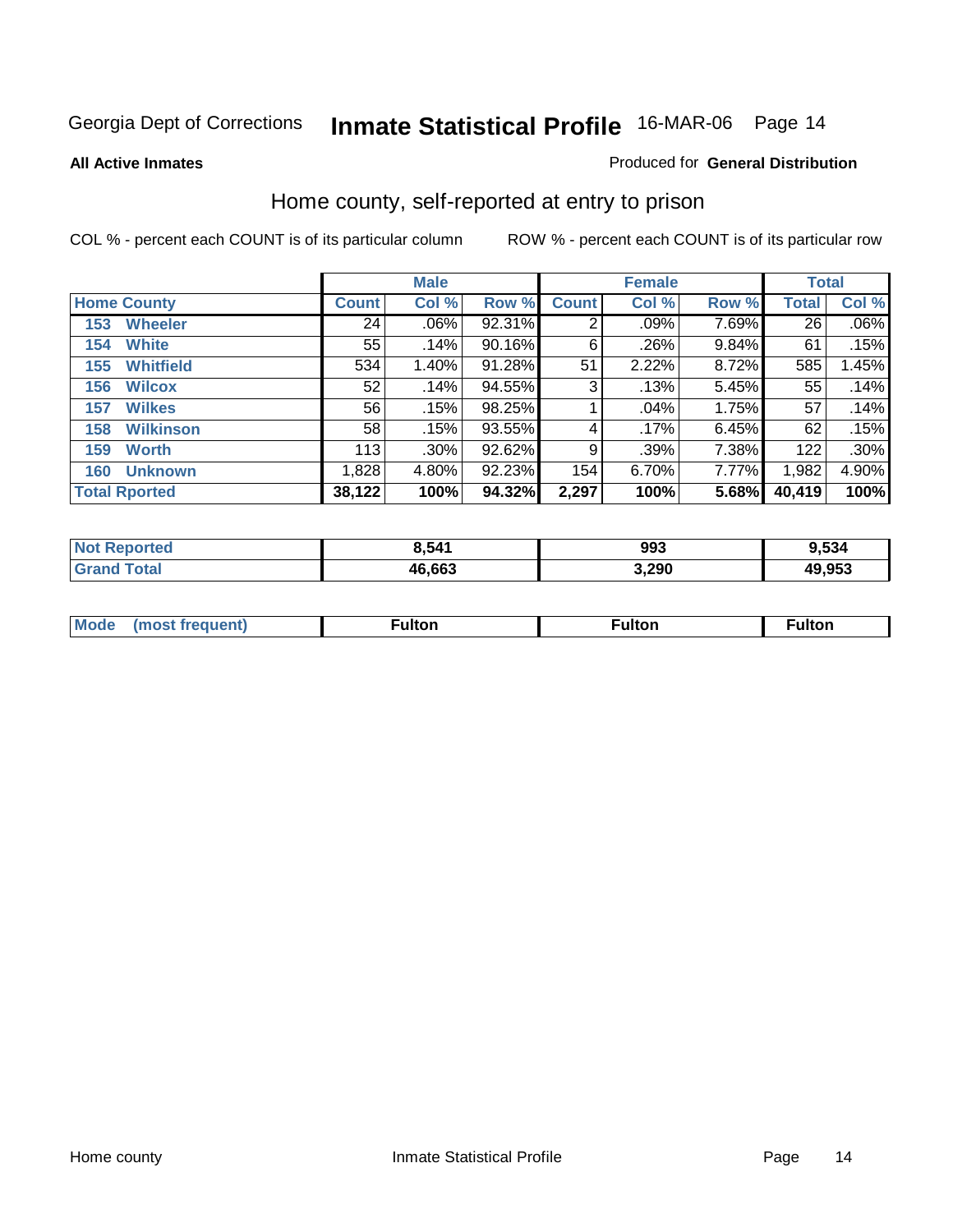#### **All Active Inmates**

#### Produced for **General Distribution**

### Socioeconomic class, self-reported at entry to prison

|                            |              | <b>Male</b> |           |                  | <b>Female</b> |       |        | <b>Total</b> |
|----------------------------|--------------|-------------|-----------|------------------|---------------|-------|--------|--------------|
| <b>Socioeconomic Class</b> | <b>Count</b> | Col %       | Row %     | <b>Count</b>     | Col %         | Row % | Total  | Col %        |
| <b>Welfare</b>             | 3,084        | 7.53%       | 92.17%    | $\overline{262}$ | 9.79%         | 7.83% | 3,346  | 7.67%        |
| <b>Occ Employ</b><br>2     | 2,360        | 5.76%       | 99.75%    | 6                | $.22\%$       | .25%  | 2,366  | 5.42%        |
| <b>Minimum Std</b><br>3    | 18,372       | 44.86%      | 95.47%    | 872              | 32.59%        | 4.53% | 19,244 | 44.11%       |
| <b>Middle</b><br>4         | 17,138       | 41.85%      | $91.77\%$ | .536             | 57.40%        | 8.23% | 18,674 | 42.80%       |
| <b>Total Reported</b>      | 40,954       | 100%        | 93.87%    | 2,676            | 100%          | 6.13% | 43,630 | 100%         |

| <b>rteo</b><br>NOT. | 709ء   | 614   | 6,323  |
|---------------------|--------|-------|--------|
|                     | 46.663 | 3,290 | 49,953 |

|  | $-$<br>IM 6 | Std<br>M. | . | Mil<br>84J<br>ວເບ<br>$   -$ |
|--|-------------|-----------|---|-----------------------------|
|--|-------------|-----------|---|-----------------------------|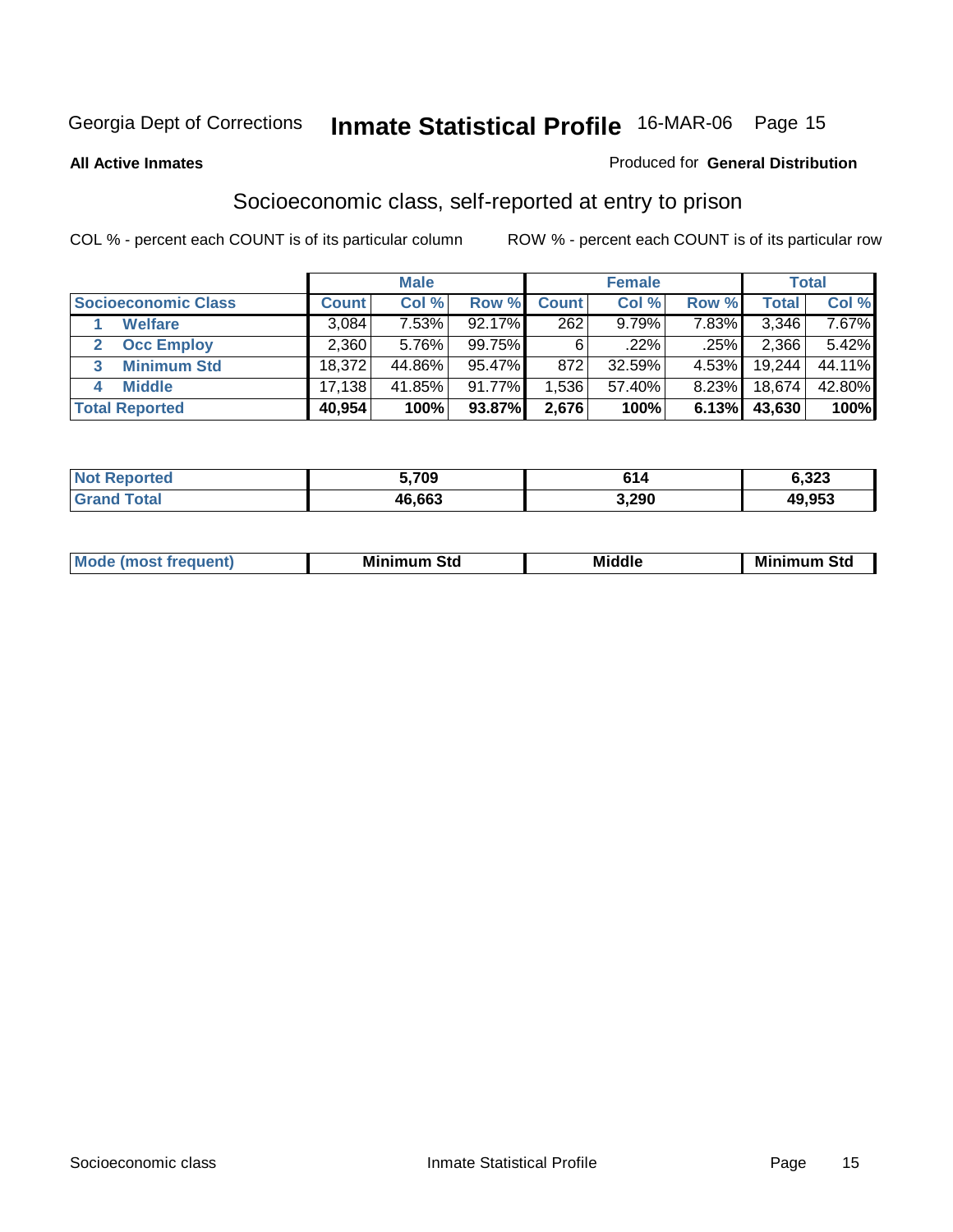#### **All Active Inmates**

#### Produced for **General Distribution**

### Environment to age 16, self-reported at entry to prison

|                              |              | <b>Male</b> |           |              | <b>Female</b> |        |        | <b>Total</b> |
|------------------------------|--------------|-------------|-----------|--------------|---------------|--------|--------|--------------|
| <b>Environment to age 16</b> | <b>Count</b> | Col %       | Row %     | <b>Count</b> | Col %         | Row %  | Total  | Col %        |
| <b>Rural/Farm</b>            | 1,405        | 3.39%       | 93.29%    | 101          | $3.74\%$      | 6.71%  | 1,506  | 3.41%        |
| <b>Rural/Nfarm</b><br>2      | 2,069        | 4.99%       | 84.73%    | 373          | 13.79%        | 15.27% | 2,442  | 5.53%        |
| <b>S.M.S.A</b><br>3          | 13,482       | 32.54%      | 96.94%    | 425          | 15.72%        | 3.06%  | 13,907 | $31.51\%$    |
| <b>Urban</b><br>4            | 9,249        | 22.32%      | $90.69\%$ | 950          | 35.13%        | 9.31%  | 10,199 | 23.11%       |
| <b>Small Town</b><br>5       | 15,232       | 36.76%      | 94.69%    | 855          | 31.62%        | 5.31%  | 16,087 | 36.44%       |
| <b>Total Reported</b>        | 41,437       | 100%        | 93.87%    | 2,704        | 100%          | 6.13%  | 44,141 | 100%         |

| <b>Not Reported</b>     | 5,226  | 586   | 5,812  |
|-------------------------|--------|-------|--------|
| <b>Total</b><br>Grand 1 | 46,663 | 3,290 | 49,953 |

| Mo<br>ant.<br>anev | owr<br>---- | Irhan<br>'ı val<br>_____ | .owr |
|--------------------|-------------|--------------------------|------|
|                    |             |                          |      |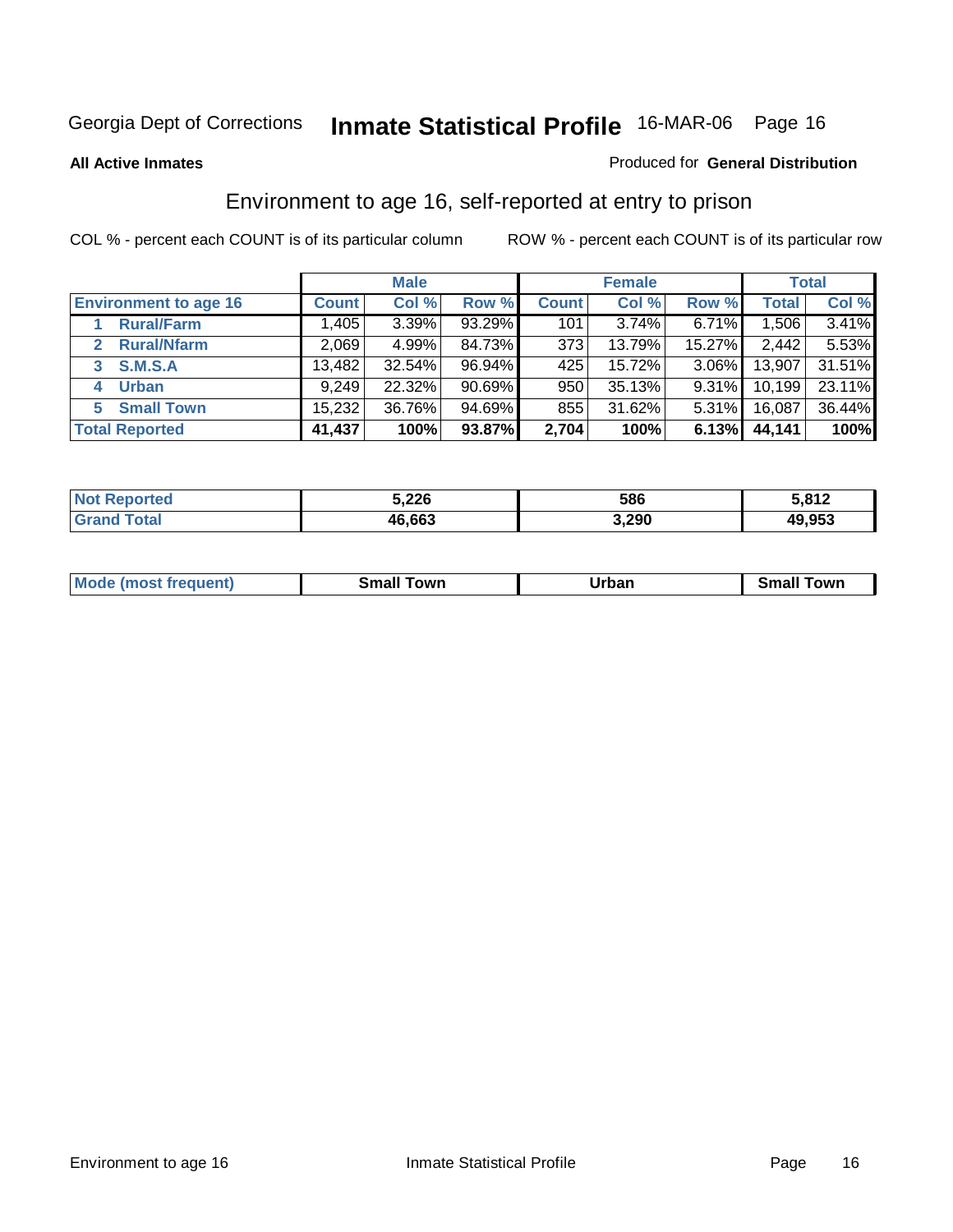#### **All Active Inmates**

#### Produced for **General Distribution**

### Guardian status to age 16, self-reported at entry to prison

|                                  |              | <b>Male</b> |        |                 | <b>Female</b> |       |              | <b>Total</b> |
|----------------------------------|--------------|-------------|--------|-----------------|---------------|-------|--------------|--------------|
| <b>Guardian Status To Age 16</b> | <b>Count</b> | Col %       | Row %  | <b>Count</b>    | Col %         | Row % | <b>Total</b> | Col %        |
| 1 Orphanage                      | 38           | .15%        | 95.00% | 2               | .15%          | 5.00% | 40           | .15%         |
| 2 Father Only                    | 726          | 2.91%       | 94.90% | 39              | 2.88%         | 5.10% | 765          | 2.91%        |
| 3 Ftr Mtr Hd                     | 1,643        | 6.58%       | 94.81% | 90 <sub>1</sub> | 6.66%         | 5.19% | 1,733        | 6.58%        |
| <b>4 Mother Only</b>             | 10,508       | 42.07%      | 96.05% | 432             | 31.95%        | 3.95% | 10,940       | 41.55%       |
| 5 Mtr Ftr Hd                     | 8,764        | 35.09%      | 93.77% | 582             | 43.05%        | 6.23% | 9,346        | 35.50%       |
| <b>6 Oth Female</b>              | 604          | 2.42%       | 94.52% | 35              | 2.59%         | 5.48% | 639          | 2.43%        |
| <b>7 Oth Male</b>                | 105          | .42%        | 97.22% | 3               | $.22\%$       | 2.78% | 108          | .41%         |
| 8 Step-Parnts                    | 334          | 1.34%       | 99.40% | 2               | .15%          | .60%  | 336          | 1.28%        |
| <b>9 Foster Home</b>             | 338          | 1.35%       | 95.21% | 17              | 1.26%         | 4.79% | 355          | 1.35%        |
| <b>10 Grand Prnts</b>            | 1,917        | 7.68%       | 92.74% | 150             | 11.09%        | 7.26% | 2,067        | 7.85%        |
| <b>Total Reported</b>            | 24,977       | 100%        | 94.86% | 1,352           | 100%          | 5.14% | 26,329       | 100%         |

| <b>Not Reported</b> | 21,686 | 938, ا | 23,624 |
|---------------------|--------|--------|--------|
| <b>Total</b>        | 46,663 | 3,290  | 49,953 |

| Mode             | Mother | Mtr Ftr Hd                                                                                                      | Only   |
|------------------|--------|-----------------------------------------------------------------------------------------------------------------|--------|
| most frequent) د | Only   | the contract of the contract of the contract of the contract of the contract of the contract of the contract of | Mother |
|                  |        |                                                                                                                 |        |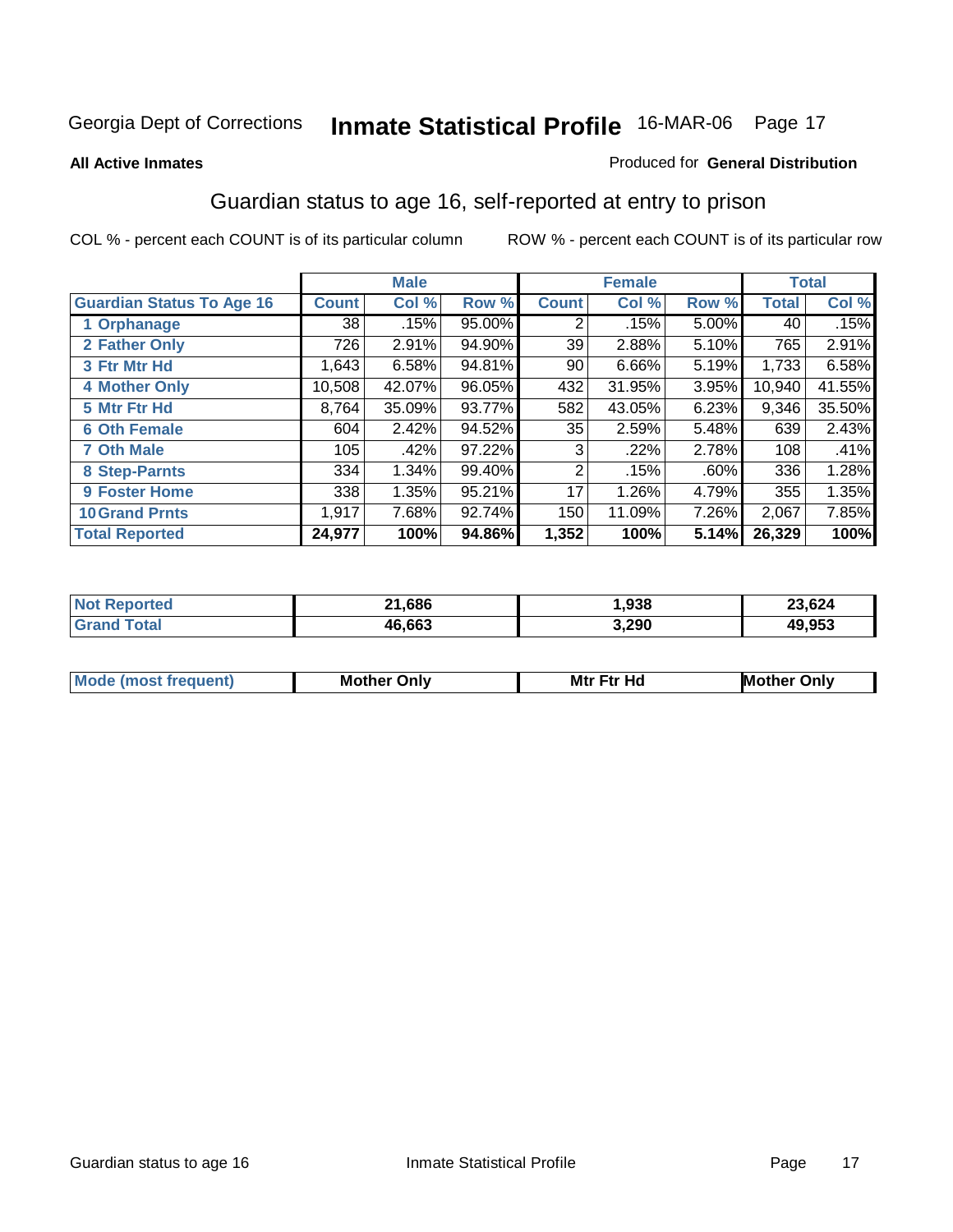#### **All Active Inmates**

#### Produced for **General Distribution**

### Employment status before prison, self-reported at entry to prison

|                                  |              | <b>Male</b> |        |                  | <b>Female</b> |        |        | <b>Total</b> |
|----------------------------------|--------------|-------------|--------|------------------|---------------|--------|--------|--------------|
| <b>Employment Status</b>         | <b>Count</b> | Col %       | Row %  | <b>Count</b>     | Col %         | Row %  | Total  | Col %        |
| <b>Full Time</b>                 | 19,448       | 50.81%      | 96.18% | $\overline{773}$ | 43.21%        | 3.82%  | 20,221 | 50.47%       |
| <b>Part Time</b><br>$\mathbf{2}$ | 3,463        | 9.05%       | 97.77% | 79               | 4.42%         | 2.23%  | 3,542  | 8.84%        |
| Unempl $<$ 6m<br>3               | 4,315        | 11.27%      | 95.34% | 211              | 11.79%        | 4.66%  | 4,526  | 11.30%       |
| Unempl > 6m<br>4                 | 6,164        | 16.11%      | 95.29% | 305              | 17.05%        | 4.71%  | 6,469  | 16.15%       |
| <b>Never Workd</b><br>5          | 3,110        | 8.13%       | 94.96% | 165              | 9.22%         | 5.04%  | 3,275  | 8.17%        |
| <b>Student</b><br>6              | 348          | .91%        | 91.34% | 33               | 1.84%         | 8.66%  | 381    | .95%         |
| <b>Incapable</b>                 | 1,425        | 3.72%       | 86.47% | 223              | 12.47%        | 13.53% | 1,648  | 4.11%        |
| <b>Total Reported</b>            | 38,273       | 100%        | 95.53% | 1,789            | 100%          | 4.47%  | 40,062 | 100%         |

| TAC.<br>Nt | 8.390        | 501. ا | 3.89'  |
|------------|--------------|--------|--------|
|            | 16.663<br>Дh | 3,290  | 49,953 |

| Mο | 'un<br>.me<br>the contract of the contract of the contract of the contract of the contract of the contract of the contract of | the contract of the contract of the contract of the contract of the contract of the contract of the contract of | <b>Full Time</b> |
|----|-------------------------------------------------------------------------------------------------------------------------------|-----------------------------------------------------------------------------------------------------------------|------------------|
|    |                                                                                                                               |                                                                                                                 |                  |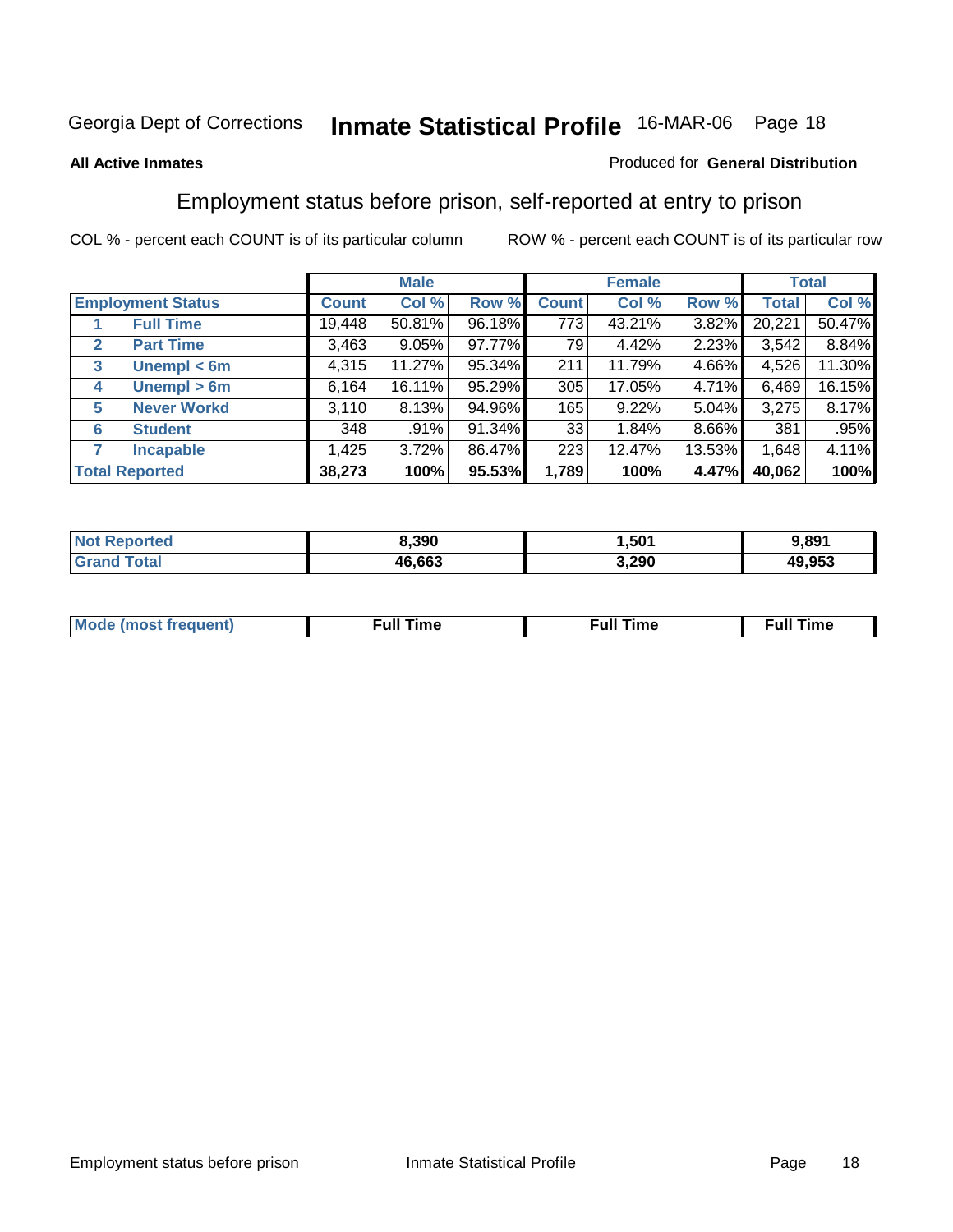#### **All Active Inmates**

Produced for **General Distribution**

### Age at admission

|                         | <b>Male</b>    |       | <b>Female</b> |                   |       | <b>Total</b> |                  |       |
|-------------------------|----------------|-------|---------------|-------------------|-------|--------------|------------------|-------|
| <b>Age At Admission</b> | <b>Count</b>   | Col % | Row %         | <b>Count</b>      | Col % | Row %        | <b>Total</b>     | Col % |
| 13                      | $\overline{2}$ | 0.01% | 100.00%       |                   |       |              | $\overline{2}$   | 0.01% |
| 14                      | 16             | 0.03% | 94.12%        | $\mathbf{1}$      | 0.03% | 5.88%        | $\overline{17}$  | 0.03% |
| 15                      | 64             | 0.14% | 100.00%       |                   |       |              | 64               | 0.13% |
| 16                      | 182            | 0.39% | 95.79%        | $\overline{8}$    | 0.24% | 4.21%        | 190              | 0.38% |
| 17                      | 826            | 1.77% | 96.72%        | $\overline{28}$   | 0.85% | 3.28%        | 854              | 1.71% |
| 18                      | 1,562          | 3.35% | 97.26%        | 44                | 1.34% | 2.74%        | 1,606            | 3.22% |
| 19                      | 2,024          | 4.34% | 96.93%        | 64                | 1.95% | 3.07%        | 2,088            | 4.18% |
| 20                      | 2,155          | 4.62% | 95.99%        | 90                | 2.74% | 4.01%        | 2,245            | 4.49% |
| 21                      | 2,007          | 4.30% | 95.34%        | 98                | 2.98% | 4.66%        | 2,105            | 4.21% |
| 22                      | 2,080          | 4.46% | 95.90%        | 89                | 2.71% | 4.10%        | 2,169            | 4.34% |
| 23                      | 1,908          | 4.09% | 93.71%        | 128               | 3.89% | 6.29%        | 2,036            | 4.08% |
| $\overline{24}$         | 1,915          | 4.10% | 92.87%        | 147               | 4.47% | 7.13%        | 2,062            | 4.13% |
| $\overline{25}$         | 1,897          | 4.07% | 93.54%        | 131               | 3.98% | 6.46%        | 2,028            | 4.06% |
| 26                      | 1,753          | 3.76% | 93.89%        | $\frac{114}{114}$ | 3.47% | 6.11%        | 1,867            | 3.74% |
| 27                      | 1,615          | 3.46% | 94.89%        | 87                | 2.64% | 5.11%        | 1,702            | 3.41% |
| 28                      | 1,562          | 3.35% | 93.87%        | 102               | 3.10% | 6.13%        | 1,664            | 3.33% |
| 29                      | 1,429          | 3.06% | 93.40%        | 101               | 3.07% | 6.60%        | 1,530            | 3.06% |
| 30                      | 1,471          | 3.15% | 92.69%        | 116               | 3.53% | 7.31%        | 1,587            | 3.18% |
| 31                      | 1,454          | 3.12% | 93.32%        | 104               | 3.16% | 6.68%        | 1,558            | 3.12% |
| 32                      | 1,355          | 2.90% | 91.86%        | 120               | 3.65% | 8.14%        | 1,475            | 2.95% |
| 33                      | 1,350          | 2.89% | 92.34%        | 112               | 3.40% | 7.66%        | 1,462            | 2.93% |
| 34                      | 1,296          | 2.78% | 91.20%        | 125               | 3.80% | 8.80%        | 1,421            | 2.84% |
| 35                      | 1,280          | 2.74% | 91.36%        | 121               | 3.68% | 8.64%        | 1,401            | 2.80% |
| 36                      | 1,308          | 2.80% | 91.92%        | 115               | 3.50% | 8.08%        | 1,423            | 2.85% |
| 37                      | 1,193          | 2.56% | 91.56%        | 110               | 3.34% | 8.44%        | 1,303            | 2.61% |
| 38                      | 1,152          | 2.47% | 91.28%        | 110               | 3.34% | 8.72%        | 1,262            | 2.53% |
| 39                      | 1,195          | 2.56% | 92.35%        | 99                | 3.01% | 7.65%        | 1,294            | 2.59% |
| 40                      | 1,142          | 2.45% | 91.51%        | 106               | 3.22% | 8.49%        | 1,248            | 2.50% |
| 41                      | 1,088          | 2.33% | 90.82%        | 110               | 3.34% | 9.18%        | 1,198            | 2.40% |
| 42                      | 983            | 2.11% | 91.53%        | 91                | 2.77% | 8.47%        | 1,074            | 2.15% |
| 43                      | 906            | 1.94% | 90.33%        | $\overline{97}$   | 2.95% | 9.67%        | 1,003            | 2.01% |
| 44                      | 860            | 1.84% | 91.10%        | 84                | 2.55% | 8.90%        | 944              | 1.89% |
| 45                      | 790            | 1.69% | 90.70%        | 81                | 2.46% | 9.30%        | 871              | 1.74% |
| 46                      | 664            | 1.42% | 93.79%        | 44                | 1.34% | 6.21%        | 708              | 1.42% |
| 47                      | 580            | 1.24% | 89.51%        | 68                | 2.07% | 10.49%       | 648              | 1.30% |
| 48                      | 568            | 1.22% | 92.96%        | 43                | 1.31% | 7.04%        | 611              | 1.22% |
| 49                      | 439            | 0.94% | 90.70%        | 45                | 1.37% | 9.30%        | 484              | 0.97% |
| 50                      | 402            | 0.86% | 92.63%        | $\overline{32}$   | 0.97% | 7.37%        | 434              | 0.87% |
| 51                      | 358            | 0.77% | 93.96%        | 23                | 0.70% | 6.04%        | 381              | 0.76% |
| 52                      | 315            | 0.68% | 94.88%        | 17                | 0.52% | 5.12%        | $\overline{332}$ | 0.66% |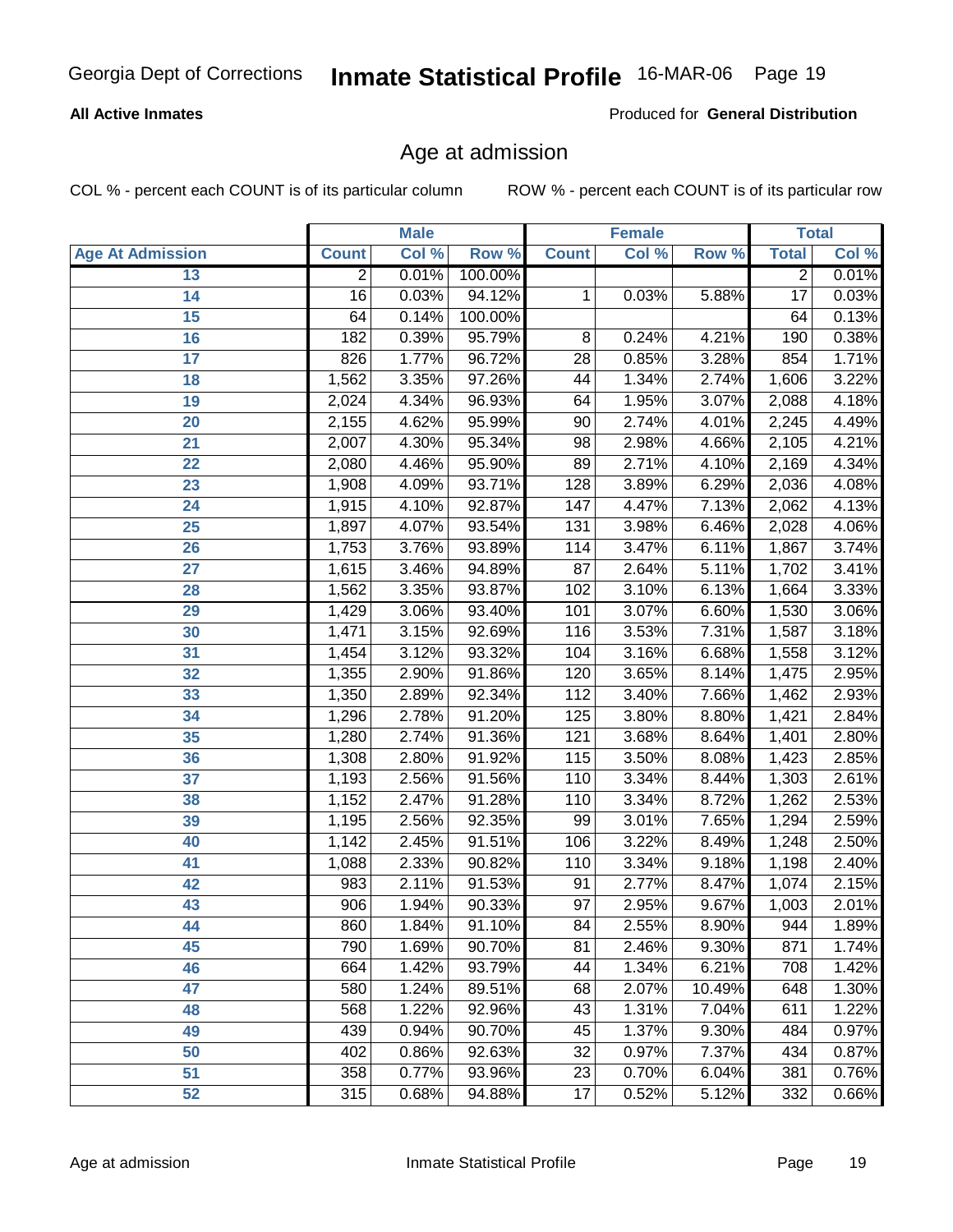#### **All Active Inmates**

Produced for **General Distribution**

### Age at admission

|                         | <b>Male</b>      |       | <b>Female</b> |                 |       | <b>Total</b> |                 |       |
|-------------------------|------------------|-------|---------------|-----------------|-------|--------------|-----------------|-------|
| <b>Age At Admission</b> | <b>Count</b>     | Col % | Row %         | <b>Count</b>    | Col % | Row %        | <b>Total</b>    | Col % |
| 53                      | 236              | 0.51% | 92.19%        | $\overline{20}$ | 0.61% | 7.81%        | 256             | 0.51% |
| 54                      | $\overline{208}$ | 0.45% | 92.44%        | $\overline{17}$ | 0.52% | 7.56%        | 225             | 0.45% |
| 55                      | 179              | 0.38% | 96.76%        | 6               | 0.18% | 3.24%        | 185             | 0.37% |
| 56                      | 153              | 0.33% | 93.87%        | $\overline{10}$ | 0.30% | 6.13%        | 163             | 0.33% |
| $\overline{57}$         | 130              | 0.28% | 95.59%        | $\overline{6}$  | 0.18% | 4.41%        | 136             | 0.27% |
| 58                      | 111              | 0.24% | 94.87%        | $\overline{6}$  | 0.18% | 5.13%        | 117             | 0.23% |
| 59                      | 68               | 0.15% | 93.15%        | $\overline{5}$  | 0.15% | 6.85%        | 73              | 0.15% |
| 60                      | $\overline{75}$  | 0.16% | 94.94%        | 4               | 0.12% | 5.06%        | 79              | 0.16% |
| 61                      | 60               | 0.13% | 96.77%        | $\overline{2}$  | 0.06% | 3.23%        | 62              | 0.12% |
| 62                      | $\overline{54}$  | 0.12% | 100.00%       |                 |       |              | $\overline{54}$ | 0.11% |
| 63                      | $\overline{57}$  | 0.12% | 98.28%        | 1               | 0.03% | 1.72%        | $\overline{58}$ | 0.12% |
| 64                      | $\overline{33}$  | 0.07% | 97.06%        | 1               | 0.03% | 2.94%        | $\overline{34}$ | 0.07% |
| 65                      | $\overline{32}$  | 0.07% | 96.97%        | 1               | 0.03% | 3.03%        | $\overline{33}$ | 0.07% |
| 66                      | $\overline{26}$  | 0.06% | 96.30%        | 1               | 0.03% | 3.70%        | $\overline{27}$ | 0.05% |
| 67                      | 18               | 0.04% | 100.00%       |                 |       |              | 18              | 0.04% |
| 68                      | 16               | 0.03% | 94.12%        | 1               | 0.03% | 5.88%        | $\overline{17}$ | 0.03% |
| 69                      | 19               | 0.04% | 95.00%        | 1               | 0.03% | 5.00%        | 20              | 0.04% |
| 70                      | $\overline{7}$   | 0.02% | 77.78%        | $\overline{2}$  | 0.06% | 22.22%       | $\overline{9}$  | 0.02% |
| 71                      | 4                | 0.01% | 100.00%       |                 |       |              | 4               | 0.01% |
| $\overline{72}$         | $\overline{6}$   | 0.01% | 100.00%       |                 |       |              | 6               | 0.01% |
| $\overline{73}$         | $\overline{5}$   | 0.01% | 100.00%       |                 |       |              | $\overline{5}$  | 0.01% |
| 74                      | 4                | 0.01% | 80.00%        | 1               | 0.03% | 20.00%       | $\overline{5}$  | 0.01% |
| 75                      | $\overline{3}$   | 0.01% | 100.00%       |                 |       |              | 3               | 0.01% |
| 76                      | 1                | 0.01% | 100.00%       |                 |       |              | 1               | 0.01% |
| 78                      | $\overline{2}$   | 0.01% | 100.00%       |                 |       |              | $\overline{2}$  | 0.01% |
| 79                      | $\overline{3}$   | 0.01% | 100.00%       |                 |       |              | $\overline{3}$  | 0.01% |
| 81                      | $\overline{3}$   | 0.01% | 100.00%       |                 |       |              | $\overline{3}$  | 0.01% |
| $\overline{82}$         | $\mathbf{1}$     | 0.01% | 100.00%       |                 |       |              | 1               | 0.01% |
| 83                      | 1                | 0.01% | 100.00%       |                 |       |              | 1               | 0.01% |
| 85                      | 1                | 0.01% | 100.00%       |                 |       |              | 1               | 0.01% |
| <b>Total Reported</b>   | 46,662           | 100%  | 93.41%        | 3,290           | 100%  |              | 6.59% 49,952    | 100%  |

| <b>Not Reported</b> |        |       |        |
|---------------------|--------|-------|--------|
| Total<br><b>Gra</b> | 46,663 | 3,290 | 49,953 |

| Mean<br>(average)       | 31.46 | 33.53   | 31.59 |
|-------------------------|-------|---------|-------|
| <b>Median (middle)</b>  | 30    | ົ<br>აა | 30    |
| Mode<br>(most frequent) |       |         | 20    |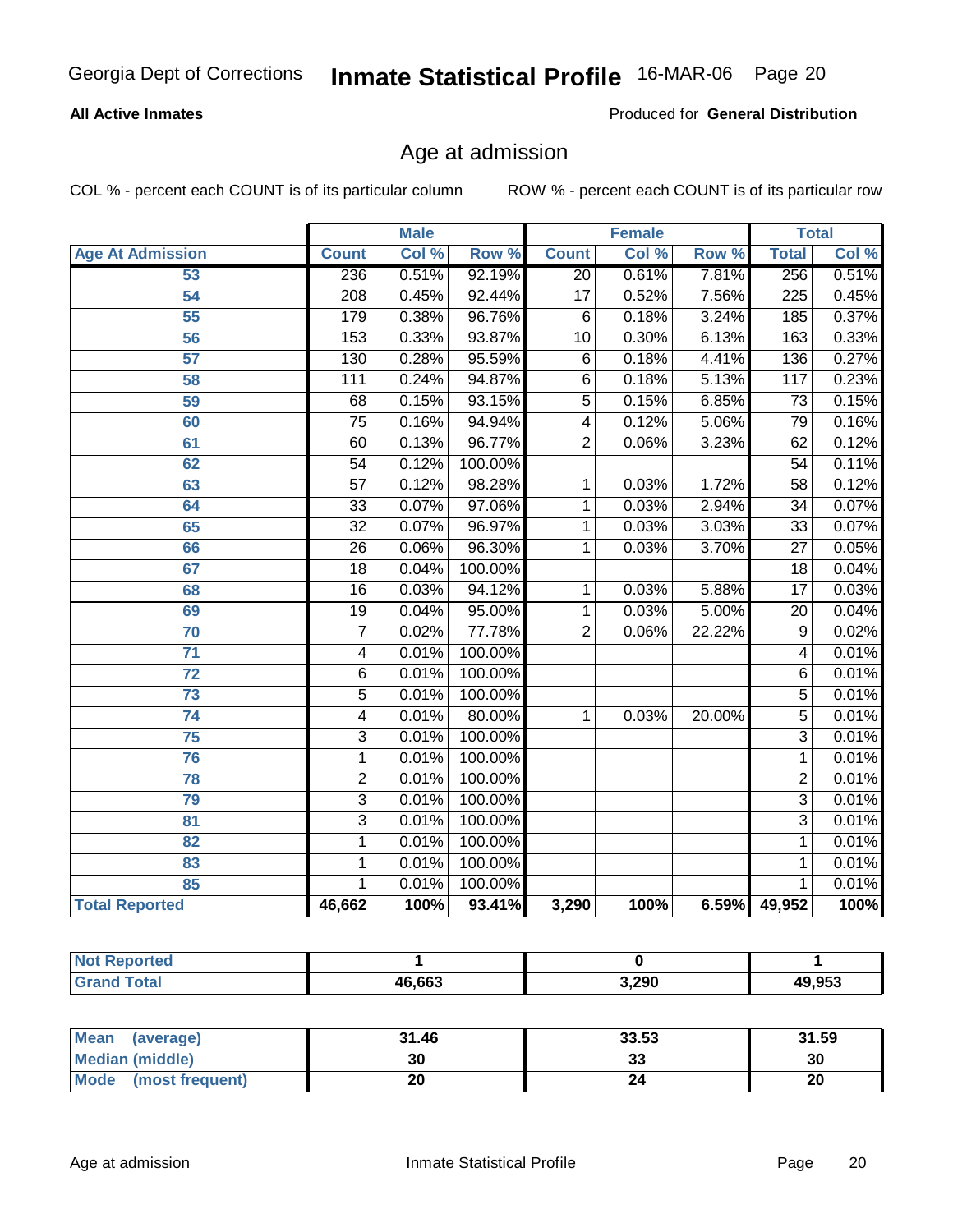**Total Reported**

**All Active Inmates**

| <b>Still Active</b> | 46,663 | 49,953 |        |
|---------------------|--------|--------|--------|
| <b>Not Reported</b> |        |        |        |
| <b>Grand Total</b>  | 46,663 | 3,290  | 49,953 |

 **Age At Release Count Col % Row % Count Col % Row % Total Col %** 

Age at release

| <b>Mean</b><br>(average)       | N/A | N/A | N/A |
|--------------------------------|-----|-----|-----|
| <b>Median (middle)</b>         | N/A | N/A | N/A |
| <b>Mode</b><br>(most frequent) | N/A | N/A | N/A |

**Male**

COL % - percent each COUNT is of its particular column ROW % - percent each COUNT is of its particular row

**Female Total**

Produced for **General Distribution**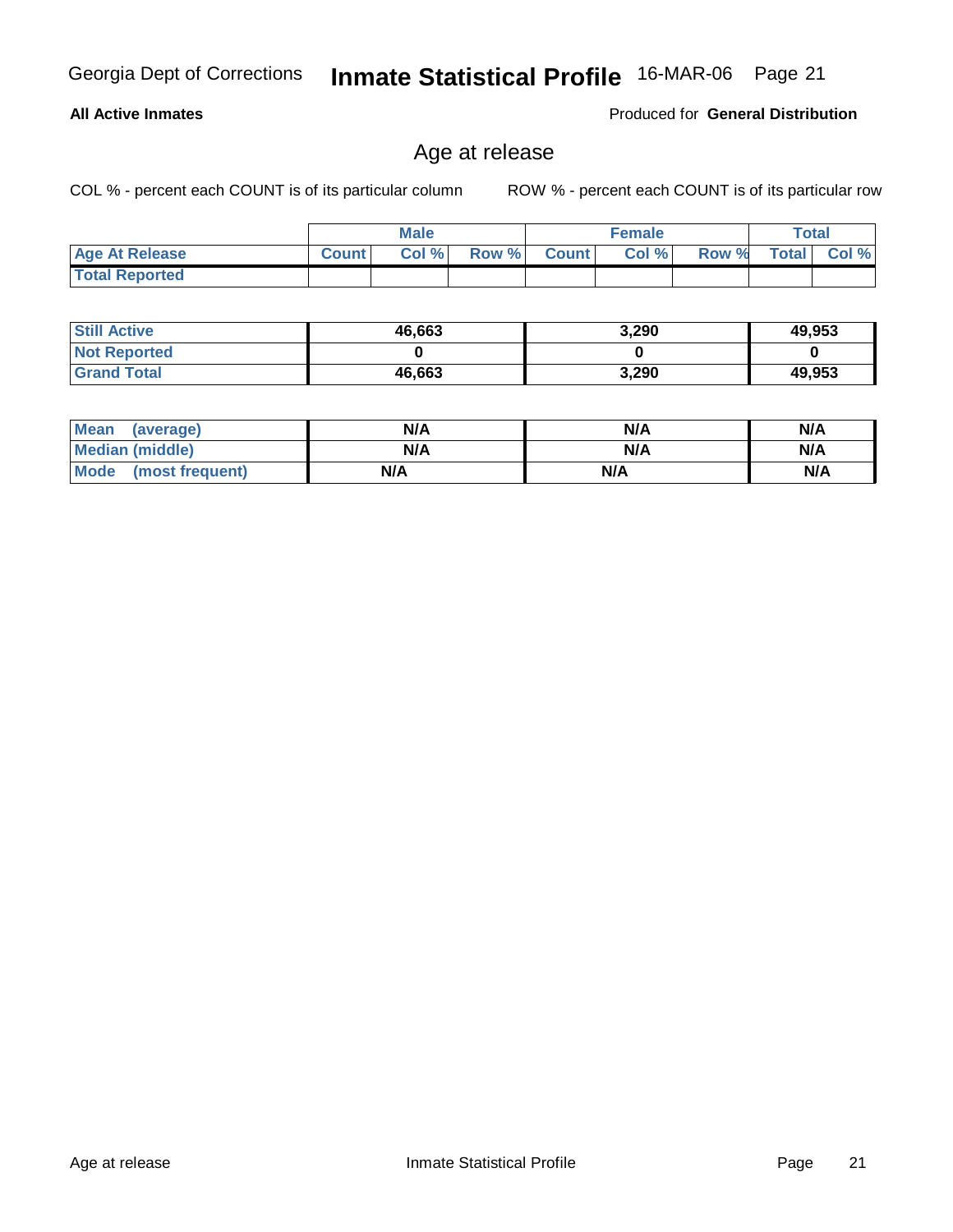#### **All Active Inmates**

#### Produced for **General Distribution**

### Height, measured at entry to prison

|                        |                  | <b>Male</b> |                  |                  | <b>Female</b>      |         | <b>Total</b>     |        |
|------------------------|------------------|-------------|------------------|------------------|--------------------|---------|------------------|--------|
| <b>Height</b>          | <b>Count</b>     | Col %       | Row <sup>%</sup> | <b>Count</b>     | Col %              | Row %   | <b>Total</b>     | Col %  |
| <b>Under four feet</b> | $\overline{10}$  | 0.02%       | 76.92%           | 3                | 0.10%              | 23.08%  | $\overline{13}$  | 0.03%  |
| 4'01''                 |                  |             |                  | $\overline{2}$   | 0.07%              | 100.00% | $\overline{2}$   | 0.01%  |
| 4'05"                  | $\overline{1}$   | 0.01%       | 50.00%           | $\overline{1}$   | 0.03%              | 50.00%  | $\overline{2}$   | 0.01%  |
| 4'06"                  | $\overline{2}$   | 0.01%       | 66.67%           | $\overline{1}$   | 0.03%              | 33.33%  | $\overline{3}$   | 0.01%  |
| 4'07"                  | $\overline{2}$   | 0.01%       | 66.67%           | $\overline{1}$   | 0.03%              | 33.33%  | $\overline{3}$   | 0.01%  |
| 4'08"                  |                  |             |                  | $\overline{5}$   | 0.16%              | 100.00% | $\overline{5}$   | 0.01%  |
| 4'09"                  | $\mathbf 1$      | 0.01%       | 14.29%           | $\overline{6}$   | 0.20%              | 85.71%  | $\overline{7}$   | 0.01%  |
| 4'10''                 | 4                | 0.01%       | 40.00%           | 6                | 0.20%              | 60.00%  | 10               | 0.02%  |
| 4'11''                 | $\overline{6}$   | 0.01%       | 8.33%            | $\overline{66}$  | 2.16%              | 91.67%  | $\overline{72}$  | 0.15%  |
| 5'00''                 | $\overline{87}$  | 0.19%       | 39.91%           | 131              | 4.29%              | 60.09%  | $\overline{218}$ | 0.44%  |
| 5'01''                 | $\overline{81}$  | 0.18%       | 32.79%           | 166              | 5.44%              | 67.21%  | $\overline{247}$ | 0.50%  |
| 5'02''                 | $\overline{216}$ | 0.47%       | 40.37%           | $\overline{319}$ | 10.45%             | 59.63%  | 535              | 1.09%  |
| 5'03''                 | $\overline{347}$ | 0.75%       | 51.79%           | $\overline{323}$ | 10.58%             | 48.21%  | 670              | 1.36%  |
| 5'04"                  | 770              | 1.67%       | 62.15%           | 469              | 15.37%             | 37.85%  | 1,239            | 2.52%  |
| 5'05''                 | 1,508            | 3.27%       | 79.92%           | 379              | 12.42%             | 20.08%  | 1,887            | 3.84%  |
| 5'06"                  | 3,051            | 6.61%       | 88.28%           | 405              | 13.27%             | 11.72%  | 3,456            | 7.02%  |
| 5'07''                 | 4,034            | 8.74%       | 92.46%           | 329              | 10.78%             | 7.54%   | 4,363            | 8.87%  |
| 5'08''                 | 4,765            | 10.32%      | 96.52%           | 172              | $\frac{1}{5.64\%}$ | 3.48%   | 4,937            | 10.03% |
| 5'09''                 | 5,660            | 12.26%      | 98.06%           | $\overline{112}$ | 3.67%              | 1.94%   | 5,772            | 11.73% |
| 5'10''                 | 5,320            | 11.53%      | 98.68%           | $\overline{71}$  | 2.33%              | 1.32%   | 5,391            | 10.96% |
| 5'11''                 | 5,754            | 12.47%      | 99.04%           | $\overline{56}$  | 1.83%              | 0.96%   | 5,810            | 11.81% |
| 6'00''                 | 5,345            | 11.58%      | 99.79%           | $\overline{11}$  | 0.36%              | 0.21%   | 5,356            | 10.89% |
| 6'01''                 | 3,642            | 7.89%       | 99.75%           | 9                | 0.29%              | 0.25%   | 3,651            | 7.42%  |
| 6'02''                 | 2,602            | 5.64%       | 99.85%           | 4                | 0.13%              | 0.15%   | 2,606            | 5.30%  |
| 6'03''                 | 1,495            | 3.24%       | 99.80%           | $\overline{3}$   | 0.10%              | 0.20%   | 1,498            | 3.04%  |
| 6'04''                 | 778              | 1.69%       | 99.87%           | 1                | 0.03%              | 0.13%   | 779              | 1.58%  |
| 6'05''                 | 297              | 0.64%       | 99.66%           | 1                | 0.03%              | 0.34%   | 298              | 0.61%  |
| 6'06''                 | 144              | 0.31%       | 100.00%          |                  |                    |         | $\overline{144}$ | 0.29%  |
| 6'07''                 | 65               | 0.14%       | 100.00%          |                  |                    |         | 65               | 0.13%  |
| 6'08''                 | $\overline{30}$  | 0.07%       | 100.00%          |                  |                    |         | $\overline{30}$  | 0.06%  |
| 6'09''                 | $\overline{23}$  | 0.05%       | 100.00%          |                  |                    |         | $\overline{23}$  | 0.05%  |
| 6'10''                 | $\overline{17}$  | 0.04%       | 100.00%          |                  |                    |         | $\overline{17}$  | 0.03%  |
| 6'11''                 | $\overline{35}$  | 0.08%       | 100.00%          |                  |                    |         | $\overline{35}$  | 0.07%  |
| Seven feet +           | $\overline{59}$  | 0.13%       | 100.00%          |                  |                    |         | $\overline{59}$  | 0.12%  |
| <b>Total Reported</b>  | 46,151           | 100%        | 93.80%           | 3,052            | 100%               | 6.20%   | 49,203           | 100%   |

|        | 54 M<br>JIL | 238   | 750    |
|--------|-------------|-------|--------|
| $\sim$ | 46.663      | 3,290 | 49.953 |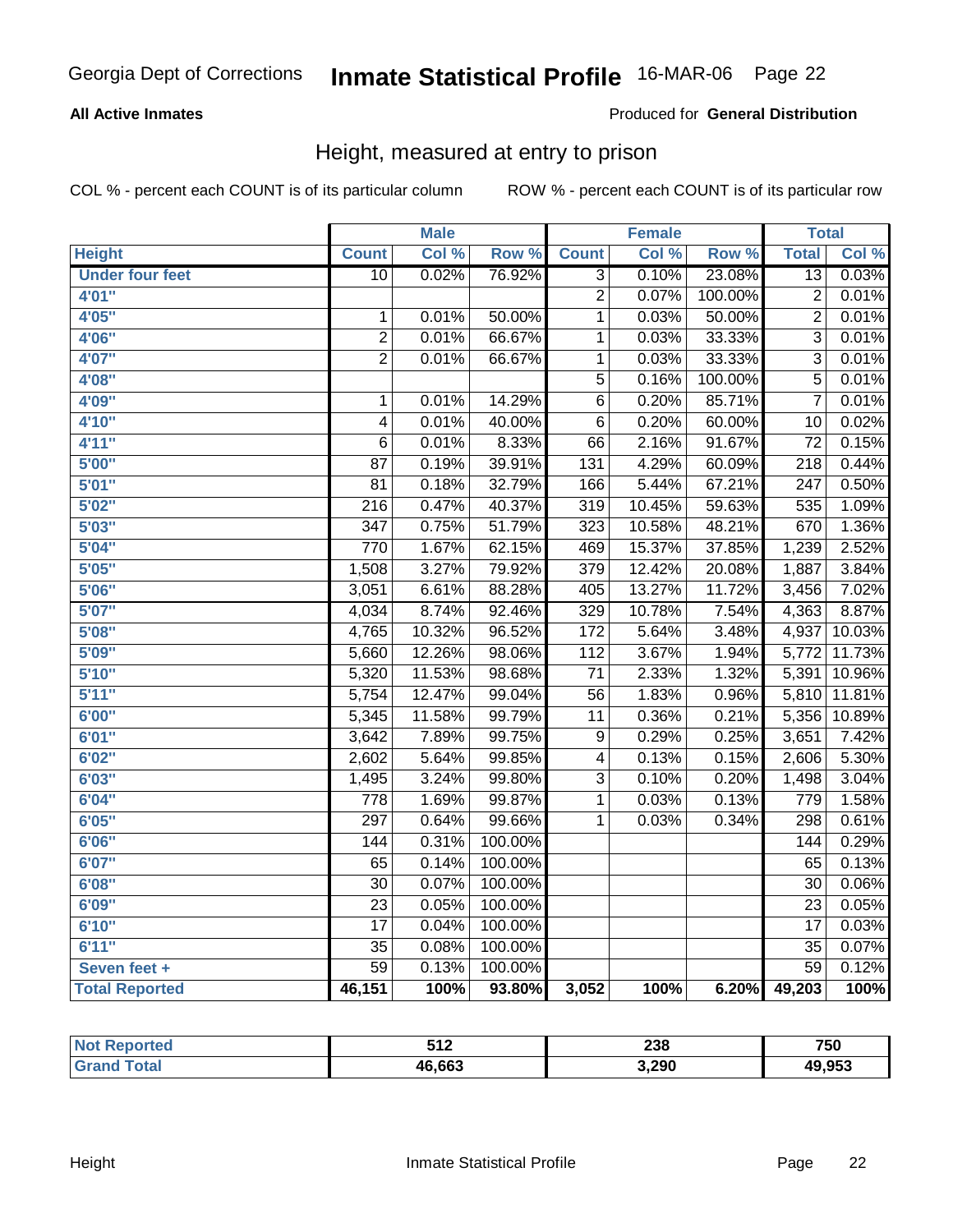#### **All Active Inmates**

Produced for **General Distribution**

### Height, measured at entry to prison

|                      | <b>Male</b> | <b>Female</b> | <b>Total</b> |
|----------------------|-------------|---------------|--------------|
| Mean (average)       | 5'10"       | 5'05"         | 5'10"        |
| Median (middle)      | 5'10"       | 5'05"         | 5'10''       |
| Mode (most frequent) | 5'11"       | 5'04"         | 5'11"        |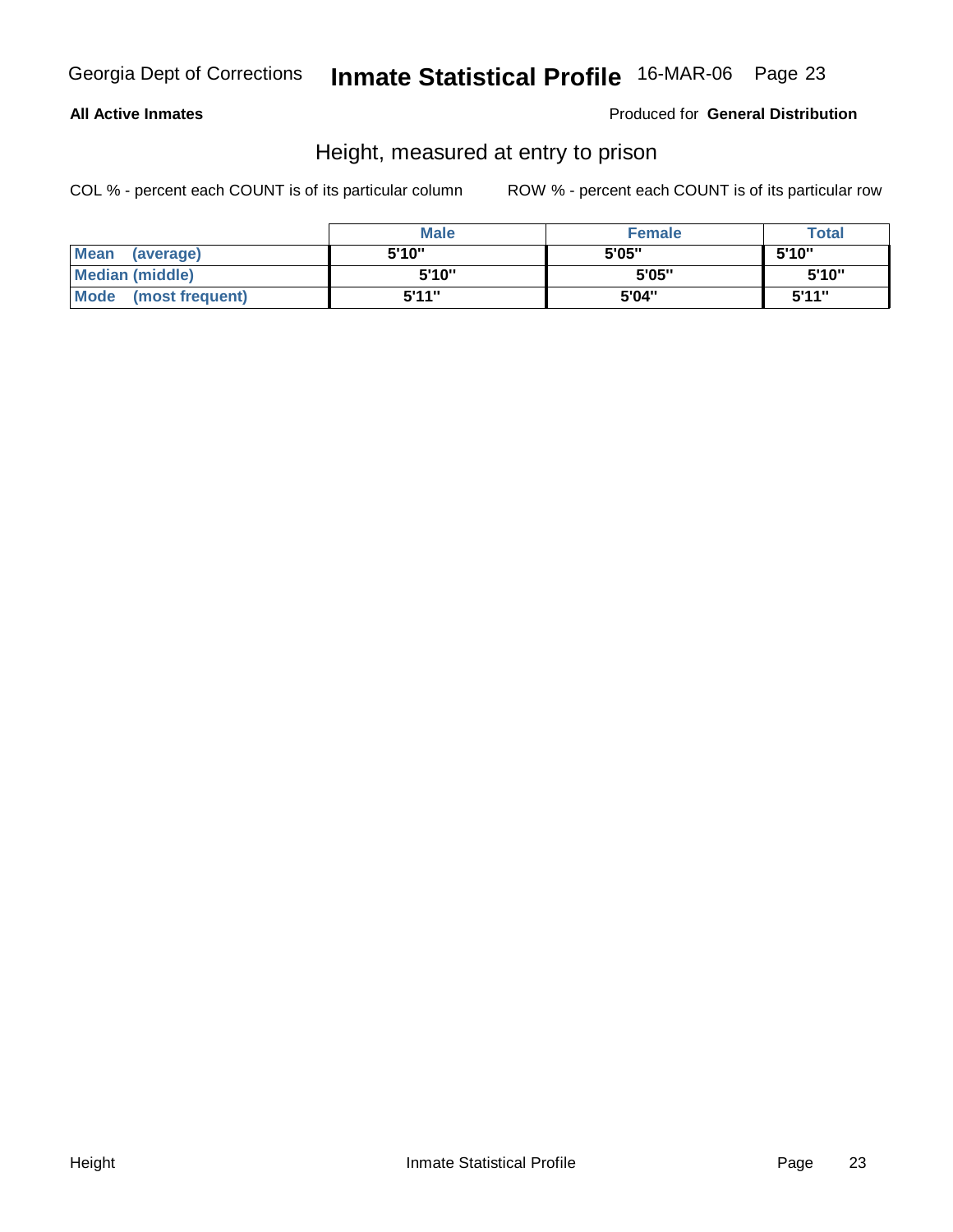#### **All Active Inmates**

#### Produced for **General Distribution**

### Weight, measured at entry to prison

|                        |                  | <b>Male</b> |         |                  | Female |        | <b>Total</b>     |        |
|------------------------|------------------|-------------|---------|------------------|--------|--------|------------------|--------|
| Weight                 | <b>Count</b>     | Col %       | Row %   | <b>Count</b>     | Col %  | Row %  | <b>Total</b>     | Col %  |
| <b>Under 80 pounds</b> | $\overline{3}$   | 0.01%       | 100.00% |                  |        |        | $\overline{3}$   | 0.01%  |
| 80 - 89 pounds         | $\overline{3}$   | 0.01%       | 100.00% |                  |        |        | $\overline{3}$   | 0.01%  |
| 90 - 99 pounds         | $\overline{4}$   | 0.01%       | 66.67%  | $\overline{2}$   | 0.07%  | 33.33% | $\overline{6}$   | 0.01%  |
| 100 - 109 pounds       | $\overline{31}$  | 0.07%       | 50.82%  | $\overline{30}$  | 0.98%  | 49.18% | 61               | 0.12%  |
| 110 - 119 pounds       | 134              | 0.29%       | 60.63%  | $\overline{87}$  | 2.85%  | 39.37% | $\overline{221}$ | 0.45%  |
| 120 - 129 pounds       | 538              | 1.17%       | 76.97%  | 161              | 5.28%  | 23.03% | 699              | 1.42%  |
| 130 - 139 pounds       | 1,438            | 3.12%       | 85.75%  | 239              | 7.83%  | 14.25% | 1,677            | 3.41%  |
| 140 - 149 pounds       | 3,097            | 6.71%       | 90.61%  | 321              | 10.52% | 9.39%  | 3,418            | 6.95%  |
| 150 - 159 pounds       | 4,826            | 10.46%      | 93.35%  | 344              | 11.27% | 6.65%  | 5,170            | 10.51% |
| 160 - 169 pounds       | 6,103            | 13.22%      | 95.05%  | $\overline{318}$ | 10.42% | 4.95%  | 6,421            | 13.05% |
| 170 - 179 pounds       | 6,016            | 13.04%      | 95.40%  | 290              | 9.50%  | 4.60%  | 6,306            | 12.82% |
| 180 - 189 pounds       | 5,923            | 12.83%      | 95.97%  | 249              | 8.16%  | 4.03%  | 6,172            | 12.54% |
| 190 - 199 pounds       | 4,553            | 9.87%       | 95.71%  | $\overline{204}$ | 6.68%  | 4.29%  | 4,757            | 9.67%  |
| 200 - 209 pounds       | 3,795            | 8.22%       | 94.99%  | $\overline{200}$ | 6.55%  | 5.01%  | 3,995            | 8.12%  |
| 210 - 219 pounds       | 2,703            | 5.86%       | 94.78%  | $\overline{149}$ | 4.88%  | 5.22%  | 2,852            | 5.80%  |
| 220 - 229 pounds       | 2,176            | 4.71%       | 95.31%  | 107              | 3.51%  | 4.69%  | 2,283            | 4.64%  |
| 230 - 239 pounds       | 1,462            | 3.17%       | 94.38%  | $\overline{87}$  | 2.85%  | 5.62%  | 1,549            | 3.15%  |
| 240 - 249 pounds       | 1,066            | 2.31%       | 93.59%  | $\overline{73}$  | 2.39%  | 6.41%  | 1,139            | 2.31%  |
| 250 - 259 pounds       | 680              | 1.47%       | 93.66%  | $\overline{46}$  | 1.51%  | 6.34%  | $\overline{726}$ | 1.48%  |
| 260 - 269 pounds       | 495              | 1.07%       | 91.67%  | $\overline{45}$  | 1.47%  | 8.33%  | 540              | 1.10%  |
| 270 - 279 pounds       | $\overline{340}$ | 0.74%       | 94.71%  | $\overline{19}$  | 0.62%  | 5.29%  | 359              | 0.73%  |
| 280 - 289 pounds       | $\overline{241}$ | 0.52%       | 90.26%  | $\overline{26}$  | 0.85%  | 9.74%  | $\overline{267}$ | 0.54%  |
| 290 - 299 pounds       | 162              | 0.35%       | 90.00%  | $\overline{18}$  | 0.59%  | 10.00% | 180              | 0.37%  |
| 300 - 309 pounds       | $\overline{112}$ | 0.24%       | 92.56%  | 9                | 0.29%  | 7.44%  | 121              | 0.25%  |
| 310 - 319 pounds       | $\overline{77}$  | 0.17%       | 86.52%  | $\overline{12}$  | 0.39%  | 13.48% | 89               | 0.18%  |
| 320 - 329 pounds       | $\overline{54}$  | 0.12%       | 94.74%  | 3                | 0.10%  | 5.26%  | 57               | 0.12%  |
| 330 - 339 pounds       | 20               | 0.04%       | 95.24%  | 1                | 0.03%  | 4.76%  | $\overline{21}$  | 0.04%  |
| 340 - 349 pounds       | 25               | 0.05%       | 86.21%  | 4                | 0.13%  | 13.79% | $\overline{29}$  | 0.06%  |
| 350 - 359 pounds       | $\overline{27}$  | 0.06%       | 93.10%  | 2                | 0.07%  | 6.90%  | $\overline{29}$  | 0.06%  |
| 360 - 369 pounds       | $\overline{16}$  | 0.03%       | 72.73%  | $\overline{6}$   | 0.20%  | 27.27% | $\overline{22}$  | 0.04%  |
| 370 - 379 pounds       | $\overline{5}$   | 0.01%       | 100.00% |                  |        |        | $\overline{5}$   | 0.01%  |
| 380 - 389 pounds       | $\overline{2}$   | 0.01%       | 100.00% |                  |        |        | $\overline{2}$   | 0.01%  |
| 390 - 399 pounds       | $\mathbf{1}$     | 0.01%       | 100.00% |                  |        |        | $\mathbf{1}$     | 0.01%  |
| 400 pounds and over    | $\overline{23}$  | 0.05%       | 100.00% |                  |        |        | $\overline{23}$  | 0.05%  |
| <b>Total Reported</b>  | 46,151           | 100%        | 93.80%  | 3,052            | 100%   | 6.20%  | 49,203           | 100.0% |

| rted  | E40<br><u>JIL</u> | 238   | 750    |
|-------|-------------------|-------|--------|
| īota. | 46.663            | 3,290 | 49,953 |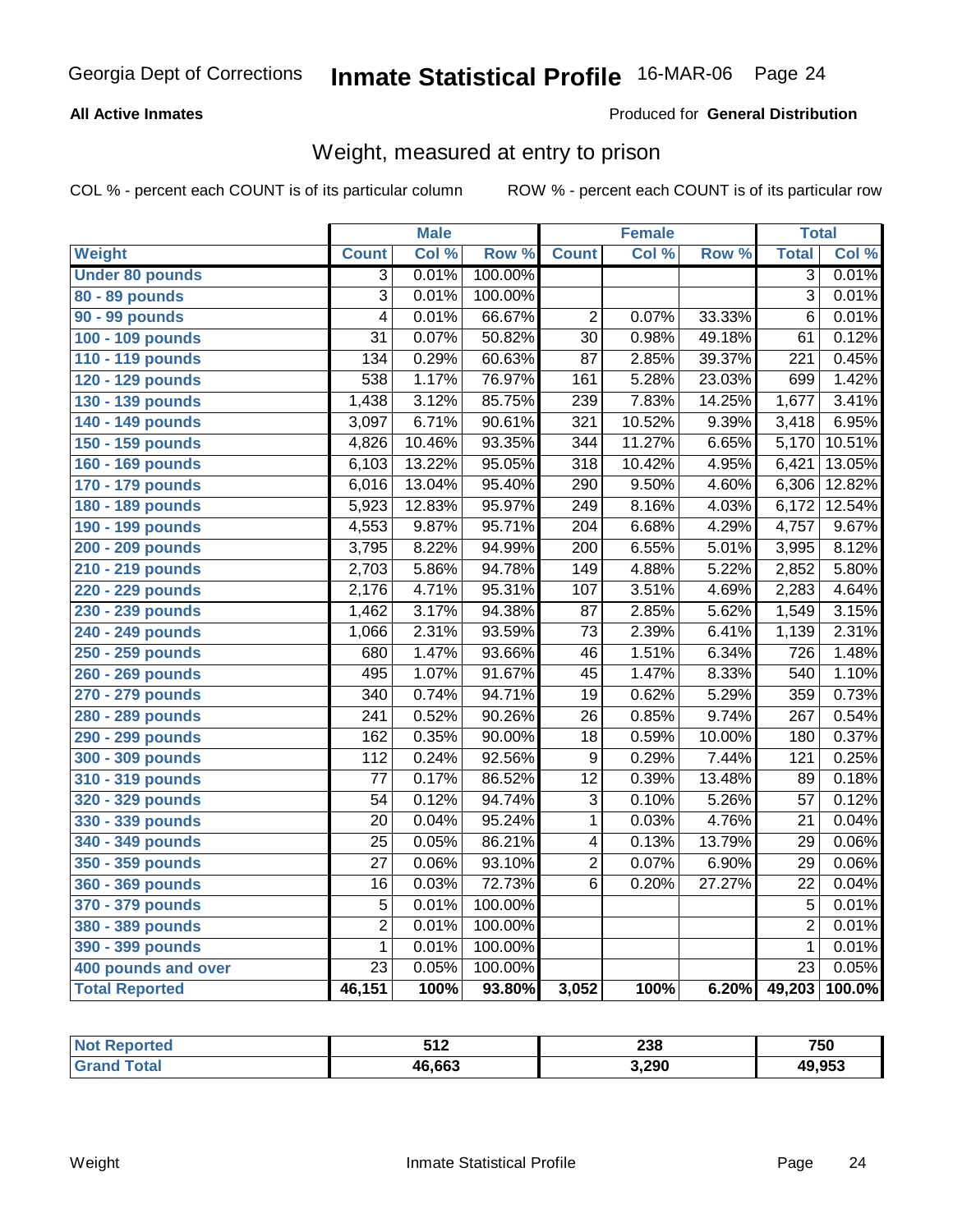#### **All Active Inmates**

#### Produced for **General Distribution**

### Weight, measured at entry to prison

|                      | <b>Male</b> | <b>Female</b> | <b>Total</b> |
|----------------------|-------------|---------------|--------------|
| Mean<br>(average)    | 185         | 177           | 185          |
| Median (middle)      | 180         | 170           | 180          |
| Mode (most frequent) | 180         | 160           | 180          |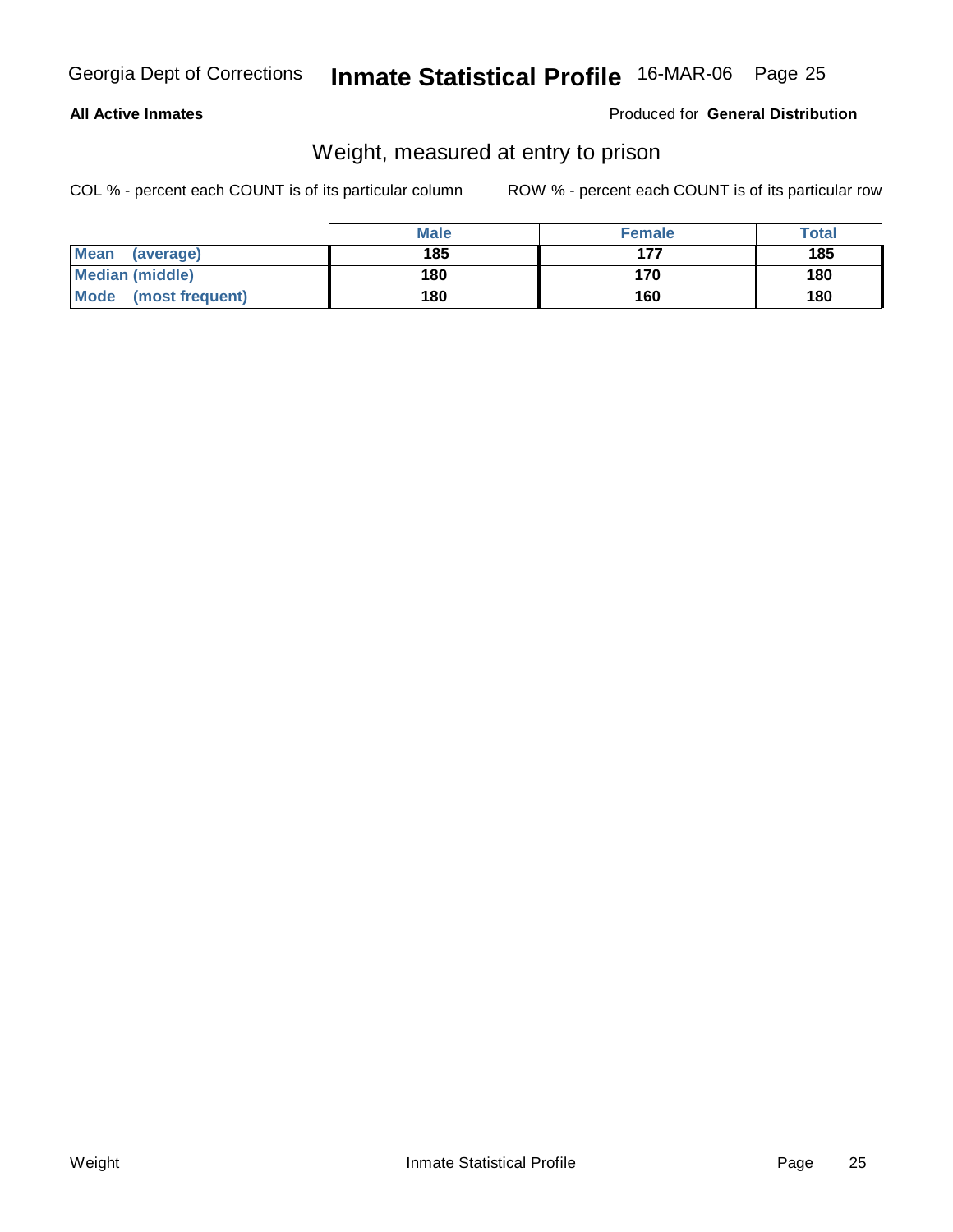**All Active Inmates**

#### Produced for **General Distribution**

### Type of admission to prison

|             |                             |              | <b>Male</b> |                    |     | <b>Female</b> |        |              | <b>Total</b> |
|-------------|-----------------------------|--------------|-------------|--------------------|-----|---------------|--------|--------------|--------------|
|             | <b>Type of Admission</b>    | <b>Count</b> | Col %       | <b>Row % Count</b> |     | Col %         | Row %  | <b>Total</b> | Col %        |
|             | <b>Committed From Court</b> | 31,976       | 69.06%      | 93.68% 2,156       |     | 66.32%        | 6.32%  | 34,132       | 68.88%       |
| $\mathbf 2$ | <b>Return Appeal/Bond</b>   |              | .02%        | 100.00%            |     |               |        |              | .01%         |
| 3           | <b>Parole Rev/New Sent</b>  | 4,977        | 10.75%      | 94.84%             | 271 | 8.34%         | 5.16%  | 5,248        | 10.59%       |
| 4           | <b>Par Rev/No New Sent</b>  | 1,593        | 3.44%       | 92.35%             | 132 | 4.06%         | 7.65%  | 1,725        | 3.48%        |
| 5           | <b>Prob Viol/Total Rev</b>  | 2            | .01%        | 100.00%            |     |               |        | 2            | .01%         |
| 6           | <b>Prob Viol/Partial</b>    | 2,797        | 6.04%       | 89.91%             | 314 | 9.66%         | 10.09% | 3,111        | 6.28%        |
| 7           | <b>Admit Fm Other Cust</b>  | 38           | .08%        | 92.68%             | 3   | .09%          | 7.32%  | 41           | .08%         |
| 9           | <b>Prob Rev/Remainder</b>   | 3,991        | 8.62%       | 91.79%             | 357 | 10.98%        | 8.21%  | 4,348        | 8.77%        |
| 10          | <b>New Sent/Par Rev Pnd</b> | 47           | .10%        | 95.92%             | 2   | .06%          | 4.08%  | 49           | .10%         |
| 11          | <b>Life W/O Parole</b>      | 261          | .56%        | 98.86%             | 3   | .09%          | 1.14%  | 264          | .53%         |
| 30          | <b>Par Rev/Rsn Unknown</b>  | 76           | .16%        | 100.00%            |     |               |        | 76           | .15%         |
| 32          | <b>Pb Parole Rescinded</b>  | 12           | .03%        | 100.00%            |     |               |        | 12           | .02%         |
| 33          | <b>Prob Revoc/Spec Cond</b> | 134          | .29%        | 91.16%             | 13  | .40%          | 8.84%  | 147          | .30%         |
| 40          | <b>Par Rev/Revoc Center</b> | 325          | .70%        | 100.00%            |     |               |        | 325          | .66%         |
| 44          | <b>Whitworth Detention</b>  | 58           | .13%        | 100.00%            |     |               |        | 58           | .12%         |
| 50          | <b>Dcys At Risk</b>         | 8            | .02%        | 100.00%            |     |               |        | 8            | .02%         |
|             | <b>Total Reported</b>       | 46,302       | 100%        | 93.44% 3,251       |     | 100%          | 6.56%  | 49,553       | 100%         |

| NO.<br>пею  | 361    | 39    | 400    |
|-------------|--------|-------|--------|
| $5 - 6 - 1$ | 46.663 | 3.290 | 49.953 |

| Mode<br>frequent)<br>most | ∖ Cmmt<br>∴ourt | Court Cmmt | Cmmt<br>∴ourt |
|---------------------------|-----------------|------------|---------------|
|                           |                 |            |               |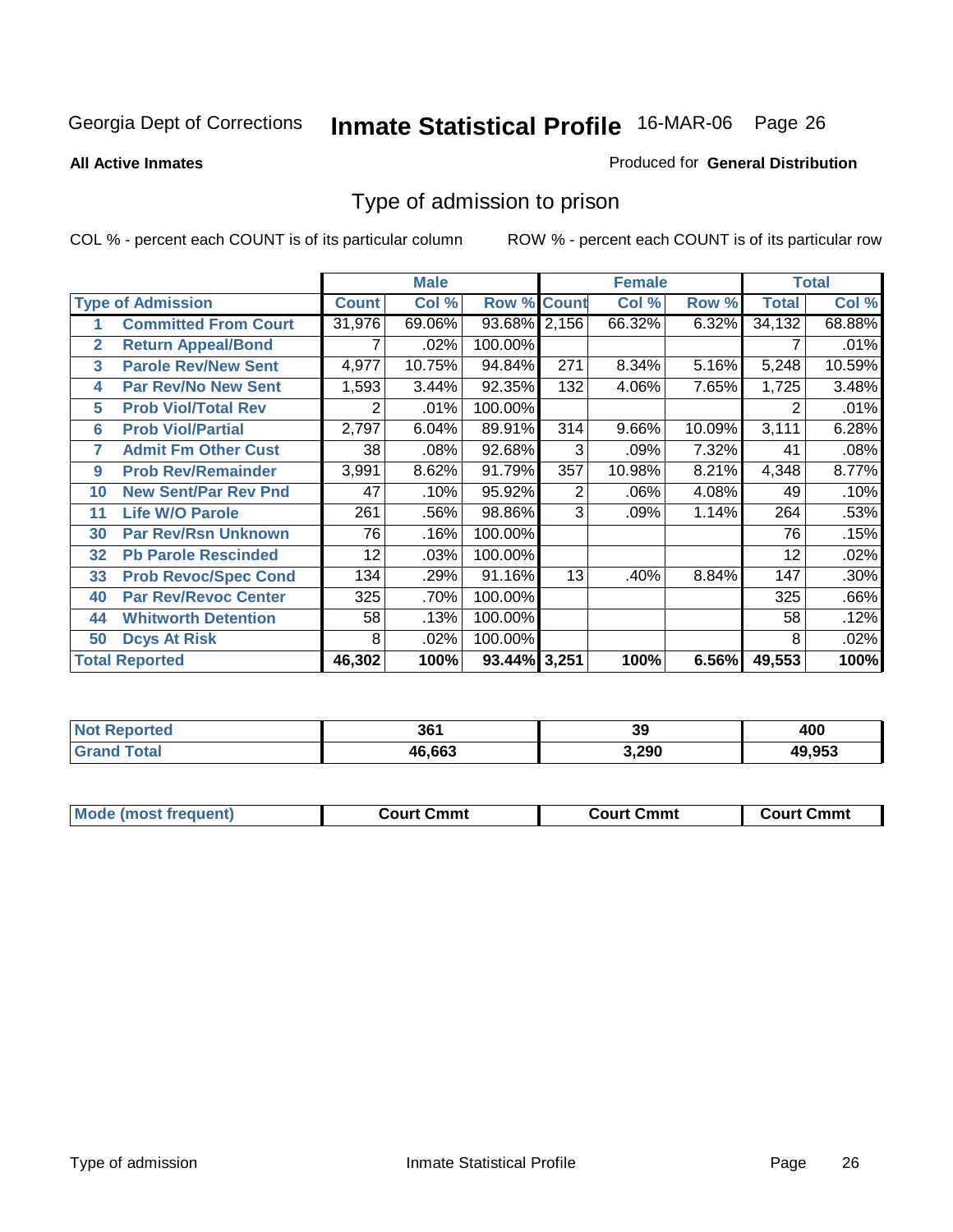**All Active Inmates**

#### Produced for **General Distribution**

### Current / last security status

|                        |              | <b>Male</b> |                    |       | <b>Female</b> |          |        | <b>Total</b> |
|------------------------|--------------|-------------|--------------------|-------|---------------|----------|--------|--------------|
| <b>Security Status</b> | <b>Count</b> | Col %       | <b>Row % Count</b> |       | Col %         | Row %    | Total  | Col %        |
| 0 Diag Incom           |              | $.01\%$     | 100.00%            |       | .00%          |          |        | $.01\%$      |
| <b>Wrk Releas</b>      | 660          | 1.49%       | 79.04%             | 175   | 6.35%         | 20.96%   | 835    | 1.77%        |
| 2 Trusty               | 1,675        | 3.77%       | 93.94%             | 108   | 3.92%         | 6.06%    | 1,783  | 3.78%        |
| 3 Minimum              | 16,400       | 36.94%      | 91.31%             | ,560  | 56.58%        | $8.69\%$ | 17,960 | 38.09%       |
| 4 Medium               | 18,315       | 41.25%      | 96.49%             | 667   | 24.19%        | $3.51\%$ | 18,982 | 40.25%       |
| 5 Close                | 6,735        | 15.17%      | 96.53%             | 242   | 8.78%         | $3.47\%$ | 6,977  | 14.80%       |
| <b>6 Maximum</b>       | 614          | 1.38%       | 99.19%             | 5     | .18%          | .81%     | 619    | 1.31%        |
| <b>Total Reported</b>  | 44,400       | 100%        | 94.15%             | 2,757 | 100%          | 5.85%    | 47,157 | 100%         |

| <b>Still being diagnosed</b> | 2,258  | 533   | 2.791  |
|------------------------------|--------|-------|--------|
| <b>Not Reported</b>          |        |       |        |
| <b>Grand Total</b>           | 46,663 | 3,290 | 49,953 |

| M,<br>--- | . .<br>М£<br>. | M<br>. | Medium |
|-----------|----------------|--------|--------|
|           |                |        |        |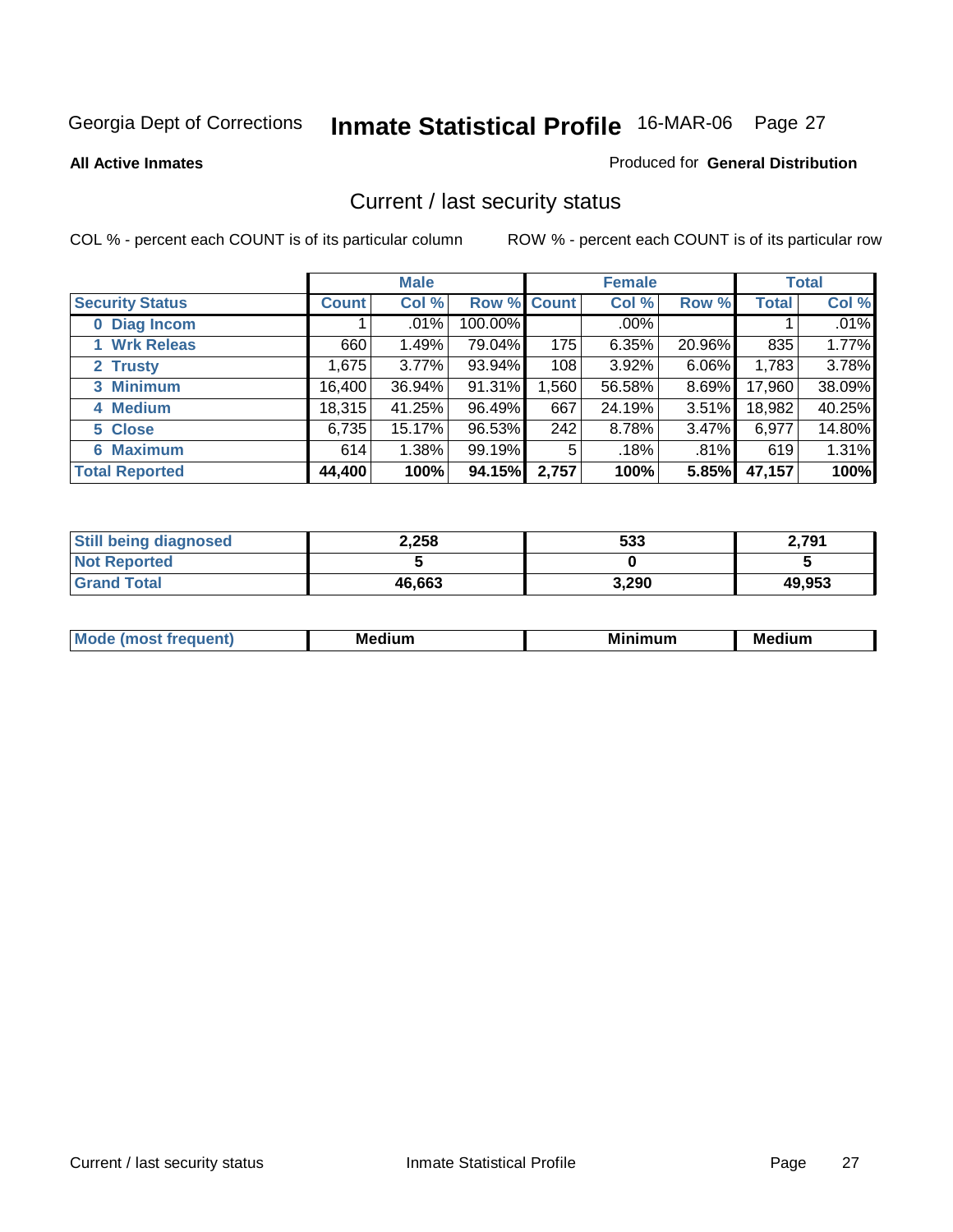**All Active Inmates**

#### Produced for **General Distribution**

### Current / last type of institution

|                            |              | <b>Male</b> |                    |       | <b>Female</b> |          |              | <b>Total</b> |
|----------------------------|--------------|-------------|--------------------|-------|---------------|----------|--------------|--------------|
| <b>Type of Institution</b> | <b>Count</b> | Col %       | <b>Row % Count</b> |       | Col %         | Row %    | <b>Total</b> | Col %        |
| <b>Transitional Center</b> | 1,787        | 3.83%       | 89.08%             | 219   | 6.66%         | 10.92%   | 2,006        | 4.02%        |
| <b>State Hospital</b>      |              | $.01\%$     | 100.00%            |       |               |          |              | .01%         |
| <b>County Camp</b>         | 5,124        | 10.98%      | 100.00%            |       |               |          | 5,124        | 10.26%       |
| <b>State Prison</b>        | 32,622       | 69.91%      | 91.40%             | 3,071 | 93.34%        | $8.60\%$ | 35,693       | 71.45%       |
| <b>Private Prison</b>      | 5,130        | 10.99%      | 100.00%            |       |               |          | 5,130        | 10.27%       |
| <b>Prison Annex</b>        | 1,332        | 2.85%       | 100.00%            |       |               |          | 1,332        | 2.67%        |
| <b>Inmate Boot Camp</b>    | 667          | 1.43%       | 100.00%            |       |               |          | 667          | 1.34%        |
| <b>Total Rported</b>       | 46,663       | 100%        | 93.41%             | 3,290 | 100%          | 6.59%    | 49,953       | 100%         |

| rtea        |        |       |        |
|-------------|--------|-------|--------|
| <b>otal</b> | 46,663 | 3,290 | 49,953 |

| <b>Mode (most frequent)</b> | <b>State Prison</b> | <b>State Prison</b> | <b>State Prison I</b> |
|-----------------------------|---------------------|---------------------|-----------------------|
|                             |                     |                     |                       |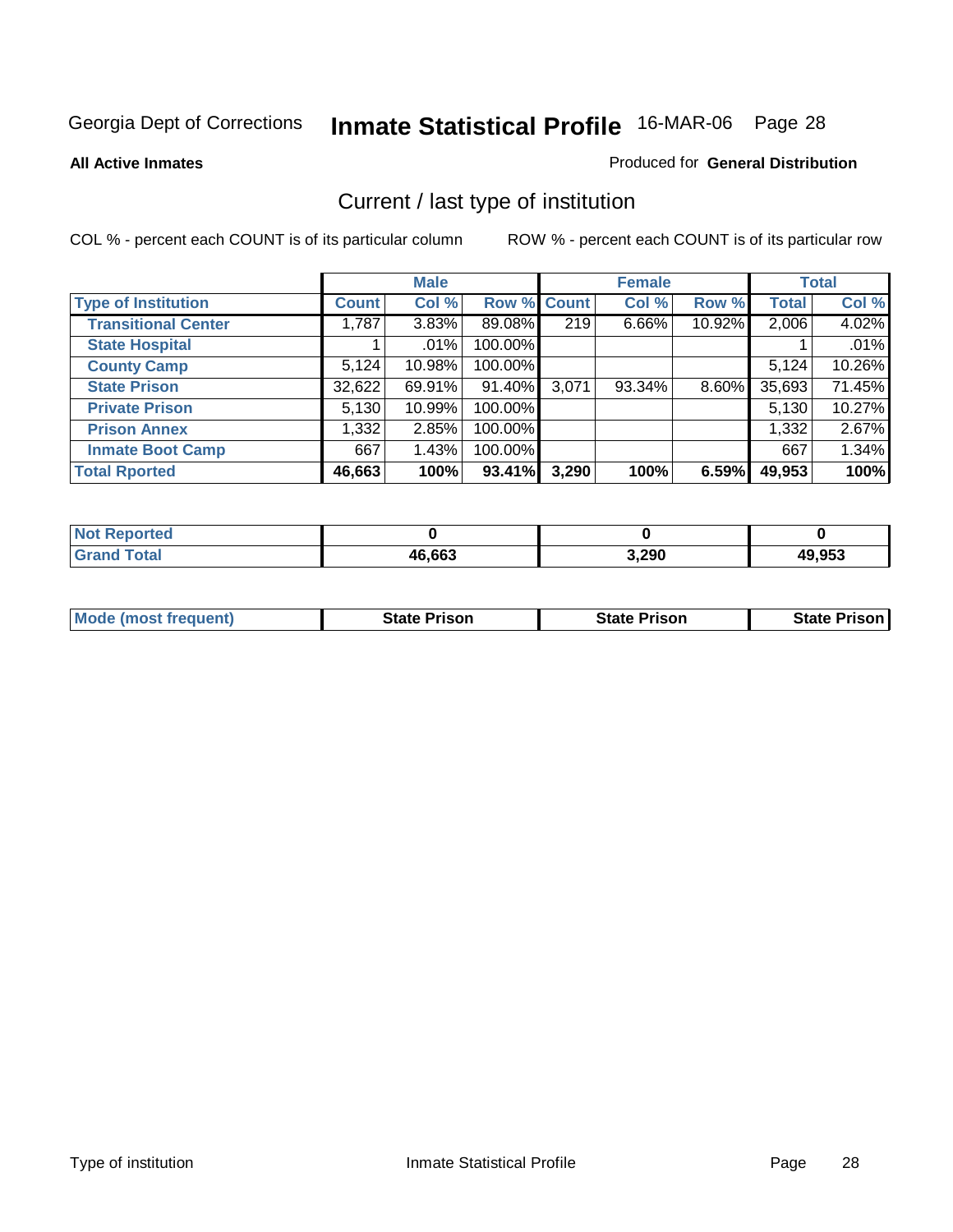**All Active Inmates**

#### Produced for **General Distribution**

### Institution type - transitional centers

|     |                                          |              | <b>Male</b> |                    |     | <b>Female</b> |         |              | <b>Total</b> |
|-----|------------------------------------------|--------------|-------------|--------------------|-----|---------------|---------|--------------|--------------|
|     | <b>Institution Type - Trans. Centers</b> | <b>Count</b> | Col %       | <b>Row % Count</b> |     | Col %         | Row %   | <b>Total</b> | Col %        |
| 220 | <b>Albany Trans-Ctr</b>                  | 152          | 8.51%       | 100.00%            |     |               |         | 152          | 7.58%        |
| 223 | <b>Atlanta Male Trans-Ctr</b>            | 253          | 14.16%      | 100.00%            |     |               |         | 253          | 12.61%       |
| 246 | <b>Augusta Trans-Ctr</b>                 | 203          | 11.36%      | 100.00%            |     |               |         | 203          | 10.12%       |
| 249 | <b>Clayton Transitional Ctr</b>          | 242          | 13.54%      | 100.00%            |     |               |         | 242          | 12.06%       |
| 247 | <b>Coastal Transitional Ctr</b>          | 250          | 13.99%      | 100.00%            |     |               |         | 250          | 12.46%       |
| 225 | <b>Columbus Trans-Ctr</b>                | 74           | 4.14%       | 100.00%            |     |               |         | 74           | 3.69%        |
| 250 | <b>Helms Trans-Ctr</b>                   | 102          | 5.71%       | 100.00%            |     |               |         | 102          | 5.08%        |
| 248 | <b>Lagrange Trans Ctr</b>                | 156          | 8.73%       | 100.00%            |     |               |         | 156          | 7.78%        |
| 231 | <b>Macon Male Trans-Ctr</b>              | 149          | 8.34%       | 100.00%            |     |               |         | 149          | 7.43%        |
| 235 | <b>Metro Womens Trans-Ctr</b>            | 1            | .06%        | .46%               | 218 | 99.54%        | 99.54%  | 219          | 10.92%       |
| 242 | <b>Savannah Mens Trans-Ctr</b>           | 205          | 11.47%      | 100.00%            |     |               |         | 205          | 10.22%       |
| 245 | <b>Savannah Womens Trans-</b>            |              |             |                    | 1   | .46%          | 100.00% |              | .05%         |
|     | <b>Ctr</b>                               |              |             |                    |     |               |         |              |              |
|     | <b>Total Rported</b>                     | 1,787        | 100%        | 89.08%             | 219 | 100%          | 10.92%  | 2,006        | 100%         |

| <b><i>Charles all</i></b><br>пео |     |            |       |
|----------------------------------|-----|------------|-------|
| <b>otal</b>                      | 707 | <b>210</b> | 2,006 |
| ------                           | .   | 2 I J      |       |

| Mode (most frequent) | 223 Atlanta Male Trans-Ctr   235 Metro Womens Trans- 223 Atlanta Male |     |                  |
|----------------------|-----------------------------------------------------------------------|-----|------------------|
|                      |                                                                       | Ctr | <b>Trans-Ctr</b> |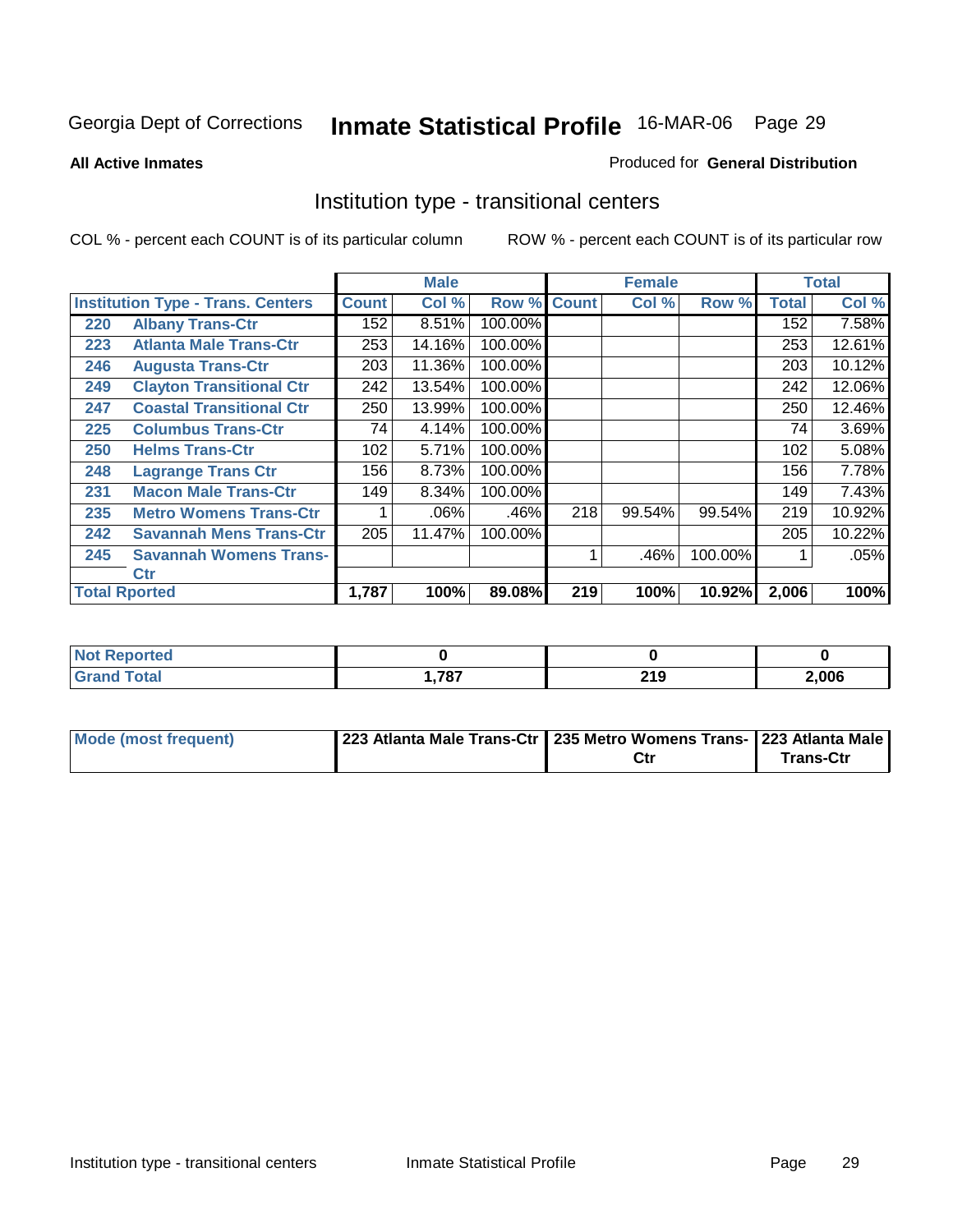**All Active Inmates**

#### Produced for **General Distribution**

### Institution type - mental hospitals

|                                                      | <b>Male</b> |            |                    | <b>Female</b> | <b>Total</b>       |  |         |
|------------------------------------------------------|-------------|------------|--------------------|---------------|--------------------|--|---------|
| <b>Institution Type - Mental Hospitals   Count  </b> |             | Col%       | <b>Row % Count</b> | Col%          | <b>Row % Total</b> |  | Col %   |
| 302 Central State Hospital                           |             | $100.00\%$ | 100.00%            |               |                    |  | 100.00% |
| <b>Total Rported</b>                                 |             | 100%       | 100%               |               | %                  |  | 100%    |

| $-1$<br><b>NOT</b><br>керогтеа<br>$\sim$ |  |  |
|------------------------------------------|--|--|
| Code <sup>r</sup><br>- - ----            |  |  |

| Mode (most frequent) | <b>Null</b><br>302 Central State Hospital | 302 Central<br><b>State Hospital</b> |
|----------------------|-------------------------------------------|--------------------------------------|
|----------------------|-------------------------------------------|--------------------------------------|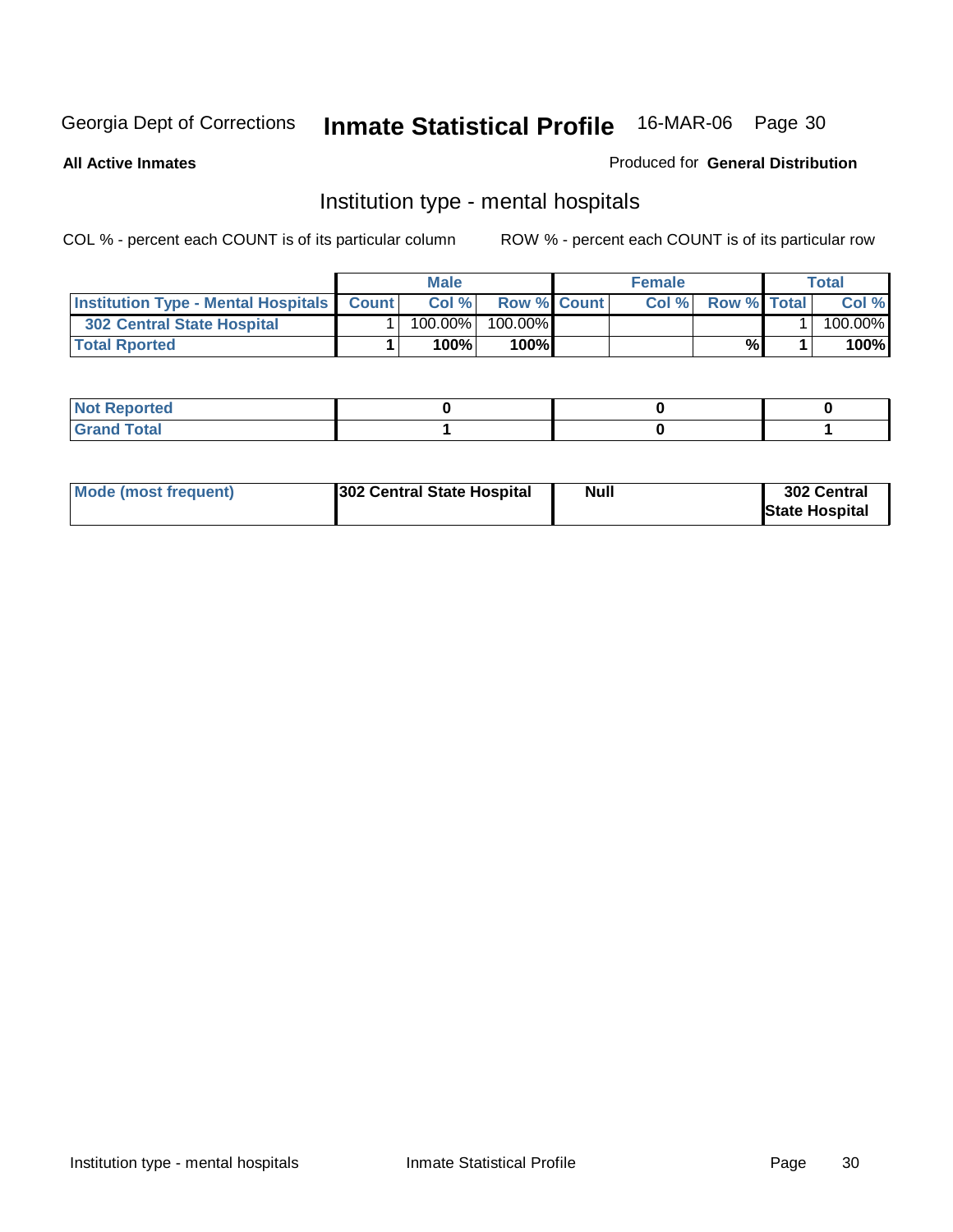#### **All Active Inmates**

#### Produced for **General Distribution**

### Institution type - county prisons

|                                          | <b>Male</b>      |                           |         | <b>Female</b> |       |                          | <b>Total</b>     |       |
|------------------------------------------|------------------|---------------------------|---------|---------------|-------|--------------------------|------------------|-------|
| <b>Institution Type - County Prisons</b> | <b>Count</b>     | $\overline{\text{Col}}$ % | Row %   | <b>Count</b>  | Col % | Row %                    | <b>Total</b>     | Col % |
| <b>Bulloch County Ci</b><br>402          | 139              | 2.71%                     | 100.00% |               |       |                          | 139              | 2.71% |
| <b>Carroll County Ci</b><br>404          | $\sqrt{209}$     | 4.08%                     | 100.00% |               |       |                          | $\overline{209}$ | 4.08% |
| <b>Clarke County Ci</b><br>406           | 105              | 2.05%                     | 100.00% |               |       |                          | 105              | 2.05% |
| <b>Clayton County Ci</b><br>456          | 226              | 4.41%                     | 100.00% |               |       |                          | 226              | 4.41% |
| <b>Colquitt County Ci</b><br>407         | 187              | 3.65%                     | 100.00% |               |       |                          | 187              | 3.65% |
| <b>Coweta County Ci</b><br>409           | $\overline{211}$ | 4.12%                     | 100.00% |               |       |                          | $\overline{211}$ | 4.12% |
| <b>Decatur County Ci</b><br>411          | $\overline{221}$ | 4.31%                     | 100.00% |               |       |                          | $\overline{221}$ | 4.31% |
| <b>Effingham County Ci</b><br>413        | 249              | 4.86%                     | 100.00% |               |       |                          | 249              | 4.86% |
| <b>Floyd County Ci</b><br>415            | 347              | 6.77%                     | 100.00% |               |       |                          | 347              | 6.77% |
| <b>Gwinnett County Ci</b><br>419         | $\overline{243}$ | 4.74%                     | 100.00% |               |       |                          | $\sqrt{243}$     | 4.74% |
| <b>Hall County Ci</b><br>420             | 159              | 3.10%                     | 100.00% |               |       |                          | 159              | 3.10% |
| <b>Harris County Ci</b><br>422           | 107              | 2.09%                     | 100.00% |               |       |                          | 107              | 2.09% |
| <b>Jackson County Ci</b><br>426          | 172              | 3.36%                     | 100.00% |               |       |                          | 172              | 3.36% |
| <b>Jefferson County Ci</b><br>428        | 187              | 3.65%                     | 100.00% |               |       |                          | 187              | 3.65% |
| <b>Mitchell County Ci</b><br>433         | 114              | 2.22%                     | 100.00% |               |       |                          | 114              | 2.22% |
| <b>Muscogee County Ci</b><br>435         | $\overline{511}$ | 9.97%                     | 100.00% |               |       |                          | $\overline{511}$ | 9.97% |
| <b>Richmond County Ci</b><br>439         | 203              | 3.96%                     | 100.00% |               |       |                          | 203              | 3.96% |
| <b>Screven County Ci</b><br>440          | 151              | 2.95%                     | 100.00% |               |       |                          | 151              | 2.95% |
| <b>Spalding County Ci</b><br>441         | 375              | 7.32%                     | 100.00% |               |       |                          | $\overline{375}$ | 7.32% |
| <b>Stewart County Ci</b><br>442          | 92               | 1.80%                     | 100.00% |               |       |                          | 92               | 1.80% |
| <b>Sumter County Ci</b><br>443           | 337              | 6.58%                     | 100.00% |               |       |                          | $\overline{337}$ | 6.58% |
| <b>Terrell County Ci</b><br>444          | 136              | 2.65%                     | 100.00% |               |       |                          | 136              | 2.65% |
| <b>Thomas County Ci</b><br>445           | 164              | 3.20%                     | 100.00% |               |       |                          | 164              | 3.20% |
| <b>Troup County Ci</b><br>447            | 279              | 5.44%                     | 100.00% |               |       |                          | $\overline{279}$ | 5.44% |
| <b>Total Rported</b>                     | 5,124            | 100%                      | 100%    |               |       | $\overline{\frac{9}{6}}$ | 5,124            | 100%  |

| τeα   |                               |                 |
|-------|-------------------------------|-----------------|
| _____ | $\overline{\phantom{a}}$<br>. | 4 O A<br>$\sim$ |

| Mode (most frequent) | 435 Muscogee County Ci | Null | 435 Muscogee     |
|----------------------|------------------------|------|------------------|
|                      |                        |      | <b>County Ci</b> |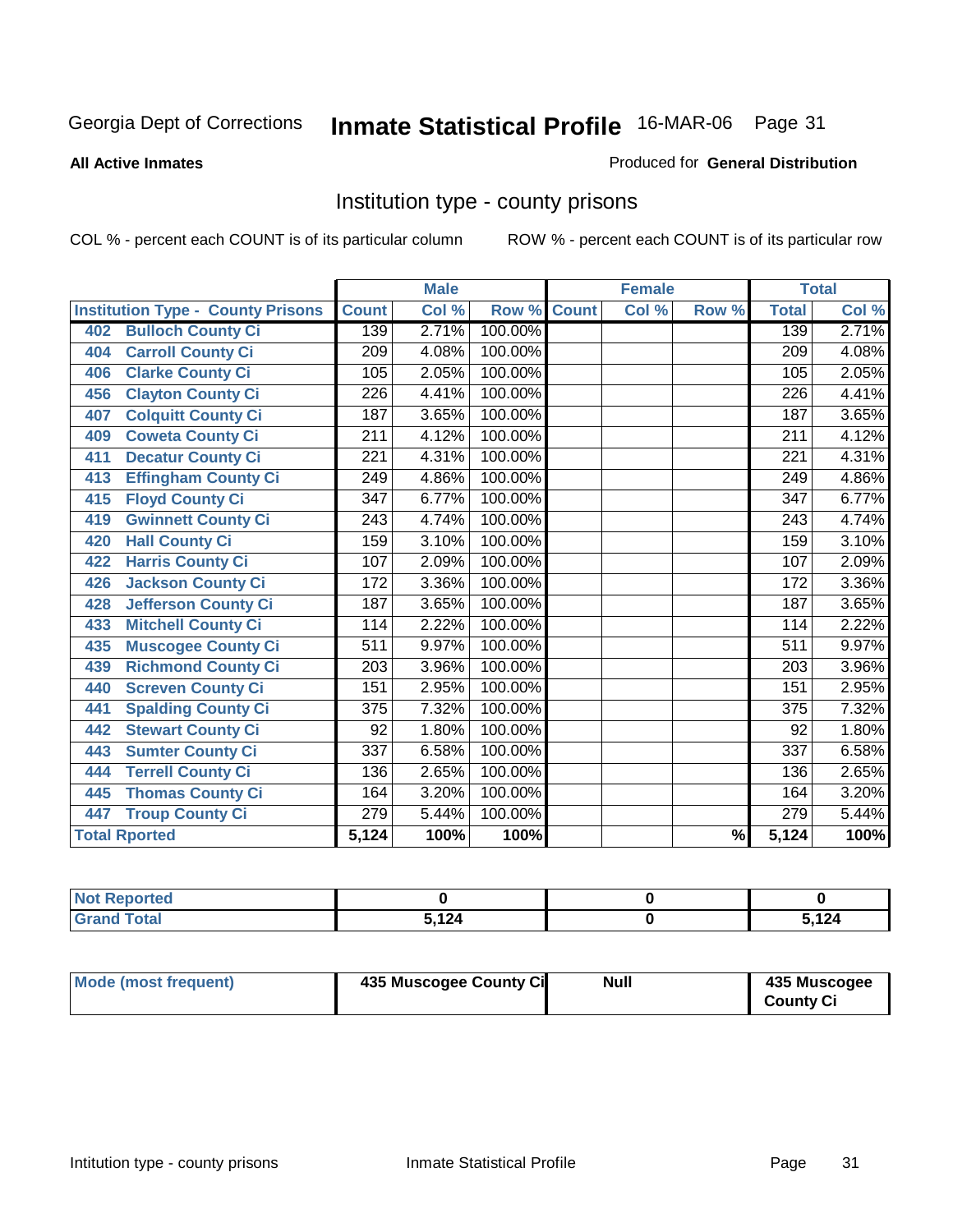#### **All Active Inmates**

#### Produced for **General Distribution**

### Institution type - state prisons

|     |                                                 |                  | <b>Male</b> |         |              | <b>Female</b> |         | <b>Total</b>     |       |
|-----|-------------------------------------------------|------------------|-------------|---------|--------------|---------------|---------|------------------|-------|
|     | <b>Institution Type - State Prisons</b>         | <b>Count</b>     | Col %       | Row %   | <b>Count</b> | Col %         | Row %   | <b>Total</b>     | Col % |
| 508 | <b>Arrendale State Prison</b>                   |                  |             |         | 959          | 31.23%        | 100.00% | 959              | 2.69% |
| 532 | <b>Augusta State Med.</b><br><b>Prison</b>      | 1,209            | 3.71%       | 99.92%  | $\mathbf 1$  | .03%          | .08%    | 1,210            | 3.39% |
| 559 | <b>Autry Pre-Trans Center</b>                   | 174              | .53%        | 100.00% |              |               |         | 174              | .49%  |
| 543 | <b>Autry State Prison</b>                       | 1,368            | 4.19%       | 100.00% |              |               |         | 1,368            | 3.83% |
| 553 | <b>Baldwin State Prison</b>                     | 523              | 1.60%       | 100.00% |              |               |         | 523              | 1.47% |
| 536 | <b>Bostick State Prison</b>                     | $\overline{714}$ | 2.19%       | 100.00% |              |               |         | 714              | 2.00% |
| 534 | <b>Burrus Corr Trn Cntr</b>                     | $\overline{327}$ | 1.00%       | 100.00% |              |               |         | $\overline{327}$ | .92%  |
| 547 | <b>Calhoun State Prison</b>                     | 1,303            | 3.99%       | 100.00% |              |               |         | 1,303            | 3.65% |
| 531 | <b>Central State Prison</b>                     | 812              | 2.49%       | 100.00% |              |               |         | 812              | 2.27% |
| 523 | <b>Coastal State Prison</b>                     | 1,442            | 4.42%       | 100.00% |              |               |         | 1,442            | 4.04% |
| 503 | <b>Dodge State Prison</b>                       | 1,217            | 3.73%       | 100.00% |              |               |         | 1,217            | 3.41% |
| 548 | <b>Dooly State Prison</b>                       | 1,311            | 4.02%       | 100.00% |              |               |         | 1,311            | 3.67% |
| 521 | <b>Ga Diag &amp; Class Pris</b>                 | 1,086            | 3.33%       | 100.00% |              |               |         | 1,086            | 3.04% |
| 522 | <b>Ga Diag &amp; Class Pris-</b><br><b>Perm</b> | 375              | 1.15%       | 100.00% |              |               |         | 375              | 1.05% |
| 517 | <b>Ga State Prison</b>                          | 1,177            | 3.61%       | 99.92%  | $\mathbf{1}$ | .03%          | .08%    | 1,178            | 3.30% |
| 541 | <b>Hancock State Prison</b>                     | 1,225            | 3.76%       | 100.00% |              |               |         | 1,225            | 3.43% |
| 540 | <b>Hays State Prison</b>                        | 854              | 2.62%       | 100.00% |              |               |         | 854              | 2.39% |
| 551 | <b>Homerville State Prison</b>                  | 195              | .60%        | 100.00% |              |               |         | 195              | .55%  |
| 545 | <b>Johnson State Prison</b>                     | 1,079            | 3.31%       | 100.00% |              |               |         | 1,079            | 3.02% |
| 510 | <b>Lee State Prison</b>                         | 752              | 2.31%       | 100.00% |              |               |         | 752              | 2.11% |
| 502 | <b>Lowndes State Prison</b>                     | 294              | .90%        | 100.00% |              |               |         | 294              | .82%  |
| 549 | <b>Macon State Prison</b>                       | 1,411            | 4.33%       | 100.00% |              |               |         | 1,411            | 3.95% |
| 519 | <b>Men'S State Prison</b>                       | 661              | 2.03%       | 100.00% |              |               |         | 661              | 1.85% |
| 554 | <b>Metro State Prison (W)</b>                   |                  |             |         | 1,032        | 33.60%        | 100.00% | 1,032            | 2.89% |
| 561 | <b>Milan State Prison</b>                       | 248              | .76%        | 100.00% |              |               |         | 248              | .69%  |
| 509 | <b>Montgomery State</b><br><b>Prison</b>        | 384              | 1.18%       | 100.00% |              |               |         | 384              | 1.08% |
| 505 | <b>Phillips State Prison</b>                    | 783              | 2.40%       | 100.00% |              |               |         | 783              | 2.19% |
| 557 | <b>Pulaski State Prison (W)</b>                 |                  |             |         | 1,078        | 35.10%        | 100.00% | 1,078            | 3.02% |
| 529 | <b>Rivers State Prison</b>                      | 1,112            | 3.41%       | 100.00% |              |               |         | 1,112            | 3.12% |
| 533 | <b>Rogers State Prison</b>                      | 1,238            | 3.79%       | 100.00% |              |               |         | 1,238            | 3.47% |
| 530 | <b>Rutledge State Prison</b>                    | 598              | 1.83%       | 100.00% |              |               |         | 598              | 1.68% |
| 525 | <b>Scott State Prison</b>                       | 1,218            | 3.73%       | 100.00% |              |               |         | 1,218            | 3.41% |
| 550 | <b>Smith State Prison</b>                       | 1,164            | 3.57%       | 100.00% |              |               |         | 1,164            | 3.26% |
| 542 | <b>Telfair State Prison</b>                     | 1,115            | 3.42%       | 100.00% |              |               |         | 1,115            | 3.12% |
| 537 | <b>Valdosta State Prison</b>                    | 825              | 2.53%       | 100.00% |              |               |         | 825              | 2.31% |
| 506 | <b>Walker State Prison</b>                      | 615              | 1.89%       | 100.00% |              |               |         | 615              | 1.72% |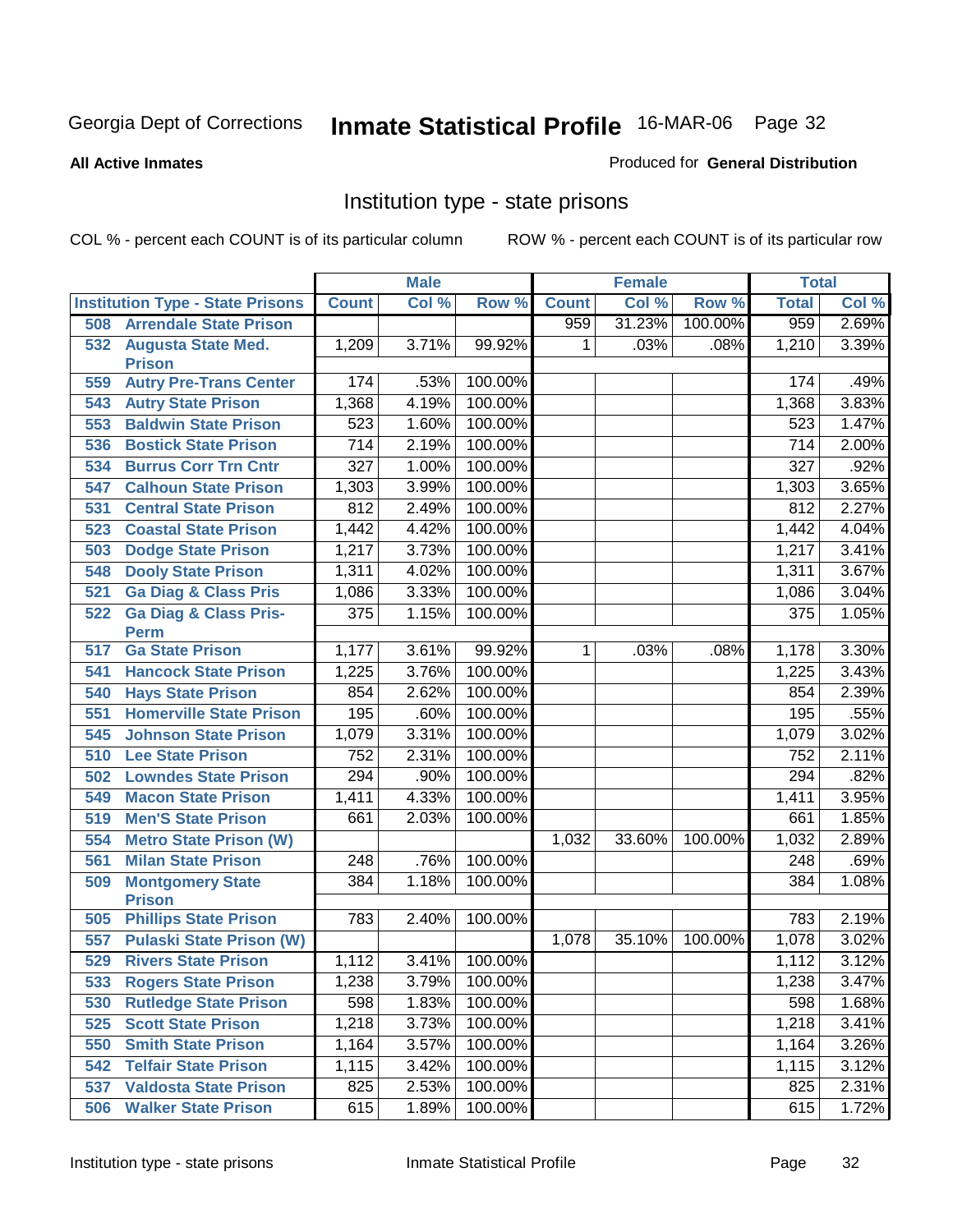**All Active Inmates**

#### Produced for **General Distribution**

### Institution type - state prisons

|                                         | <b>Male</b>  |          |            |              | <b>Female</b> | <b>Total</b> |              |          |
|-----------------------------------------|--------------|----------|------------|--------------|---------------|--------------|--------------|----------|
| <b>Institution Type - State Prisons</b> | <b>Count</b> | Col %    | Row %      | <b>Count</b> | Col %         | Row %        | <b>Total</b> | Col %    |
| <b>Ware State Prison</b><br>501         | ا 015. ا     | $3.11\%$ | 100.00%    |              |               |              | 1.015        | 2.84%    |
| <b>Washington Sp</b><br>552             | .093         | $3.35\%$ | $100.00\%$ |              |               |              | 1.093        | $3.06\%$ |
| <b>Wayne State Prison</b><br>507        | 184          | $.56\%$  | $100.00\%$ |              |               |              | 184          | .52%     |
| <b>546 Wilcox State Prison</b>          | .521         | 4.66%    | $100.00\%$ |              |               |              | 1,521        | 4.26%    |
| <b>Total Rported</b>                    | 32,622       | 100%     | 91.4%      | 3,071        | 100%          | 8.6%         | 35,693       | 100%     |

| <b>Not</b><br><b>Reported</b> |        |       |        |
|-------------------------------|--------|-------|--------|
| 'otal                         | 32,622 | 3,071 | 35,693 |

| Mode (most frequent) | <b>546 Wilcox State Prison</b> | 557 Pulaski State Prison (W) 546 Wilcox State |        |
|----------------------|--------------------------------|-----------------------------------------------|--------|
|                      |                                |                                               | Prison |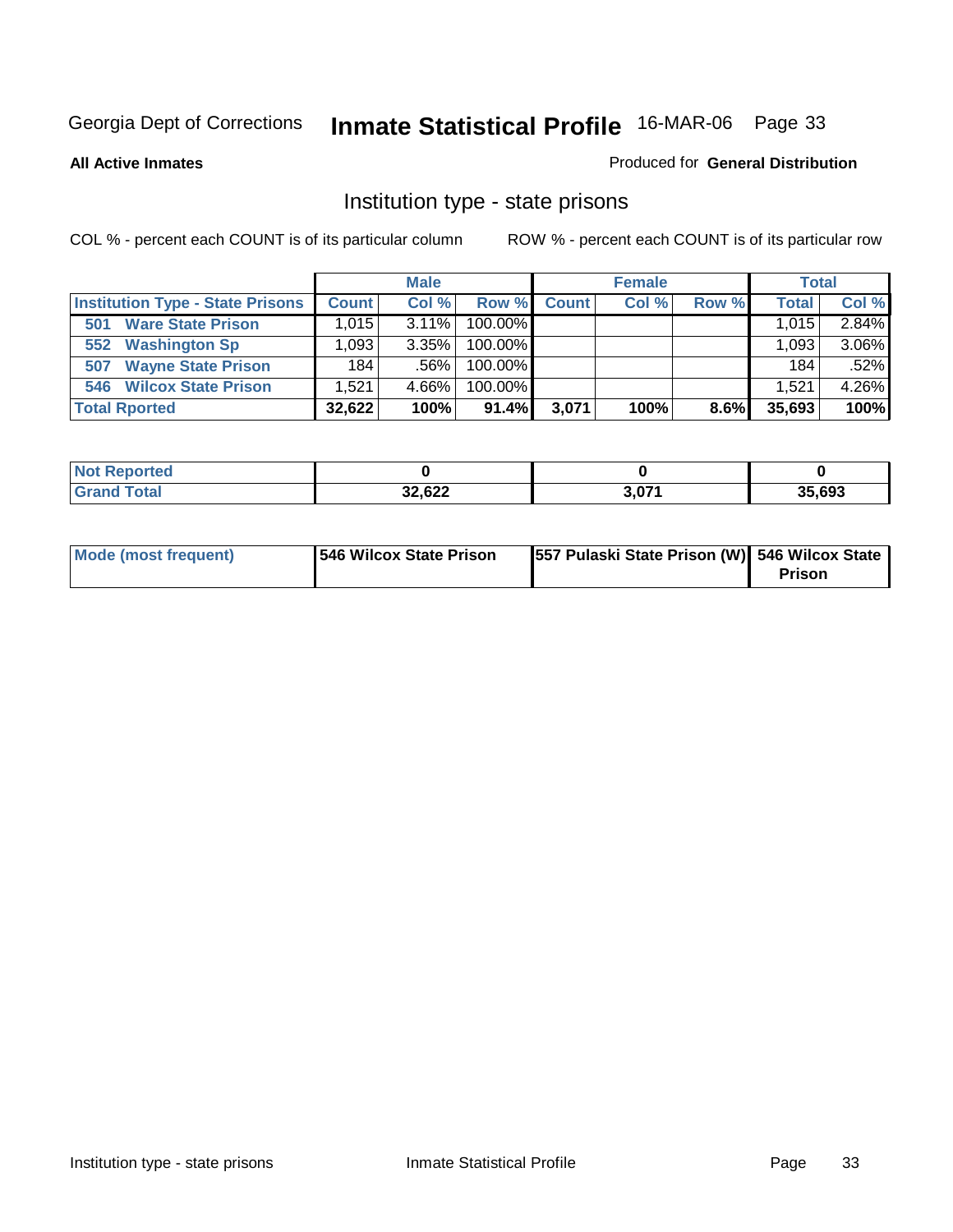**All Active Inmates**

#### Produced for **General Distribution**

### Institution type - private prisons

|                                           | <b>Male</b>  |           |             | <b>Female</b> | <b>Total</b> |                   |        |
|-------------------------------------------|--------------|-----------|-------------|---------------|--------------|-------------------|--------|
| <b>Institution Type - Private Prisons</b> | <b>Count</b> | Col %     | Row % Count | Col %         | Row %        | <b>Total</b>      | Col %  |
| <b>Coffee Corr Facility</b><br>569        | . 656        | $32.28\%$ | $100.00\%$  |               |              | .656              | 32.28% |
| <b>D Ray James Corr Fac</b><br>567        | ا 808.،      | $35.24\%$ | $100.00\%$  |               |              | .808 <sup>1</sup> | 35.24% |
| <b>Wheeler Corr Facility</b><br>571       | .666         | $32.48\%$ | $100.00\%$  |               |              | $.666$ .          | 32.48% |
| <b>Total Rported</b>                      | 5.130        | 100%      | 100%        |               | %I           | 5,130             | 100%   |

| Reported<br><b>NOT</b> |       |       |
|------------------------|-------|-------|
| <b>Total</b>           | 5,130 | , 130 |

| Mode (most frequent) | 567 D Ray James Corr Fac | Null | <b>567 D Ray James</b><br><b>Corr Fac</b> |
|----------------------|--------------------------|------|-------------------------------------------|
|----------------------|--------------------------|------|-------------------------------------------|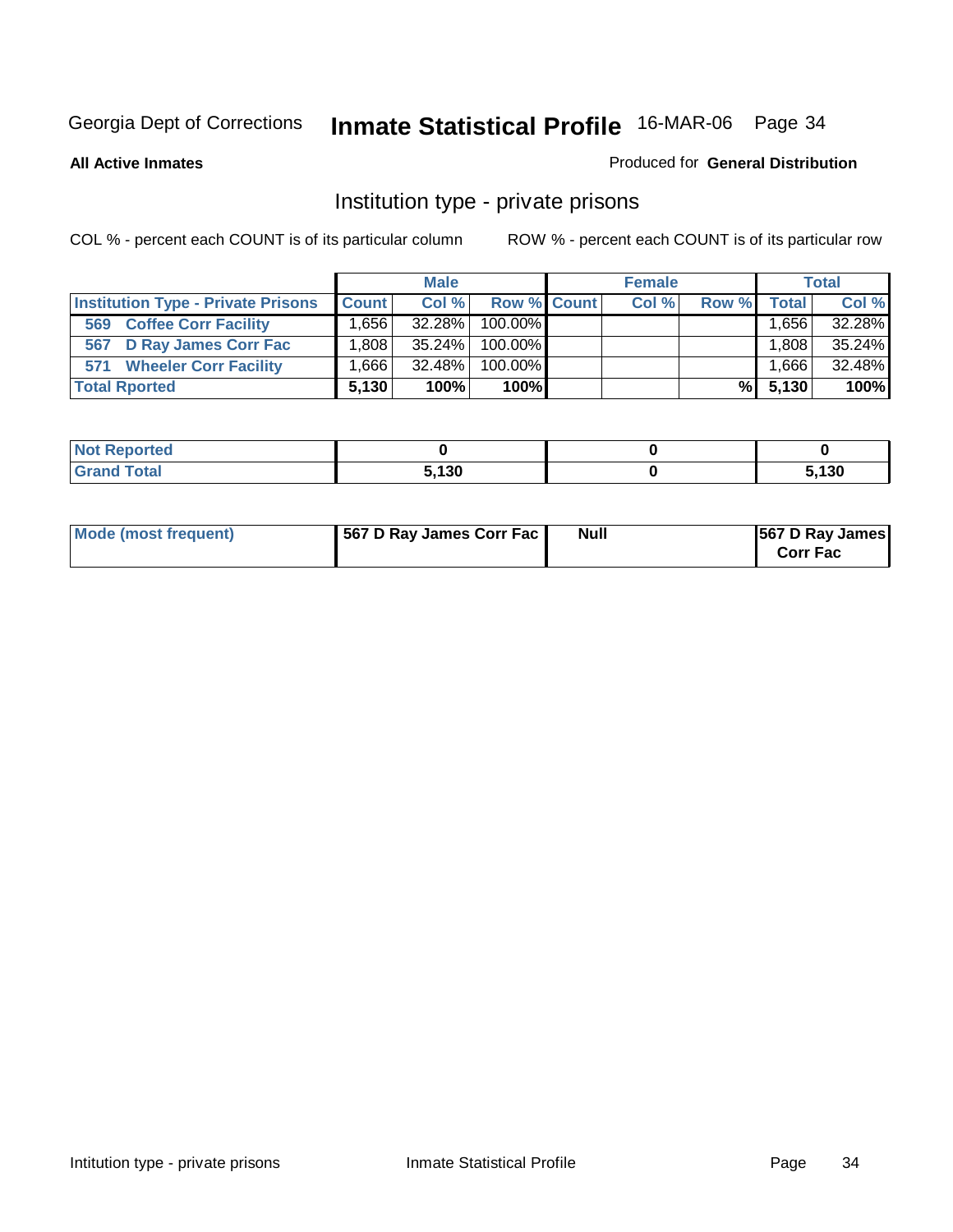#### **All Active Inmates**

#### Produced for **General Distribution**

### Institution type - prison annexes

|                                                   |       | <b>Male</b> |            |              | <b>Female</b> |       |              | <b>Total</b> |
|---------------------------------------------------|-------|-------------|------------|--------------|---------------|-------|--------------|--------------|
| <b>Institution Type - Prison Annexe   Count  </b> |       | Col %       | Row %      | <b>Count</b> | Col %         | Row % | <b>Total</b> | Col %        |
| <b>7541 Hancock Annex</b>                         | 207   | 15.54%      | 100.00%    |              |               |       | 207          | 15.54%       |
| 7540 Hays Annex                                   | 481   | $36.11\%$   | 100.00%    |              |               |       | 481          | 36.11%       |
| <b>7505 Phillips Annex</b>                        | 251   | $18.84\%$   | $100.00\%$ |              |               |       | 251          | 18.84%       |
| 7501 Ware Annex                                   | 197   | 14.79%      | $100.00\%$ |              |               |       | 197          | 14.79%       |
| 7552 Washington Sp Annex                          | 196   | 14.71%      | 100.00%    |              |               |       | 196          | 14.71%       |
| <b>Total Rported</b>                              | 1,332 | 100%        | 100%       |              |               | %     | 1,332        | 100%         |

| <b>Reported</b>      |               |       |
|----------------------|---------------|-------|
| <b>Total</b><br>Grar | າາາ<br>ےدد. י | 1,332 |

| Mode (most frequent) | 7540 Hays Annex | Null | 7540 Hays Annex |
|----------------------|-----------------|------|-----------------|
|                      |                 |      |                 |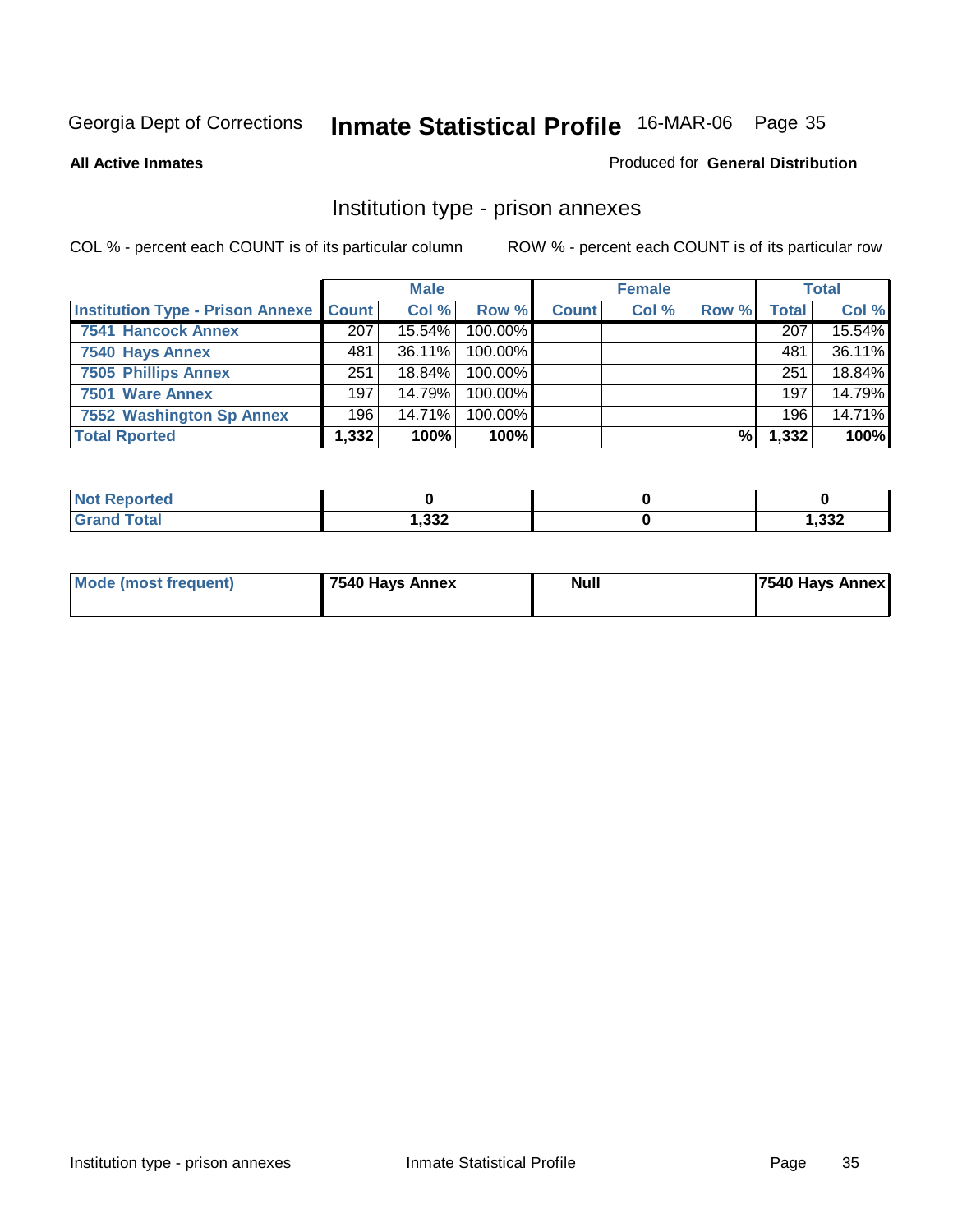**All Active Inmates**

#### Produced for **General Distribution**

### Institution type - inmate boot camp

|                                      |              | <b>Male</b> |         | <b>Female</b> |       | <b>Total</b> |       |        |
|--------------------------------------|--------------|-------------|---------|---------------|-------|--------------|-------|--------|
| <b>Institution Type - Boot Camps</b> | <b>Count</b> | Col %       | Row %   | <b>Count</b>  | Col % | Row %        | Total | Col %  |
| 9553 Baldwin Inm Boot Camp           | 461          | 69.12%      | 100.00% |               |       |              | 461   | 69.12% |
| 9534 Burruss Inm Boot Camp           | 137          | 20.54%      | 100.00% |               |       |              | 137   | 20.54% |
| 9540 Hays Inm Boot Camp              |              | .15%        | 100.00% |               |       |              |       | .15%   |
| 9564 Long Inmate Boot Camp           | 67           | 10.04%      | 100.00% |               |       |              | 67    | 10.04% |
| 9504 West Georgia Pb                 |              | .15%        | 100.00% |               |       |              |       | .15%   |
| <b>Bootcamp</b>                      |              |             |         |               |       |              |       |        |
| <b>Total Rported</b>                 | 667          | 100%        | 100%    |               |       | %            | 667   | 100%   |

| ported<br>$\sim$      |     |     |
|-----------------------|-----|-----|
| <b>otal</b><br>______ | 667 | 667 |

| Mode (most frequent) | 9553 Baldwin Inm Boot | Null | 9553 Baldwin Inm |
|----------------------|-----------------------|------|------------------|
|                      | Camp                  |      | <b>Boot Camp</b> |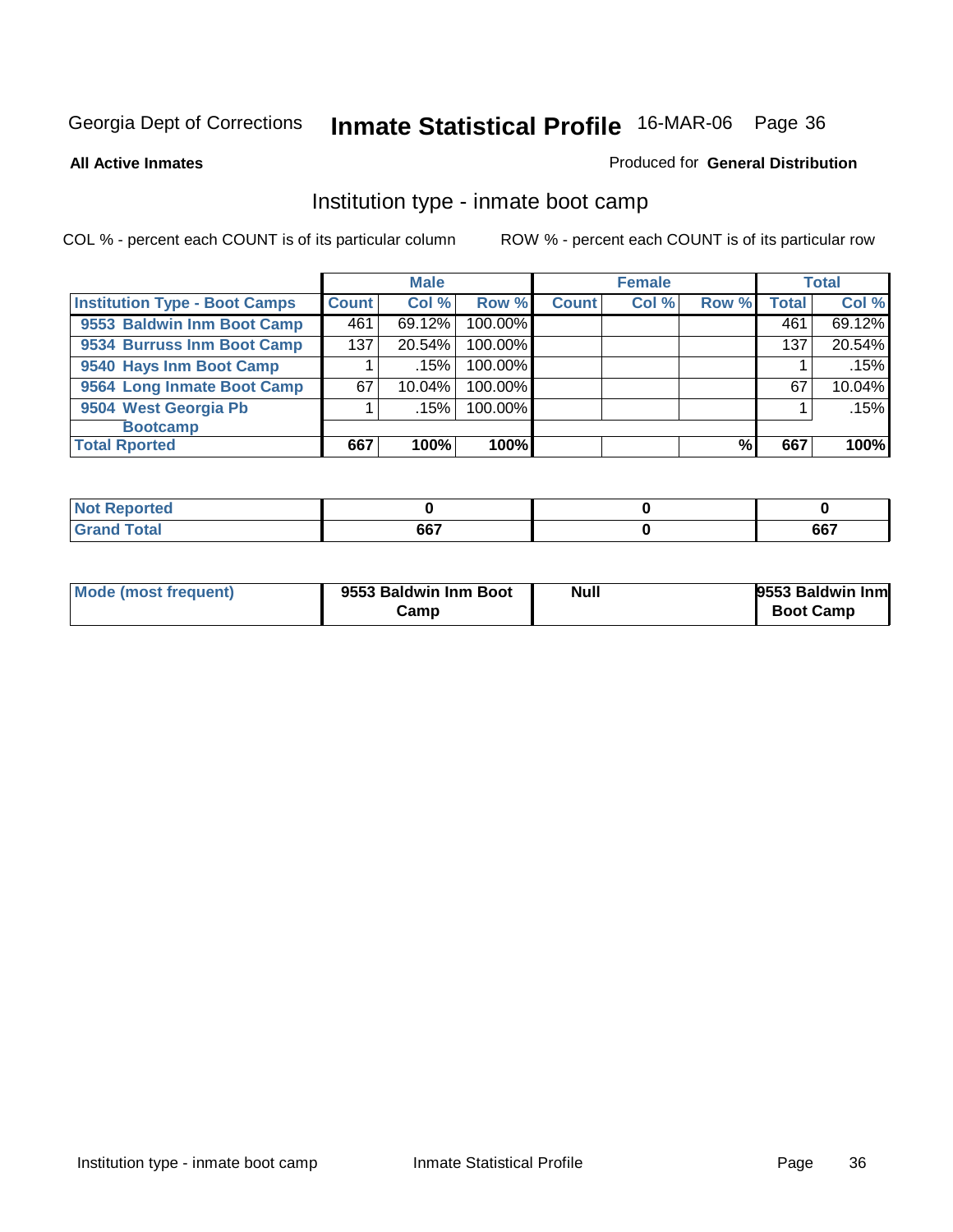#### **All Active Inmates**

#### Produced for **General Distribution**

## Number of disciplinary reports

|                                      |              | <b>Male</b> |             |       | <b>Female</b> |          |        | <b>Total</b> |
|--------------------------------------|--------------|-------------|-------------|-------|---------------|----------|--------|--------------|
| <b>Number of Disciplinary Report</b> | <b>Count</b> | Col %       | Row % Count |       | Col %         | Row %    | Total  | Col %        |
|                                      | 19,163       | 41.07%      | 90.26%      | 2,067 | 62.83%        | 9.74%    | 21,230 | 42.50%       |
|                                      | 6,414        | 13.75%      | 94.70%      | 359   | 10.91%        | $5.30\%$ | 6,773  | 13.56%       |
|                                      | 3,711        | 7.95%       | 95.55%      | 173   | 5.26%         | 4.45%    | 3,884  | 7.78%        |
| 3                                    | 2,526        | 5.41%       | 94.89%      | 136   | 4.13%         | 5.11%    | 2,662  | 5.33%        |
| 4                                    | 1,880        | 4.03%       | 94.90%      | 101   | 3.07%         | 5.10%    | 1,981  | 3.97%        |
| 5                                    | 1,509        | 3.23%       | 96.61%      | 53    | 1.61%         | 3.39%    | 1,562  | 3.13%        |
| <b>More Than 5</b>                   | 11,460       | 24.56%      | 96.62%      | 401   | 12.19%        | $3.38\%$ | 11,861 | 23.74%       |
| <b>Total Reported</b>                | 46,663       | 100%        | 93.41%      | 3,290 | 100%          | 6.59%    | 49,953 | 100.0%       |

| הפז<br>N |               |       |            |
|----------|---------------|-------|------------|
| ______   | <b>16 66°</b> | 3,290 | $AO$ $OED$ |

| Mean (average)       | 5.44 | 2.59 | 5.25 |
|----------------------|------|------|------|
| Median (middle)      |      |      |      |
| Mode (most frequent) |      |      |      |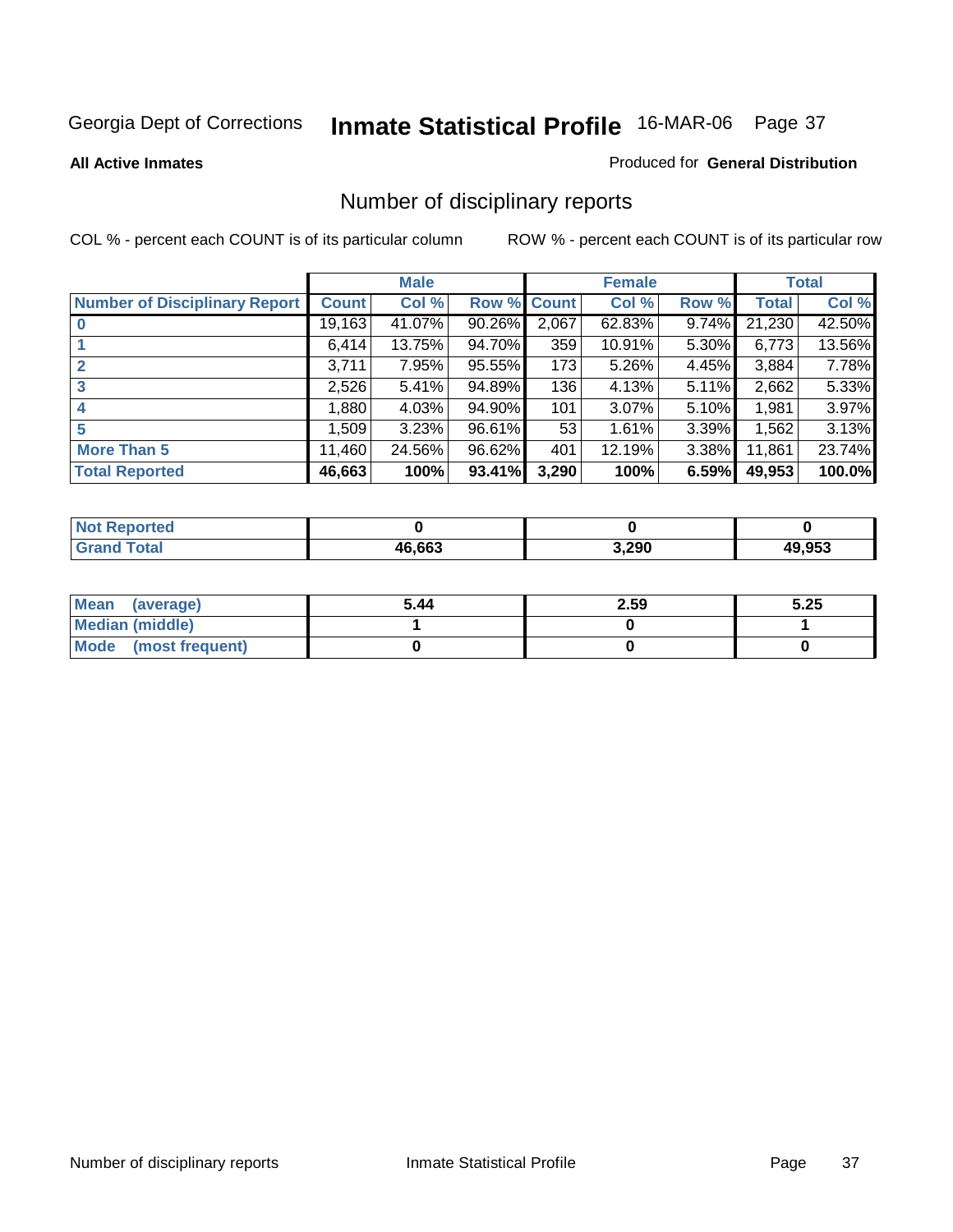#### **All Active Inmates**

#### Produced for **General Distribution**

### Number of transfers

|                            |              | <b>Male</b> |        |             | <b>Female</b> |          |              | <b>Total</b> |
|----------------------------|--------------|-------------|--------|-------------|---------------|----------|--------------|--------------|
| <b>Number of Transfers</b> | <b>Count</b> | Col %       |        | Row % Count | Col %         | Row %    | <b>Total</b> | Col %        |
|                            | 3,076        | 6.59%       | 79.54% | 791         | 24.04%        | 20.46%   | 3,867        | 7.74%        |
|                            | 18,822       | 40.34%      | 92.88% | 1,443       | 43.86%        | 7.12%    | 20,265       | 40.57%       |
|                            | 9,691        | 20.77%      | 93.84% | 636         | 19.33%        | 6.16%    | 10,327       | 20.67%       |
| 3                          | 5,485        | 11.75%      | 95.74% | 244         | 7.42%         | 4.26%    | 5,729        | 11.47%       |
|                            | 3,321        | 7.12%       | 97.68% | 79          | 2.40%         | 2.32%    | 3,400        | 6.81%        |
| 5                          | 2,079        | 4.46%       | 98.02% | 42          | 1.28%         | 1.98%    | 2,121        | 4.25%        |
| <b>More Than 5</b>         | 4,189        | 8.98%       | 98.70% | 55          | 1.67%         | $1.30\%$ | 4,244        | 8.50%        |
| <b>Total Reported</b>      | 46,663       | 100%        | 93.41% | 3,290       | 100%          | 6.59%    | 49,953       | 100.0%       |

| TA 0<br>N |        |       |            |
|-----------|--------|-------|------------|
|           | 46.662 | 3,290 | $AO$ $0E2$ |

| Mean (average)       | 2.45 | l.33 | 0. OZ<br>2.JI |
|----------------------|------|------|---------------|
| Median (middle)      |      |      |               |
| Mode (most frequent) |      |      |               |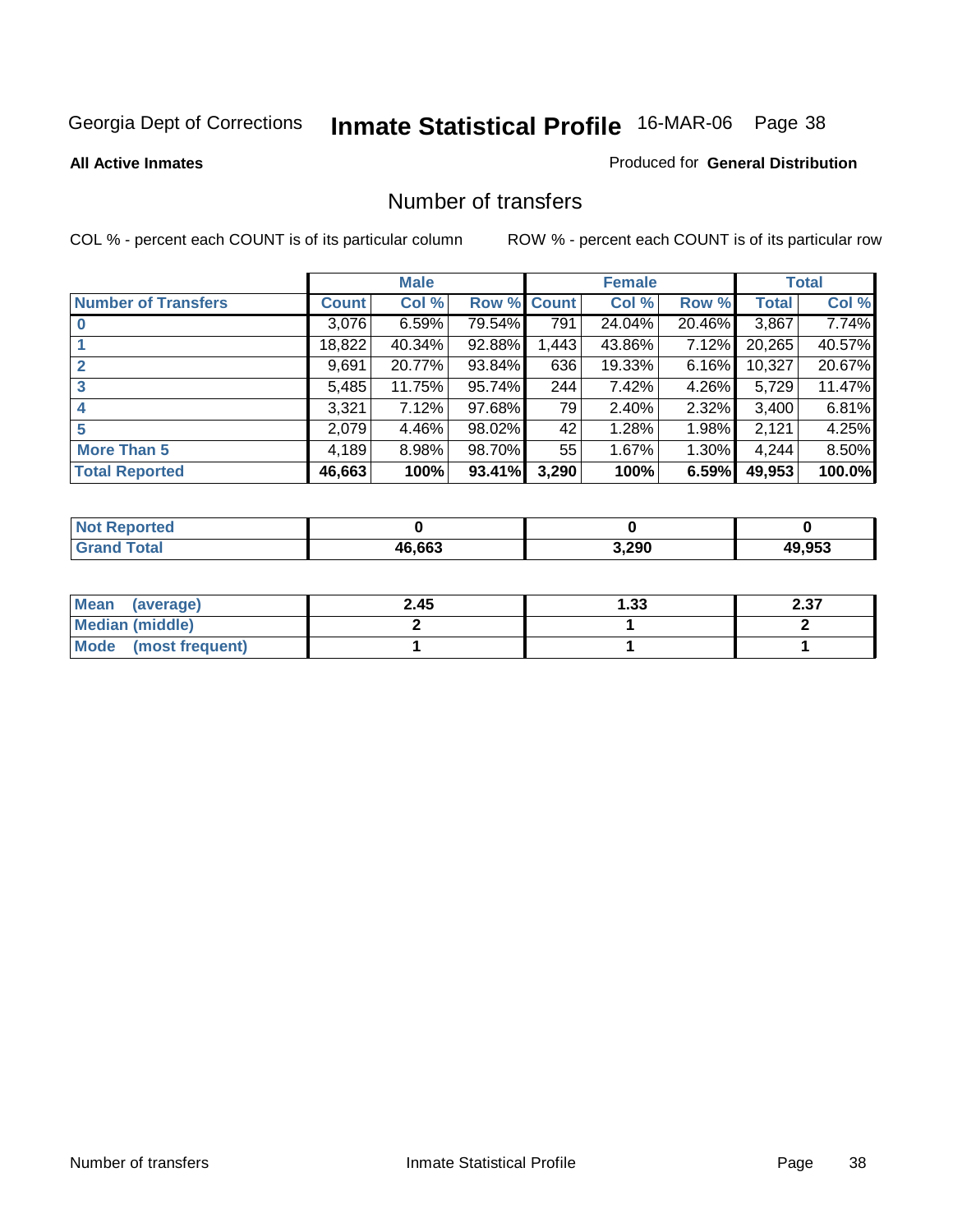**All Active Inmates**

#### Produced for **General Distribution**

## Number of escapes

|                          |              | <b>Male</b> |                    |       | <b>Female</b> |       |              | <b>Total</b> |
|--------------------------|--------------|-------------|--------------------|-------|---------------|-------|--------------|--------------|
| <b>Number of Escapes</b> | <b>Count</b> | Col %       | <b>Row % Count</b> |       | Col %         | Row % | <b>Total</b> | Col %        |
|                          | 46,347       | 99.32%      | 93.39%             | 3,283 | 99.79%        | 6.61% | 49,630       | 99.35%       |
|                          | 293          | 0.63%       | 97.67%             |       | 0.21%         | 2.33% | 300          | 0.60%        |
|                          | 17           | 0.04%       | 100.00%            |       |               |       | 17           | 0.03%        |
|                          | 5.           | $0.01\%$    | 100.00%            |       |               |       | 5            | 0.01%        |
|                          |              | $0.01\%$    | 100.00%            |       |               |       |              | 0.01%        |
| <b>Total Reported</b>    | 46,663       | 100%        | 93.41%             | 3,290 | 100%          | 6.59% | 49,953       | 100%         |

| rted |        |       |               |
|------|--------|-------|---------------|
|      | 46.663 | 3,290 | <b>AQ 052</b> |

| Mean<br>(average)       |  | .01 |
|-------------------------|--|-----|
| Median (middle)         |  |     |
| Mode<br>(most frequent) |  |     |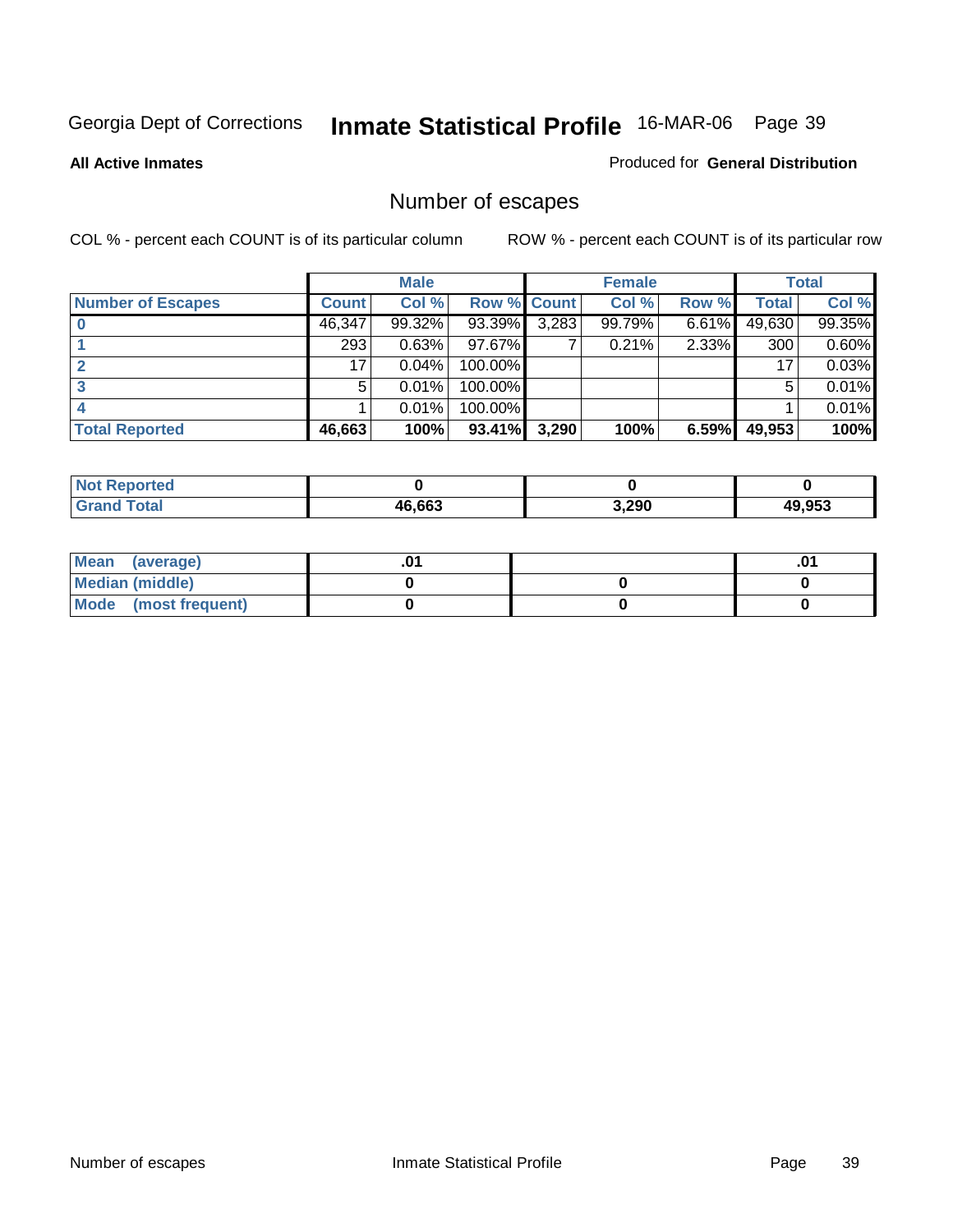**All Active Inmates**

#### Produced for **General Distribution**

# Probable future release type

|                                         |        | <b>Male</b> |                    |     | <b>Female</b> |          | <b>Total</b> |        |
|-----------------------------------------|--------|-------------|--------------------|-----|---------------|----------|--------------|--------|
| <b>Probable Future Release Type</b>     | Count  | Col %       | <b>Row % Count</b> |     | Col %         | Row %    | <b>Total</b> | Col %  |
| <b>Paroled with probation to follow</b> | 6,945  | 14.88%      | $93.10\%$          | 515 | 15.65%        | $6.90\%$ | 7,460        | 14.93% |
| Paroled w/o probation to follow         | 8.297  | 17.78%      | 93.79%             | 549 | 16.69%        | $6.21\%$ | 8,846        | 17.71% |
| Maxout with probation to follow         | 12,486 | 26.76%      | 92.75%             | 976 | 29.67%        | 7.25%    | 13,462       | 26.95% |
| <b>Maxout w/o probation to follow</b>   | 11,969 | 25.65%      | 92.75%             | 935 | 28.42%        | 7.25%    | 12,904       | 25.83% |
| Life, LWOP or death sentence            | 6,966  | 14.93%      | 95.67%             | 315 | 9.57%         | 4.33%    | 7,281        | 14.58% |
| <b>Total Reported</b>                   | 46,663 | 100%        | 93.41% 3.290       |     | 100%          | 6.59%    | 49,953       | 100%   |

| Γotal<br>C r o | 46,663 | 46,663 | 49,953 |
|----------------|--------|--------|--------|

| <b>Mode (most frequent)</b> | Maxout with PROB follow Maxout with PROB follow Maxout with PROB |        |
|-----------------------------|------------------------------------------------------------------|--------|
|                             |                                                                  | follow |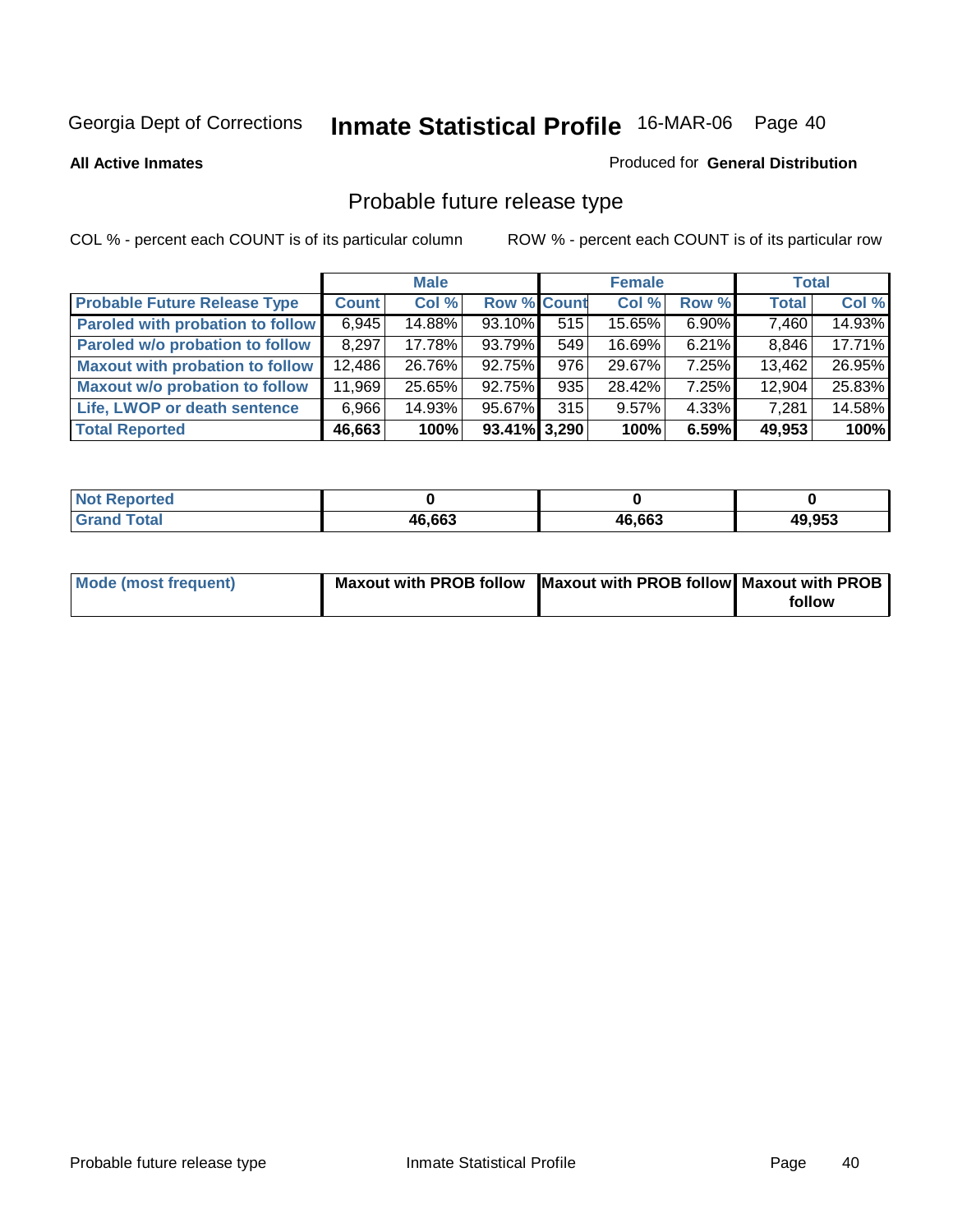**All Active Inmates**

### Produced for **General Distribution**

### Actual release type

|                            |              | <b>Male</b> |                    | <b>Female</b> |       |        | $\tau$ otal |
|----------------------------|--------------|-------------|--------------------|---------------|-------|--------|-------------|
| <b>Actual Release Type</b> | <b>Count</b> | Col %       | <b>Row % Count</b> | Col %         | Row % | Total, | Col %       |
| <b>Total Reported</b>      |              | %           | %                  | %             | %     |        | $\%$        |

| <b>Still Active</b> | 46,663 | 3,290 | 49,953 |
|---------------------|--------|-------|--------|
| <b>Not Reported</b> |        |       |        |
| <b>Grand Total</b>  | 46,663 | 3,290 | 49,953 |

| M | <b>Null</b> | ичин | Null |
|---|-------------|------|------|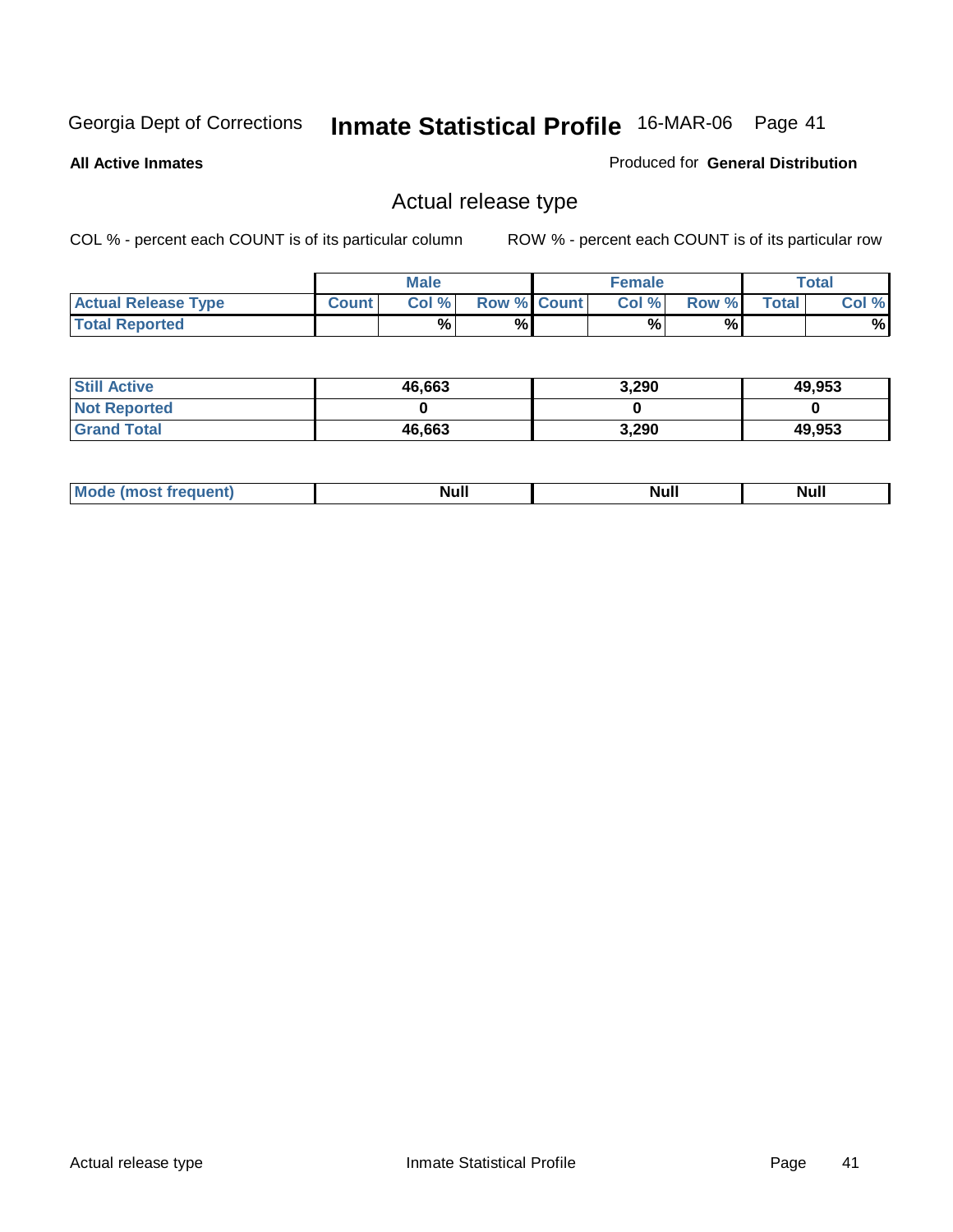#### **All Active Inmates**

### Produced for **General Distribution**

### Highest grade level attained

|                              |                 | <b>Male</b> |         |                  | <b>Female</b> |        |                  | <b>Total</b> |
|------------------------------|-----------------|-------------|---------|------------------|---------------|--------|------------------|--------------|
| <b>Grade Level</b>           | <b>Count</b>    | Col %       | Row %   | <b>Count</b>     | Col %         | Row %  | <b>Total</b>     | Col %        |
| No school at all             | $\overline{37}$ | 0.09%       | 97.37%  | 1                | 0.04%         | 2.63%  | $\overline{38}$  | 0.09%        |
| <b>Grade 1</b>               | $\overline{35}$ | 0.08%       | 100.00% |                  |               |        | $\overline{35}$  | 0.08%        |
| <b>Grade 2</b>               | $\overline{43}$ | 0.10%       | 97.73%  | 1                | 0.04%         | 2.27%  | 44               | 0.10%        |
| <b>Grade 3</b>               | 121             | 0.29%       | 96.80%  | 4                | 0.15%         | 3.20%  | 125              | 0.28%        |
| Grade 4                      | 111             | 0.27%       | 97.37%  | $\overline{3}$   | 0.11%         | 2.63%  | 114              | 0.26%        |
| Grade 5                      | 204             | 0.49%       | 96.23%  | $\overline{8}$   | 0.30%         | 3.77%  | $\overline{212}$ | 0.48%        |
| Grade 6                      | 668             | 1.60%       | 94.62%  | $\overline{38}$  | 1.44%         | 5.38%  | 706              | 1.59%        |
| <b>Grade 7</b>               | 1,173           | 2.81%       | 93.92%  | 76               | 2.88%         | 6.08%  | 1,249            | 2.81%        |
| <b>Grade 8</b>               | 3,953           | 9.47%       | 94.57%  | $\overline{227}$ | 8.60%         | 5.43%  | 4,180            | 9.42%        |
| <b>Grade 9</b>               | 6,684           | 16.01%      | 95.39%  | 323              | 12.23%        | 4.61%  | 7,007            | 15.79%       |
| Grade 10                     | 8,627           | 20.67%      | 95.45%  | 411              | 15.56%        | 4.55%  | 9,038            | 20.37%       |
| Grade 11                     | 7,693           | 18.43%      | 95.38%  | 373              | 14.12%        | 4.62%  | 8,066            | 18.17%       |
| <b>Grade 12 or GED</b>       | 7,909           | 18.95%      | 94.72%  | 441              | 16.70%        | 5.28%  | 8,350            | 18.81%       |
| Some tech school             | 390             | 0.93%       | 74.29%  | 135              | 5.11%         | 25.71% | 525              | 1.18%        |
| <b>Completed tech school</b> | 795             | 1.90%       | 77.11%  | 236              | 8.94%         | 22.89% | 1,031            | 2.32%        |
| College, 1 year              | 970             | 2.32%       | 89.98%  | 108              | 4.09%         | 10.02% | 1,078            | 2.43%        |
| College, 2 year              | 1,342           | 3.22%       | 90.92%  | 134              | 5.07%         | 9.08%  | 1,476            | 3.33%        |
| College, 3 year              | 389             | 0.93%       | 89.43%  | 46               | 1.74%         | 10.57% | 435              | 0.98%        |
| <b>Bachelor's degree</b>     | 460             | 1.10%       | 88.12%  | 62               | 2.35%         | 11.88% | 522              | 1.18%        |
| <b>Master's degree</b>       | 69              | 0.17%       | 90.79%  | 7                | 0.27%         | 9.21%  | 76               | 0.17%        |
| Ph.D. degree                 | $\overline{32}$ | 0.08%       | 86.49%  | $\overline{5}$   | 0.19%         | 13.51% | $\overline{37}$  | 0.08%        |
| Law degree                   | 16              | 0.04%       | 88.89%  | $\overline{2}$   | 0.08%         | 11.11% | $\overline{18}$  | 0.04%        |
| <b>Some medical school</b>   | 9               | 0.02%       | 100.00% |                  |               |        | 9                | 0.02%        |
| <b>Medical degree</b>        | $\overline{9}$  | 0.02%       | 100.00% |                  |               |        | $\overline{9}$   | 0.02%        |
| <b>Total Reported</b>        | 41,739          | 100%        | 94.05%  | 2,641            | 100.0%        | 5.95%  | 44,380           | 100%         |

| 1,924                 | 649            | - --^<br>,, |
|-----------------------|----------------|-------------|
| <b>ይገብ ብ!</b><br>/I F | ההה כ<br>J,ZJU | 052         |

| Mean<br>(average)       | 10.42    | 11.11           | 10.46    |
|-------------------------|----------|-----------------|----------|
| Median (middle)         | Grade 10 | Grade 11        | Grade 10 |
| Mode<br>(most frequent) | Grade 10 | Grade 12 or GED | Grade 10 |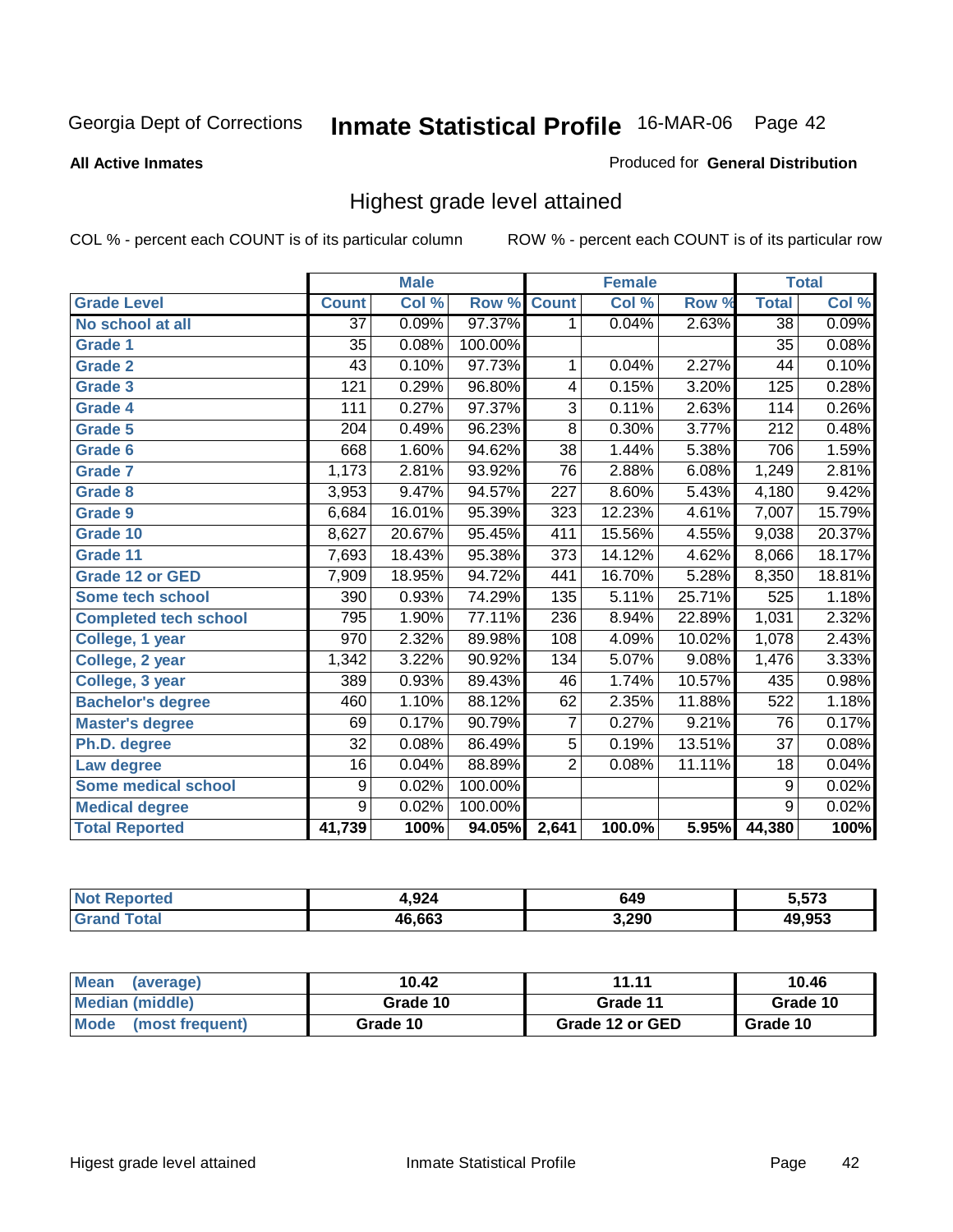#### **All Active Inmates**

### Produced for **General Distribution**

### Culture fair IQ scores

|                       |              | <b>Male</b> |        |              | <b>Female</b> |          |        | <b>Total</b> |
|-----------------------|--------------|-------------|--------|--------------|---------------|----------|--------|--------------|
| <b>IQ Scores</b>      | <b>Count</b> | Col %       | Row %  | <b>Count</b> | Col %         | Row %    | Total  | Col %        |
| $60 - 69$             | 1,332        | $3.09\%$    | 95.07% | 69           | 2.81%         | 4.93%    | 1,401  | $3.07\%$     |
| $70 - 79$             | 3,426        | $7.94\%$    | 94.33% | 206          | 8.38%         | 5.67%    | 3,632  | 7.96%        |
| $80 - 89$             | 6,178        | 14.31%      | 91.74% | 556          | 22.63%        | $8.26\%$ | 6,734  | 14.76%       |
| $90 - 99$             | 10,335       | 23.95%      | 92.73% | 810          | 32.97%        | $7.27\%$ | 11,145 | 24.43%       |
| $100 - 109$           | 11,292       | 26.16%      | 96.85% | 367          | 14.94%        | 3.15%    | 11,659 | 25.56%       |
| $110 - 119$           | 8,228        | 19.06%      | 97.53% | 208          | 8.47%         | 2.47%    | 8,436  | 18.49%       |
| $120 - 129$           | 2,254        | 5.22%       | 94.07% | 142          | 5.78%         | 5.93%    | 2,396  | 5.25%        |
| $130 - 139$           | 88           | 0.20%       | 57.52% | 65           | 2.65%         | 42.48%   | 153    | 0.34%        |
| 140 & Up              | 25           | $0.06\%$    | 42.37% | 34           | 1.38%         | 57.63%   | 59     | 0.13%        |
| <b>Total Reported</b> | 43,158       | 100%        | 94.61% | 2,457        | 100.0%        | 5.39%    | 45,615 | 100%         |

| <b>Not Reported</b>  | 2,978  | 570   | 3,548  |
|----------------------|--------|-------|--------|
| Not Valid (under 60) | 527    | 263   | 790    |
| <b>Grand Total</b>   | 46,663 | 3,290 | 49,953 |

| Mean<br>(average)       | 99  | 97 | 99 |
|-------------------------|-----|----|----|
| Median (middle)         | 100 | 96 | 99 |
| Mode<br>(most frequent) | 103 | 99 | 99 |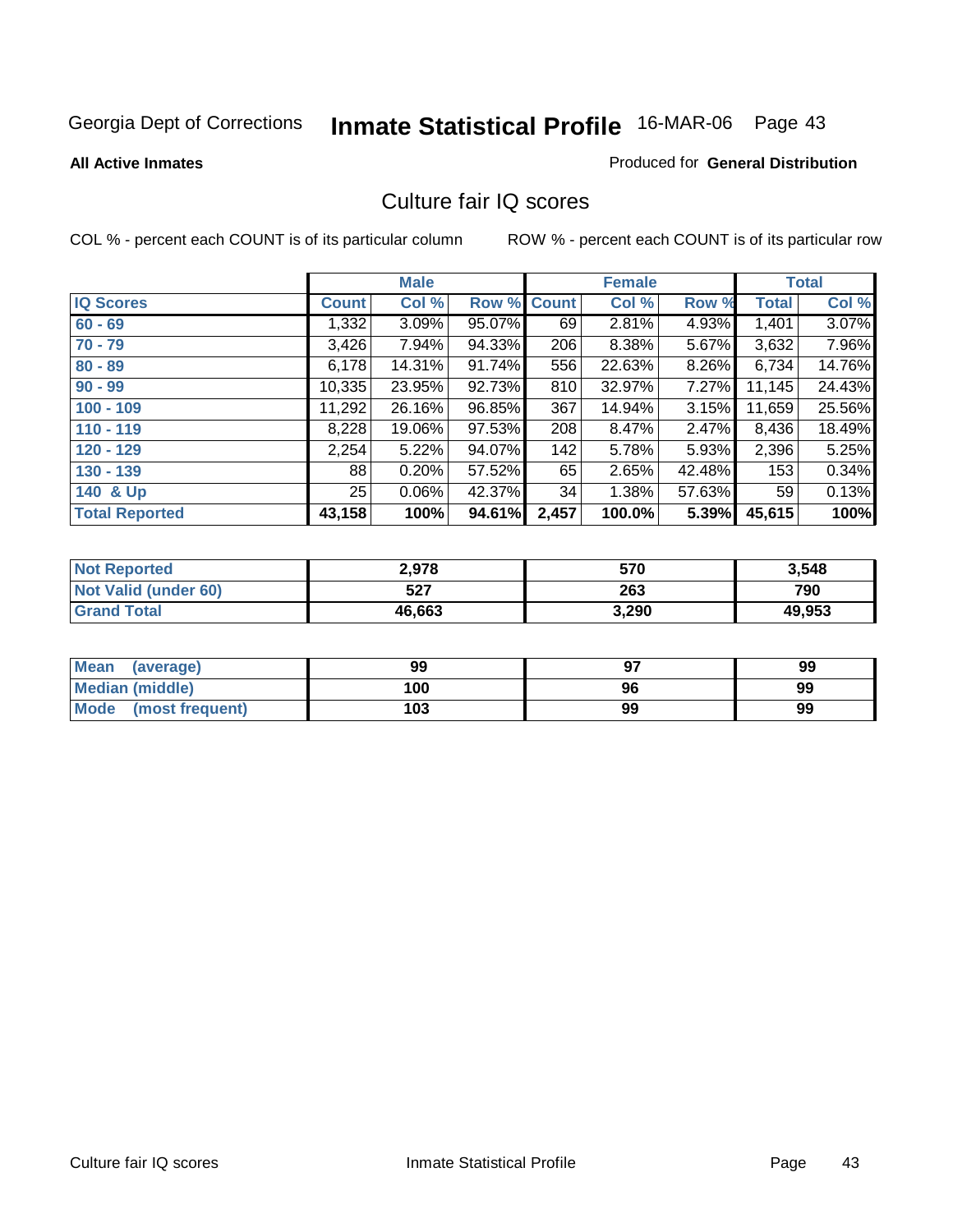#### **All Active Inmates**

#### Produced for **General Distribution**

## Wide Range Achievement Test (WRAT) reading score

|                           |              | <b>Male</b> |        |              | <b>Female</b> |        |              | <b>Total</b> |
|---------------------------|--------------|-------------|--------|--------------|---------------|--------|--------------|--------------|
| <b>WRAT Reading Score</b> | <b>Count</b> | Col %       | Row %  | <b>Count</b> | Col %         | Row %  | <b>Total</b> | Col %        |
| Less than 1               | 827          | 1.88%       | 98.69% | 11           | 0.40%         | 1.31%  | 838          | 1.80%        |
| 1.1 to 1.9                | 1,149        | 2.61%       | 97.29% | 32           | 1.18%         | 2.71%  | 1,181        | 2.53%        |
| 2.1 to 2.9                | 2,286        | 5.20%       | 95.21% | 115          | 4.23%         | 4.79%  | 2,401        | 5.14%        |
| 3.1 to 3.9                | 3,355        | 7.63%       | 96.55% | 120          | 4.41%         | 3.45%  | 3,475        | 7.45%        |
| 4.1 to 4.9                | 4,009        | 9.12%       | 95.96% | 169          | 6.21%         | 4.04%  | 4,178        | 8.95%        |
| 5.1 to 5.9                | 3,640        | 8.28%       | 94.82% | 199          | 7.31%         | 5.18%  | 3,839        | 8.23%        |
| 6.1 to 6.9                | 3,539        | 8.05%       | 94.45% | 208          | 7.64%         | 5.55%  | 3,747        | 8.03%        |
| 7.1 to 7.9                | 1,873        | 4.26%       | 94.41% | 111          | 4.08%         | 5.59%  | 1,984        | 4.25%        |
| 8.1 to 8.9                | 4,016        | 9.14%       | 95.17% | 204          | 7.50%         | 4.83%  | 4,220        | 9.04%        |
| 9.1 to 9.9                | 3,893        | 8.86%       | 94.74% | 216          | 7.94%         | 5.26%  | 4,109        | 8.80%        |
| 10.1 to 10.9              | 1,994        | 4.54%       | 93.53% | 138          | 5.07%         | 6.47%  | 2,132        | 4.57%        |
| 11.1 to 11.9              | 2,015        | 4.58%       | 94.47% | 118          | 4.34%         | 5.53%  | 2,133        | 4.57%        |
| 12.1 to 12.9              | 7,387        | 16.81%      | 96.52% | 266          | 9.78%         | 3.48%  | 7,653        | 16.40%       |
| 13                        | 3,965        | 9.02%       | 82.97% | 814          | 29.92%        | 17.03% | 4,779        | 10.24%       |
| <b>Total Reported</b>     | 43,948       | 100%        | 94.17% | 2,721        | 100.0%        | 5.83%  | 46,669       | 100%         |

| orted<br>NO. | <b>745</b><br>יי | 569   | 3,284  |
|--------------|------------------|-------|--------|
| $5 - 6 - 1$  | 16.663<br>Дh     | 3,290 | 49.953 |

| <b>Mean</b><br>(average) | 8.03           | 9.25 | 8.10 |
|--------------------------|----------------|------|------|
| <b>Median (middle)</b>   | י ה<br>0.Z     | 9.5  | o.z  |
| Mode<br>(most frequent)  | 19 Q<br>ه. 2 ا | . .  | 12.8 |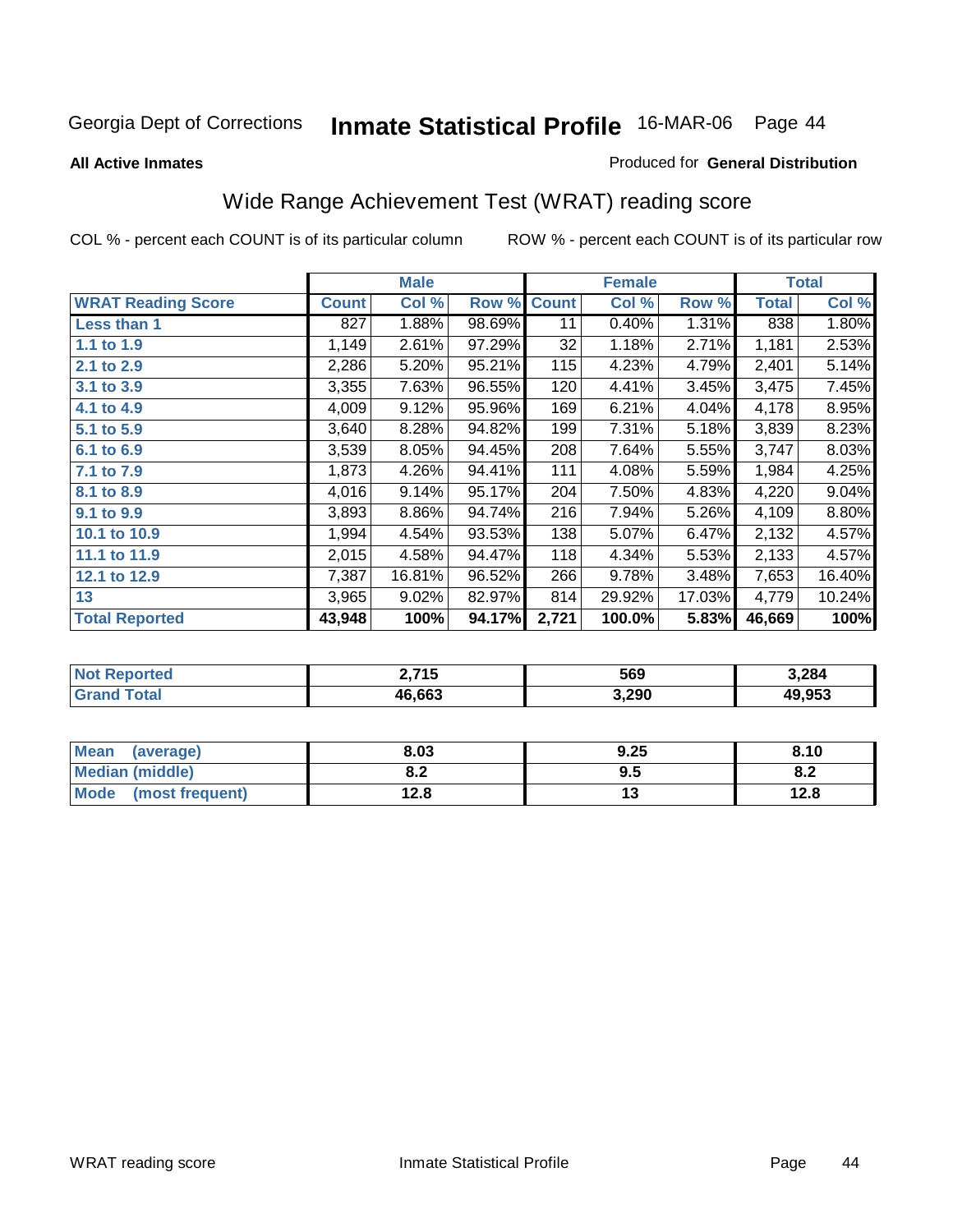**All Active Inmates**

#### Produced for **General Distribution**

## Wide Range Achievement Test (WRAT) math score

|                              |              | <b>Male</b> |         |              | <b>Female</b> |        |        | <b>Total</b> |
|------------------------------|--------------|-------------|---------|--------------|---------------|--------|--------|--------------|
| <b>WRAT Mathematic Score</b> | <b>Count</b> | Col %       | Row %   | <b>Count</b> | Col %         | Row %  | Total  | Col %        |
| Less than 1                  | 63           | 0.14%       | 100.00% |              |               |        | 63     | 0.13%        |
| 1.1 to 1.9                   | 209          | 0.48%       | 94.57%  | 12           | 0.44%         | 5.43%  | 221    | 0.47%        |
| 2.1 to 2.9                   | 1,176        | 2.68%       | 93.93%  | 76           | 2.79%         | 6.07%  | 1,252  | 2.68%        |
| 3.1 to 3.9                   | 2,763        | 6.29%       | 95.80%  | 121          | 4.45%         | 4.20%  | 2,884  | 6.18%        |
| 4.1 to 4.9                   | 4,601        | 10.47%      | 95.32%  | 226          | 8.31%         | 4.68%  | 4,827  | 10.34%       |
| 5.1 to 5.9                   | 5,661        | 12.88%      | 95.43%  | 271          | 9.96%         | 4.57%  | 5,932  | 12.71%       |
| 6.1 to 6.9                   | 10,617       | 24.16%      | 94.87%  | 574          | 21.10%        | 5.13%  | 11,191 | 23.98%       |
| 7.1 to 7.9                   | 6,782        | 15.43%      | 93.62%  | 462          | 16.98%        | 6.38%  | 7,244  | 15.52%       |
| 8.1 to 8.9                   | 2,918        | 6.64%       | 93.26%  | 211          | 7.75%         | 6.74%  | 3,129  | 6.70%        |
| 9.1 to 9.9                   | 3,849        | 8.76%       | 92.06%  | 332          | 12.20%        | 7.94%  | 4,181  | 8.96%        |
| 10.1 to 10.9                 | 2,495        | 5.68%       | 92.96%  | 189          | 6.95%         | 7.04%  | 2,684  | 5.75%        |
| 11 to 11.9                   | 1,460        | 3.32%       | 92.23%  | 123          | 4.52%         | 7.77%  | 1,583  | 3.39%        |
| 12 to 12.9                   | 956          | 2.18%       | 95.98%  | 40           | 1.47%         | 4.02%  | 996    | 2.13%        |
| 13                           | 402          | 0.91%       | 82.72%  | 84           | 3.09%         | 17.28% | 486    | 1.04%        |
| <b>Total Reported</b>        | 43,952       | 100%        | 94.17%  | 2,721        | 100.0%        | 5.83%  | 46,673 | 100%         |

| <b>Not Reported</b> | <b>2 744</b><br>. | 569   | 3,280  |
|---------------------|-------------------|-------|--------|
| Total<br>'Grano     | 46,663            | 3,290 | 49,953 |

| <b>Mean</b><br>(average) | 6.99 | 7.46 | 7.02 |
|--------------------------|------|------|------|
| <b>Median (middle)</b>   | 6.9  |      | 6.9  |
| Mode<br>(most frequent)  | 6.9  | 7.4  | 6.9  |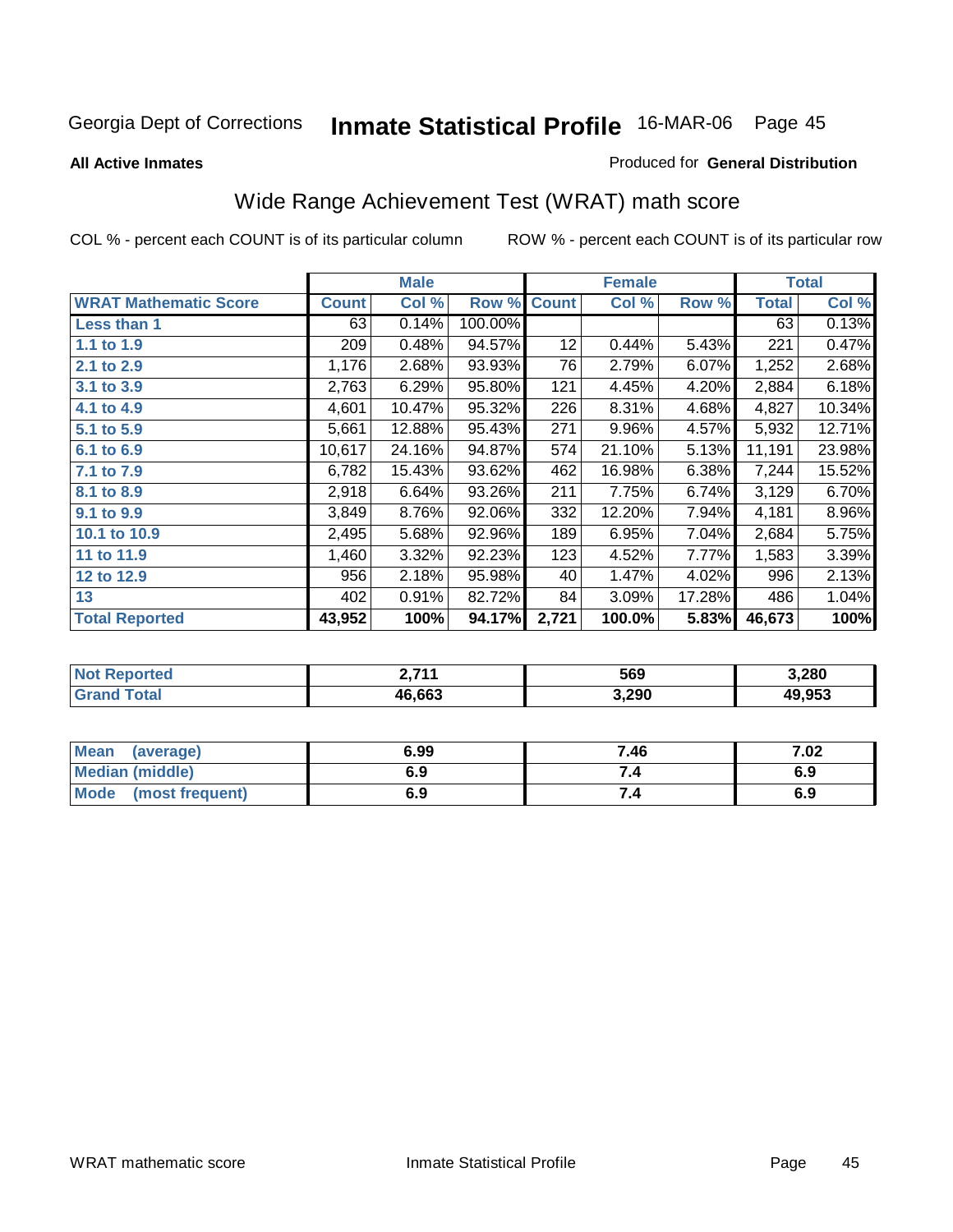#### **All Active Inmates**

### Produced for **General Distribution**

## Wide Range Achievement Test (WRAT) spelling score

|                            |              | <b>Male</b> |        |              | <b>Female</b> |        |                    | <b>Total</b> |
|----------------------------|--------------|-------------|--------|--------------|---------------|--------|--------------------|--------------|
| <b>WRAT Spelling Score</b> | <b>Count</b> | Col %       | Row %  | <b>Count</b> | Col %         | Row %  | <b>Total</b>       | Col %        |
| <b>Less than 1</b>         | 703          | 1.60%       | 98.32% | 12           | 0.44%         | 1.68%  | 715                | 1.53%        |
| 1.1 to 1.9                 | 2,102        | 4.78%       | 98.00% | 43           | 1.58%         | 2.00%  | 2,145              | 4.60%        |
| 2.1 to 2.9                 | 3,374        | 7.68%       | 97.85% | 74           | 2.72%         | 2.15%  | 3,448              | 7.39%        |
| 3.1 to 3.9                 | 3,299        | 7.51%       | 97.60% | 81           | 2.98%         | 2.40%  | 3,380              | 7.24%        |
| 4.1 to 4.9                 | 4,317        | 9.82%       | 96.56% | 154          | 5.66%         | 3.44%  | 4,471              | 9.58%        |
| 5.1 to 5.9                 | 5,174        | 11.77%      | 95.85% | 224          | 8.23%         | 4.15%  | 5,398              | 11.57%       |
| 6.1 to 6.9                 | 5,599        | 12.74%      | 94.72% | 312          | 11.47%        | 5.28%  | 5,911              | 12.67%       |
| 7.1 to 7.9                 | 3,561        | 8.10%       | 92.64% | 283          | 10.40%        | 7.36%  | 3,844              | 8.24%        |
| 8.1 to 8.9                 | 3,352        | 7.63%       | 93.53% | 232          | 8.53%         | 6.47%  | $\overline{3,}584$ | 7.68%        |
| 9.1 to 9.9                 | 3,235        | 7.36%       | 91.44% | 303          | 11.14%        | 8.56%  | 3,538              | 7.58%        |
| 10.1 to 10.9               | 3,117        | 7.09%       | 91.97% | 272          | 10.00%        | 8.03%  | 3,389              | 7.26%        |
| 11.1 to 11.9               | 1,555        | 3.54%       | 90.41% | 165          | 6.06%         | 9.59%  | 1,720              | 3.69%        |
| 12.1 to 12.9               | 2,994        | 6.81%       | 95.59% | 138          | 5.07%         | 4.41%  | 3,132              | 6.71%        |
| 13                         | 1,560        | 3.55%       | 78.47% | 428          | 15.73%        | 21.53% | 1,988              | 4.26%        |
| <b>Total Reported</b>      | 43,942       | 100%        | 94.17% | 2,721        | 100.0%        | 5.83%  | 46,663             | 100%         |

| orted<br>N0     | <b>1 ארד</b> | 569   | 3,290        |
|-----------------|--------------|-------|--------------|
| $\sim$ 4 $\sim$ | 16.663<br>4һ | 3,290 | 19.953<br>лч |

| Mean<br>(average)      | 6.85 | 8.59 | 6.95       |
|------------------------|------|------|------------|
| <b>Median (middle)</b> | U.Z  | 8.5  | r n<br>0.Z |
| Mode (most frequent)   | υ.Ζ  | ט ו  | 6.2        |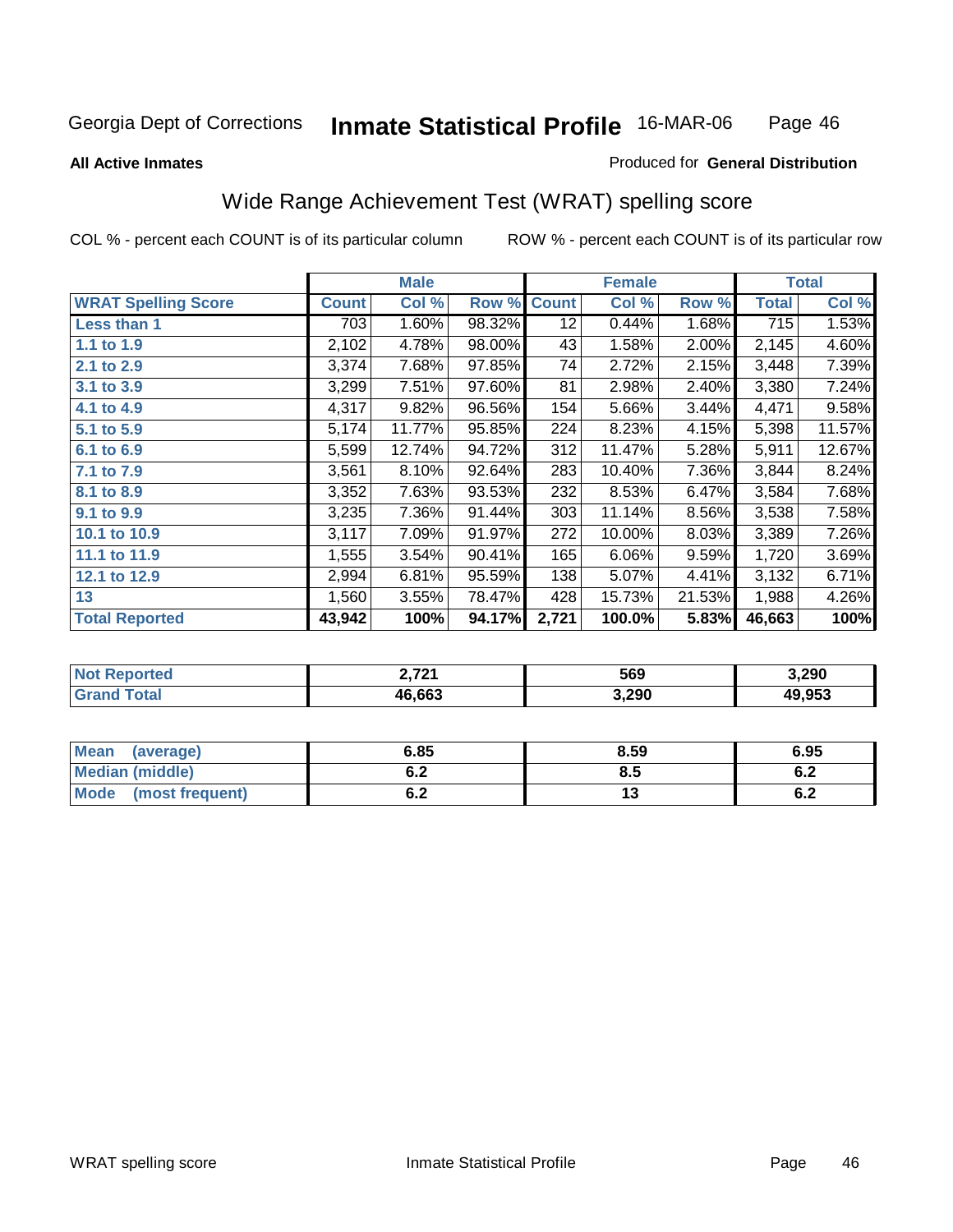### **All Active Inmates**

Produced for **General Distribution**

### Scope of substance abuse - summary

|                        |              | <b>Male</b> |                    |       | <b>Female</b> |          |        | <b>Total</b> |
|------------------------|--------------|-------------|--------------------|-------|---------------|----------|--------|--------------|
| <b>Substance Abuse</b> | <b>Count</b> | Col %       | <b>Row % Count</b> |       | Col %         | Row %    | Total  | Col %        |
| <b>None</b>            | 46,103       | 98.80%      | 93.45%             | 3,231 | 98.21%        | $6.55\%$ | 49,334 | 98.76%       |
|                        | 560          | $1.20\%$    | 90.47%             | 59    | 1.79%         | $9.53\%$ | 619    | $1.24\%$     |
| <b>Total Reported</b>  | 46,663       | 100%        | 93.41%             | 3,290 | 100%          | $6.59\%$ | 49,953 | 100%         |

| <b>Not</b><br><b>Reported</b> | 560                     | 59    | 619          |
|-------------------------------|-------------------------|-------|--------------|
| <b>Total</b>                  | 17 222<br>41,225<br>___ | 3,349 | EN ETA<br>эu |

|  | Mode | lone | None | <b>None</b> |
|--|------|------|------|-------------|
|--|------|------|------|-------------|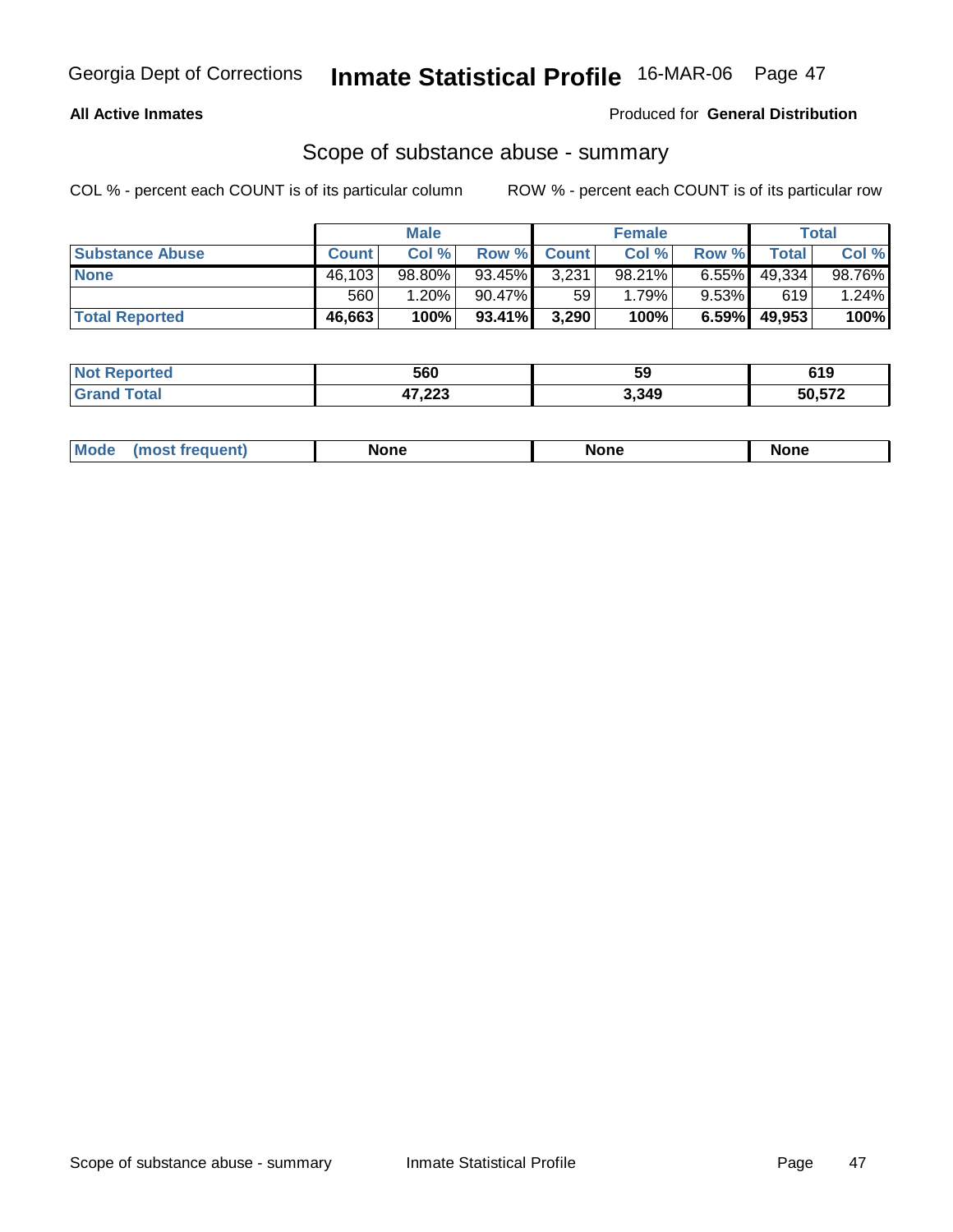### **All Active Inmates**

#### Produced for **General Distribution**

### Scope of substance abuse - detail

|                             |              | <b>Male</b> |           |             | <b>Female</b> |          |        | Total    |
|-----------------------------|--------------|-------------|-----------|-------------|---------------|----------|--------|----------|
| <b>Substance Abuse</b>      | <b>Count</b> | Col %       |           | Row % Count | Col %         | Row %    | Total  | Col %    |
| No drug or alcohol problems | 46,103       | $98.80\%$   | 93.45%    | 3,231       | 98.21%        | $6.55\%$ | 49,334 | 98.76%   |
|                             | 560          | 1.20%       | 90.47%    | 59          | 1.79%         | $9.53\%$ | 619    | $1.24\%$ |
| <b>Total Reported</b>       | 46,663       | 100%        | $93.41\%$ | 3,290       | 100%          | $6.59\%$ | 49,953 | 100%     |

| <b>Not Reported</b> | 560              | 59    | 61 O<br>ט וט |
|---------------------|------------------|-------|--------------|
| <b>Grand Total</b>  | パラ つつつ<br>41,223 | 3,349 | 50,572       |

| Mode (most frequent) | No drug or alcohol problems No drug or alcohol problems | No drug or       |
|----------------------|---------------------------------------------------------|------------------|
|                      |                                                         | alcohol problems |
|                      |                                                         |                  |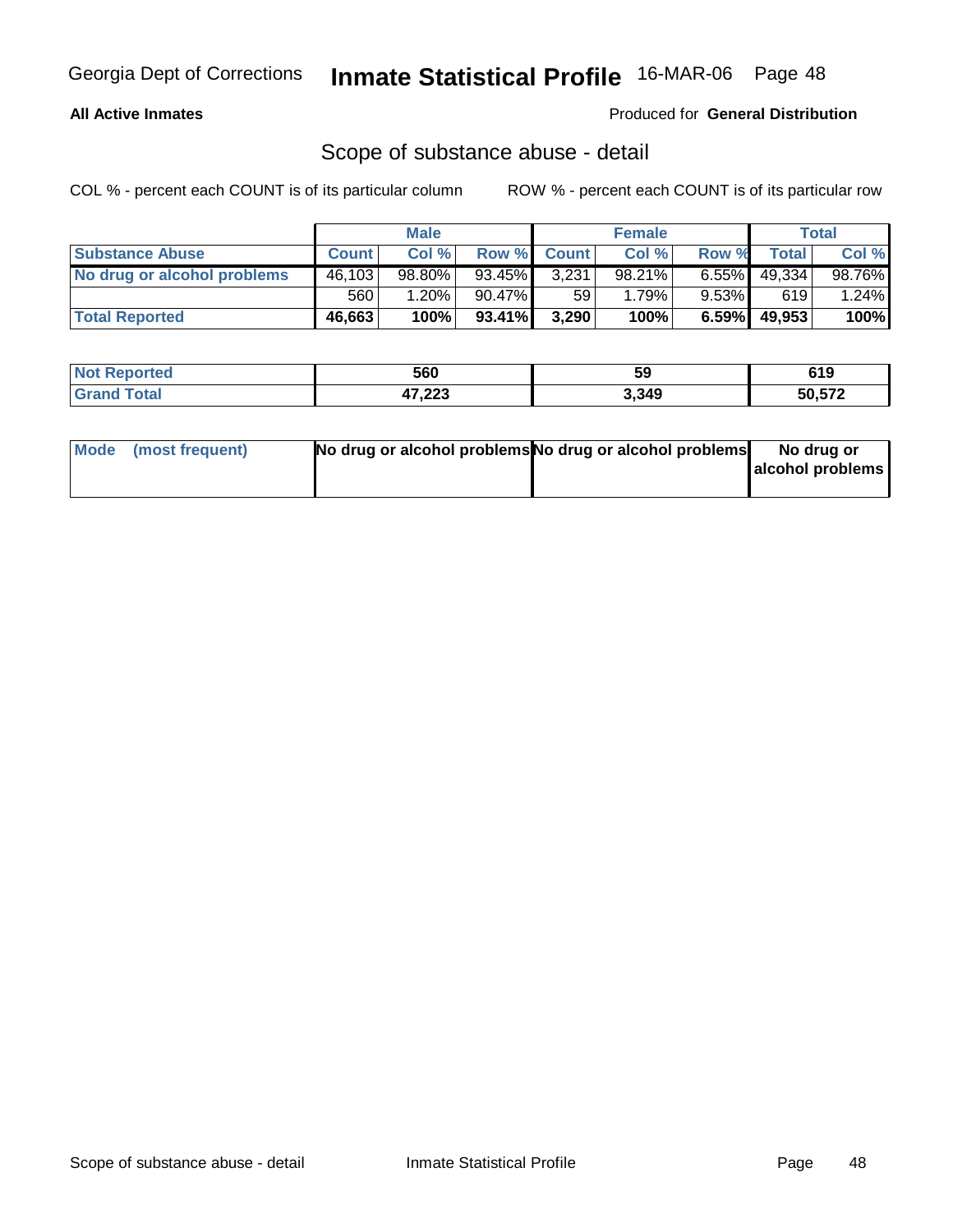**All Active Inmates**

#### Produced for **General Distribution**

### Current / last mental health treatment level

|                                    |              | <b>Male</b> |         |              | <b>Female</b> |          |              | <b>Total</b> |
|------------------------------------|--------------|-------------|---------|--------------|---------------|----------|--------------|--------------|
| <b>Mental Health Treatment Lev</b> | <b>Count</b> | Col%        | Row %   | <b>Count</b> | Col %         | Row %    | <b>Total</b> | Col %        |
| 1 No problem at current time       | 5,860        | 47.37%      | 92.55%  | 472          | 23.21%        | 7.45%    | 6,332        | 43.96%       |
| <b>2 Receiving outpatient</b>      | 4,741        | 38.33%      | 76.31%  | 1,472        | 72.37%        | 23.69%   | 6,213        | 43.13%       |
| treatment                          |              |             |         |              |               |          |              |              |
| 3 Inpatient, moderate              | 1,454        | 11.75%      | 96.04%  | 60           | 2.95%         | $3.96\%$ | 1,514        | 10.51%       |
| treatment                          |              |             |         |              |               |          |              |              |
| 4 Inpatient, intensive             | 302          | 2.44%       | 91.52%  | 28           | 1.38%         | 8.48%    | 330          | 2.29%        |
| treatment                          |              |             |         |              |               |          |              |              |
| <b>5 Undergoing crisis</b>         | 7            | 0.06%       | 100.00% |              |               |          | 7            | 0.05%        |
| stabilization                      |              |             |         |              |               |          |              |              |
| <b>6 Hospital for criminally</b>   | 6            | 0.05%       | 75.00%  | 2            | 0.10%         | 25.00%   | 8            | $0.06\%$     |
| insane                             |              |             |         |              |               |          |              |              |
| <b>Total Evaluated</b>             | 12,370       | 100%        | 85.88%  | 2,034        | 100%          | 14.12%   | 14,404       | 100%         |

| Never had MH evaluation | 34,293 | 256. ا | 35,549 |
|-------------------------|--------|--------|--------|
| Grand<br>Total          | 46,663 | 3,290  | 49,953 |

| <b>Median (middle)</b> | <b>Receiving outpatient</b><br>treatment | <b>Receiving outpatient</b><br>treatment | Receiving<br>outpatient<br>treatment |
|------------------------|------------------------------------------|------------------------------------------|--------------------------------------|
| Mode                   | No problem at current time               | <b>Receiving outpatient</b>              | No problem at                        |
| (most frequent)        |                                          | treatment                                | current time                         |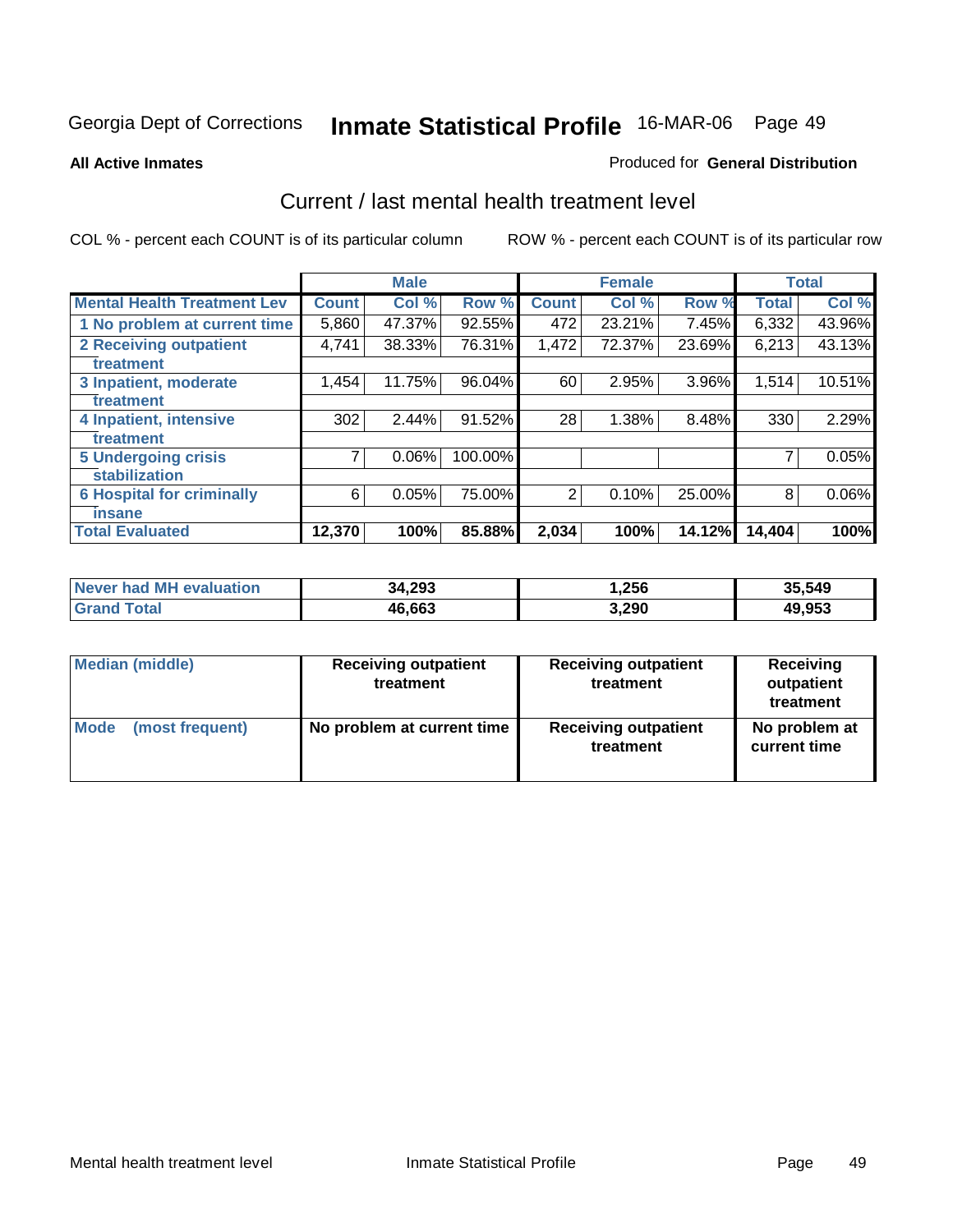#### **All Active Inmates**

### Produced for **General Distribution**

## PULHESDWIT medical scale - 'P' overall condition ('P'hysical)

|                                |              | <b>Male</b> |             |       | <b>Female</b> |         | <b>Total</b> |        |
|--------------------------------|--------------|-------------|-------------|-------|---------------|---------|--------------|--------|
| 'P' Overall Condition          | <b>Count</b> | Col %       | Row % Count |       | Col %         | Row %   | <b>Total</b> | Col %  |
| 1 No medical illness           | 34,681       | 75.47%      | 95.36%      | .688  | $56.01\%$     | 4.64%   | 36,369       | 74.27% |
| 2 Well-controlled chronic      | 7,993        | 17.39%      | 87.78%      | 1,113 | 36.93%        | 12.22%  | 9,106        | 18.60% |
| <b>illness</b>                 |              |             |             |       |               |         |              |        |
| 3 Poorly-controlled chronic    | 3,182        | 6.92%       | 96.05%      | 131   | 4.35%         | 3.95%   | 3,313        | 6.77%  |
| <b>illness</b>                 |              |             |             |       |               |         |              |        |
| 4 Significant problems         | 90           | 0.20%       | 94.74%      | 5     | 0.17%         | 5.26%   | 95           | 0.19%  |
| requiring special housing      |              |             |             |       |               |         |              |        |
| 5 Terminal illness, < 6 months | 6            | $0.01\%$    | 66.67%      | 3     | 0.10%         | 33.33%  | 9            | 0.02%  |
| to live                        |              |             |             |       |               |         |              |        |
| 6 Inmate is pregnant           |              |             |             | 74    | 2.46%         | 100.00% | 74           | 0.15%  |
| <b>Total Reported</b>          | 45,952       | 100%        | 93.84%      | 3,014 | 100%          | 6.16%   | 48,966       | 100%   |

| <b>Not</b> | 744    | 276           | 987    |
|------------|--------|---------------|--------|
| aportec'   |        | $\sim$ $\sim$ |        |
| 'otal      | 46,663 | 3,290         | 49,953 |

| <b>Mode</b> | (most frequent) | 1 No medical illness | 1 No medical illness | 1 No medical<br>illness |
|-------------|-----------------|----------------------|----------------------|-------------------------|
|-------------|-----------------|----------------------|----------------------|-------------------------|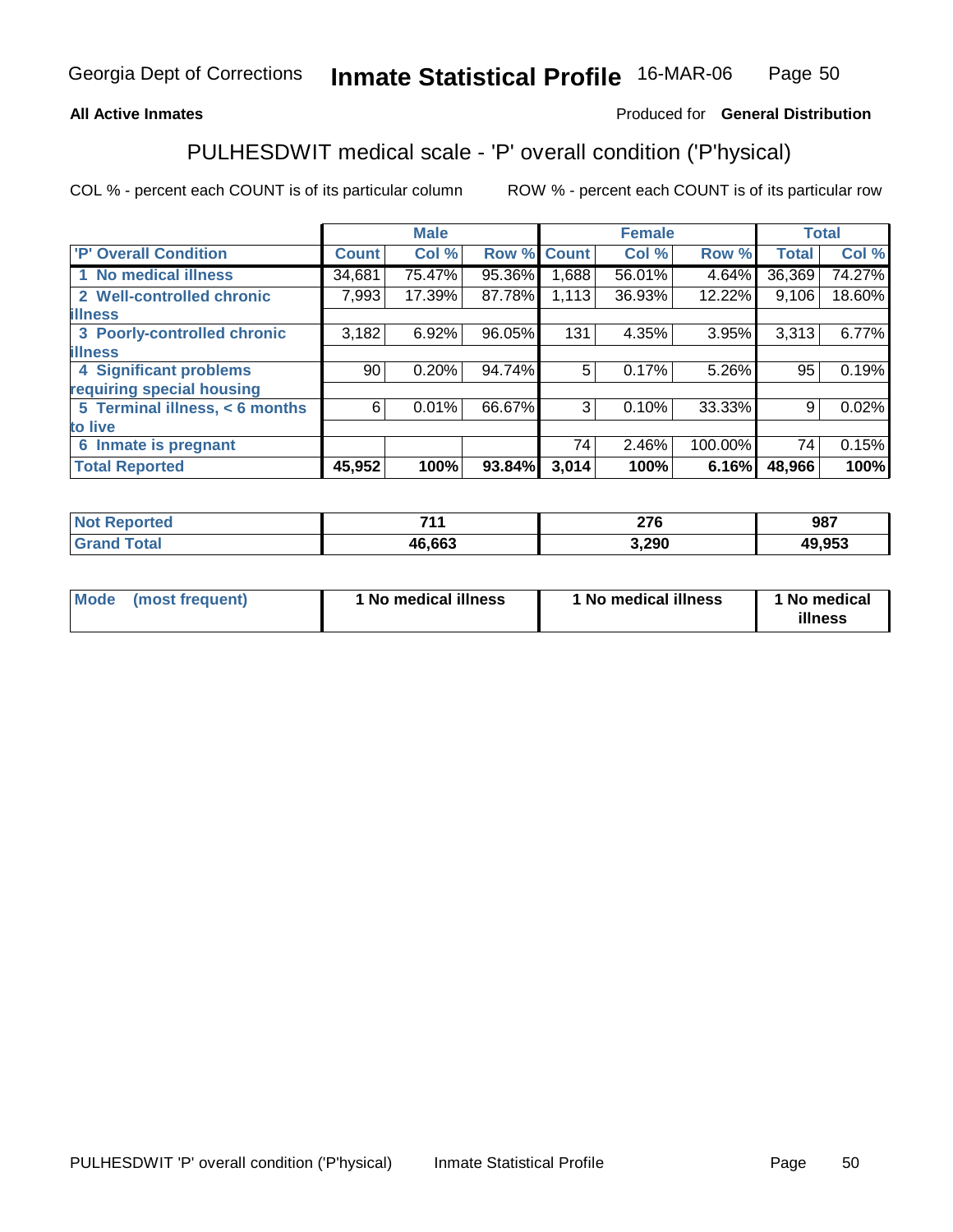#### **All Active Inmates**

### Produced for **General Distribution**

### PULHESDWIT medical scale - 'U' upper body

|                              |              | <b>Male</b> |         |              | <b>Female</b> |       |              | <b>Total</b> |
|------------------------------|--------------|-------------|---------|--------------|---------------|-------|--------------|--------------|
| <b>U' Upper Body</b>         | <b>Count</b> | Col %       | Row %   | <b>Count</b> | Col %         | Row % | <b>Total</b> | Col %        |
| 1 Upper bones, joints,       | 44,376       | 96.57%      | 93.89%  | 2,887        | 95.79%        | 6.11% | 47,263       | 96.52%       |
| muscles all OK               |              |             |         |              |               |       |              |              |
| 2 One or both arms minimally | 1,292        | 2.81%       | 91.57%  | 119          | 3.95%         | 8.43% | 1,411        | 2.88%        |
| <b>limited</b>               |              |             |         |              |               |       |              |              |
| 3 One or both arms           | 232          | 0.50%       | 96.67%  | 8            | 0.27%         | 3.33% | 240          | 0.49%        |
| moderately limited           |              |             |         |              |               |       |              |              |
| 4 One arm disabled,          | 48           | 0.10%       | 100.00% |              |               |       | 48           | 0.10%        |
| paralyzed, or amputated      |              |             |         |              |               |       |              |              |
| 5 Both arms disabled,        | 4            | 0.01%       | 100.00% |              |               |       | 4            | 0.01%        |
| paralyzed, or amputated      |              |             |         |              |               |       |              |              |
| <b>Total Reported</b>        | 45,952       | 100%        | 93.84%  | 3,014        | 100%          | 6.16% | 48,966       | 100%         |

| <b>Not Reported</b>   | 744    | 276   | 987    |
|-----------------------|--------|-------|--------|
| <b>Total</b><br>Grand | 46,663 | 3,290 | 49,953 |

| <b>Mode</b> | (most frequent) | 1 Upper bones, joints,<br>muscles all OK | 1 Upper bones, joints,<br>muscles all OK | 1 Upper bones,<br>joints, muscles all<br>ΟK |
|-------------|-----------------|------------------------------------------|------------------------------------------|---------------------------------------------|
|-------------|-----------------|------------------------------------------|------------------------------------------|---------------------------------------------|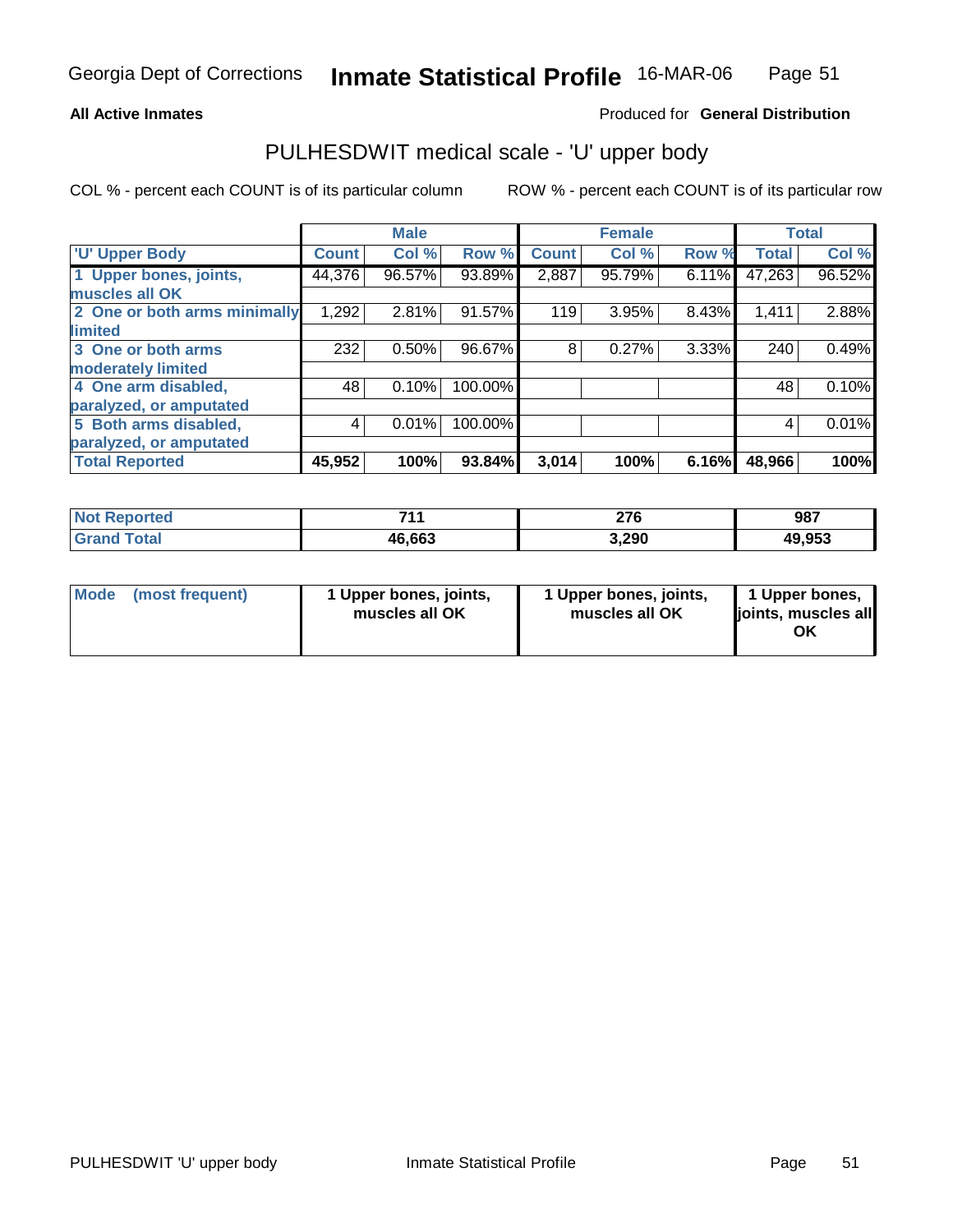#### **All Active Inmates**

### Produced for **General Distribution**

### PULHESDWIT medical scale - 'L' lower body

|                              |              | <b>Male</b> |         |              | <b>Female</b> |          |              | <b>Total</b> |
|------------------------------|--------------|-------------|---------|--------------|---------------|----------|--------------|--------------|
| 'L' Lower Body               | <b>Count</b> | Col %       | Row %   | <b>Count</b> | Col %         | Row %    | <b>Total</b> | Col %        |
| 1 Lower bones, joints,       | 42,452       | 92.38%      | 93.98%  | 2,721        | 90.28%        | 6.02%    | 45,173       | 92.25%       |
| muscles all OK               |              |             |         |              |               |          |              |              |
| 2 One or both legs minimally | 2,872        | 6.25%       | 91.26%  | 275          | 9.12%         | 8.74%    | 3,147        | 6.43%        |
| limited                      |              |             |         |              |               |          |              |              |
| 3 One or both legs           | 517          | 1.13%       | 97.00%  | 16           | 0.53%         | $3.00\%$ | 533          | 1.09%        |
| moderately limited           |              |             |         |              |               |          |              |              |
| 4 One leg disabled,          | 91           | 0.20%       | 97.85%  | 2            | 0.07%         | 2.15%    | 93           | 0.19%        |
| paralyzed, or amputated      |              |             |         |              |               |          |              |              |
| 5 Both legs disabled,        | 20           | 0.04%       | 100.00% |              |               |          | 20           | 0.04%        |
| paralyzed, or amputated      |              |             |         |              |               |          |              |              |
| <b>Total Reported</b>        | 45,952       | 100%        | 93.84%  | 3,014        | 100%          | 6.16%    | 48,966       | 100%         |

| <b>Not Reported</b>        | <b>744</b> | 276   | 987    |
|----------------------------|------------|-------|--------|
| $\tau$ otal<br><b>Gran</b> | 46,663     | 3,290 | 49,953 |

| <b>Mode</b> | (most frequent) | 1 Lower bones, joints,<br>muscles all OK | 1 Lower bones, joints,<br>muscles all OK | 1 Lower bones,<br>joints, muscles all<br>ΟK |
|-------------|-----------------|------------------------------------------|------------------------------------------|---------------------------------------------|
|-------------|-----------------|------------------------------------------|------------------------------------------|---------------------------------------------|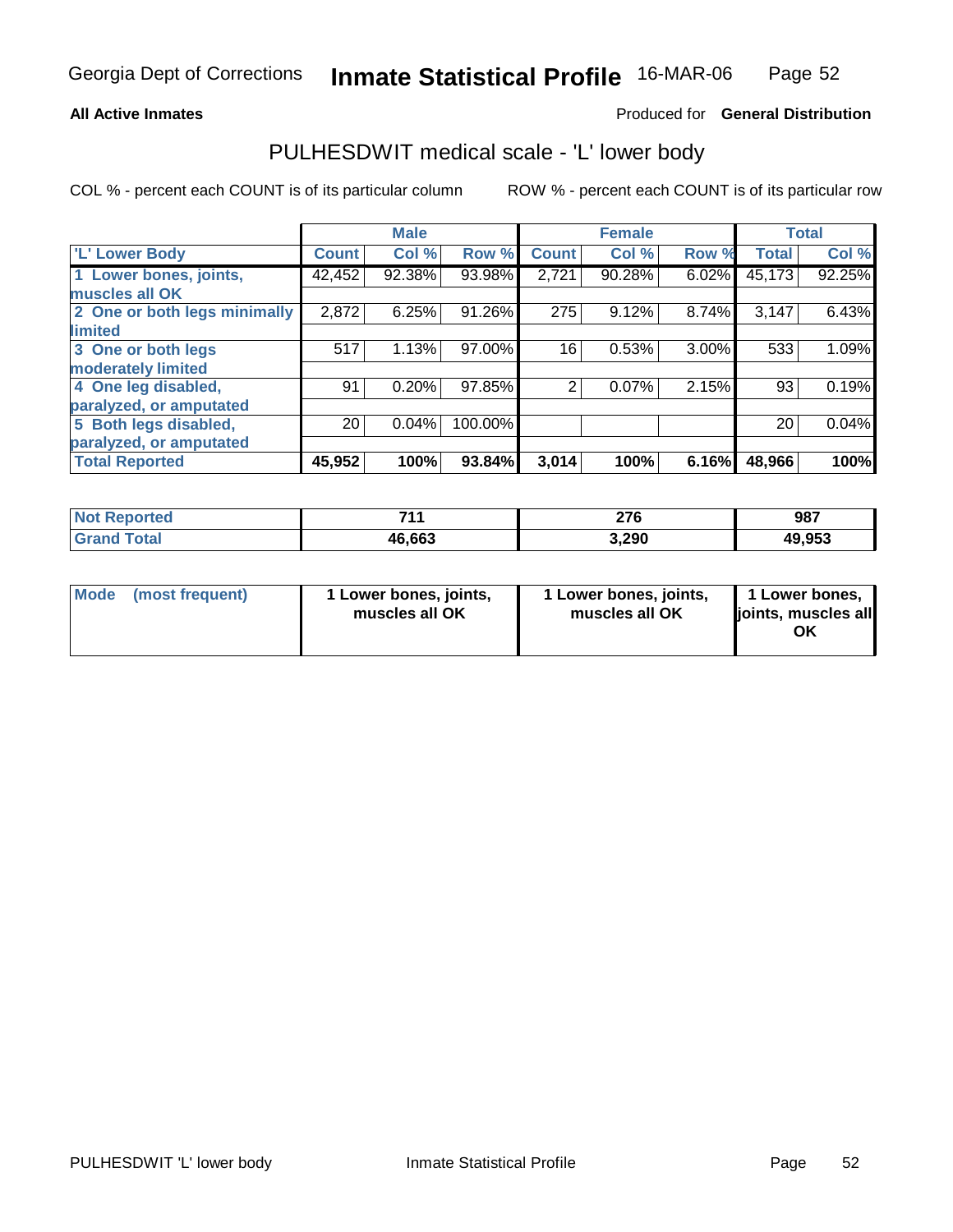#### **All Active Inmates**

### Produced for **General Distribution**

### PULHESDWIT medical scale - 'H' hearing

|                                |        | <b>Male</b> |             |       | <b>Female</b> |       | <b>Total</b> |        |
|--------------------------------|--------|-------------|-------------|-------|---------------|-------|--------------|--------|
| <b>H'</b> Hearing              | Count  | Col %       | Row % Count |       | Col %         | Row % | <b>Total</b> | Col %  |
| 1 Normal hearing both ears     | 45,550 | 99.13%      | 93.82%      | 2,999 | 99.50%        | 6.18% | 48,549       | 99.15% |
| 2 Some loss in one ear with    | 309    | 0.67%       | 96.56%      | 11    | $0.36\%$      | 3.44% | 320          | 0.65%  |
| other OK, or mild loss in both |        |             |             |       |               |       |              |        |
| 3 Total loss in one ear with   | 65     | 0.14%       | 95.59%      | 3     | 0.10%         | 4.41% | 68           | 0.14%  |
| mild loss in other             |        |             |             |       |               |       |              |        |
| 4 Severe loss in both ears     | 16     | 0.03%       | 100.00%     |       |               |       | 16           | 0.03%  |
| 5 Total loss in both ears,     | 12     | 0.03%       | 92.31%      |       | 0.03%         | 7.69% | 13           | 0.03%  |
| requiring special housing      |        |             |             |       |               |       |              |        |
| <b>Total Reported</b>          | 45,952 | 100%        | 93.84%      | 3,014 | 100%          | 6.16% | 48,966       | 100%   |

| 744    | <b>070</b><br>21 O<br>__ | 987    |
|--------|--------------------------|--------|
| 46.663 | 3,290                    | 49,953 |

| Mode (most frequent) | 1 Normal hearing both ears 1 Normal hearing both ears 1 Normal hearing |           |
|----------------------|------------------------------------------------------------------------|-----------|
|                      |                                                                        | both ears |
|                      |                                                                        |           |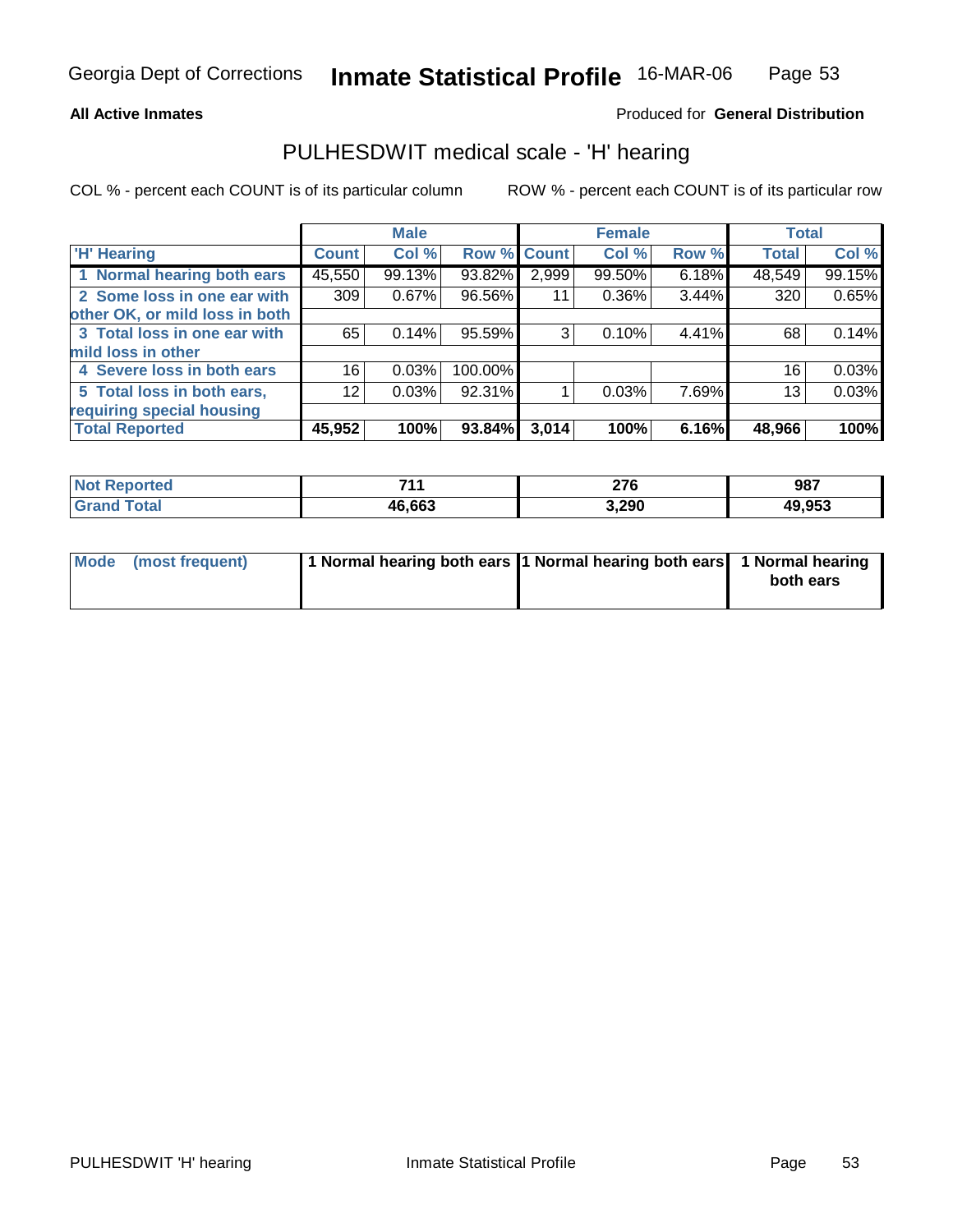#### **All Active Inmates**

### Produced for **General Distribution**

### PULHESDWIT medical scale - 'E' vision

|                                 |              | <b>Male</b> |                    |       | <b>Female</b> |        |              | <b>Total</b> |
|---------------------------------|--------------|-------------|--------------------|-------|---------------|--------|--------------|--------------|
| <b>E' Vision</b>                | <b>Count</b> | Col %       | <b>Row % Count</b> |       | Col %         | Row %  | <b>Total</b> | Col %        |
| 1 Correctable to 20/40 in both  | 40,204       | 87.49%      | 95.18%             | 2,036 | 67.55%        | 4.82%  | 42,240       | 86.26%       |
| eyes                            |              |             |                    |       |               |        |              |              |
| 2 Correctable to 20/70 in one   | 5,000        | 10.88%      | 84.46%             | 920   | 30.52%        | 15.54% | 5,920        | 12.09%       |
| eye, may be blind in other      |              |             |                    |       |               |        |              |              |
| 3 Correctable to 20/200 in one  | 638          | 1.39%       | 92.06%             | 55    | 1.82%         | 7.94%  | 693          | 1.42%        |
| eye, may be blind in other      |              |             |                    |       |               |        |              |              |
| 4 One eye not correctable to    | 96           | 0.21%       | 96.97%             | 3     | 0.10%         | 3.03%  | 99           | 0.20%        |
| 20/200, other may be blind      |              |             |                    |       |               |        |              |              |
| 5 Blind in both eyes, requiring | 14           | 0.03%       | 100.00%            |       |               |        | 14           | 0.03%        |
| special housing                 |              |             |                    |       |               |        |              |              |
| <b>Total Reported</b>           | 45,952       | 100%        | 93.84%             | 3,014 | 100%          | 6.16%  | 48,966       | 100%         |

| orted<br>No:    | 744    | へつの<br>40 V | 987    |
|-----------------|--------|-------------|--------|
| `otal<br>'Grand | 46,663 | 3,290       | 49,953 |

| Mode            | 1 Correctable to 20/40 in | 1 Correctable to 20/40 in   1 Correctable to | 20/40 in both eyes |
|-----------------|---------------------------|----------------------------------------------|--------------------|
| (most frequent) | both eyes                 | both eyes                                    |                    |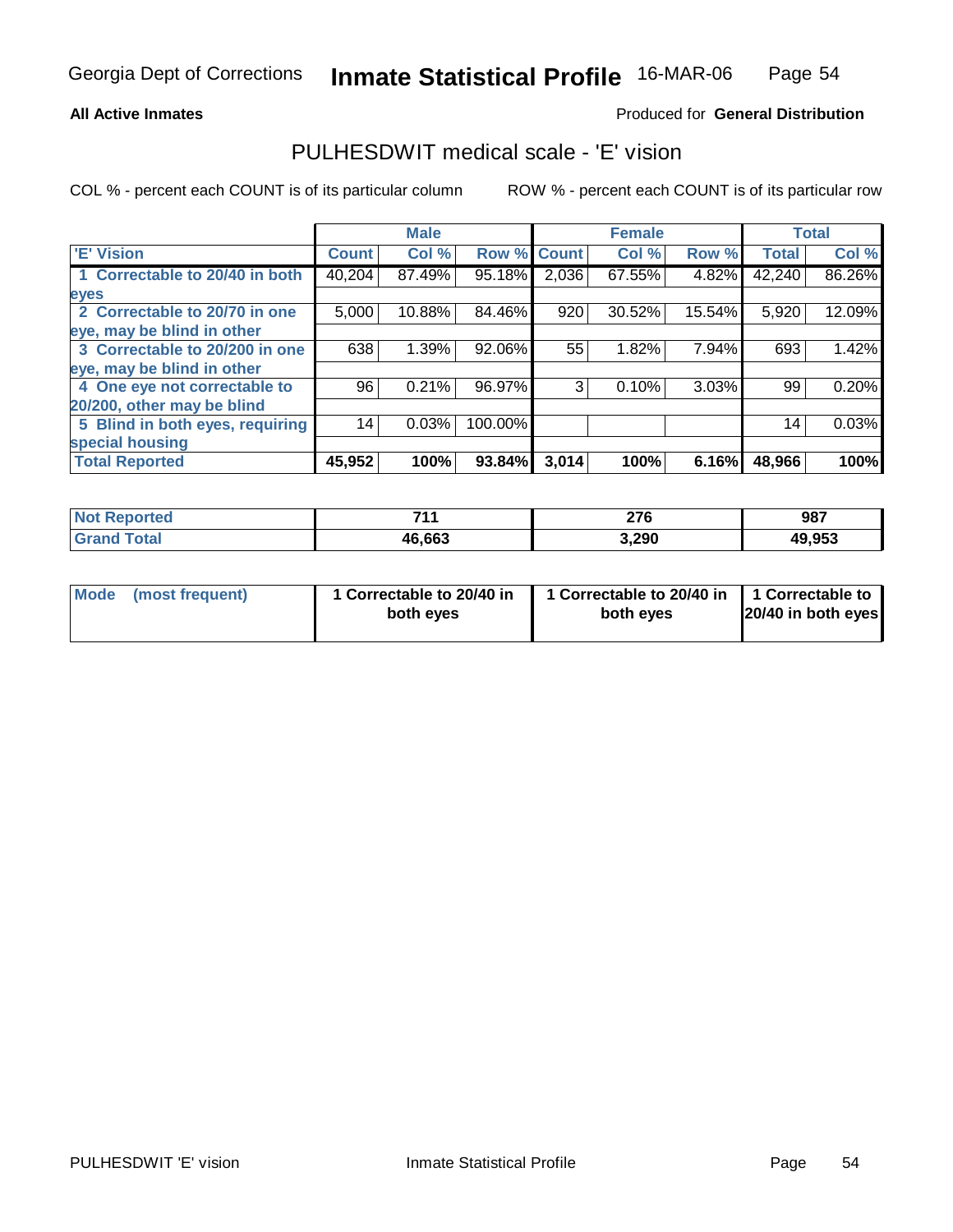#### **All Active Inmates**

#### Produced for **General Distribution**

### PULHESDWIT medical scale - 'S' pSychiatric

|                                        |              | <b>Male</b> |             |       | <b>Female</b> |        |              | <b>Total</b> |
|----------------------------------------|--------------|-------------|-------------|-------|---------------|--------|--------------|--------------|
| 'S' pSychiatric                        | <b>Count</b> | Col %       | Row % Count |       | Col %         | Row %  | <b>Total</b> | Col %        |
| 1 No impairment or disorders           | 39,942       | 88.32%      | 95.52%      | 1,875 | 62.38%        | 4.48%  | 41,817       | 86.70%       |
| 2 Stable, or in remission, or          | 4,160        | $9.20\%$    | 79.77%      | 1,055 | 35.10%        | 20.23% | 5,215        | 10.81%       |
| mild impairment or retardation         |              |             |             |       |               |        |              |              |
| 3 Requires moderate inpatient          | 1,054        | $2.33\%$    | 94.28%      | 64    | 2.13%         | 5.72%  | 1,118        | 2.32%        |
| treatment                              |              |             |             |       |               |        |              |              |
| 4 Requires intensive inpatient         | 64           | 0.14%       | 84.21%      | 12    | 0.40%         | 15.79% | 76           | 0.16%        |
| treatment                              |              |             |             |       |               |        |              |              |
| <b>5 Requires Crisis Stabilization</b> | 6            | 0.01%       | 100.00%     |       |               |        | 6            | 0.01%        |
| Unit (CSU) inpatient care              |              |             |             |       |               |        |              |              |
| <b>Total Reported</b>                  | 45,226       | 100%        | 93.77%      | 3,006 | 100%          | 6.23%  | 48,232       | 100%         |

| τeα  | <b>A37</b><br>ישר | 284   | 721.ا  |
|------|-------------------|-------|--------|
| امەت | 46,663            | 3,290 | 49,953 |

| Mode | (most frequent) | 1 No impairment or<br>disorders | 1 No impairment or<br>disorders | 1 No impairment or<br>disorders |
|------|-----------------|---------------------------------|---------------------------------|---------------------------------|
|------|-----------------|---------------------------------|---------------------------------|---------------------------------|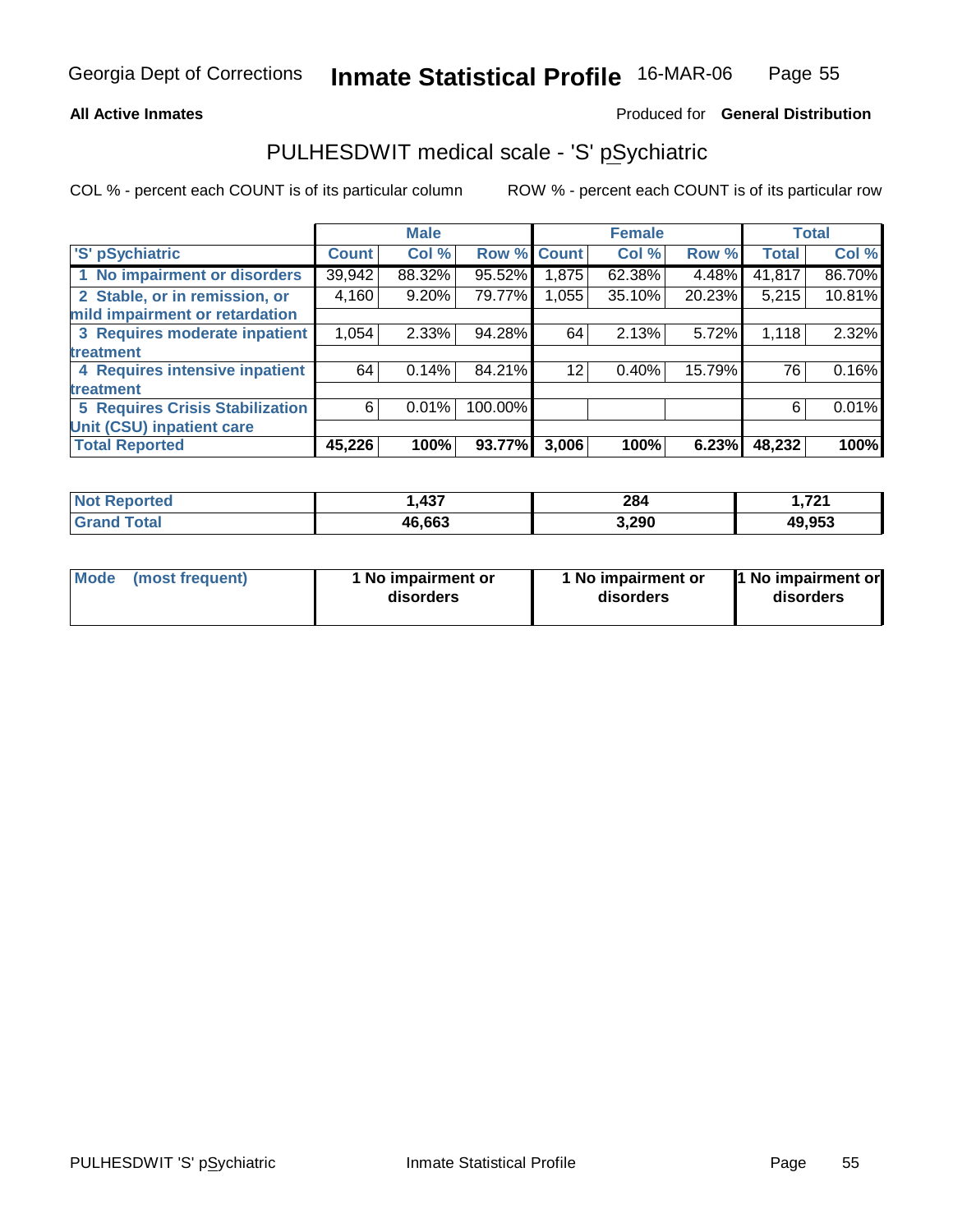#### **All Active Inmates**

### Produced for **General Distribution**

### PULHESDWIT medical scale - 'D' dental

|                                 |              | <b>Male</b> |                    |       | <b>Female</b> |        |              | <b>Total</b> |
|---------------------------------|--------------|-------------|--------------------|-------|---------------|--------|--------------|--------------|
| 'D' Dental                      | <b>Count</b> | Col %       | <b>Row % Count</b> |       | Col %         | Row %  | <b>Total</b> | Col %        |
| 1 Minimal routine dental health | 18,149       | 40.42%      | 88.69%             | 2,314 | 76.93%        | 11.31% | 20,463       | 42.71%       |
| <b>needs</b>                    |              |             |                    |       |               |        |              |              |
| 2 Moderate cavities and/or      | 21,885       | 48.74%      | 97.91%             | 468   | 15.56%        | 2.09%  | 22,353       | 46.66%       |
| gum disease                     |              |             |                    |       |               |        |              |              |
| 3 Extensive gum disease         | 4,861        | 10.83%      | 95.58%             | 225   | 7.48%         | 4.42%  | 5,086        | 10.62%       |
| and/or widespread decay         |              |             |                    |       |               |        |              |              |
| 4 Urgent need for dental        | 6            | 0.01%       | 100.00%            |       |               |        | 6            | 0.01%        |
| <b>services</b>                 |              |             |                    |       |               |        |              |              |
| 5 Life-threatening disease or   |              | 0.01%       | 50.00%             |       | 0.03%         | 50.00% | 2            | 0.01%        |
| extreme pain or infection       |              |             |                    |       |               |        |              |              |
| <b>Total Reported</b>           | 44,902       | 100%        | 93.72%             | 3,008 | 100%          | 6.28%  | 47,910       | 100.0%       |

| <b>Not</b><br>Reported | 1,761  | 282   | 2,043  |
|------------------------|--------|-------|--------|
| ™ota⊩<br><b>Grar</b>   | 46,663 | 3,290 | 49,953 |

| Mode | (most frequent) | 2 Moderate cavities and/or  <br>gum disease | 1 Minimal routine dental<br>health needs | 2 Moderate<br>cavities and/or |
|------|-----------------|---------------------------------------------|------------------------------------------|-------------------------------|
|      |                 |                                             |                                          | gum disease                   |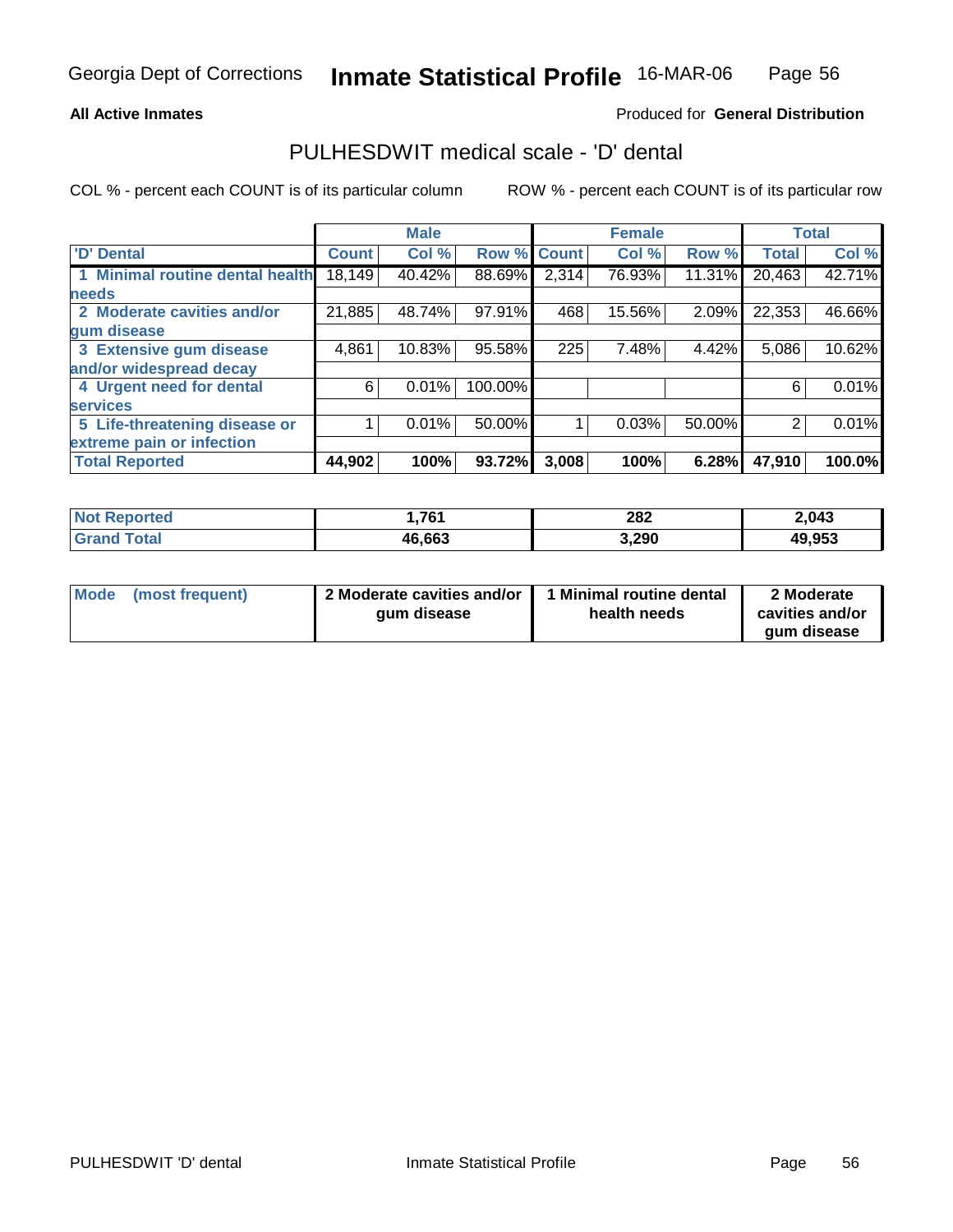#### **All Active Inmates**

#### Produced for **General Distribution**

### PULHESDWIT medical scale - 'W' work ability

|                                 |              | <b>Male</b> |             |       | <b>Female</b> |          |              | <b>Total</b> |
|---------------------------------|--------------|-------------|-------------|-------|---------------|----------|--------------|--------------|
| <b>W' work ability</b>          | <b>Count</b> | Col %       | Row % Count |       | Col%          | Row %    | <b>Total</b> | Col %        |
| 1 Unrestricted work or activity | 39,346       | 85.62%      | 93.76%      | 2,619 | 86.89%        | $6.24\%$ | 41,965       | 85.70%       |
| 2 Minor restrictions on type of | 5,005        | 10.89%      | 94.61%      | 285   | 9.46%         | 5.39%    | 5,290        | 10.80%       |
| <b>work</b>                     |              |             |             |       |               |          |              |              |
| 3 Moderate restrictions on      | 1,267        | 2.76%       | 97.61%      | 31    | 1.03%         | 2.39%    | 1,298        | 2.65%        |
| type of work                    |              |             |             |       |               |          |              |              |
| 4 Major restrictions on type of | 273          | 0.59%       | 79.59%      | 70    | 2.32%         | 20.41%   | 343          | 0.70%        |
| work                            |              |             |             |       |               |          |              |              |
| 5 Cannot work under any         | 61           | 0.13%       | 87.14%      | 9     | 0.30%         | 12.86%   | 70           | 0.14%        |
| <b>circumstances</b>            |              |             |             |       |               |          |              |              |
| <b>Total Reported</b>           | 45,952       | 100%        | 93.84%      | 3,014 | 100%          | 6.16%    | 48,966       | 100%         |

| <b>Not Reported</b> | 744    | 276   | 987    |
|---------------------|--------|-------|--------|
| Total<br>'Grand     | 46,663 | 3,290 | 49,953 |

| Mode | (most frequent) | 1 Unrestricted work or<br>activity | 1 Unrestricted work or<br>activity | 1 Unrestricted<br>work or activity |
|------|-----------------|------------------------------------|------------------------------------|------------------------------------|
|------|-----------------|------------------------------------|------------------------------------|------------------------------------|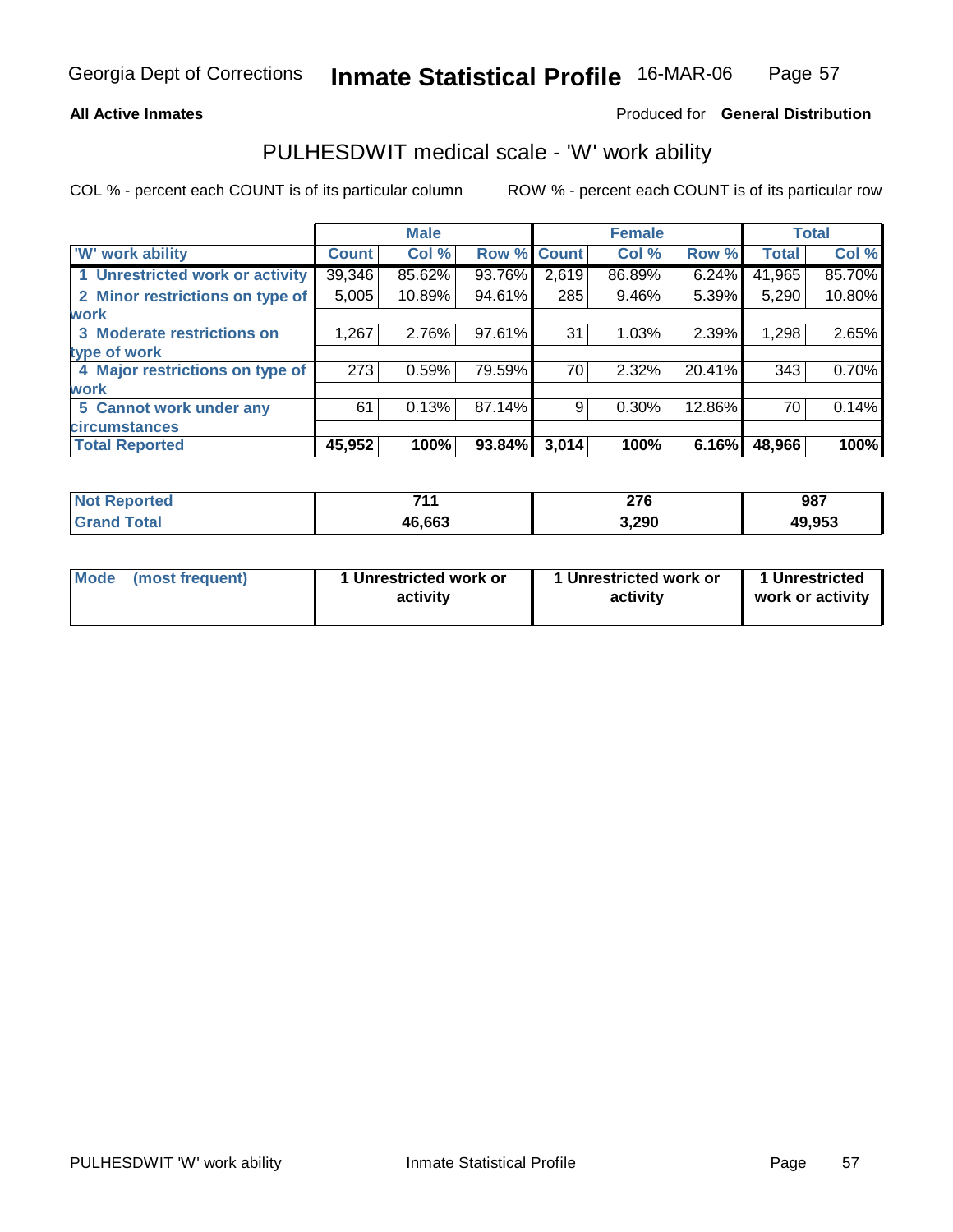#### **All Active Inmates**

### Produced for **General Distribution**

### PULHESDWIT medical scale - 'I' impairment

|                                   |              | <b>Male</b> |             |       | <b>Female</b> |       | <b>Total</b> |        |
|-----------------------------------|--------------|-------------|-------------|-------|---------------|-------|--------------|--------|
| <b>T' Impairment</b>              | <b>Count</b> | Col %       | Row % Count |       | Col %         | Row % | <b>Total</b> | Col %  |
| 1 No impairments or               | 45,612       | 99.26%      | 93.81%      | 3,011 | 99.90%        | 6.19% | 48,623       | 99.30% |
| disabilities                      |              |             |             |       |               |       |              |        |
| 2 Wheelchair-bound but            | 47           | 0.10%       | 100.00%     |       |               |       | 47           | 0.10%  |
| otherwise OK                      |              |             |             |       |               |       |              |        |
| <b>3 Needs low-level Assisted</b> | 18           | 0.04%       | 94.74%      |       | 0.03%         | 5.26% | 19           | 0.04%  |
| Living (level I)                  |              |             |             |       |               |       |              |        |
| 4 Needs moderate Assisted         | 9            | 0.02%       | 100.00%     |       |               |       | 9            | 0.02%  |
| Living (level II)                 |              |             |             |       |               |       |              |        |
| <b>5 Needs maximal Assisted</b>   | 266          | 0.58%       | 99.25%      | 2     | 0.07%         | 0.75% | 268          | 0.55%  |
| Living (level III)                |              |             |             |       |               |       |              |        |
| <b>Total Reported</b>             | 45,952       | 100%        | 93.84%      | 3,014 | 100%          | 6.16% | 48,966       | 100.0% |

| <b>Not</b><br><b>Reported</b> | 744    | <b>276</b><br>41 U<br>___ | 987    |
|-------------------------------|--------|---------------------------|--------|
| Total<br><b>Grand</b>         | 46,663 | 3,290                     | 49,953 |

| Mode | (most frequent) | 1 No impairments or<br>disabilities | 1 No impairments or<br>disabilities | 11 No impairments<br>or disabilities |
|------|-----------------|-------------------------------------|-------------------------------------|--------------------------------------|
|------|-----------------|-------------------------------------|-------------------------------------|--------------------------------------|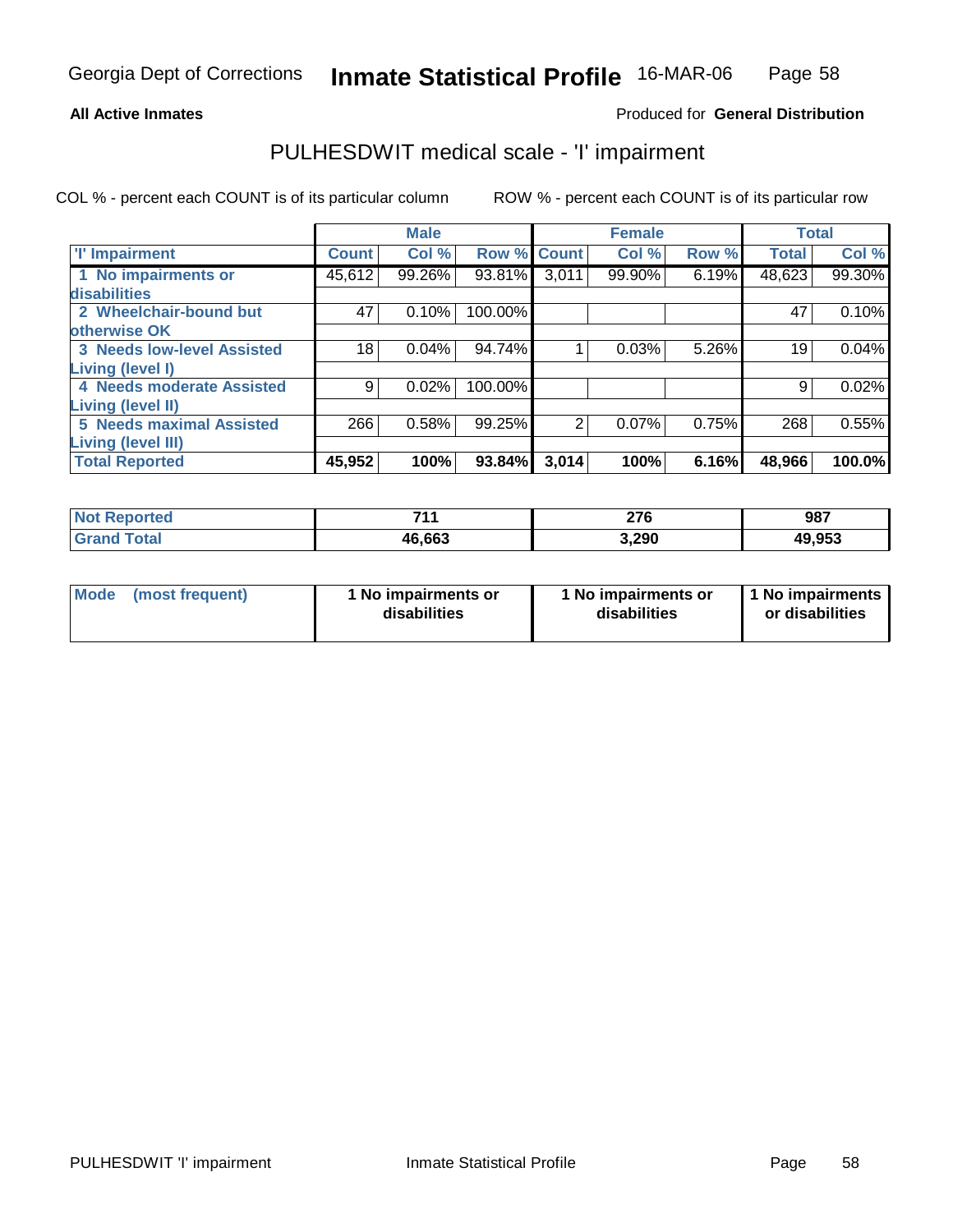#### **Inmate Statistical Profile** 16-MAR-06 Page Page 59

#### **All Active Inmates Allowski** Produced fo **General Distribution**

### PULHESDWIT medical scale - 'T' transportability

|                              |              | <b>Male</b> |                    |       | <b>Female</b> |       | <b>Total</b> |          |
|------------------------------|--------------|-------------|--------------------|-------|---------------|-------|--------------|----------|
| <b>T' Transportability</b>   | <b>Count</b> | Col %       | <b>Row % Count</b> |       | Col %         | Row % | <b>Total</b> | Col %    |
| 1 Can be transported in any  | 45,861       | 99.80%      | 93.84%             | 3,013 | 99.97%        | 6.16% | 48,874       | 99.81%   |
| ordinary approved vehicle    |              |             |                    |       |               |       |              |          |
| 2 Wheelchair-bound, not      | 27           | 0.06%       | 96.43%             |       | 0.03%         | 3.57% | 28           | $0.06\%$ |
| needing special vehicle      |              |             |                    |       |               |       |              |          |
| 3 Wheelchair-bound, requires | 17           | 0.04%       | 100.00%            |       |               |       | 17           | 0.03%    |
| special vehicle              |              |             |                    |       |               |       |              |          |
| 4 Needs specially-equipped   | 4            | 0.01%       | 100.00%            |       |               |       | 4            | 0.01%    |
| medical vehicle              |              |             |                    |       |               |       |              |          |
| 5 Requires ambulance         | 43           | 0.09%       | 100.00%            |       |               |       | 43           | 0.09%    |
| transport                    |              |             |                    |       |               |       |              |          |
| <b>Total Reported</b>        | 45,952       | 100%        | 93.84%             | 3,014 | 100%          | 6.16% | 48,966       | 100%     |

| <b>No</b>          | 744    | 276   | 987    |
|--------------------|--------|-------|--------|
| eported:           |        | ___   |        |
| $T$ otol<br>'Grano | 46,663 | 3,290 | 49,953 |

| Mode (most frequent) | 1 Can be transported in any 1 Can be transported in any<br>ordinary approved vehicle   ordinary approved vehicle   transported in any | 1 Can be<br>ordinary approved<br>vehicle |
|----------------------|---------------------------------------------------------------------------------------------------------------------------------------|------------------------------------------|
|                      |                                                                                                                                       |                                          |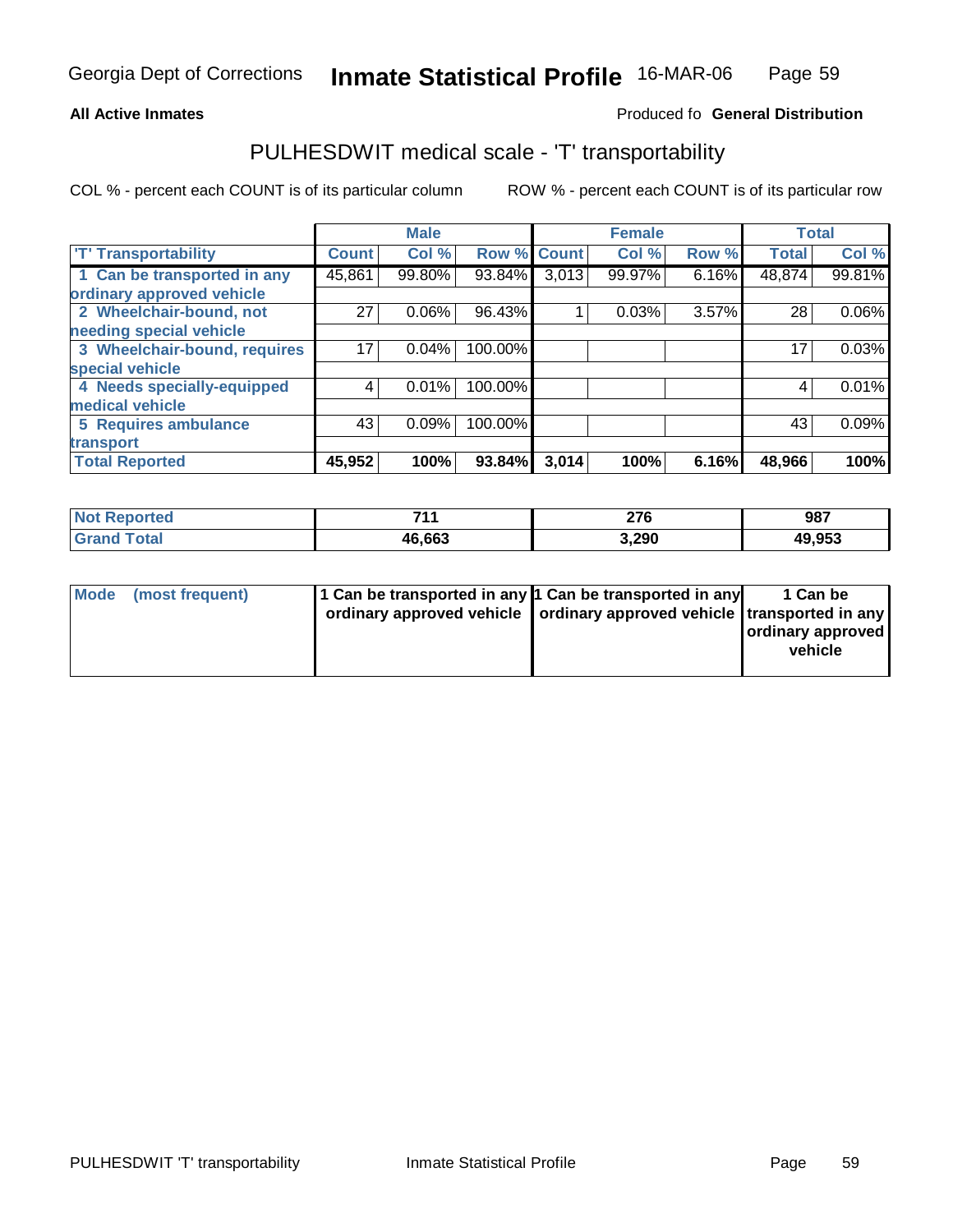### **All Active Inmates**

#### Produced for **General Distribution**

### Criminality in family, self-reported

|                              |              | <b>Male</b> |        |             | <b>Female</b> |       |              | <b>Total</b> |
|------------------------------|--------------|-------------|--------|-------------|---------------|-------|--------------|--------------|
| <b>Criminality In Family</b> | <b>Count</b> | Col%        |        | Row % Count | Col %         | Row % | <b>Total</b> | Col %        |
| Yes, criminality in family   | 12,016       | $28.63\%$   | 92.34% | 997         | $36.41\%$     |       | 7.66% 13.013 | 29.11%       |
| No criminality in family     | 29,951       | 71.37%      | 94.51% | 1.741       | 63.59%        |       | 5.49% 31,692 | 70.89%       |
| <b>Total Reported</b>        | 41,967       | 100%        | 93.88% | 2.738       | 100%          |       | 6.12% 44,705 | 100%         |

| <b>Not</b><br><b>Reported</b> | 696,ا  | 552   | 5,248  |
|-------------------------------|--------|-------|--------|
| <b>Tota</b>                   | 46,663 | 3,290 | 49.953 |

| Mode (most frequent) | No criminality in family | No criminality in family | No criminality in<br>family |
|----------------------|--------------------------|--------------------------|-----------------------------|
|----------------------|--------------------------|--------------------------|-----------------------------|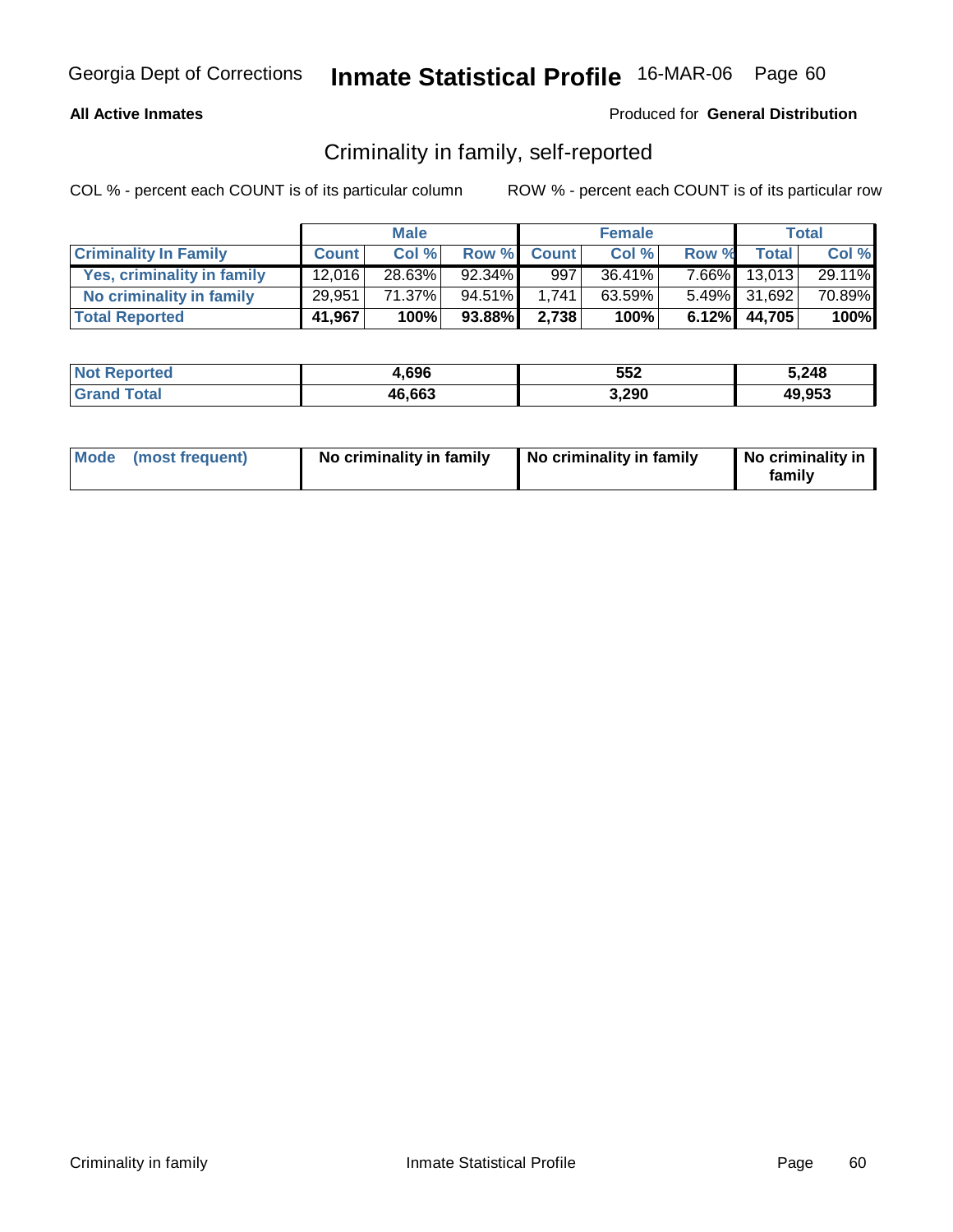### **All Active Inmates**

### Produced for **General Distribution**

### Alcoholism in family, self-reported

|                             |              | <b>Male</b> |           |             | <b>Female</b> |          |              | <b>Total</b> |
|-----------------------------|--------------|-------------|-----------|-------------|---------------|----------|--------------|--------------|
| <b>Alcoholism In Family</b> | <b>Count</b> | Col%        |           | Row % Count | Col %         | Row %    | <b>Total</b> | Col %        |
| Yes, alcoholism in family   | 7,832        | $18.66\%$   | $92.05\%$ | 676         | 24.69%        | $7.95\%$ | 8.508        | 19.03%       |
| No alcoholism in family     | 34,135       | $81.34\%$   | 94.30%    | 2,062       | 75.31%        |          | 5.70% 36,197 | 80.97%       |
| <b>Total Reported</b>       | 41,967       | 100%        | 93.88%    | 2.738       | 100%          |          | 6.12% 44,705 | 100%         |

| <b>Not Reported</b>   | .,696  | 552   | 5,248  |
|-----------------------|--------|-------|--------|
| <b>Grand</b><br>Total | 46,663 | 3,290 | 49,953 |

| Mode (most frequent) | No alcoholism in family | No alcoholism in family | No alcoholism in<br>familv |
|----------------------|-------------------------|-------------------------|----------------------------|
|----------------------|-------------------------|-------------------------|----------------------------|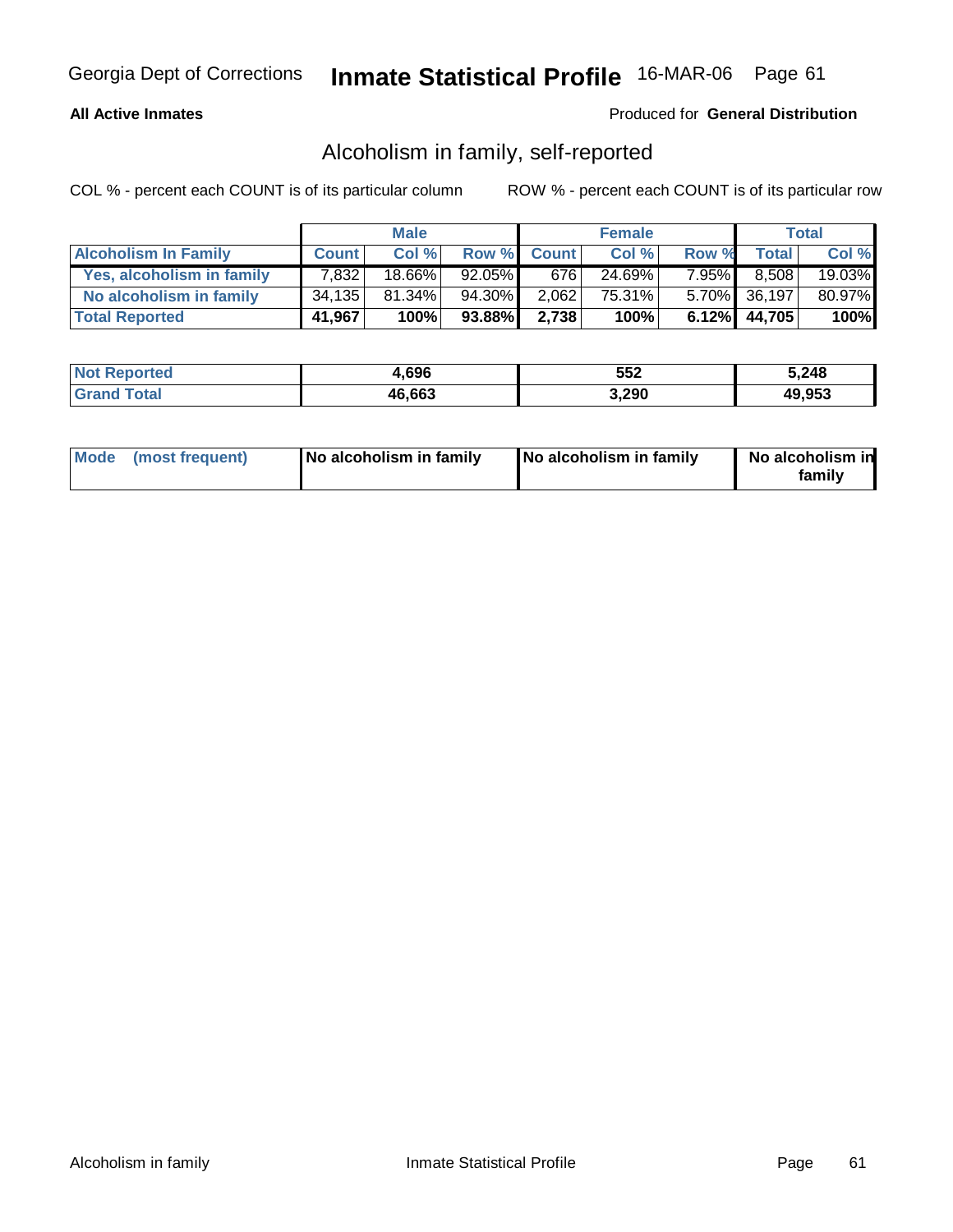### **All Active Inmates**

Produced for **General Distribution**

### Drug abuse in family, self-reported

|                           |              | <b>Male</b> |           |             | <b>Female</b> |           |                 | Total  |
|---------------------------|--------------|-------------|-----------|-------------|---------------|-----------|-----------------|--------|
| Drug Abuse In Family      | <b>Count</b> | Col %       |           | Row % Count | Col %         | Row %     | Total I         | Col %  |
| Yes, drug abuse in family | 4.422        | $10.54\%$   | 89.53%    | 517         | 18.88%        | $10.47\%$ | 4.939           | 11.05% |
| No drug abuse in family   | 37,545       | 89.46%      | $94.41\%$ | 2.221       | $81.12\%$     |           | $5.59\%$ 39,766 | 88.95% |
| <b>Total Reported</b>     | 41,967       | 100%        | 93.88%    | 2.738       | 100%          |           | $6.12\%$ 44,705 | 100%   |

| <b>Not Reported</b>   | .,696  | 552   | 5,248  |
|-----------------------|--------|-------|--------|
| <b>Grand</b><br>Total | 46,663 | 3,290 | 49,953 |

|  | Mode (most frequent) | No drug abuse in family | No drug abuse in family | No drug abuse in<br>family |
|--|----------------------|-------------------------|-------------------------|----------------------------|
|--|----------------------|-------------------------|-------------------------|----------------------------|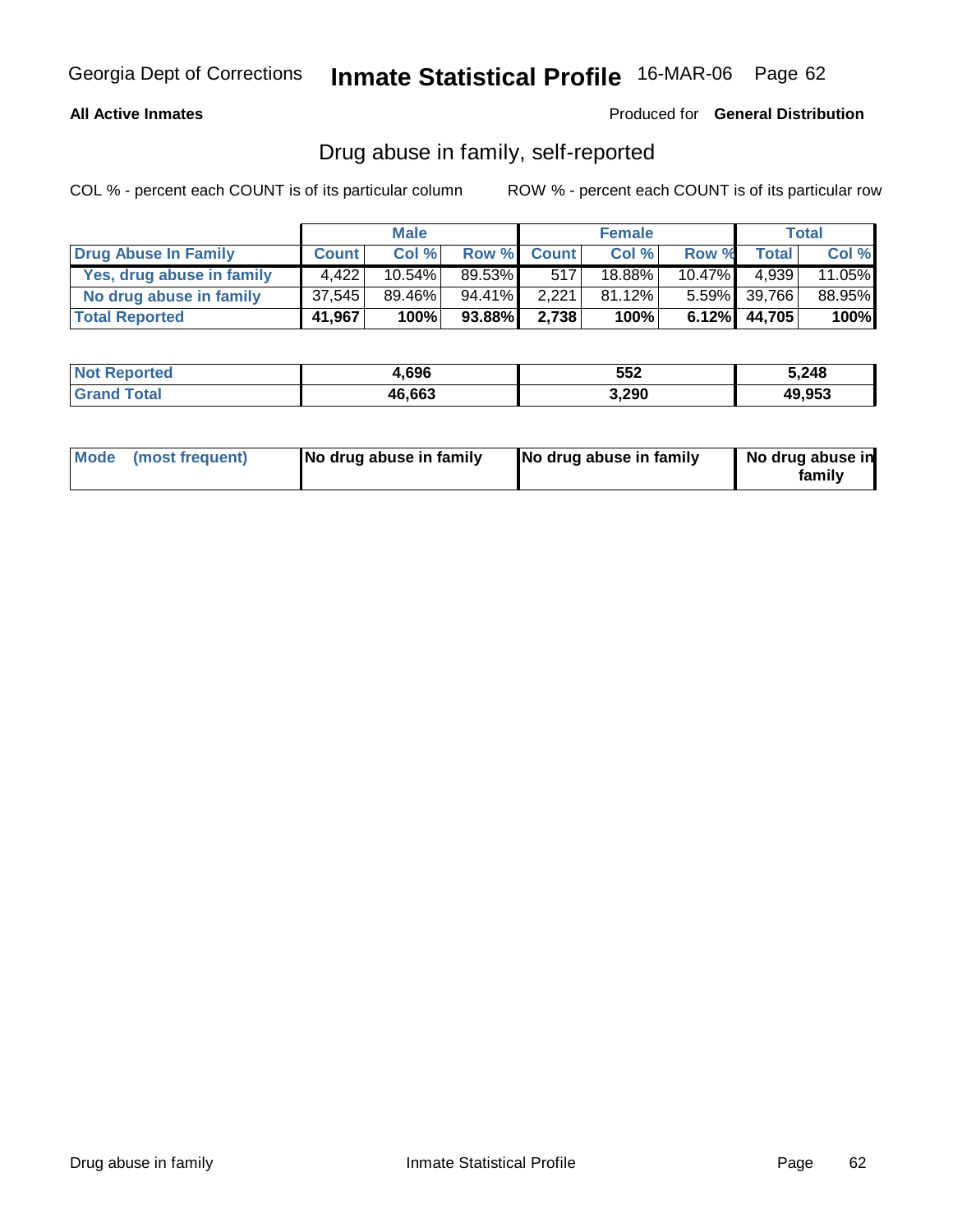### **All Active Inmates**

### Produced for **General Distribution**

### Subjected to frequent beatings, self-reported

|                            |              | <b>Male</b> |        |              | <b>Female</b> |          |              | <b>Total</b> |
|----------------------------|--------------|-------------|--------|--------------|---------------|----------|--------------|--------------|
| <b>Frequent beatings</b>   | <b>Count</b> | Col%        | Row %  | <b>Count</b> | Col%          | Row %    | <b>Total</b> | Col %        |
| Yes, subjected to frequent | .683         | $4.01\%$    | 81.27% | 388          | 14.17%        | 18.73%   | 2.071        | 4.63%        |
| <b>beatings</b>            |              |             |        |              |               |          |              |              |
| Not subjected to frequent  | 40,284       | $95.99\%$   | 94.49% | 2.350        | 85.83%        | $5.51\%$ | 42,634       | 95.37%       |
| beatings                   |              |             |        |              |               |          |              |              |
| <b>Total Reported</b>      | 41,967       | 100%        | 93.88% | 2,738        | 100%          | 6.12%    | 44,705       | 100%         |

| <b>Not Reported</b>   | .696   | 552   | 5,248  |
|-----------------------|--------|-------|--------|
| <b>Total</b><br>Grand | 46,663 | 3,290 | 49.953 |

| Mode | (most frequent) | Not subjected to frequent<br>beatings | Not subjected to frequent   Not subjected to  <br>beatings | <b>frequent beatings</b> |
|------|-----------------|---------------------------------------|------------------------------------------------------------|--------------------------|
|------|-----------------|---------------------------------------|------------------------------------------------------------|--------------------------|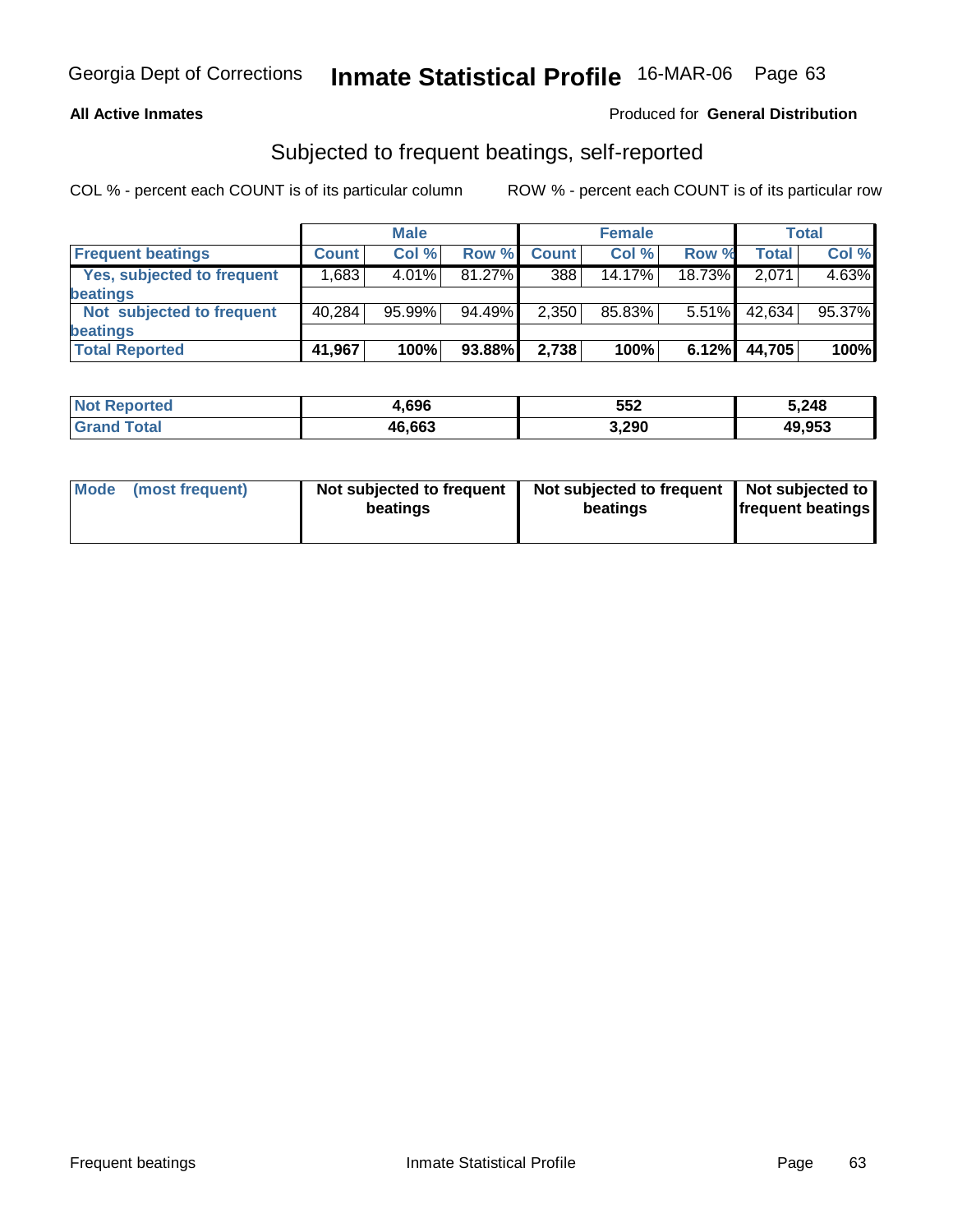### **All Active Inmates**

### Produced for **General Distribution**

### Father absent during inmate's childhood

|                           |              | <b>Male</b> |           |             | <b>Female</b> |       |                 | Total  |
|---------------------------|--------------|-------------|-----------|-------------|---------------|-------|-----------------|--------|
| <b>Father Absent</b>      | <b>Count</b> | Col %       |           | Row % Count | Col %         | Row % | Total           | Col %  |
| Yes, father was absent    | 21,027       | $50.10\%$   | $95.17\%$ | 1,066       | 38.93%        |       | 4.83% 22,093    | 49.42% |
| No, father was not absent | 20,940       | 49.90%      | $92.61\%$ | 1.672       | 61.07%        |       | 7.39% 22,612    | 50.58% |
| <b>Total Reported</b>     | 41,967       | 100%        | 93.88%    | 2.738       | 100%          |       | $6.12\%$ 44,705 | 100%   |

| <b>Not</b><br><b>Reported</b> | 1,696  | 552   | 5,248  |
|-------------------------------|--------|-------|--------|
| $\sim$                        | 46,663 | 3,290 | 49,953 |

| Mode (most frequent)<br>Yes, father was absent | No, father was not absent | No, father was<br>not absent |
|------------------------------------------------|---------------------------|------------------------------|
|------------------------------------------------|---------------------------|------------------------------|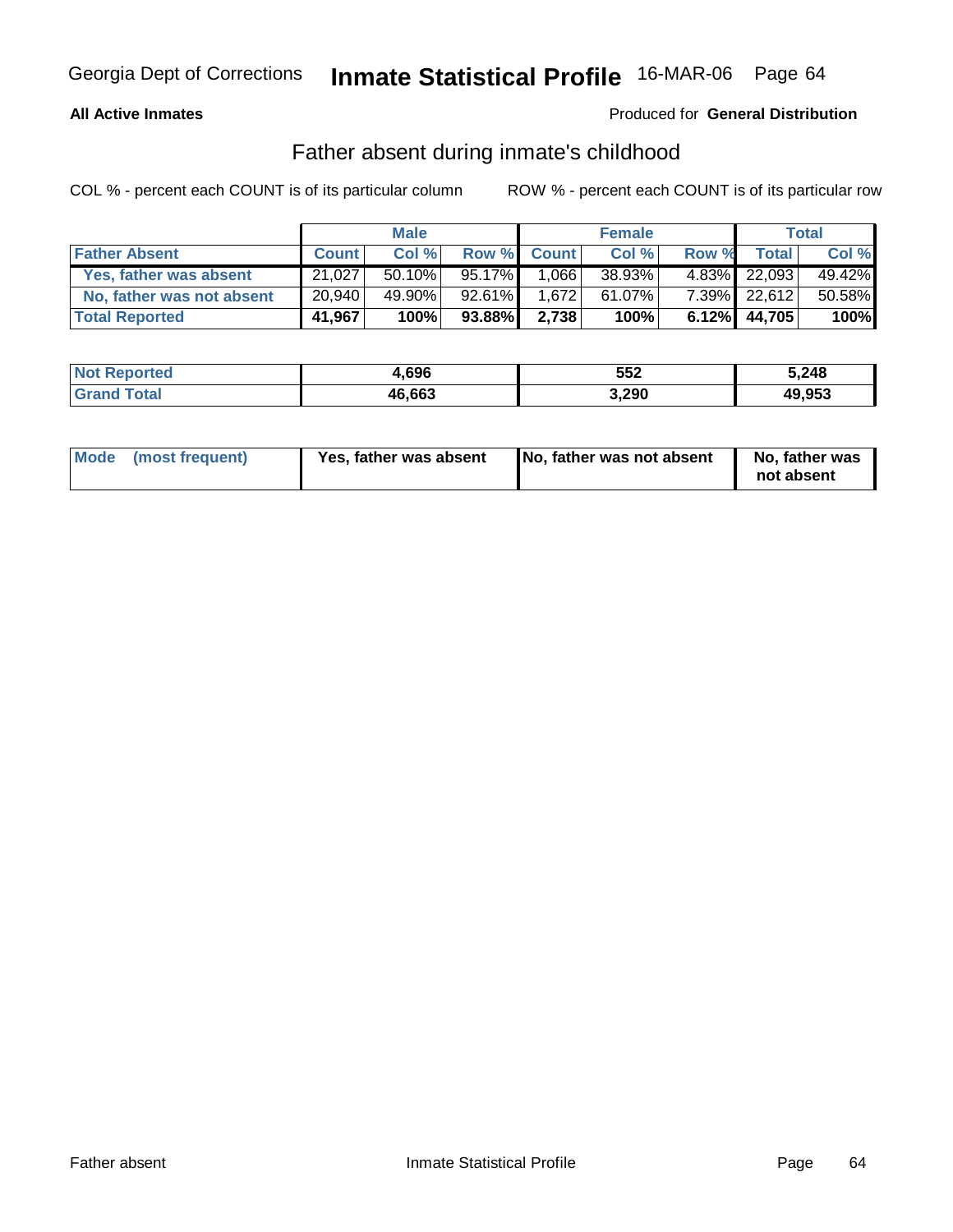### **All Active Inmates**

### Produced for **General Distribution**

### Mother absent during inmate's childhood

|                           | <b>Male</b>  |        |           | <b>Female</b> |        |          | Total           |        |
|---------------------------|--------------|--------|-----------|---------------|--------|----------|-----------------|--------|
| <b>Mother Absent</b>      | <b>Count</b> | Col %  |           | Row % Count   | Col %  | Row %    | <b>Total</b>    | Col %  |
| Yes, mother was absent    | 5.563        | 13.26% | $93.64\%$ | 378           | 13.81% | $6.36\%$ | 5.941           | 13.29% |
| No, mother was not absent | 36,404       | 86.74% | 93.91%    | 2,360         | 86.19% |          | 6.09% 38,764    | 86.71% |
| <b>Total Reported</b>     | 41,967       | 100%   | 93.88%    | 2.738         | 100%   |          | $6.12\%$ 44,705 | 100%   |

| <b>Not</b><br><b>Reported</b> | 1,696  | 552   | 5,248  |
|-------------------------------|--------|-------|--------|
| $\sim$                        | 46,663 | 3,290 | 49,953 |

| Mode (most frequent) | No, mother was not absent   No, mother was not absent   No, mother was |            |
|----------------------|------------------------------------------------------------------------|------------|
|                      |                                                                        | not absent |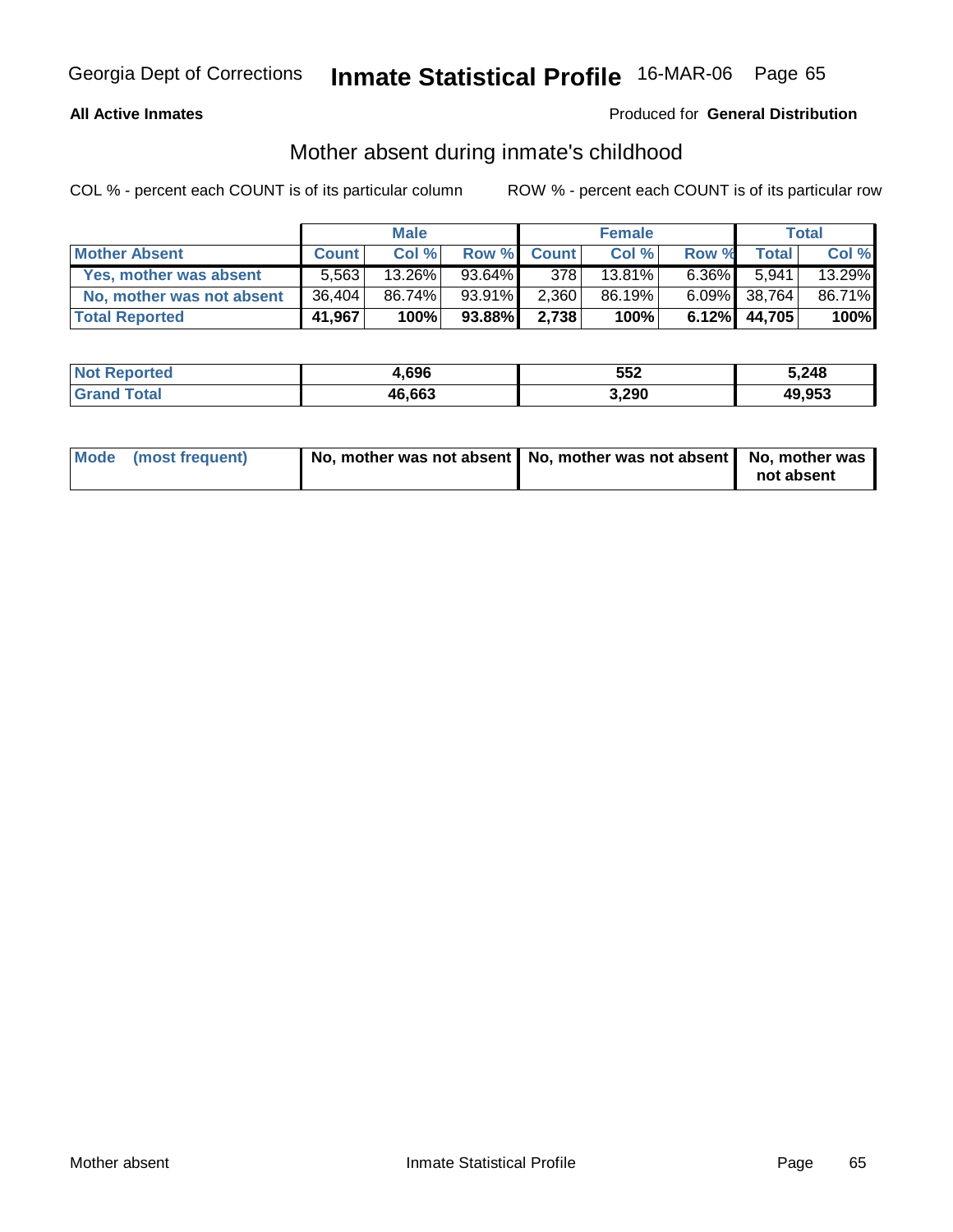#### **All Active Inmates**

### Produced for **General Distribution**

### Inmate diagnosed as manipulative

|                       | <b>Male</b>  |        |           | <b>Female</b> |          |          | Total  |        |
|-----------------------|--------------|--------|-----------|---------------|----------|----------|--------|--------|
| <b>Manipulative</b>   | <b>Count</b> | Col %  |           | Row % Count   | Col %    | Row %    | Total  | Col %  |
| Yes, manipulative     | 10,866       | 26.06% | $99.54\%$ | 50            | $1.83\%$ | $0.46\%$ | 10.916 | 24.57% |
| No, not manipulative  | 30,828       | 73.94% | 91.99%    | 2,685         | 98.17%   | $8.01\%$ | 33,513 | 75.43% |
| <b>Total Reported</b> | 41,694       | 100%   | 93.84%    | 2,735         | 100%     | $6.16\%$ | 44,429 | 100%   |

| <b>Not Reported</b>  | 1.969  | 555   | 5,524  |
|----------------------|--------|-------|--------|
| <b>Tota</b><br>Grand | 46,663 | 3,290 | 49,953 |

| Mode (most frequent) | 1 No. not manipulative | <b>No. not manipulative</b> | No. not              |
|----------------------|------------------------|-----------------------------|----------------------|
|                      |                        |                             | <b>Imanipulative</b> |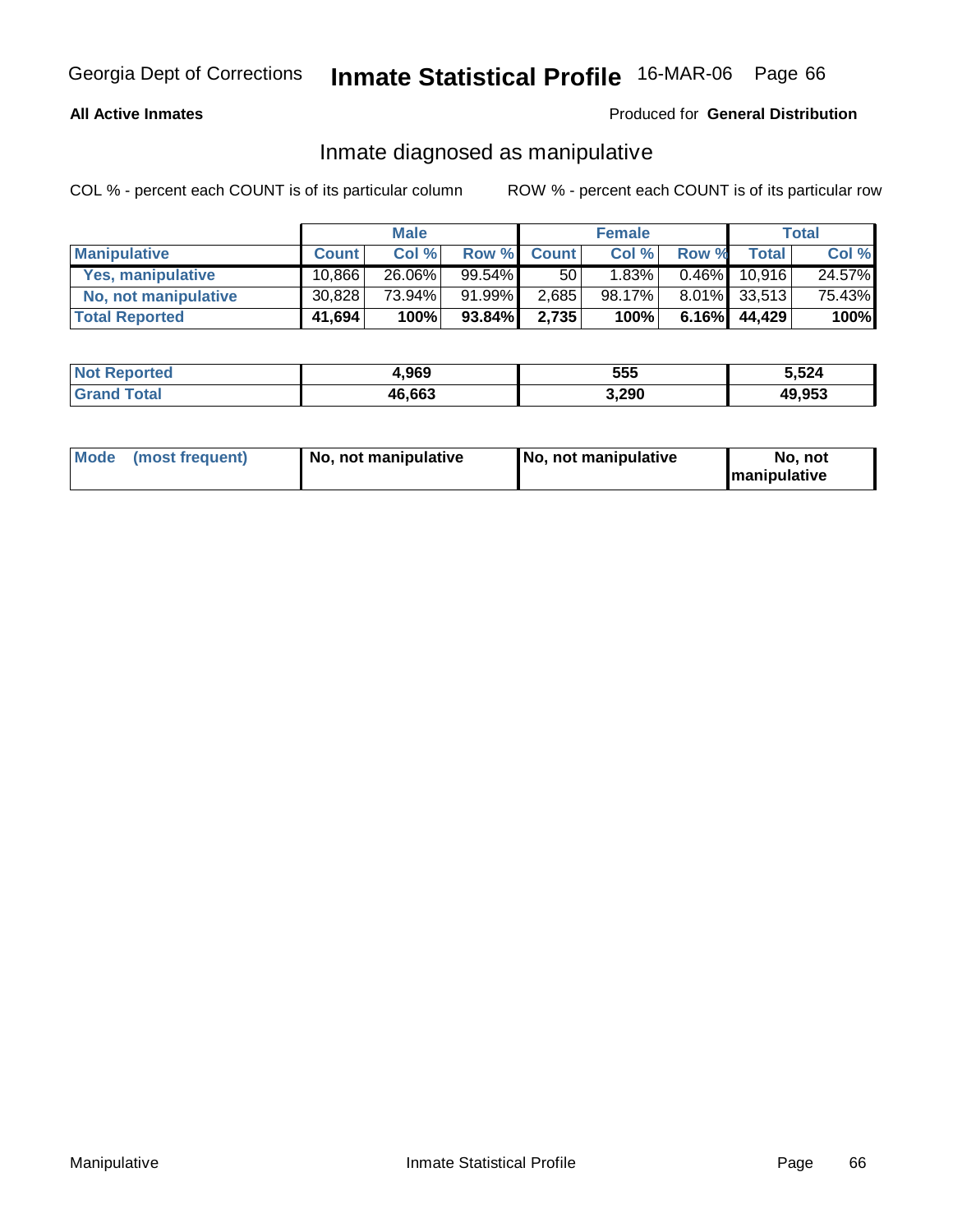### **All Active Inmates**

#### Produced for **General Distribution**

### Inmate diagnosed as assaultive

|                       | <b>Male</b>  |        |        | <b>Female</b>     |           |          | Total        |        |
|-----------------------|--------------|--------|--------|-------------------|-----------|----------|--------------|--------|
| <b>Assaultive</b>     | <b>Count</b> | Col %  | Row %  | <b>Count</b>      | Col %     | Row %    | Total        | Col %  |
| Yes, assaultive       | 18,771       | 45.02% | 95.08% | 972               | $35.54\%$ | $4.92\%$ | 19,743       | 44.44% |
| No, not assaultive    | 22,923       | 54.98% | 92.86% | .763 <sup>1</sup> | 64.46%    |          | 7.14% 24,686 | 55.56% |
| <b>Total Reported</b> | 41,694       | 100%   | 93.84% | 2,735             | 100%      | $6.16\%$ | 44,429       | 100%   |

| <b>Not Reported</b> | 1,969  | 555   | 5,524  |
|---------------------|--------|-------|--------|
| ⊺otai               | 46,663 | 3,290 | 49.953 |

| Mode (most frequent)<br>No, not assaultive | No, not assaultive | No, not assaultive |
|--------------------------------------------|--------------------|--------------------|
|--------------------------------------------|--------------------|--------------------|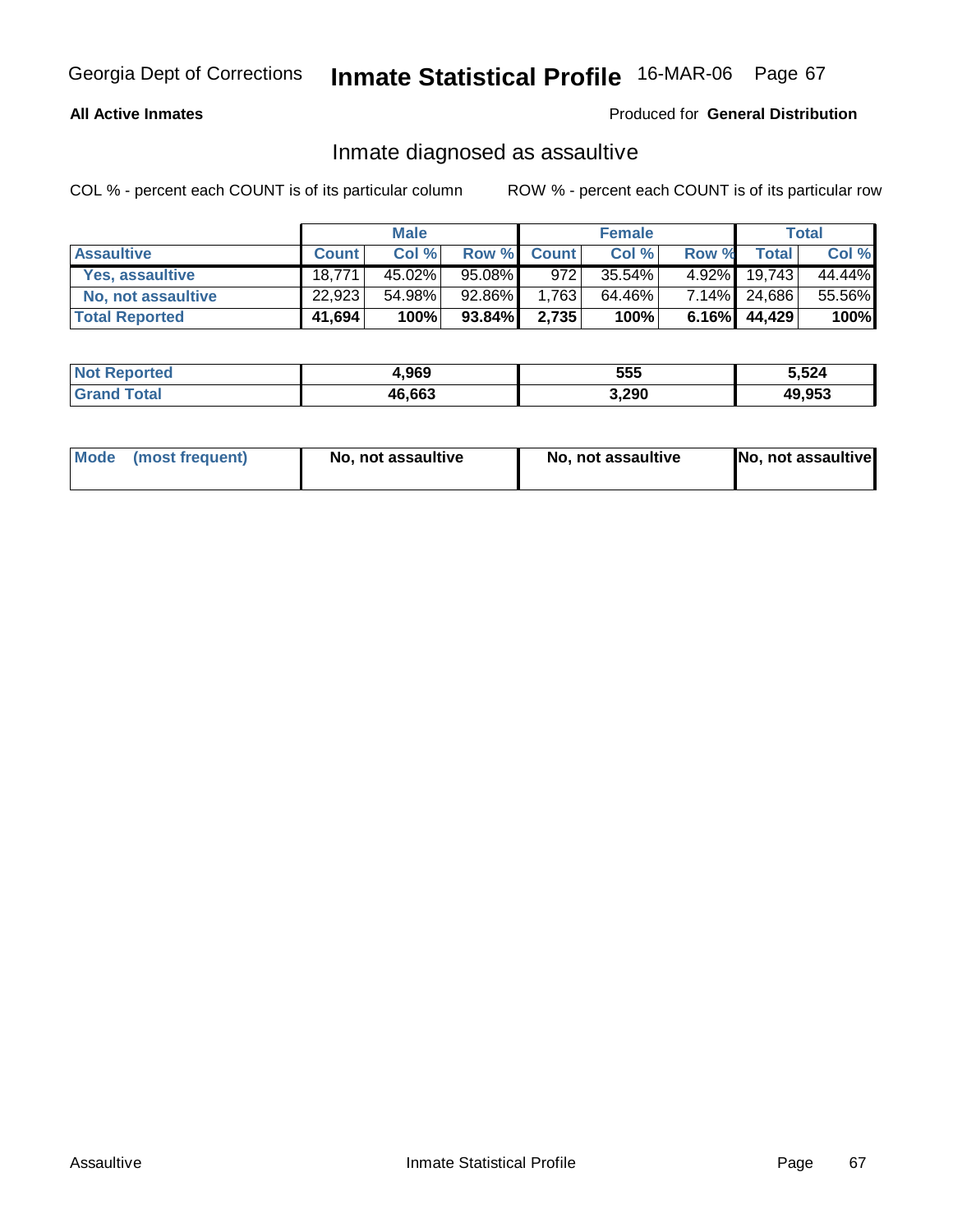#### **All Active Inmates**

#### Produced for **General Distribution**

### Number of prior Georgia incarcerations

|                                       |                | <b>Male</b> |                    |       | <b>Female</b> |          |        | <b>Total</b> |
|---------------------------------------|----------------|-------------|--------------------|-------|---------------|----------|--------|--------------|
| <b>Num of Prior GA Incarcerations</b> | <b>Count</b> l | Col %       | <b>Row % Count</b> |       | Col %         | Row %    | Total  | Col %        |
|                                       | 26,528         | 56.85%      | 92.34%             | 2,201 | 66.90%        | 7.66%    | 28,729 | 57.51%       |
|                                       | 8,262          | 17.71%      | 94.12%             | 516   | 15.68%        | 5.88%    | 8,778  | 17.57%       |
|                                       | 4,728          | 10.13%      | 94.92%             | 253   | 7.69%         | 5.08%    | 4,981  | 9.97%        |
| 3                                     | 2,970          | 6.36%       | 95.28%             | 147   | 4.47%         | 4.72%    | 3,117  | 6.24%        |
| $\boldsymbol{4}$                      | 1,836          | 3.93%       | 95.72%             | 82    | 2.49%         | 4.28%    | 1,918  | 3.84%        |
| 5                                     | 1,028          | 2.20%       | 96.44%             | 38    | 1.16%         | $3.56\%$ | 1,066  | 2.13%        |
| <b>More Than 5</b>                    | 1,311          | 2.81%       | 96.11%             | 53    | 1.61%         | 3.89%    | 1,364  | 2.73%        |
| <b>Total Reported</b>                 | 46,663         | 100%        | 93.41%             | 3,290 | 100%          | 6.59%    | 49,953 | 100%         |

| N     |              |       |        |
|-------|--------------|-------|--------|
| _____ | ደሕሕ ሕ1<br>ль | 3,290 | 49.953 |

| Mean (average)       | l.O3 | 1.01 |
|----------------------|------|------|
| Median (middle)      |      |      |
| Mode (most frequent) |      |      |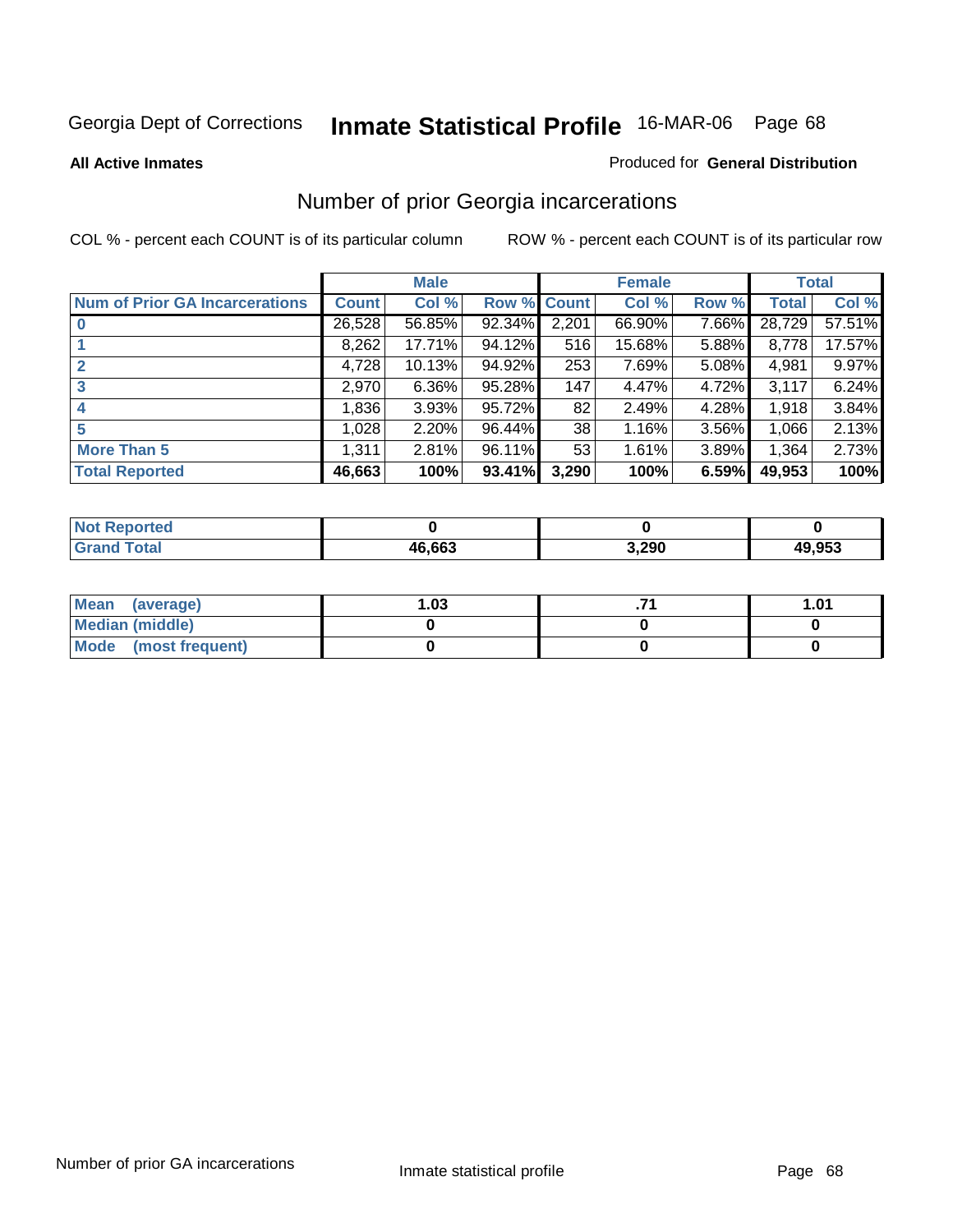**All Active Inmates**

#### Produced for **General Distribution**

### Prison sentence in years

COL % - percent each COUNT is of its particular column ROW % - percent each COUNT is of its particular row

|                                 |              | <b>Male</b> |         |                 | <b>Female</b> |        | <b>Total</b> |        |
|---------------------------------|--------------|-------------|---------|-----------------|---------------|--------|--------------|--------|
| <b>Prison Sentence In Years</b> | <b>Count</b> | Col %       | Row %   | <b>Count</b>    | Col %         | Row %  | <b>Total</b> | Col %  |
| $0 - 1$                         | 1,480        | 3.17%       | 90.30%  | 159             | 4.83%         | 9.70%  | 1,639        | 3.28%  |
| $1.1 - 2$                       | 3,513        | 7.53%       | 88.38%  | 462             | 14.04%        | 11.62% | 3,975        | 7.96%  |
| $2.1 - 3$                       | 3,595        | 7.70%       | 88.13%  | 484             | 14.71%        | 11.87% | 4,079        | 8.17%  |
| $3.1 - 4$                       | 2,667        | 5.72%       | 90.31%  | 286             | 8.69%         | 9.69%  | 2,953        | 5.91%  |
| $4.1 - 5$                       | 4,719        | 10.11%      | 91.68%  | 428             | 13.01%        | 8.32%  | 5,147        | 10.30% |
| $5.1 - 6$                       | 1,977        | 4.24%       | 93.30%  | 142             | 4.32%         | 6.70%  | 2,119        | 4.24%  |
| $6.1 - 7$                       | 1,924        | 4.12%       | 94.13%  | 120             | 3.65%         | 5.87%  | 2,044        | 4.09%  |
| $7.1 - 8$                       | 1,828        | 3.92%       | 93.55%  | 126             | 3.83%         | 6.45%  | 1,954        | 3.91%  |
| $8.1 - 9$                       | 773          | 1.66%       | 93.81%  | $\overline{51}$ | 1.55%         | 6.19%  | 824          | 1.65%  |
| $9.1 - 10$                      | 5,884        | 12.61%      | 95.04%  | 307             | 9.33%         | 4.96%  | 6,191        | 12.39% |
| $10.1 - 12$                     | 2,252        | 4.83%       | 95.10%  | 116             | 3.53%         | 4.90%  | 2,368        | 4.74%  |
| $12.1 - 15$                     | 3,391        | 7.27%       | 96.01%  | 141             | 4.29%         | 3.99%  | 3,532        | 7.07%  |
| $15.1 - 20$                     | 3,404        | 7.29%       | 96.43%  | 126             | 3.83%         | 3.57%  | 3,530        | 7.07%  |
| 20.1 - Over                     | 2,657        | 5.69%       | 97.58%  | 66              | 2.01%         | 2.42%  | 2,723        | 5.45%  |
| Life                            | 6,087        | 13.04%      | 95.77%  | 269             | 8.18%         | 4.23%  | 6,356        | 12.72% |
| <b>Life Without Parole</b>      | 409          | 0.88%       | 98.55%  | 6               | 0.18%         | 1.45%  | 415          | 0.83%  |
| <b>Death</b>                    | 99           | 0.21%       | 99.00%  |                 | 0.03%         | 1.00%  | 100          | 0.20%  |
| <b>Youthful Offenders</b>       | 3            | 0.01%       | 100.00% |                 |               |        | 3            | 0.01%  |
|                                 | 1            | 0.01%       | 100.00% |                 |               |        | 1            | 0.01%  |
| <b>Total Reported</b>           | 46,663       | 100%        | 93.41%  | 3,290           | 100.0%        | 6.59%  | 49,953       | 100%   |

| orteo |       |                |        |
|-------|-------|----------------|--------|
|       | 6.663 | 2.200<br>J.ZJU | 49,953 |

#### **Determinate (numeric) sentences only**

| Mea<br>ane≀ | $\cdots$<br><br>٠.<br>__ | ს. ას<br>$  -$ | $\overline{\phantom{a}}$<br>Y.Z4 |
|-------------|--------------------------|----------------|----------------------------------|

#### **All sentences (including determinate), with life, life without parole, and death sentences figured at 45 years**

| . <u>д</u><br>oι<br>.<br>.<br>. |  | M. | 4.48 |  |  |
|---------------------------------|--|----|------|--|--|
|---------------------------------|--|----|------|--|--|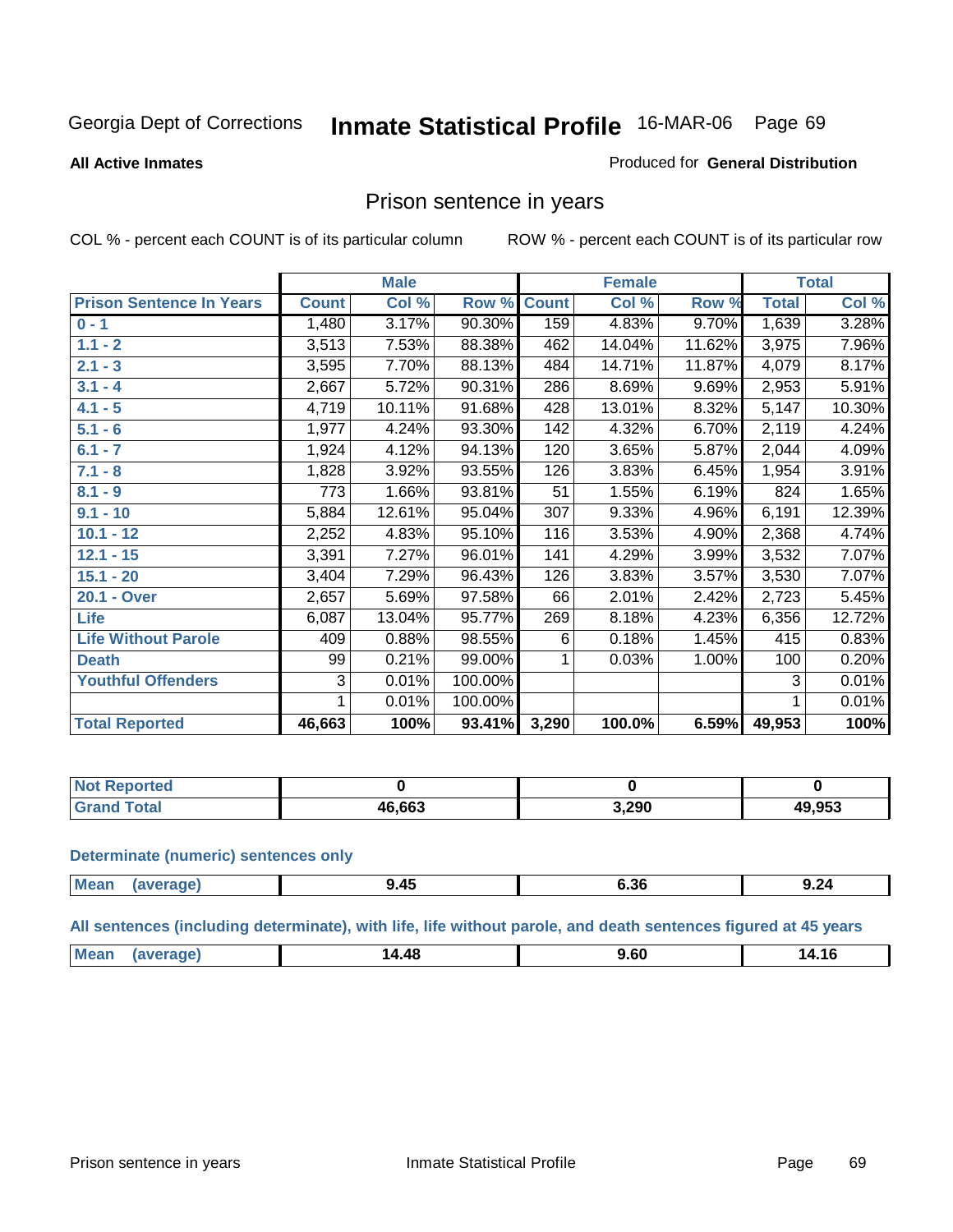### **All Active Inmates**

#### Produced for **General Distribution**

## Primary offense, broken out into felonies vs misdemeanors

|                                  |              | <b>Male</b> |                    |       | <b>Female</b> |       | Total  |        |
|----------------------------------|--------------|-------------|--------------------|-------|---------------|-------|--------|--------|
| <b>Felonies and Misdemeanors</b> | <b>Count</b> | Col %       | <b>Row % Count</b> |       | Col %         | Row % | Total  | Col %  |
| <b>Felonies</b>                  | 46,180       | $99.97\%$   | 93.44%             | 3.241 | 100.00%       | 6.56% | 49.421 | 99.97% |
| <b>Misdemeanors</b>              | 14           | $.03\%$     | 100.00%            |       |               |       | 14     | .03%   |
| <b>Total Reported</b>            | 46,194       | 100%        | $93.44\%$ 3,241    |       | 100%          | 6.56% | 49,435 | 100%   |

| N <sub>of</sub><br>'eported<br>$\sim$ | 460<br>-09 | - 17             | 518    |
|---------------------------------------|------------|------------------|--------|
|                                       | 16.663     | 46.24?<br>17.LTJ | 49.953 |

| Mode (most frequent) | าทเคร | lonies | elonies |
|----------------------|-------|--------|---------|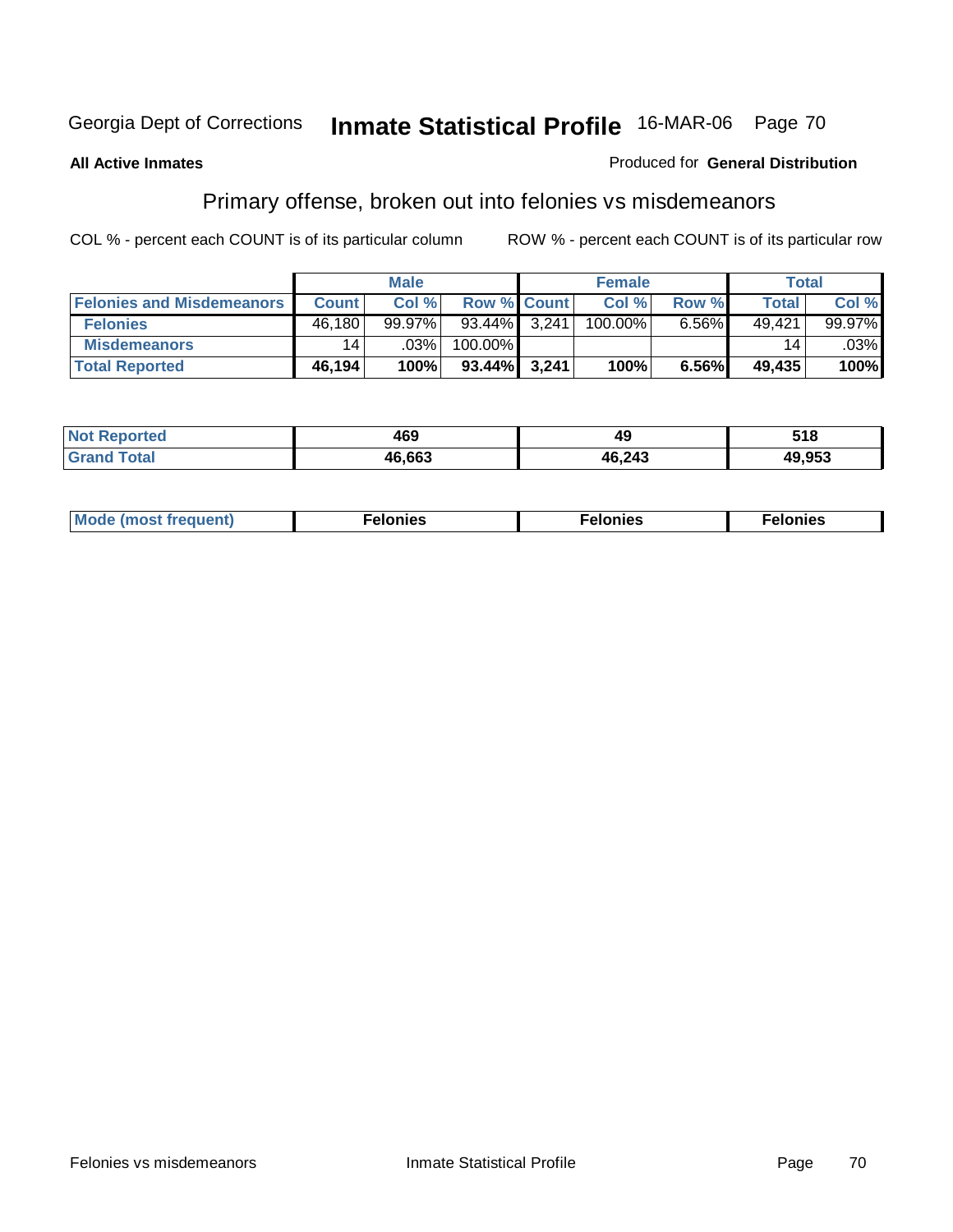#### **All Active Inmates**

#### Produced for **General Distribution**

### Primary offense, broken out into six broad crime categories

|   |                         |              | <b>Male</b> |             |       | <b>Female</b> |          | <b>Total</b> |        |
|---|-------------------------|--------------|-------------|-------------|-------|---------------|----------|--------------|--------|
|   | <b>Crime Categories</b> | <b>Count</b> | Col %       | Row % Count |       | Col %         | Row %    | <b>Total</b> | Col %  |
|   | <b>Violent</b>          | 21,047       | 45.56%      | 94.43%      | 1,242 | 38.32%        | 5.57%    | 22,289       | 45.09% |
| 2 | <b>Sex Crime</b>        | 6,895        | 14.93%      | 98.67%      | 93    | 2.87%         | $1.33\%$ | 6,988        | 14.14% |
| 3 | <b>Property</b>         | 9,018        | 19.52%      | 89.20%      | 1,092 | 33.69%        | 10.80%   | 10,110       | 20.45% |
| 4 | <b>Drug</b>             | 6,882        | 14.90%      | $90.80\%$   | 697   | 21.51%        | 9.20%    | 7,579        | 15.33% |
| 5 | <b>Habit/DUI</b>        | 216          | .47%        | 96.43%      | 8     | .25%          | 3.57%    | 224          | .45%   |
| 6 | <b>Other</b>            | 2,136        | 4.62%       | 95.14%      | 109   | 3.36%         | 4.86%    | 2,245        | 4.54%  |
|   | <b>Total Reported</b>   | 46,194       | 100%        | 93.44%      | 3,241 | 100%          | 6.56%    | 49,435       | 100%   |

| <b>orted</b><br>NO | 469    | 49             | 518    |
|--------------------|--------|----------------|--------|
| <b>Total</b>       | 46,663 | חמפ י<br>J.ZJU | 49,953 |

|  | <b>Mou</b> | .<br>Violent | <br>iolent | งlent |
|--|------------|--------------|------------|-------|
|--|------------|--------------|------------|-------|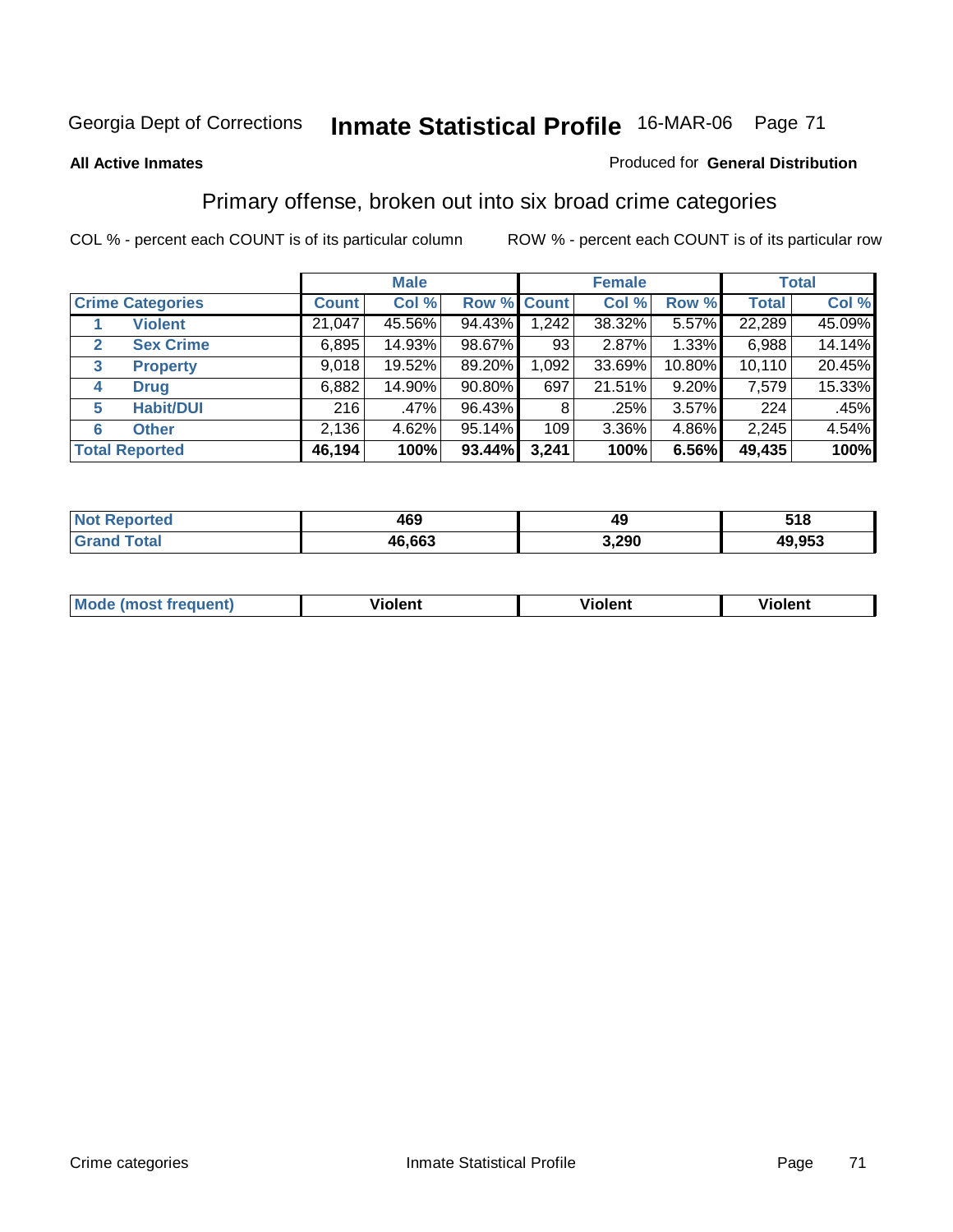#### **All Active Inmates**

#### Produced for **General Distribution**

## Primary offense, detailed offense code

| Col %<br>Col %<br><b>Count</b><br>Col %<br>Row %<br><b>Total</b><br><b>Primary Offense</b><br><b>Count</b><br>Row %<br>.01%<br>70<br><b>Poss Of Marijuana</b><br>.01%<br>100.00%<br>$\overline{5}$<br>$\overline{5}$<br>$\overline{3}$<br>100.00%<br>.01%<br><b>Viol Motor Veh Law</b><br>.01%<br>$\overline{3}$<br>71<br>$\overline{3}$<br>100.00%<br>$\overline{3}$<br>.01%<br>.01%<br>72<br><b>Dui</b><br>$\overline{2}$<br>.01%<br>100.00%<br>$\overline{2}$<br>.01%<br><b>Obstr Of Law Enf Officer</b><br>73<br>.01%<br>100.00%<br>.01%<br><b>Other Misdemeanor</b><br>1<br>$\mathbf{1}$<br>99<br>16<br>84.21%<br>.03%<br>$\overline{3}$<br>.09%<br>15.79%<br>$\overline{19}$<br>.04%<br>1100<br><b>Misc Homicide Offense</b><br>94.52%<br>257<br>4,434<br>9.60%<br>7.93%<br>5.48%<br>9.49%<br>1101<br>4,691<br><b>Murder</b><br><b>Voluntary Manslaughter</b><br>1,069<br>87.91%<br>147<br>12.09%<br>1,216<br>2.46%<br>1102<br>2.31%<br>4.54%<br>89.58%<br>.29%<br>1103<br>129<br>.28%<br>$\overline{15}$<br>.46%<br>10.42%<br>144<br><b>Involuntary</b><br><b>Manslaughter</b><br>.01%<br><b>Reckless Abandonment</b><br>100.00%<br>1120<br>.03%<br>1<br>1<br>$\overline{2}$<br>100.00%<br>$\overline{2}$<br>.01%<br>.01%<br>1121<br><b>Feticide</b><br>$\overline{337}$<br>91.33%<br>.75%<br>.73%<br>$\overline{32}$<br>8.67%<br>369<br>1123<br><b>Vehicular Homicide</b><br>.99%<br>$\overline{2}$<br><b>Conceal Death Of</b><br>.03%<br>85.71%<br>.06%<br>14.29%<br>.03%<br>1125<br>12<br>14<br><b>Another</b><br>66.67%<br><b>Atmpt Murder</b><br>.01%<br>$\overline{2}$<br>.06%<br>33.33%<br>.01%<br>1190<br>$\overline{\mathbf{4}}$<br>6<br>$\overline{3}$<br>$\overline{38}$<br>.08%<br>92.68%<br>7.32%<br>.08%<br><b>Misc Assault/Battery</b><br>.09%<br>$\overline{41}$<br>1300<br>$\overline{72}$<br>98.63%<br>1.37%<br><b>Family Violence Battery</b><br>.16%<br>$\mathbf{1}$<br>.03%<br>$\overline{73}$<br>.15%<br>1301<br>94.35%<br>5.65%<br>4,388<br>9.50%<br>263<br>8.11%<br>9.41%<br>1302<br><b>Aggrav Assault</b><br>4,651<br><b>Atmpt Aggrav Assault</b><br>80.00%<br>20.00%<br>.01%<br>.03%<br>.01%<br>1303<br>5<br>4<br>1<br>1.51%<br>93.06%<br>6.94%<br>1.52%<br><b>Aggrav Battery</b><br>697<br>$\overline{52}$<br>1.60%<br>749<br>1305<br><b>Terrorist Threats &amp; Acts</b><br>95.60%<br>$\overline{341}$<br>.69%<br>326<br>.71%<br>$\overline{15}$<br>.46%<br>4.40%<br>1307<br>137<br>97.16%<br>.29%<br>.30%<br>.12%<br>2.84%<br>141<br>4<br>1308<br><b>False Imprisonment</b><br>97.34%<br><b>Kidnapping</b><br>1,353<br>2.93%<br>$\overline{37}$<br>2.66%<br>2.81%<br>1311<br>1.14%<br>1,390<br>100.00%<br>.01%<br>1312<br><b>Interference With</b><br>$\overline{3}$<br>.01%<br>$\overline{3}$<br><b>Custody</b><br><b>Aggrav Assault Peace</b><br>$\overline{313}$<br>96.01%<br>$\overline{13}$<br>.40%<br>3.99%<br>326<br>.66%<br>1314<br>.68%<br><b>Ofcr</b><br><b>Aggrav Battery Peace</b><br>14<br>100.00%<br>.03%<br>1315<br>.03%<br>14<br><b>Ofcr</b><br><b>Simple Battery</b><br>$\overline{6}$<br>.01%<br>100.00%<br>.01%<br>1316<br>6<br><b>Reck Cond Infected</b><br>$\overline{8}$<br>.02%<br>.02%<br>72.73%<br>$\overline{3}$<br>27.27%<br>$\overline{11}$<br>.09%<br>1317<br><b>Person</b><br>.11%<br>90.57%<br>$\overline{5}$<br>48<br>9.43%<br>53<br><b>Injury By Vehicle</b><br>.10%<br>.15%<br>1318<br>100.00%<br>.01%<br><b>Stalking</b><br>.01%<br>1320<br>4<br>4<br>.51%<br><b>Aggrav Stalking</b><br>242<br>.52%<br>96.80%<br>3.20%<br>250<br>1321<br>8 <sup>1</sup><br>.25%<br>100.00%<br>.01%<br>1390<br><b>Atmpt Kidnap</b><br>4<br>.01%<br>4<br>100.00%<br><b>Arson Misc</b><br>.01%<br>1400<br>1<br>.01%<br>1 |      |                         |    | <b>Male</b> |        |    | <b>Female</b> |        |     | <b>Total</b> |
|------------------------------------------------------------------------------------------------------------------------------------------------------------------------------------------------------------------------------------------------------------------------------------------------------------------------------------------------------------------------------------------------------------------------------------------------------------------------------------------------------------------------------------------------------------------------------------------------------------------------------------------------------------------------------------------------------------------------------------------------------------------------------------------------------------------------------------------------------------------------------------------------------------------------------------------------------------------------------------------------------------------------------------------------------------------------------------------------------------------------------------------------------------------------------------------------------------------------------------------------------------------------------------------------------------------------------------------------------------------------------------------------------------------------------------------------------------------------------------------------------------------------------------------------------------------------------------------------------------------------------------------------------------------------------------------------------------------------------------------------------------------------------------------------------------------------------------------------------------------------------------------------------------------------------------------------------------------------------------------------------------------------------------------------------------------------------------------------------------------------------------------------------------------------------------------------------------------------------------------------------------------------------------------------------------------------------------------------------------------------------------------------------------------------------------------------------------------------------------------------------------------------------------------------------------------------------------------------------------------------------------------------------------------------------------------------------------------------------------------------------------------------------------------------------------------------------------------------------------------------------------------------------------------------------------------------------------------------------------------------------------------------------------------------------------------------------------------------------------------------------------------------------------------------------------------------------------------------------------------------------------------------------------------------------------------------------------------------------------------------------------------------------------------------------------------------------------------------------------------------------------------------------------------------------------------------------------------------------------------------------------------------------------------------------|------|-------------------------|----|-------------|--------|----|---------------|--------|-----|--------------|
|                                                                                                                                                                                                                                                                                                                                                                                                                                                                                                                                                                                                                                                                                                                                                                                                                                                                                                                                                                                                                                                                                                                                                                                                                                                                                                                                                                                                                                                                                                                                                                                                                                                                                                                                                                                                                                                                                                                                                                                                                                                                                                                                                                                                                                                                                                                                                                                                                                                                                                                                                                                                                                                                                                                                                                                                                                                                                                                                                                                                                                                                                                                                                                                                                                                                                                                                                                                                                                                                                                                                                                                                                                                                              |      |                         |    |             |        |    |               |        |     |              |
|                                                                                                                                                                                                                                                                                                                                                                                                                                                                                                                                                                                                                                                                                                                                                                                                                                                                                                                                                                                                                                                                                                                                                                                                                                                                                                                                                                                                                                                                                                                                                                                                                                                                                                                                                                                                                                                                                                                                                                                                                                                                                                                                                                                                                                                                                                                                                                                                                                                                                                                                                                                                                                                                                                                                                                                                                                                                                                                                                                                                                                                                                                                                                                                                                                                                                                                                                                                                                                                                                                                                                                                                                                                                              |      |                         |    |             |        |    |               |        |     |              |
|                                                                                                                                                                                                                                                                                                                                                                                                                                                                                                                                                                                                                                                                                                                                                                                                                                                                                                                                                                                                                                                                                                                                                                                                                                                                                                                                                                                                                                                                                                                                                                                                                                                                                                                                                                                                                                                                                                                                                                                                                                                                                                                                                                                                                                                                                                                                                                                                                                                                                                                                                                                                                                                                                                                                                                                                                                                                                                                                                                                                                                                                                                                                                                                                                                                                                                                                                                                                                                                                                                                                                                                                                                                                              |      |                         |    |             |        |    |               |        |     |              |
|                                                                                                                                                                                                                                                                                                                                                                                                                                                                                                                                                                                                                                                                                                                                                                                                                                                                                                                                                                                                                                                                                                                                                                                                                                                                                                                                                                                                                                                                                                                                                                                                                                                                                                                                                                                                                                                                                                                                                                                                                                                                                                                                                                                                                                                                                                                                                                                                                                                                                                                                                                                                                                                                                                                                                                                                                                                                                                                                                                                                                                                                                                                                                                                                                                                                                                                                                                                                                                                                                                                                                                                                                                                                              |      |                         |    |             |        |    |               |        |     |              |
|                                                                                                                                                                                                                                                                                                                                                                                                                                                                                                                                                                                                                                                                                                                                                                                                                                                                                                                                                                                                                                                                                                                                                                                                                                                                                                                                                                                                                                                                                                                                                                                                                                                                                                                                                                                                                                                                                                                                                                                                                                                                                                                                                                                                                                                                                                                                                                                                                                                                                                                                                                                                                                                                                                                                                                                                                                                                                                                                                                                                                                                                                                                                                                                                                                                                                                                                                                                                                                                                                                                                                                                                                                                                              |      |                         |    |             |        |    |               |        |     |              |
|                                                                                                                                                                                                                                                                                                                                                                                                                                                                                                                                                                                                                                                                                                                                                                                                                                                                                                                                                                                                                                                                                                                                                                                                                                                                                                                                                                                                                                                                                                                                                                                                                                                                                                                                                                                                                                                                                                                                                                                                                                                                                                                                                                                                                                                                                                                                                                                                                                                                                                                                                                                                                                                                                                                                                                                                                                                                                                                                                                                                                                                                                                                                                                                                                                                                                                                                                                                                                                                                                                                                                                                                                                                                              |      |                         |    |             |        |    |               |        |     |              |
|                                                                                                                                                                                                                                                                                                                                                                                                                                                                                                                                                                                                                                                                                                                                                                                                                                                                                                                                                                                                                                                                                                                                                                                                                                                                                                                                                                                                                                                                                                                                                                                                                                                                                                                                                                                                                                                                                                                                                                                                                                                                                                                                                                                                                                                                                                                                                                                                                                                                                                                                                                                                                                                                                                                                                                                                                                                                                                                                                                                                                                                                                                                                                                                                                                                                                                                                                                                                                                                                                                                                                                                                                                                                              |      |                         |    |             |        |    |               |        |     |              |
|                                                                                                                                                                                                                                                                                                                                                                                                                                                                                                                                                                                                                                                                                                                                                                                                                                                                                                                                                                                                                                                                                                                                                                                                                                                                                                                                                                                                                                                                                                                                                                                                                                                                                                                                                                                                                                                                                                                                                                                                                                                                                                                                                                                                                                                                                                                                                                                                                                                                                                                                                                                                                                                                                                                                                                                                                                                                                                                                                                                                                                                                                                                                                                                                                                                                                                                                                                                                                                                                                                                                                                                                                                                                              |      |                         |    |             |        |    |               |        |     |              |
|                                                                                                                                                                                                                                                                                                                                                                                                                                                                                                                                                                                                                                                                                                                                                                                                                                                                                                                                                                                                                                                                                                                                                                                                                                                                                                                                                                                                                                                                                                                                                                                                                                                                                                                                                                                                                                                                                                                                                                                                                                                                                                                                                                                                                                                                                                                                                                                                                                                                                                                                                                                                                                                                                                                                                                                                                                                                                                                                                                                                                                                                                                                                                                                                                                                                                                                                                                                                                                                                                                                                                                                                                                                                              |      |                         |    |             |        |    |               |        |     |              |
|                                                                                                                                                                                                                                                                                                                                                                                                                                                                                                                                                                                                                                                                                                                                                                                                                                                                                                                                                                                                                                                                                                                                                                                                                                                                                                                                                                                                                                                                                                                                                                                                                                                                                                                                                                                                                                                                                                                                                                                                                                                                                                                                                                                                                                                                                                                                                                                                                                                                                                                                                                                                                                                                                                                                                                                                                                                                                                                                                                                                                                                                                                                                                                                                                                                                                                                                                                                                                                                                                                                                                                                                                                                                              |      |                         |    |             |        |    |               |        |     |              |
|                                                                                                                                                                                                                                                                                                                                                                                                                                                                                                                                                                                                                                                                                                                                                                                                                                                                                                                                                                                                                                                                                                                                                                                                                                                                                                                                                                                                                                                                                                                                                                                                                                                                                                                                                                                                                                                                                                                                                                                                                                                                                                                                                                                                                                                                                                                                                                                                                                                                                                                                                                                                                                                                                                                                                                                                                                                                                                                                                                                                                                                                                                                                                                                                                                                                                                                                                                                                                                                                                                                                                                                                                                                                              |      |                         |    |             |        |    |               |        |     |              |
|                                                                                                                                                                                                                                                                                                                                                                                                                                                                                                                                                                                                                                                                                                                                                                                                                                                                                                                                                                                                                                                                                                                                                                                                                                                                                                                                                                                                                                                                                                                                                                                                                                                                                                                                                                                                                                                                                                                                                                                                                                                                                                                                                                                                                                                                                                                                                                                                                                                                                                                                                                                                                                                                                                                                                                                                                                                                                                                                                                                                                                                                                                                                                                                                                                                                                                                                                                                                                                                                                                                                                                                                                                                                              |      |                         |    |             |        |    |               |        |     |              |
|                                                                                                                                                                                                                                                                                                                                                                                                                                                                                                                                                                                                                                                                                                                                                                                                                                                                                                                                                                                                                                                                                                                                                                                                                                                                                                                                                                                                                                                                                                                                                                                                                                                                                                                                                                                                                                                                                                                                                                                                                                                                                                                                                                                                                                                                                                                                                                                                                                                                                                                                                                                                                                                                                                                                                                                                                                                                                                                                                                                                                                                                                                                                                                                                                                                                                                                                                                                                                                                                                                                                                                                                                                                                              |      |                         |    |             |        |    |               |        |     |              |
|                                                                                                                                                                                                                                                                                                                                                                                                                                                                                                                                                                                                                                                                                                                                                                                                                                                                                                                                                                                                                                                                                                                                                                                                                                                                                                                                                                                                                                                                                                                                                                                                                                                                                                                                                                                                                                                                                                                                                                                                                                                                                                                                                                                                                                                                                                                                                                                                                                                                                                                                                                                                                                                                                                                                                                                                                                                                                                                                                                                                                                                                                                                                                                                                                                                                                                                                                                                                                                                                                                                                                                                                                                                                              |      |                         |    |             |        |    |               |        |     |              |
|                                                                                                                                                                                                                                                                                                                                                                                                                                                                                                                                                                                                                                                                                                                                                                                                                                                                                                                                                                                                                                                                                                                                                                                                                                                                                                                                                                                                                                                                                                                                                                                                                                                                                                                                                                                                                                                                                                                                                                                                                                                                                                                                                                                                                                                                                                                                                                                                                                                                                                                                                                                                                                                                                                                                                                                                                                                                                                                                                                                                                                                                                                                                                                                                                                                                                                                                                                                                                                                                                                                                                                                                                                                                              |      |                         |    |             |        |    |               |        |     |              |
|                                                                                                                                                                                                                                                                                                                                                                                                                                                                                                                                                                                                                                                                                                                                                                                                                                                                                                                                                                                                                                                                                                                                                                                                                                                                                                                                                                                                                                                                                                                                                                                                                                                                                                                                                                                                                                                                                                                                                                                                                                                                                                                                                                                                                                                                                                                                                                                                                                                                                                                                                                                                                                                                                                                                                                                                                                                                                                                                                                                                                                                                                                                                                                                                                                                                                                                                                                                                                                                                                                                                                                                                                                                                              |      |                         |    |             |        |    |               |        |     |              |
|                                                                                                                                                                                                                                                                                                                                                                                                                                                                                                                                                                                                                                                                                                                                                                                                                                                                                                                                                                                                                                                                                                                                                                                                                                                                                                                                                                                                                                                                                                                                                                                                                                                                                                                                                                                                                                                                                                                                                                                                                                                                                                                                                                                                                                                                                                                                                                                                                                                                                                                                                                                                                                                                                                                                                                                                                                                                                                                                                                                                                                                                                                                                                                                                                                                                                                                                                                                                                                                                                                                                                                                                                                                                              |      |                         |    |             |        |    |               |        |     |              |
|                                                                                                                                                                                                                                                                                                                                                                                                                                                                                                                                                                                                                                                                                                                                                                                                                                                                                                                                                                                                                                                                                                                                                                                                                                                                                                                                                                                                                                                                                                                                                                                                                                                                                                                                                                                                                                                                                                                                                                                                                                                                                                                                                                                                                                                                                                                                                                                                                                                                                                                                                                                                                                                                                                                                                                                                                                                                                                                                                                                                                                                                                                                                                                                                                                                                                                                                                                                                                                                                                                                                                                                                                                                                              |      |                         |    |             |        |    |               |        |     |              |
|                                                                                                                                                                                                                                                                                                                                                                                                                                                                                                                                                                                                                                                                                                                                                                                                                                                                                                                                                                                                                                                                                                                                                                                                                                                                                                                                                                                                                                                                                                                                                                                                                                                                                                                                                                                                                                                                                                                                                                                                                                                                                                                                                                                                                                                                                                                                                                                                                                                                                                                                                                                                                                                                                                                                                                                                                                                                                                                                                                                                                                                                                                                                                                                                                                                                                                                                                                                                                                                                                                                                                                                                                                                                              |      |                         |    |             |        |    |               |        |     |              |
|                                                                                                                                                                                                                                                                                                                                                                                                                                                                                                                                                                                                                                                                                                                                                                                                                                                                                                                                                                                                                                                                                                                                                                                                                                                                                                                                                                                                                                                                                                                                                                                                                                                                                                                                                                                                                                                                                                                                                                                                                                                                                                                                                                                                                                                                                                                                                                                                                                                                                                                                                                                                                                                                                                                                                                                                                                                                                                                                                                                                                                                                                                                                                                                                                                                                                                                                                                                                                                                                                                                                                                                                                                                                              |      |                         |    |             |        |    |               |        |     |              |
|                                                                                                                                                                                                                                                                                                                                                                                                                                                                                                                                                                                                                                                                                                                                                                                                                                                                                                                                                                                                                                                                                                                                                                                                                                                                                                                                                                                                                                                                                                                                                                                                                                                                                                                                                                                                                                                                                                                                                                                                                                                                                                                                                                                                                                                                                                                                                                                                                                                                                                                                                                                                                                                                                                                                                                                                                                                                                                                                                                                                                                                                                                                                                                                                                                                                                                                                                                                                                                                                                                                                                                                                                                                                              |      |                         |    |             |        |    |               |        |     |              |
|                                                                                                                                                                                                                                                                                                                                                                                                                                                                                                                                                                                                                                                                                                                                                                                                                                                                                                                                                                                                                                                                                                                                                                                                                                                                                                                                                                                                                                                                                                                                                                                                                                                                                                                                                                                                                                                                                                                                                                                                                                                                                                                                                                                                                                                                                                                                                                                                                                                                                                                                                                                                                                                                                                                                                                                                                                                                                                                                                                                                                                                                                                                                                                                                                                                                                                                                                                                                                                                                                                                                                                                                                                                                              |      |                         |    |             |        |    |               |        |     |              |
|                                                                                                                                                                                                                                                                                                                                                                                                                                                                                                                                                                                                                                                                                                                                                                                                                                                                                                                                                                                                                                                                                                                                                                                                                                                                                                                                                                                                                                                                                                                                                                                                                                                                                                                                                                                                                                                                                                                                                                                                                                                                                                                                                                                                                                                                                                                                                                                                                                                                                                                                                                                                                                                                                                                                                                                                                                                                                                                                                                                                                                                                                                                                                                                                                                                                                                                                                                                                                                                                                                                                                                                                                                                                              |      |                         |    |             |        |    |               |        |     |              |
|                                                                                                                                                                                                                                                                                                                                                                                                                                                                                                                                                                                                                                                                                                                                                                                                                                                                                                                                                                                                                                                                                                                                                                                                                                                                                                                                                                                                                                                                                                                                                                                                                                                                                                                                                                                                                                                                                                                                                                                                                                                                                                                                                                                                                                                                                                                                                                                                                                                                                                                                                                                                                                                                                                                                                                                                                                                                                                                                                                                                                                                                                                                                                                                                                                                                                                                                                                                                                                                                                                                                                                                                                                                                              |      |                         |    |             |        |    |               |        |     |              |
|                                                                                                                                                                                                                                                                                                                                                                                                                                                                                                                                                                                                                                                                                                                                                                                                                                                                                                                                                                                                                                                                                                                                                                                                                                                                                                                                                                                                                                                                                                                                                                                                                                                                                                                                                                                                                                                                                                                                                                                                                                                                                                                                                                                                                                                                                                                                                                                                                                                                                                                                                                                                                                                                                                                                                                                                                                                                                                                                                                                                                                                                                                                                                                                                                                                                                                                                                                                                                                                                                                                                                                                                                                                                              |      |                         |    |             |        |    |               |        |     |              |
|                                                                                                                                                                                                                                                                                                                                                                                                                                                                                                                                                                                                                                                                                                                                                                                                                                                                                                                                                                                                                                                                                                                                                                                                                                                                                                                                                                                                                                                                                                                                                                                                                                                                                                                                                                                                                                                                                                                                                                                                                                                                                                                                                                                                                                                                                                                                                                                                                                                                                                                                                                                                                                                                                                                                                                                                                                                                                                                                                                                                                                                                                                                                                                                                                                                                                                                                                                                                                                                                                                                                                                                                                                                                              |      |                         |    |             |        |    |               |        |     |              |
|                                                                                                                                                                                                                                                                                                                                                                                                                                                                                                                                                                                                                                                                                                                                                                                                                                                                                                                                                                                                                                                                                                                                                                                                                                                                                                                                                                                                                                                                                                                                                                                                                                                                                                                                                                                                                                                                                                                                                                                                                                                                                                                                                                                                                                                                                                                                                                                                                                                                                                                                                                                                                                                                                                                                                                                                                                                                                                                                                                                                                                                                                                                                                                                                                                                                                                                                                                                                                                                                                                                                                                                                                                                                              |      |                         |    |             |        |    |               |        |     |              |
|                                                                                                                                                                                                                                                                                                                                                                                                                                                                                                                                                                                                                                                                                                                                                                                                                                                                                                                                                                                                                                                                                                                                                                                                                                                                                                                                                                                                                                                                                                                                                                                                                                                                                                                                                                                                                                                                                                                                                                                                                                                                                                                                                                                                                                                                                                                                                                                                                                                                                                                                                                                                                                                                                                                                                                                                                                                                                                                                                                                                                                                                                                                                                                                                                                                                                                                                                                                                                                                                                                                                                                                                                                                                              |      |                         |    |             |        |    |               |        |     |              |
|                                                                                                                                                                                                                                                                                                                                                                                                                                                                                                                                                                                                                                                                                                                                                                                                                                                                                                                                                                                                                                                                                                                                                                                                                                                                                                                                                                                                                                                                                                                                                                                                                                                                                                                                                                                                                                                                                                                                                                                                                                                                                                                                                                                                                                                                                                                                                                                                                                                                                                                                                                                                                                                                                                                                                                                                                                                                                                                                                                                                                                                                                                                                                                                                                                                                                                                                                                                                                                                                                                                                                                                                                                                                              |      |                         |    |             |        |    |               |        |     |              |
|                                                                                                                                                                                                                                                                                                                                                                                                                                                                                                                                                                                                                                                                                                                                                                                                                                                                                                                                                                                                                                                                                                                                                                                                                                                                                                                                                                                                                                                                                                                                                                                                                                                                                                                                                                                                                                                                                                                                                                                                                                                                                                                                                                                                                                                                                                                                                                                                                                                                                                                                                                                                                                                                                                                                                                                                                                                                                                                                                                                                                                                                                                                                                                                                                                                                                                                                                                                                                                                                                                                                                                                                                                                                              |      |                         |    |             |        |    |               |        |     |              |
|                                                                                                                                                                                                                                                                                                                                                                                                                                                                                                                                                                                                                                                                                                                                                                                                                                                                                                                                                                                                                                                                                                                                                                                                                                                                                                                                                                                                                                                                                                                                                                                                                                                                                                                                                                                                                                                                                                                                                                                                                                                                                                                                                                                                                                                                                                                                                                                                                                                                                                                                                                                                                                                                                                                                                                                                                                                                                                                                                                                                                                                                                                                                                                                                                                                                                                                                                                                                                                                                                                                                                                                                                                                                              |      |                         |    |             |        |    |               |        |     |              |
|                                                                                                                                                                                                                                                                                                                                                                                                                                                                                                                                                                                                                                                                                                                                                                                                                                                                                                                                                                                                                                                                                                                                                                                                                                                                                                                                                                                                                                                                                                                                                                                                                                                                                                                                                                                                                                                                                                                                                                                                                                                                                                                                                                                                                                                                                                                                                                                                                                                                                                                                                                                                                                                                                                                                                                                                                                                                                                                                                                                                                                                                                                                                                                                                                                                                                                                                                                                                                                                                                                                                                                                                                                                                              |      |                         |    |             |        |    |               |        |     |              |
|                                                                                                                                                                                                                                                                                                                                                                                                                                                                                                                                                                                                                                                                                                                                                                                                                                                                                                                                                                                                                                                                                                                                                                                                                                                                                                                                                                                                                                                                                                                                                                                                                                                                                                                                                                                                                                                                                                                                                                                                                                                                                                                                                                                                                                                                                                                                                                                                                                                                                                                                                                                                                                                                                                                                                                                                                                                                                                                                                                                                                                                                                                                                                                                                                                                                                                                                                                                                                                                                                                                                                                                                                                                                              |      |                         |    |             |        |    |               |        |     |              |
|                                                                                                                                                                                                                                                                                                                                                                                                                                                                                                                                                                                                                                                                                                                                                                                                                                                                                                                                                                                                                                                                                                                                                                                                                                                                                                                                                                                                                                                                                                                                                                                                                                                                                                                                                                                                                                                                                                                                                                                                                                                                                                                                                                                                                                                                                                                                                                                                                                                                                                                                                                                                                                                                                                                                                                                                                                                                                                                                                                                                                                                                                                                                                                                                                                                                                                                                                                                                                                                                                                                                                                                                                                                                              |      |                         |    |             |        |    |               |        |     |              |
|                                                                                                                                                                                                                                                                                                                                                                                                                                                                                                                                                                                                                                                                                                                                                                                                                                                                                                                                                                                                                                                                                                                                                                                                                                                                                                                                                                                                                                                                                                                                                                                                                                                                                                                                                                                                                                                                                                                                                                                                                                                                                                                                                                                                                                                                                                                                                                                                                                                                                                                                                                                                                                                                                                                                                                                                                                                                                                                                                                                                                                                                                                                                                                                                                                                                                                                                                                                                                                                                                                                                                                                                                                                                              |      |                         |    |             |        |    |               |        |     |              |
|                                                                                                                                                                                                                                                                                                                                                                                                                                                                                                                                                                                                                                                                                                                                                                                                                                                                                                                                                                                                                                                                                                                                                                                                                                                                                                                                                                                                                                                                                                                                                                                                                                                                                                                                                                                                                                                                                                                                                                                                                                                                                                                                                                                                                                                                                                                                                                                                                                                                                                                                                                                                                                                                                                                                                                                                                                                                                                                                                                                                                                                                                                                                                                                                                                                                                                                                                                                                                                                                                                                                                                                                                                                                              |      |                         |    |             |        |    |               |        |     |              |
|                                                                                                                                                                                                                                                                                                                                                                                                                                                                                                                                                                                                                                                                                                                                                                                                                                                                                                                                                                                                                                                                                                                                                                                                                                                                                                                                                                                                                                                                                                                                                                                                                                                                                                                                                                                                                                                                                                                                                                                                                                                                                                                                                                                                                                                                                                                                                                                                                                                                                                                                                                                                                                                                                                                                                                                                                                                                                                                                                                                                                                                                                                                                                                                                                                                                                                                                                                                                                                                                                                                                                                                                                                                                              | 1401 | <b>Arson 1st Degree</b> | 84 | .18%        | 84.00% | 16 | .49%          | 16.00% | 100 | .20%         |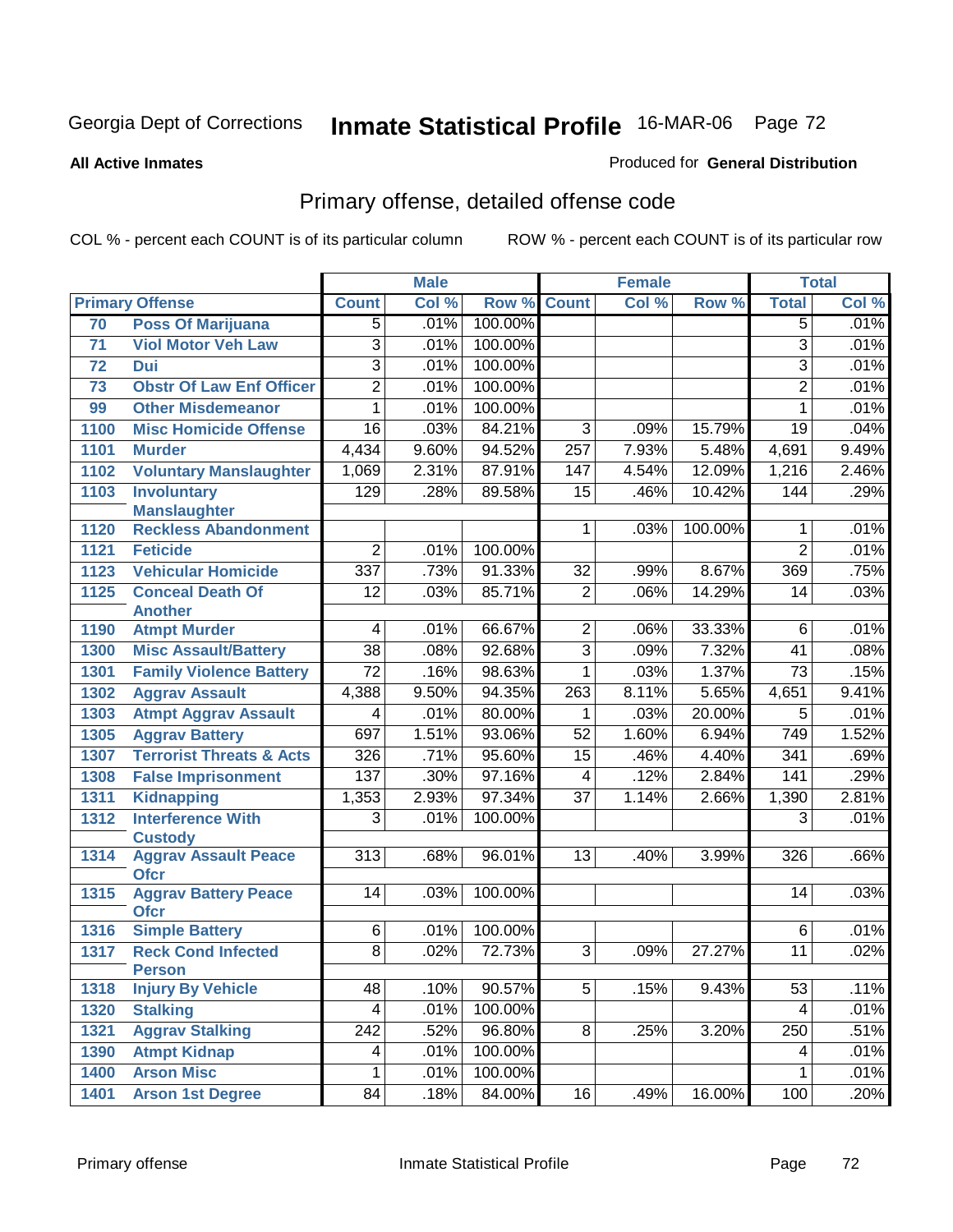#### **All Active Inmates**

### Produced for **General Distribution**

# Primary offense, detailed offense code

|      |                                                        |                 | <b>Male</b> |         |                 | <b>Female</b> |                  |                  | <b>Total</b>  |
|------|--------------------------------------------------------|-----------------|-------------|---------|-----------------|---------------|------------------|------------------|---------------|
|      | <b>Primary Offense</b>                                 | <b>Count</b>    | Col %       | Row %   | <b>Count</b>    | Col %         | Row %            | <b>Total</b>     | Col %         |
| 1402 | <b>Arson 2nd Degree</b>                                | $\overline{8}$  | .02%        | 100.00% |                 |               |                  | $\overline{8}$   | .02%          |
| 1403 | <b>Arson 3rd Degree</b>                                | 1               | .01%        | 100.00% |                 |               |                  | 1                | .01%          |
| 1501 | <b>Crmnl Damage 1st</b>                                | $\overline{33}$ | .07%        | 100.00% |                 |               |                  | $\overline{33}$  | .07%          |
|      | <b>Degree</b>                                          |                 |             |         |                 |               |                  |                  |               |
| 1502 | <b>Crmnl Damage 2nd</b>                                | 86              | .19%        | 88.66%  | 11              | .34%          | 11.34%           | 97               | .20%          |
|      | <b>Degree</b>                                          |                 |             |         |                 |               |                  |                  |               |
| 1506 | <b>Alter Id</b>                                        | 8               | .02%        | 88.89%  | $\vec{1}$       | .03%          | 11.11%           | 9                | .02%          |
| 1601 | <b>Burglary</b>                                        | 4,913           | 10.64%      | 96.24%  | 192             | 5.92%         | 3.76%            | 5,105            | 10.33%        |
| 1602 | <b>Poss Burglar Tools</b>                              | $\overline{33}$ | .07%        | 97.06%  | 1               | .03%          | 2.94%            | $\overline{34}$  | .07%          |
| 1690 | <b>Atmpt Burglary</b>                                  | $\overline{37}$ | .08%        | 100.00% |                 |               |                  | $\overline{37}$  | .07%          |
| 1700 | <b>Misc Forgery</b>                                    | 4               | .01%        | 100.00% |                 |               |                  | 4                | .01%          |
| 1701 | <b>Forgery 1st Degree</b>                              | 1,045           | 2.26%       | 70.23%  | 443             | 13.67%        | 29.77%           | 1,488            | 3.01%         |
| 1702 | <b>Forgery 2nd Degree</b>                              | $\overline{36}$ | .08%        | 78.26%  | $\overline{10}$ | .31%          | 21.74%           | 46               | .09%          |
| 1704 | <b>Bad Checks</b>                                      | $\overline{16}$ | .03%        | 88.89%  | $\overline{2}$  | .06%          | 11.11%           | 18               | .04%          |
| 1751 | <b>Theft Credit Card</b>                               | $\overline{21}$ | .05%        | 91.30%  | $\overline{2}$  | .06%          | 8.70%            | $\overline{23}$  | .05%          |
| 1753 | <b>Fraudulent Credit Card</b>                          | $\overline{51}$ | .11%        | 70.83%  | $\overline{21}$ | .65%          | 29.17%           | $\overline{72}$  | .15%          |
| 1756 | <b>Financial Identity Fraud</b>                        | $\overline{23}$ | .05%        | 57.50%  | $\overline{17}$ | .52%          | 42.50%           | 40               | .08%          |
| 1759 | <b>Telecommunications</b>                              | 2               | .01%        | 100.00% |                 |               |                  | $\overline{2}$   | .01%          |
|      | <b>Fraud</b>                                           |                 |             |         |                 |               |                  |                  |               |
| 1761 | <b>Computer Theft</b>                                  | $\overline{6}$  | .01%        | 75.00%  | $\overline{2}$  | .06%          | 25.00%           | $\overline{8}$   | .02%          |
| 1762 | <b>Computer Trespass</b>                               | $\overline{2}$  | .01%        | 100.00% |                 |               |                  | $\overline{2}$   | .01%          |
| 1790 | <b>Atmpt Forgery</b>                                   | 1               | .01%        | 100.00% |                 |               |                  | 1                | .01%          |
| 1796 | <b>Fraudulent Access</b>                               | 1               | .01%        | 50.00%  | 1               | .03%          | 50.00%           | $\overline{2}$   | .01%          |
| 1799 | <b>Compute</b><br><b>Misc Fraud</b>                    | 14              | .03%        | 66.67%  | $\overline{7}$  | .22%          | 33.33%           | $\overline{21}$  | .04%          |
|      |                                                        | 803             | 1.74%       | 87.38%  | 116             | 3.58%         | 12.62%           | $\overline{919}$ | 1.86%         |
| 1802 | <b>Theft By Taking</b>                                 | $\overline{41}$ |             | 77.36%  |                 | .37%          | 22.64%           | $\overline{53}$  | .11%          |
| 1803 | <b>Theft By Deception</b>                              |                 | .09%        |         | $\overline{12}$ |               |                  |                  |               |
| 1805 | <b>Theft Of Lost Property</b>                          |                 |             | 95.29%  | 1               | .03%<br>1.33% | 100.00%<br>4.71% | 1                | .01%<br>1.84% |
| 1806 | <b>Theft By Rec Stolen Prop</b>                        | 869             | 1.88%       |         | 43              |               |                  | $\overline{912}$ |               |
| 1807 | <b>Theft Of Services</b>                               | 4               | .01%        | 80.00%  | 1               | .03%          | 20.00%           | 5                | .01%          |
| 1808 | <b>Theft By Conversion</b>                             | $\overline{32}$ | .07%        | 82.05%  | 7               | .22%          | 17.95%           | $\overline{39}$  | .08%          |
| 1812 | <b>Atmpt Theft By Taking</b>                           | $\overline{8}$  | .02%        | 100.00% |                 |               |                  | $\overline{8}$   | .02%          |
| 1813 | <b>Theft Motorveh Or Part</b>                          | 163             | .35%        | 92.09%  | 14              | .43%          | 7.91%            | 177              | .36%          |
| 1815 | <b>Theft Bring Prop In State</b>                       | 10              | .02%        | 100.00% |                 |               |                  | 10               | .02%          |
| 1816 | <b>Theft Recv Prop Out</b>                             | $\overline{3}$  | .01%        | 100.00% |                 |               |                  | $\overline{3}$   | .01%          |
| 1821 | <b>State</b>                                           | 425             | .92%        | 74.96%  | 142             | 4.38%         | 25.04%           | 567              | 1.15%         |
|      | <b>Theft By Shoplifting</b><br><b>Entering Vehicle</b> | 162             | .35%        | 95.86%  | $\overline{7}$  |               | 4.14%            | 169              | .34%          |
| 1880 |                                                        |                 |             |         |                 | .22%          |                  | 2,015            |               |
| 1901 | <b>Robbery</b>                                         | 1,882           | 4.07%       | 93.40%  | 133             | 4.10%         | 6.60%            |                  | 4.08%         |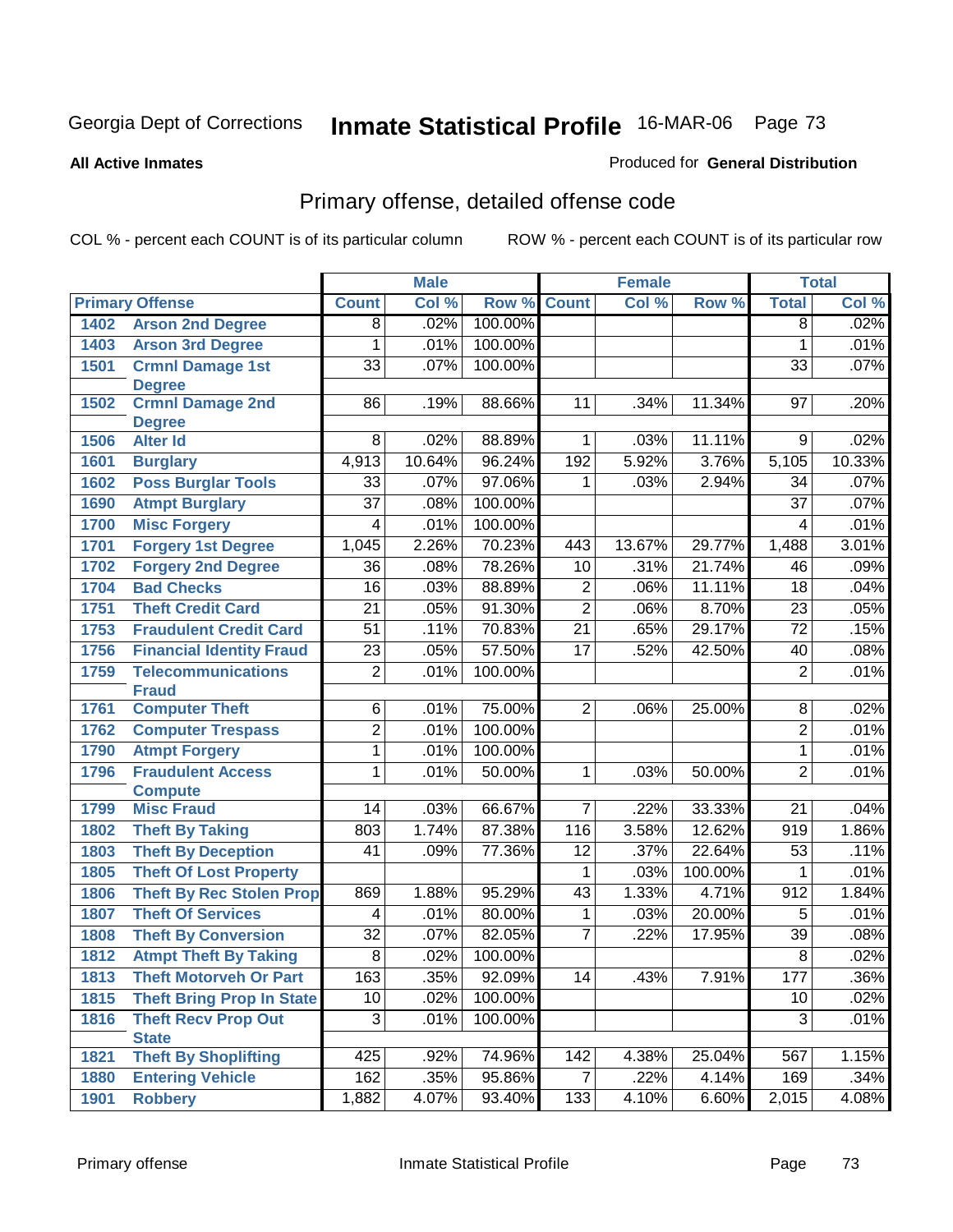#### **All Active Inmates**

#### Produced for **General Distribution**

# Primary offense, detailed offense code

|      |                                                  |                  | <b>Male</b> |         |                 | <b>Female</b> |        |                         | <b>Total</b> |
|------|--------------------------------------------------|------------------|-------------|---------|-----------------|---------------|--------|-------------------------|--------------|
|      | <b>Primary Offense</b>                           | <b>Count</b>     | Col %       | Row %   | <b>Count</b>    | Col %         | Row %  | <b>Total</b>            | Col %        |
| 1902 | <b>Armed Robbery</b>                             | 4,606            | 9.97%       | 97.54%  | 116             | 3.58%         | 2.46%  | 4,722                   | 9.55%        |
| 1903 | <b>Robbery By Force</b>                          | 157              | .34%        | 92.35%  | 13              | .40%          | 7.65%  | 170                     | .34%         |
| 1904 | <b>Robbery By Intimidation</b>                   | $\overline{222}$ | .48%        | 92.89%  | $\overline{17}$ | .52%          | 7.11%  | 239                     | .48%         |
| 1905 | <b>Robbery By Sudden</b>                         | 123              | .27%        | 91.79%  | 11              | .34%          | 8.21%  | 134                     | .27%         |
|      | <b>Snatch</b>                                    |                  |             |         |                 |               |        |                         |              |
| 1911 | <b>Hijacking Motor Vehicle</b>                   | 33               | .07%        | 94.29%  | 2               | .06%          | 5.71%  | 35                      | .07%         |
| 1991 | <b>Atmpt Robbery</b>                             | $\overline{34}$  | .07%        | 94.44%  | $\overline{2}$  | .06%          | 5.56%  | $\overline{36}$         | .07%         |
| 1992 | <b>Atmpt Armed Robbery</b>                       | $\overline{70}$  | .15%        | 93.33%  | 5               | .15%          | 6.67%  | $\overline{75}$         | .15%         |
| 2000 | <b>Misc Sexual Offense</b>                       | 48               | .10%        | 100.00% |                 |               |        | $\overline{48}$         | .10%         |
| 2001 | <b>Rape</b>                                      | 1,790            | 3.87%       | 99.72%  | 5               | .15%          | .28%   | 1,795                   | 3.63%        |
| 2002 | <b>Sodomy</b>                                    | 20               | .04%        | 95.24%  | 1               | .03%          | 4.76%  | $\overline{21}$         | .04%         |
| 2003 | <b>Aggrav Sodomy</b>                             | 240              | .52%        | 99.17%  | 2               | .06%          | .83%   | 242                     | .49%         |
| 2006 | <b>Incest</b>                                    | 158              | .34%        | 97.53%  | 4               | .12%          | 2.47%  | 162                     | .33%         |
| 2007 | <b>Bigamy</b>                                    | 1                | .01%        | 100.00% |                 |               |        | 1                       | .01%         |
| 2009 | <b>Aggrav Sexual Battery</b>                     | 120              | .26%        | 98.36%  | 2               | .06%          | 1.64%  | $\overline{122}$        | .25%         |
| 2016 | <b>Pimping A Minor Under</b>                     | 5                | .01%        | 83.33%  | 1               | .03%          | 16.67% | 6                       | .01%         |
|      | 18                                               |                  |             |         |                 |               |        |                         |              |
| 2018 | <b>Statutory Rape</b>                            | 741              | 1.60%       | 98.80%  | 9               | .28%          | 1.20%  | 750                     | 1.52%        |
| 2019 | <b>Child Molestation</b>                         | 2,260            | 4.89%       | 98.09%  | 44              | 1.36%         | 1.91%  | 2,304                   | 4.66%        |
| 2020 | <b>Enticing Child-Indec</b>                      | 84               | .18%        | 95.45%  | 4               | .12%          | 4.55%  | 88                      | .18%         |
|      | <b>Purp</b>                                      |                  |             |         |                 |               |        |                         |              |
| 2021 | <b>Aggrav Child</b>                              | 1,252            | 2.71%       | 98.43%  | 20              | .62%          | 1.57%  | 1,272                   | 2.57%        |
|      | <b>Molestation</b>                               |                  |             |         |                 |               |        |                         |              |
| 2025 | <b>Solicit Sodomy From</b>                       | $\overline{2}$   | .01%        | 100.00% |                 |               |        | 2                       | .01%         |
|      | <b>Minor</b><br><b>Sex Offender Fail Registr</b> | 56               | .12%        | 100.00% |                 |               |        | 56                      | .11%         |
| 2026 |                                                  |                  | .01%        | 100.00% |                 |               |        | 1                       | .01%         |
| 2090 | <b>Entice Child, Attempted</b>                   | 1                |             |         |                 |               |        |                         |              |
| 2091 | <b>Atmpt Rape</b>                                | $\overline{22}$  | .05%        | 100.00% |                 |               |        | $\overline{22}$         | .04%         |
| 2093 | <b>Atmpt Aggrav Sodomy</b>                       | 4                | .01%        | 100.00% |                 |               |        | $\overline{\mathbf{4}}$ | .01%         |
| 2094 | <b>Atmpt Child Molestation</b>                   | 6                | .01%        | 100.00% |                 |               |        | 6                       | .01%         |
| 2095 | <b>Agg Aslt W Atmpt To</b>                       | $\overline{21}$  | .05%        | 100.00% |                 |               |        | $\overline{21}$         | .04%         |
| 2097 | Rape<br><b>Statutory Rape, Atmpt</b>             | $\overline{2}$   | $.01\%$     | 100.00% |                 |               |        | $\overline{2}$          | .01%         |
| 2099 | <b>Agg Sex Battery Atmpt</b>                     | $\overline{2}$   | .01%        | 100.00% |                 |               |        | $\overline{2}$          | .01%         |
| 2100 | <b>Misc Obscenity</b>                            | $\overline{3}$   | .01%        | 100.00% |                 |               |        | $\overline{3}$          | .01%         |
|      |                                                  |                  |             |         |                 |               |        |                         |              |
| 2200 | <b>Misc Public Order</b>                         | 1                | .01%        | 100.00% |                 |               |        | 1                       | .01%         |
| 2205 | <b>False Swearng Writtn</b><br><b>Stmt</b>       | $\overline{7}$   | .02%        | 100.00% |                 |               |        | $\overline{7}$          | .01%         |
| 2300 | <b>Abuse Of Govt Office</b>                      | $\overline{3}$   | .01%        | 75.00%  | $\mathbf{1}$    | .03%          | 25.00% | $\overline{4}$          | .01%         |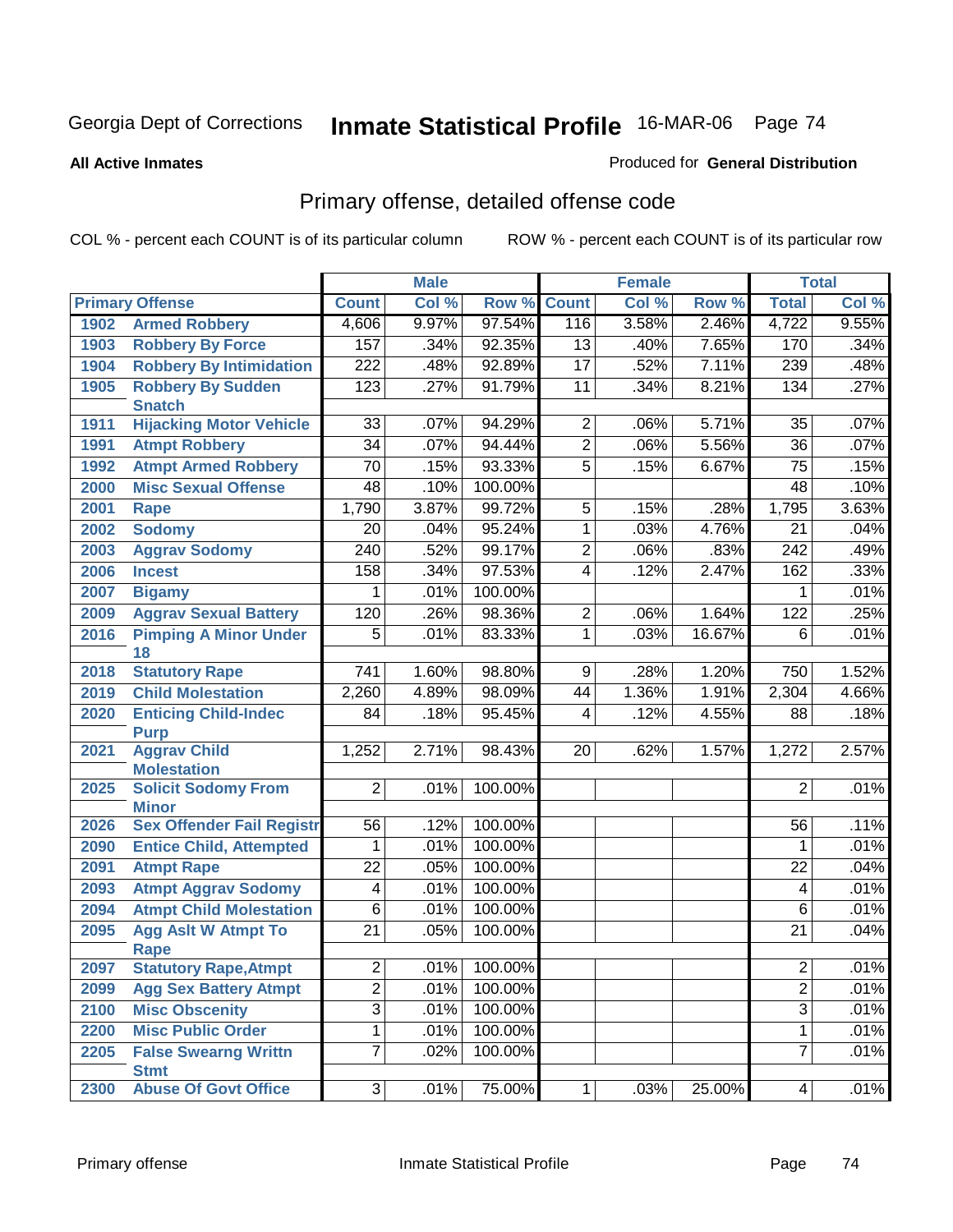#### **All Active Inmates**

### Produced for **General Distribution**

# Primary offense, detailed offense code

|      |                                            |                 | <b>Male</b>  |         |                | <b>Female</b> |        |                         | <b>Total</b> |
|------|--------------------------------------------|-----------------|--------------|---------|----------------|---------------|--------|-------------------------|--------------|
|      | <b>Primary Offense</b>                     | <b>Count</b>    | Col %        | Row %   | <b>Count</b>   | Col %         | Row %  | <b>Total</b>            | Col %        |
| 2301 | <b>Bribery Govt Officer</b>                | $\overline{3}$  | .01%         | 75.00%  | 1              | .03%          | 25.00% | 4                       | .01%         |
| 2304 | <b>Influence Legislative Act</b>           | 1               | .01%         | 100.00% |                |               |        | 1                       | .01%         |
| 2314 | <b>Obstr Of Law Enf Officer</b>            | 645             | 1.40%        | 93.48%  | 45             | 1.39%         | 6.52%  | 690                     | 1.40%        |
| 2315 | <b>Tampering With</b>                      | $\overline{3}$  | .01%         | 100.00% |                |               |        | 3                       | .01%         |
|      | <b>Evidence</b>                            |                 |              |         |                |               |        |                         |              |
| 2316 | <b>Fleeing / Eluding Police</b>            | 52              | .11%         | 100.00% |                |               |        | 52                      | .11%         |
| 2400 | <b>Misc Judicial Proceeding</b>            | $\overline{2}$  | .01%         | 100.00% |                |               |        | $\overline{2}$          | .01%         |
| 2401 | <b>Perjury</b>                             | 1               | .01%         | 33.33%  | $\overline{2}$ | .06%          | 66.67% | $\overline{3}$          | .01%         |
| 2402 | <b>False Swearing</b>                      | 1               | .01%         | 100.00% |                |               |        | $\mathbf{1}$            | .01%         |
| 2404 | Impersonation                              | 1               | .01%         | 100.00% |                |               |        | 1                       | .01%         |
| 2405 | <b>Impersonating Officer</b>               | 1               | .01%         | 100.00% |                |               |        | $\mathbf{1}$            | .01%         |
| 2407 | <b>Embracery</b>                           | $\overline{2}$  | .01%         | 100.00% |                |               |        | $\overline{2}$          | .01%         |
| 2408 | <b>False Statements Govt</b>               | $\overline{25}$ | .05%         | 83.33%  | 5              | .15%          | 16.67% | $\overline{30}$         | .06%         |
| 2411 | <b>Impersntng In Legal</b>                 | 1               | .01%         | 100.00% |                |               |        | 1                       | .01%         |
|      | <b>Procd</b>                               |                 |              |         |                |               |        |                         |              |
| 2501 | <b>Escape</b>                              | 104             | .23%         | 93.69%  | 7              | $.22\%$       | 6.31%  | $\overline{111}$        | .22%         |
| 2502 | <b>Aiding Escape</b>                       | 1               | .01%         | 100.00% |                |               |        | 1                       | .01%         |
| 2503 | <b>Hindering Appreh Or</b><br>Pun          | $\overline{6}$  | .01%         | 85.71%  | 1              | .03%          | 14.29% | 7                       | .01%         |
| 2507 | <b>Mutiny In Penal Inst</b>                | $\overline{3}$  | .01%         | 75.00%  | 1              | .03%          | 25.00% | $\overline{\mathbf{4}}$ | .01%         |
| 2511 | <b>Bail Jumping</b>                        | $\overline{9}$  | .02%         | 90.00%  | 1              | .03%          | 10.00% | $\overline{10}$         | .02%         |
| 2590 | <b>Atmpt Escape</b>                        | 1               | .01%         | 100.00% |                |               |        | 1                       | .01%         |
| 2609 | <b>False Public Alarm</b>                  | $\overline{2}$  | .01%         | 100.00% |                |               |        | $\overline{2}$          | .01%         |
| 2613 | <b>Crmnl Interfere Govt</b>                | $\overline{34}$ | .07%         | 94.44%  | 2              | .06%          | 5.56%  | $\overline{36}$         | .07%         |
|      | <b>Prop</b>                                |                 |              |         |                |               |        |                         |              |
| 2730 | <b>Lottery Violation</b>                   | 1               | .01%         | 100.00% |                |               |        | 1                       | .01%         |
| 2761 | <b>Removal Baggage, Cargo</b>              | 5               | .01%         | 100.00% |                |               |        | $\overline{5}$          | .01%         |
|      | <b>Etc</b>                                 |                 |              |         |                |               |        |                         |              |
| 2801 | <b>Cruelty To Children</b>                 | 245             | .53%<br>.01% | 76.32%  | 76             | 2.34%         | 23.68% | 321                     | .65%         |
| 2811 | <b>Cruelty To Elder Person</b>             | 3               |              | 75.00%  | 1              | .03%          | 25.00% | 4                       | .01%         |
| 2843 | <b>Sex Exploitation Child</b>              | $\overline{30}$ | .06%         | 96.77%  | 1              | .03%          | 3.23%  | $\overline{31}$         | .06%         |
| 2852 | <b>Abandonment Of Child</b>                | 1               | .01%         | 50.00%  | 1              | .03%          | 50.00% | 2                       | .01%         |
| 2900 | <b>Misc Weapon/Explosive</b><br><b>Off</b> | 4               | .01%         | 100.00% |                |               |        | $\overline{4}$          | .01%         |
| 2901 | <b>Carry Concealed</b>                     | $\overline{5}$  | .01%         | 100.00% |                |               |        | $\overline{5}$          | .01%         |
|      | Weapon                                     |                 |              |         |                |               |        |                         |              |
| 2910 | <b>Poss Of Firearm Dur</b>                 | 237             | .51%         | 96.73%  | 8              | .25%          | 3.27%  | 245                     | .50%         |
|      | <b>Crime</b>                               |                 |              |         |                |               |        |                         |              |
| 2911 | <b>Poss Knife During Crime</b>             | 1               | .01%         | 100.00% |                |               |        | 1                       | .01%         |
| 2912 | <b>Poss Of Certain</b>                     | 33              | .07%         | 97.06%  | 1              | .03%          | 2.94%  | 34                      | .07%         |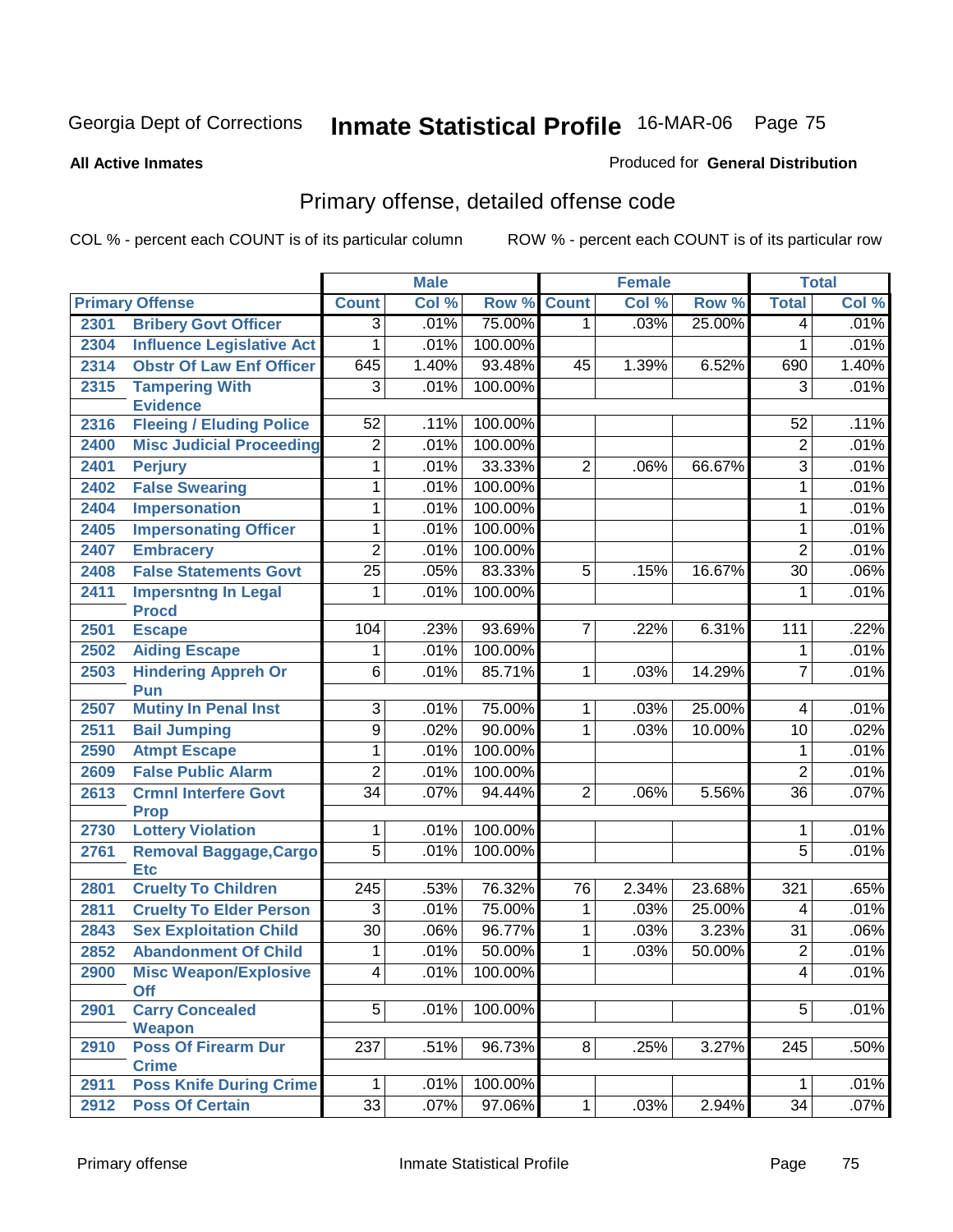Produced for **General Distribution**

#### **All Active Inmates**

# Primary offense, detailed offense code

|      |                                            |                 | <b>Male</b> |         |                         | <b>Female</b> |        |                 | <b>Total</b> |
|------|--------------------------------------------|-----------------|-------------|---------|-------------------------|---------------|--------|-----------------|--------------|
|      | <b>Primary Offense</b>                     | <b>Count</b>    | Col %       |         | <b>Row % Count</b>      | Col %         | Row %  | <b>Total</b>    | CoI%         |
|      | <b>Weapons</b>                             |                 |             |         |                         |               |        |                 |              |
| 2913 | <b>Poss Firearm 1st</b><br><b>Offender</b> | $\overline{31}$ | .07%        | 88.57%  | $\overline{\mathbf{4}}$ | .12%          | 11.43% | 35              | .07%         |
| 2914 | <b>Poss Firearm Convct</b><br><b>Felon</b> | 768             | 1.66%       | 96.85%  | 25                      | .77%          | 3.15%  | 793             | 1.60%        |
| 2915 | <b>Carry Weapon At School</b>              | 11              | .02%        | 100.00% |                         |               |        | 11              | .02%         |
| 2965 | <b>Poss Weapon By</b><br><b>Prisoner</b>   | $\overline{5}$  | .01%        | 100.00% |                         |               |        | $\overline{5}$  | .01%         |
| 2967 | <b>Destroy/Injur Police Dog</b>            | 1               | .01%        | 100.00% |                         |               |        | 1               | .01%         |
| 2971 | <b>Cruelty To Animals</b>                  | $\overline{5}$  | .01%        | 100.00% |                         |               |        | 5               | .01%         |
| 2972 | <b>Aggrav Cruelty To</b><br><b>Animals</b> | 4               | .01%        | 80.00%  | 1                       | .03%          | 20.00% | $\overline{5}$  | .01%         |
| 3001 | Eavesdrop &<br><b>Surveillance</b>         | 1               | .01%        | 100.00% |                         |               |        | 1               | .01%         |
| 3002 | <b>Peeping Tom</b>                         | $\overline{28}$ | .06%        | 100.00% |                         |               |        | 28              | .06%         |
| 3404 | <b>Racketeering</b>                        | 63              | .14%        | 73.26%  | $\overline{23}$         | .71%          | 26.74% | 86              | .17%         |
| 4001 | <b>S/D Narcotics Opiates</b>               | 63              | .14%        | 90.00%  | $\overline{7}$          | .22%          | 10.00% | $\overline{70}$ | .14%         |
| 4002 | <b>S/D Dep Stim Cntrf</b><br><b>Drugs</b>  | 125             | .27%        | 90.58%  | $\overline{13}$         | .40%          | 9.42%  | 138             | .28%         |
| 4003 | <b>S/D Of Lsd</b>                          | $\overline{3}$  | .01%        | 100.00% |                         |               |        | 3               | .01%         |
| 4004 | <b>S/D Of Marijuana</b>                    | 259             | .56%        | 96.28%  | 10                      | .31%          | 3.72%  | 269             | .54%         |
| 4006 | <b>Poss Narcotics Opiates</b>              | 124             | .27%        | 89.21%  | 15                      | .46%          | 10.79% | 139             | .28%         |
| 4007 | <b>Poss Dep Stim Cntrf</b><br><b>Drugs</b> | 265             | .57%        | 86.32%  | 42                      | 1.30%         | 13.68% | 307             | .62%         |
| 4008 | <b>Poss Of Lsd</b>                         | 7               | .02%        | 100.00% |                         |               |        | 7               | .01%         |
| 4009 | <b>Poss Of Marijuana</b>                   | 288             | .62%        | 95.05%  | 15                      | .46%          | 4.95%  | 303             | .61%         |
| 4011 | <b>Illegal Attm To Obt</b><br><b>Drugs</b> | 10              | .02%        | 62.50%  | 6                       | .19%          | 37.50% | 16              | .03%         |
| 4012 | <b>Viol Ga Cntrl Sbst Act</b>              | 24              | .05%        | 88.89%  | $\overline{3}$          | .09%          | 11.11% | 27              | .05%         |
| 4013 | <b>Viol Dngrous Drgs Act</b>               | 1               | .01%        | 100.00% |                         |               |        | $\mathbf 1$     | .01%         |
| 4014 | <b>Uniwfl Mfg/Del/Dist N-C</b><br>S        | 24              | .05%        | 96.00%  | 1                       | .03%          | 4.00%  | 25              | .05%         |
| 4016 | <b>Poss Drug Related Matri</b>             | 5               | .01%        | 83.33%  | 1                       | .03%          | 16.67% | 6               | .01%         |
| 4017 | <b>S/D Cont Sub Public</b>                 | 96              | .21%        | 93.20%  | 7                       | .22%          | 6.80%  | 103             | .21%         |
| 4018 | <b>S/D Cont Sub School</b>                 | $\overline{57}$ | .12%        | 96.61%  | $\overline{2}$          | .06%          | 3.39%  | 59              | .12%         |
| 4021 | <b>S/D Cocaine</b>                         | 1,475           | 3.19%       | 94.55%  | 85                      | 2.62%         | 5.45%  | 1,560           | 3.16%        |
| 4022 | <b>Poss Of Cocaine</b>                     | 2,078           | 4.50%       | 89.11%  | 254                     | 7.84%         | 10.89% | 2,332           | 4.72%        |
| 4030 | <b>Poss Ephedrine</b>                      | 9               | .02%        | 100.00% |                         |               |        | 9               | .02%         |
| 4031 | <b>Poss Methamphetamine</b>                | 469             | 1.02%       | 81.42%  | 107                     | 3.30%         | 18.58% | 576             | 1.17%        |
| 4032 | <b>Sale Methamphetamine</b>                | 68              | .15%        | 79.07%  | 18                      | .56%          | 20.93% | 86              | .17%         |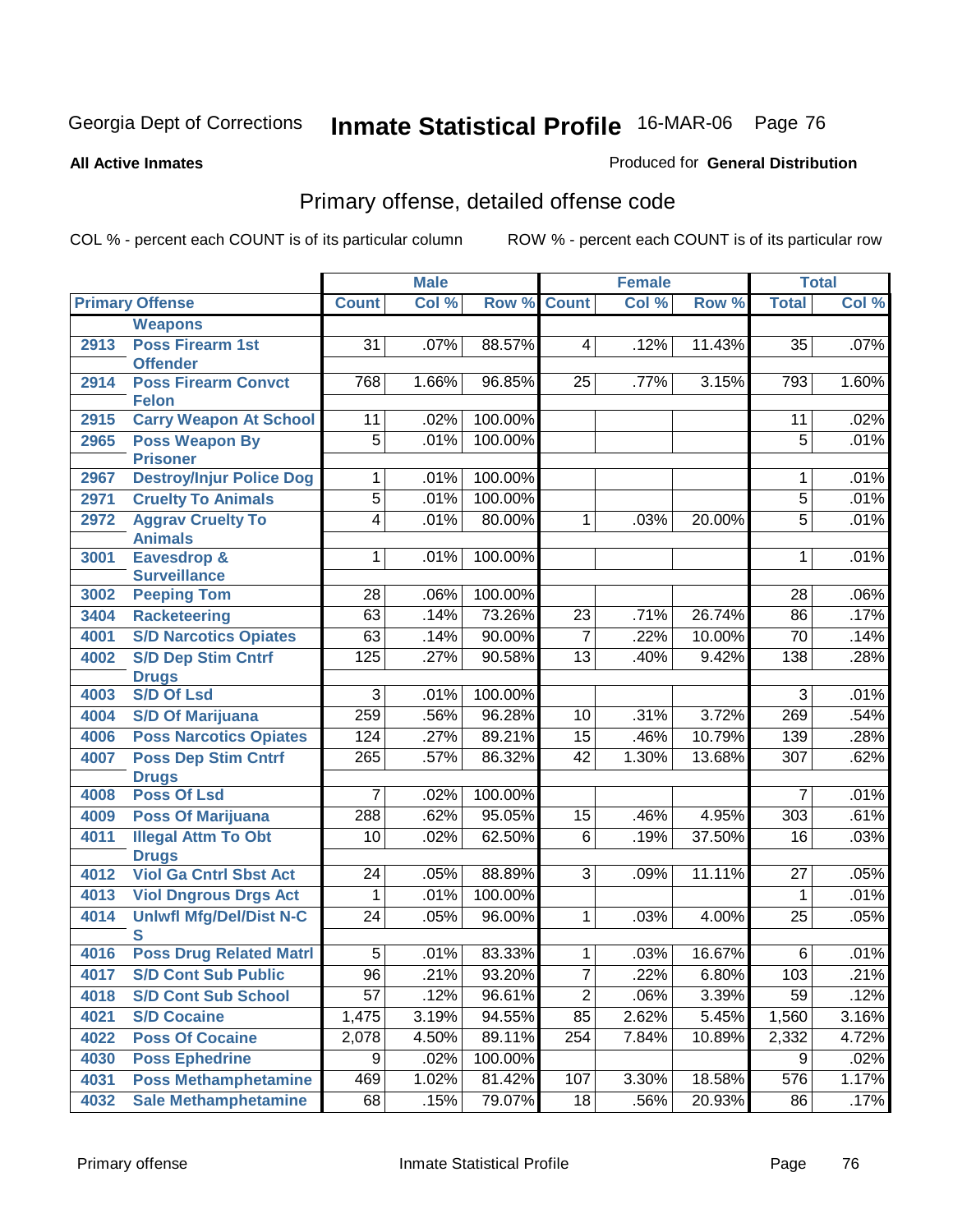#### **All Active Inmates**

### Produced for **General Distribution**

# Primary offense, detailed offense code

|      |                                        |                 | <b>Male</b> |         |                 | <b>Female</b> |        |                 | <b>Total</b> |
|------|----------------------------------------|-----------------|-------------|---------|-----------------|---------------|--------|-----------------|--------------|
|      | <b>Primary Offense</b>                 | <b>Count</b>    | Col %       | Row %   | <b>Count</b>    | Col %         | Row %  | <b>Total</b>    | Col %        |
| 4090 | <b>Atmpt Viol Substance</b>            | 50              | .11%        | 94.34%  | $\overline{3}$  | .09%          | 5.66%  | $\overline{53}$ | .11%         |
|      | <b>Act</b>                             |                 |             |         |                 |               |        |                 |              |
| 4100 | <b>Misc Drugs Trafficking</b>          | 231             | .50%        | 91.67%  | $\overline{21}$ | .65%          | 8.33%  | 252             | .51%         |
| 4101 | <b>Traf Cocaine Less 200</b>           | 455             | .98%        | 95.99%  | $\overline{19}$ | .59%          | 4.01%  | 474             | .96%         |
|      | Gm                                     |                 |             |         |                 |               |        |                 |              |
| 4102 | <b>Traf Cocaine 201-400 Gm</b>         | 89              | .19%        | 90.82%  | 9               | .28%          | 9.18%  | 98              | .20%         |
| 4103 | <b>Traf Cocaine 401+ Gm</b>            | 127             | .27%        | 93.38%  | $\overline{9}$  | .28%          | 6.62%  | 136             | .28%         |
| 4111 | <b>Traf Narcotic Less 14 Gm</b>        | 6               | .01%        | 100.00% |                 |               |        | 6               | .01%         |
| 4112 | <b>Traf Narcotic 15-28 Gm</b>          | $\overline{3}$  | .01%        | 100.00% |                 |               |        | $\overline{3}$  | .01%         |
| 4113 | <b>Traf Narcotic 29+ Gm</b>            | 7               | .02%        | 87.50%  | 1               | .03%          | 12.50% | $\overline{8}$  | .02%         |
| 4121 | Traf Marijna 101-2000 Lb               | $\overline{29}$ | .06%        | 90.63%  | $\overline{3}$  | .09%          | 9.38%  | $\overline{32}$ | .06%         |
| 4122 | Traf Marijna 2001-10k Lb               | $\overline{2}$  | .01%        | 100.00% |                 |               |        | $\overline{2}$  | .01%         |
| 4126 | <b>Traf Amphtmine 28-199</b>           | $\overline{42}$ | .09%        | 87.50%  | 6               | .19%          | 12.50% | $\overline{48}$ | .10%         |
|      | Gm                                     |                 |             |         |                 |               |        |                 |              |
| 4127 | <b>Traf Amphtmine 200-399</b>          | $\overline{5}$  | .01%        | 71.43%  | $\overline{2}$  | .06%          | 28.57% | 7               | .01%         |
|      | Gm                                     |                 |             |         |                 |               |        |                 |              |
| 4128 | Traf Amphtmine 400+                    | $\overline{13}$ | .03%        | 92.86%  | 1               | .03%          | 7.14%  | 14              | .03%         |
| 4130 | Gm<br><b>Cnspire Traffic Cntrl Sub</b> | 7               | .02%        | 100.00% |                 |               |        | 7               | .01%         |
| 4131 | <b>Transactions Drug</b>               | 1               | .01%        | 100.00% |                 |               |        | $\mathbf{1}$    | .01%         |
|      | <b>Objects</b>                         |                 |             |         |                 |               |        |                 |              |
| 4133 | <b>Use Comm Facity Vio C</b>           | 4               | .01%        | 57.14%  | $\overline{3}$  | .09%          | 42.86% | 7               | .01%         |
|      | <b>Sub</b>                             |                 |             |         |                 |               |        |                 |              |
| 4134 | <b>Att/Consprcy Commt</b>              | 34              | .07%        | 82.93%  | 7               | .22%          | 17.07% | 41              | .08%         |
|      | C/S/Of                                 |                 |             |         |                 |               |        |                 |              |
| 4140 | <b>Traf Methamph 28-199</b>            | 123             | .27%        | 91.79%  | 11              | .34%          | 8.21%  | 134             | .27%         |
|      | Gm                                     |                 |             |         |                 |               |        |                 |              |
| 4141 | <b>Traf Methamph 200-399</b>           | 17              | .04%        | 89.47%  | $\overline{2}$  | .06%          | 10.53% | 19              | .04%         |
| 4142 | Gm<br>Traf Methamph 400+ Gm            | 30              | .06%        | 93.75%  | $\overline{2}$  | .06%          | 6.25%  | 32              | .06%         |
| 4143 | <b>Manf Methamph 28-199</b>            | $\overline{34}$ | .07%        | 85.00%  | $\overline{6}$  | .19%          | 15.00% | 40              | .08%         |
|      | Gm                                     |                 |             |         |                 |               |        |                 |              |
| 4144 | <b>Manf Methamph 200-399</b>           | 1               | .01%        | 100.00% |                 |               |        | 1               | .01%         |
|      | Gm                                     |                 |             |         |                 |               |        |                 |              |
| 4146 | <b>Traf Methamph Unspec</b>            | 54              | .12%        | 93.10%  | 4               | .12%          | 6.90%  | 58              | .12%         |
|      | <b>Amt</b>                             |                 |             |         |                 |               |        |                 |              |
| 4147 | <b>Manf Methamph Unspec</b>            | 63              | .14%        | 96.92%  | 2               | .06%          | 3.08%  | 65              | .13%         |
|      | <b>Amt</b>                             |                 |             |         |                 |               |        |                 |              |
| 5001 | <b>Viol Motor Vehicle Laws</b>         | 47              | .10%        | 94.00%  | $\overline{3}$  | .09%          | 6.00%  | 50              | .10%         |
| 5003 | <b>Chop Shop Violation</b>             | $\overline{2}$  | .01%        | 100.00% |                 |               |        | $\overline{2}$  | .01%         |
| 5004 | <b>Drvng Habtl Violator</b>            | 159             | .34%        | 96.95%  | 5 <sup>1</sup>  | .15%          | 3.05%  | 164             | .33%         |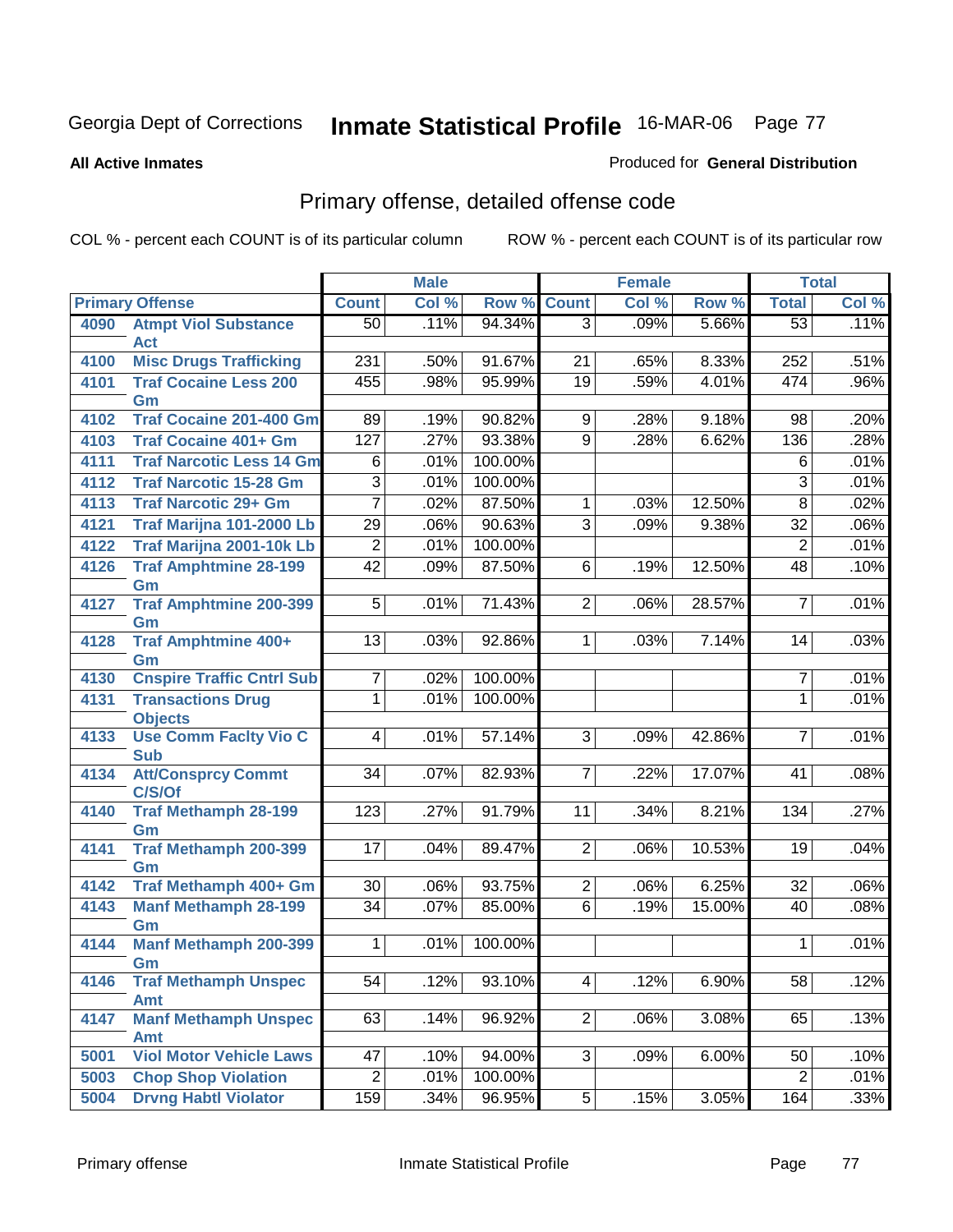**All Active Inmates**

### Produced for **General Distribution**

# Primary offense, detailed offense code

|      |                                  |                 | <b>Male</b> |         |       | <b>Female</b> |       |              | <b>Total</b> |
|------|----------------------------------|-----------------|-------------|---------|-------|---------------|-------|--------------|--------------|
|      | <b>Primary Offense</b>           | <b>Count</b>    | Col %       | Row %   | Count | Col %         | Row % | <b>Total</b> | Col %        |
| 5005 | <b>Habit Traf Viol/Impaired</b>  |                 | .02%        | 100.00% |       |               |       |              | $.01\%$      |
| 6000 | <b>Misc Mrals/Pblic H/Safty</b>  | 14              | $.03\%$     | 93.33%  |       | .03%          | 6.67% | 15           | .03%         |
| 6200 | <b>Misc CorrectionI Inst Off</b> | 17 <sub>1</sub> | .04%        | 100.00% |       |               |       | 17           | .03%         |
| 9901 | <b>Conspiracy</b>                | 58              | .13%        | 93.55%  | 4     | .12%          | 6.45% | 62           | .13%         |
| 9905 | <b>Crmnl Atmpt</b>               | 24              | .05%        | 100.00% |       |               |       | 24           | .05%         |
| 9906 | <b>Aircraft Hijacking</b>        |                 | $.01\%$     | 100.00% |       |               |       |              | .01%         |
| 9907 | <b>Unauth Dist Recrd</b>         |                 | $.01\%$     | 100.00% |       |               |       |              | .01%         |
|      | <b>Devices</b>                   |                 |             |         |       |               |       |              |              |
| 9910 | <b>Crmnl Solicitation</b>        | 5               | $.01\%$     | 100.00% |       |               |       | 5            | .01%         |
| 9911 | <b>Party To A Crime</b>          | 6               | .01%        | 100.00% |       |               |       | 6            | .01%         |
|      | <b>Total Rported</b>             | 46,194          | 100%        | 93.44%  | 3,241 | 100%          | 6.56% | 49,435       | 100%         |

| n a<br>τeα | 469    | 49    | E40    |
|------------|--------|-------|--------|
| ota.       | 46,663 | 3,290 | 19.953 |

| Mode (most frequent) | 1601 Burglary | 1701 Forgery 1st Degree | 1601 Burglary |
|----------------------|---------------|-------------------------|---------------|
|----------------------|---------------|-------------------------|---------------|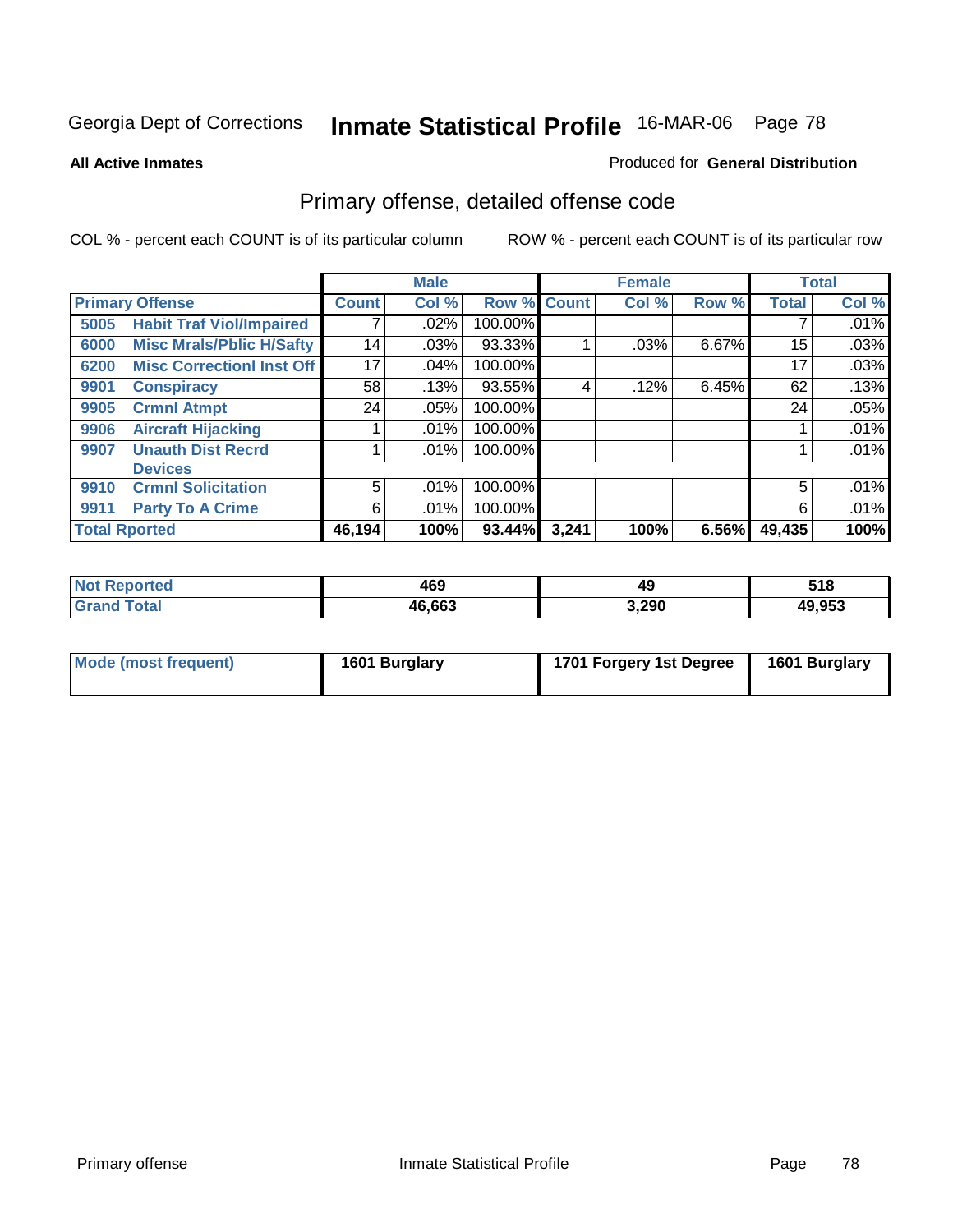### **All Active Inmates**

### Produced for **General Distribution**

# County of conviction of primary offense

|                 |                             | <b>Male</b>      |       |         | <b>Female</b>    |       | <b>Total</b> |                  |       |
|-----------------|-----------------------------|------------------|-------|---------|------------------|-------|--------------|------------------|-------|
|                 | <b>County of Conviction</b> | <b>Count</b>     | Col % | Row %   | <b>Count</b>     | Col % | Row %        | <b>Total</b>     | Col % |
| 1               | <b>Appling</b>              | 84               | .18%  | 94.38%  | $\overline{5}$   | .15%  | 5.62%        | 89               | .18%  |
| $\overline{2}$  | <b>Atkinson</b>             | $\overline{39}$  | .08%  | 95.12%  | $\overline{2}$   | .06%  | 4.88%        | 41               | .08%  |
| 3               | <b>Bacon</b>                | $\overline{53}$  | .11%  | 94.64%  | $\overline{3}$   | .09%  | 5.36%        | $\overline{56}$  | .11%  |
| 4               | <b>Baker</b>                | $\overline{16}$  | .03%  | 94.12%  | 1                | .03%  | 5.88%        | $\overline{17}$  | .03%  |
| 5               | <b>Baldwin</b>              | $\overline{335}$ | .73%  | 93.58%  | $\overline{23}$  | .71%  | 6.42%        | 358              | .72%  |
| 6               | <b>Banks</b>                | 67               | .15%  | 90.54%  | $\overline{7}$   | .22%  | 9.46%        | $\overline{74}$  | .15%  |
| 7               | <b>Barrow</b>               | $\overline{219}$ | .47%  | 95.63%  | $\overline{10}$  | .31%  | 4.37%        | 229              | .46%  |
| 8               | <b>Bartow</b>               | 509              | 1.10% | 89.14%  | 62               | 1.91% | 10.86%       | $\overline{571}$ | 1.16% |
| 9               | <b>Ben Hill</b>             | $\overline{213}$ | .46%  | 92.61%  | $\overline{17}$  | .52%  | 7.39%        | 230              | .47%  |
| 10              | <b>Berrien</b>              | $\overline{82}$  | .18%  | 89.13%  | 10               | .31%  | 10.87%       | 92               | .19%  |
| 11              | <b>Bibb</b>                 | $\overline{981}$ | 2.12% | 94.97%  | $\overline{52}$  | 1.60% | 5.03%        | 1,033            | 2.09% |
| 12              | <b>Bleckley</b>             | 102              | .22%  | 90.27%  | 11               | .34%  | 9.73%        | 113              | .23%  |
| $\overline{13}$ | <b>Brantley</b>             | $\overline{48}$  | .10%  | 94.12%  | $\overline{3}$   | .09%  | 5.88%        | $\overline{51}$  | .10%  |
| 14              | <b>Brooks</b>               | $\overline{71}$  | .15%  | 100.00% |                  |       |              | $\overline{71}$  | .14%  |
| 15              | <b>Bryan</b>                | $\overline{97}$  | .21%  | 92.38%  | 8                | .25%  | 7.62%        | 105              | .21%  |
| 16              | <b>Bulloch</b>              | $\overline{411}$ | .89%  | 92.57%  | $\overline{33}$  | 1.02% | 7.43%        | 444              | .90%  |
| 17              | <b>Burke</b>                | $\overline{202}$ | .44%  | 96.19%  | $\overline{8}$   | .25%  | 3.81%        | $\overline{210}$ | .42%  |
| 18              | <b>Butts</b>                | $\overline{128}$ | .28%  | 95.52%  | 6                | .19%  | 4.48%        | $\overline{134}$ | .27%  |
| 19              | <b>Calhoun</b>              | $\overline{33}$  | .07%  | 91.67%  | $\overline{3}$   | .09%  | 8.33%        | $\overline{36}$  | .07%  |
| 20              | <b>Camden</b>               | 124              | .27%  | 96.88%  | 4                | .12%  | 3.13%        | 128              | .26%  |
| 21              | <b>Candler</b>              | $\overline{63}$  | .14%  | 96.92%  | $\overline{2}$   | .06%  | 3.08%        | 65               | .13%  |
| 22              | <b>Carroll</b>              | 474              | 1.03% | 91.68%  | $\overline{43}$  | 1.33% | 8.32%        | $\overline{517}$ | 1.05% |
| 23              | <b>Catoosa</b>              | $\overline{242}$ | .52%  | 91.67%  | $\overline{22}$  | .68%  | 8.33%        | $\overline{264}$ | .53%  |
| 24              | <b>Charlton</b>             | 67               | .15%  | 95.71%  | $\overline{3}$   | .09%  | 4.29%        | 70               | .14%  |
| 25              | <b>Chatham</b>              | 2,292            | 4.96% | 94.20%  | $\overline{141}$ | 4.35% | 5.80%        | 2,433            | 4.92% |
| 26              | <b>Chattahoochee</b>        | 29               | .06%  | 93.55%  | $\overline{2}$   | .06%  | 6.45%        | $\overline{31}$  | .06%  |
| 27              | Chattooga                   | $\overline{215}$ | .47%  | 88.48%  | $\overline{28}$  | .86%  | 11.52%       | 243              | .49%  |
| 28              | <b>Cherokee</b>             | 540              | 1.17% | 90.30%  | $\overline{58}$  | 1.79% | 9.70%        | 598              | 1.21% |
| 29              | <b>Clarke</b>               | 436              | .94%  | 93.36%  | $\overline{31}$  | .96%  | 6.64%        | 467              | .94%  |
| 30              | <b>Clay</b>                 | $\overline{25}$  | .05%  | 96.15%  | 1                | .03%  | 3.85%        | $\overline{26}$  | .05%  |
| $\overline{31}$ | <b>Clayton</b>              | 1,555            | 3.37% | 92.73%  | $\overline{122}$ | 3.76% | 7.27%        | 1,677            | 3.39% |
| 32              | <b>Clinch</b>               | 49               | .11%  | 94.23%  | 3                | .09%  | 5.77%        | 52               | .11%  |
| 33              | <b>Cobb</b>                 | 2,473            | 5.35% | 91.66%  | 225              | 6.94% | 8.34%        | 2,698            | 5.46% |
| 34              | <b>Coffee</b>               | 214              | .46%  | 90.68%  | $\overline{22}$  | .68%  | 9.32%        | 236              | .48%  |
| 35              | <b>Colquitt</b>             | 288              | .62%  | 97.30%  | 8                | .25%  | 2.70%        | 296              | .60%  |
| 36              | <b>Columbia</b>             | $\overline{276}$ | .60%  | 92.31%  | 23               | .71%  | 7.69%        | 299              | .60%  |
| 37              | <b>Cook</b>                 | 136              | .29%  | 95.10%  | $\overline{7}$   | .22%  | 4.90%        | 143              | .29%  |
| 38              | <b>Coweta</b>               | 469              | 1.02% | 95.52%  | 22               | .68%  | 4.48%        | 491              | .99%  |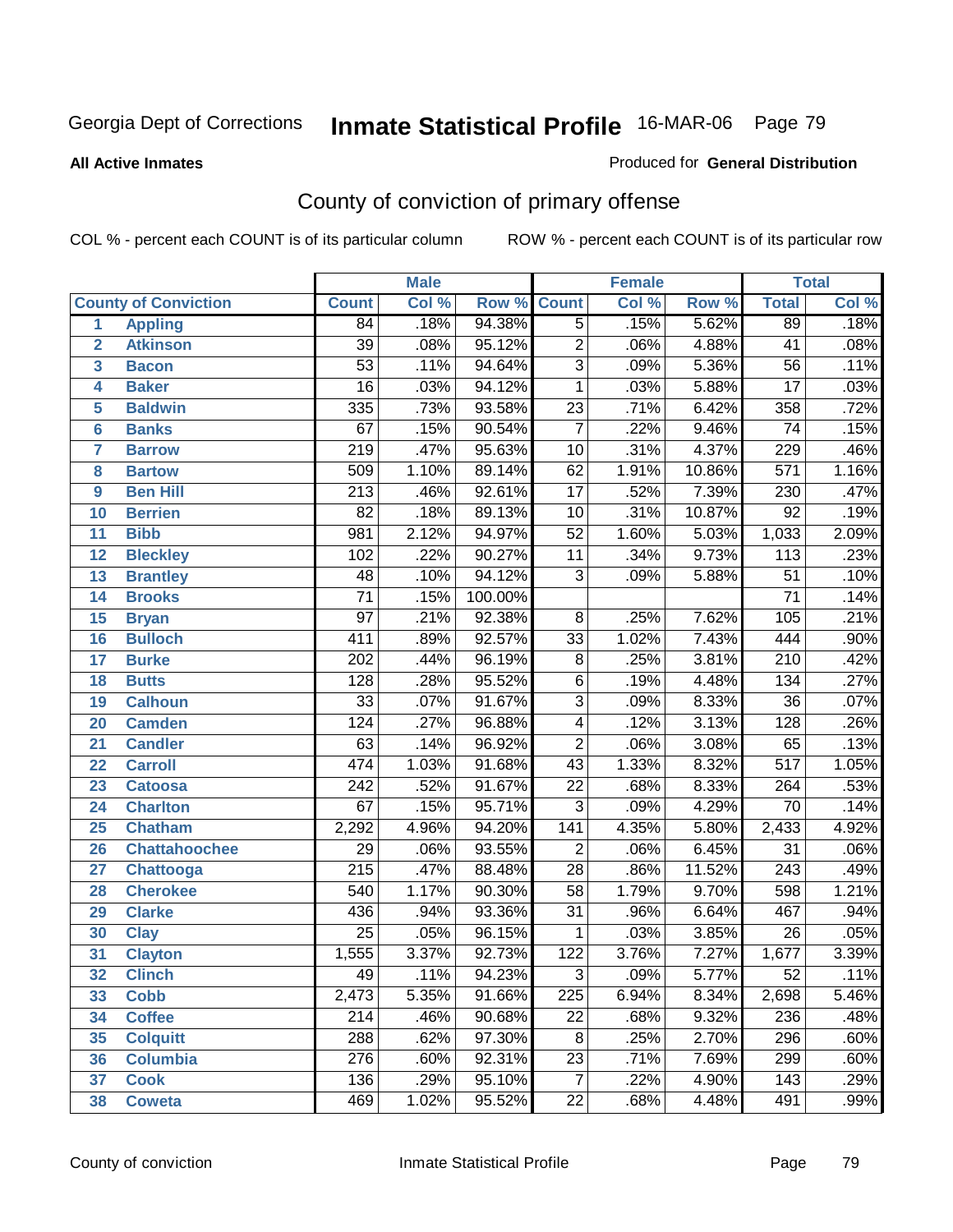**All Active Inmates**

### Produced for **General Distribution**

# County of conviction of primary offense

|    |                             |                  | <b>Male</b> |         | <b>Female</b>            |       |        | <b>Total</b>     |         |  |
|----|-----------------------------|------------------|-------------|---------|--------------------------|-------|--------|------------------|---------|--|
|    | <b>County of Conviction</b> | <b>Count</b>     | Col %       | Row %   | <b>Count</b>             | Col % | Row %  | <b>Total</b>     | Col %   |  |
| 39 | <b>Crawford</b>             | $\overline{18}$  | .04%        | 85.71%  | $\overline{3}$           | .09%  | 14.29% | $\overline{21}$  | .04%    |  |
| 40 | <b>Crisp</b>                | 268              | .58%        | 92.73%  | $\overline{21}$          | .65%  | 7.27%  | 289              | .58%    |  |
| 41 | <b>Dade</b>                 | 132              | .29%        | 93.62%  | 9                        | .28%  | 6.38%  | 141              | .29%    |  |
| 42 | <b>Dawson</b>               | $\overline{87}$  | .19%        | 94.57%  | $\overline{5}$           | .15%  | 5.43%  | $\overline{92}$  | .19%    |  |
| 43 | <b>Decatur</b>              | $\overline{272}$ | .59%        | 93.79%  | $\overline{18}$          | .56%  | 6.21%  | 290              | .59%    |  |
| 44 | <b>Dekalb</b>               | 2,971            | 6.43%       | 95.32%  | 146                      | 4.50% | 4.68%  | 3,117            | 6.31%   |  |
| 45 | <b>Dodge</b>                | 164              | .36%        | 92.66%  | $\overline{13}$          | .40%  | 7.34%  | 177              | .36%    |  |
| 46 | <b>Dooly</b>                | 103              | .22%        | 95.37%  | $\sqrt{5}$               | .15%  | 4.63%  | 108              | .22%    |  |
| 47 | <b>Dougherty</b>            | 965              | 2.09%       | 94.15%  | 60                       | 1.85% | 5.85%  | 1,025            | 2.07%   |  |
| 48 | <b>Douglas</b>              | 996              | 2.16%       | 90.71%  | 102                      | 3.15% | 9.29%  | 1,098            | 2.22%   |  |
| 49 | <b>Early</b>                | 65               | .14%        | 95.59%  | $\overline{3}$           | .09%  | 4.41%  | 68               | .14%    |  |
| 50 | <b>Echols</b>               | $\overline{12}$  | .03%        | 100.00% |                          |       |        | $\overline{12}$  | .02%    |  |
| 51 | <b>Effingham</b>            | 167              | .36%        | 93.30%  | $\overline{12}$          | .37%  | 6.70%  | 179              | .36%    |  |
| 52 | <b>Elbert</b>               | 149              | .32%        | 90.30%  | 16                       | .49%  | 9.70%  | 165              | .33%    |  |
| 53 | <b>Emanuel</b>              | 178              | .39%        | 97.27%  | $\overline{5}$           | .15%  | 2.73%  | 183              | .37%    |  |
| 54 | <b>Evans</b>                | $\overline{81}$  | .18%        | 95.29%  | $\overline{\mathcal{A}}$ | .12%  | 4.71%  | 85               | .17%    |  |
| 55 | <b>Fannin</b>               | 101              | .22%        | 90.18%  | 11                       | .34%  | 9.82%  | $\overline{112}$ | .23%    |  |
| 56 | <b>Fayette</b>              | 270              | .58%        | 93.10%  | $\overline{20}$          | .62%  | 6.90%  | 290              | .59%    |  |
| 57 | <b>Floyd</b>                | 759              | 1.64%       | 89.40%  | 90                       | 2.78% | 10.60% | 849              | 1.72%   |  |
| 58 | <b>Forsyth</b>              | $\overline{217}$ | .47%        | 91.95%  | $\overline{19}$          | .59%  | 8.05%  | $\overline{236}$ | .48%    |  |
| 59 | <b>Franklin</b>             | 126              | .27%        | 91.97%  | $\overline{11}$          | .34%  | 8.03%  | 137              | .28%    |  |
| 60 | <b>Fulton</b>               | 4,335            | 9.38%       | 96.06%  | 178                      | 5.49% | 3.94%  | 4,513            | 9.13%   |  |
| 61 | Gilmer                      | 122              | .26%        | 90.37%  | $\overline{13}$          | .40%  | 9.63%  | 135              | .27%    |  |
| 62 | <b>Glascock</b>             | 8                | .02%        | 88.89%  | $\mathbf{1}$             | .03%  | 11.11% | $\overline{9}$   | .02%    |  |
| 63 | <b>Glynn</b>                | 455              | .98%        | 95.99%  | 19                       | .59%  | 4.01%  | 474              | .96%    |  |
| 64 | <b>Gordon</b>               | 267              | .58%        | 88.41%  | $\overline{35}$          | 1.08% | 11.59% | 302              | .61%    |  |
| 65 | <b>Grady</b>                | 222              | .48%        | 94.47%  | $\overline{13}$          | .40%  | 5.53%  | 235              | .48%    |  |
| 66 | <b>Greene</b>               | 102              | .22%        | 95.33%  | 5                        | .15%  | 4.67%  | 107              | .22%    |  |
| 67 | <b>Gwinnett</b>             | 1,453            | 3.15%       | 93.68%  | 98                       | 3.02% | 6.32%  | 1,551            | 3.14%   |  |
| 68 | <b>Habersham</b>            | 125              | .27%        | 89.93%  | 14                       | .43%  | 10.07% | 139              | .28%    |  |
| 69 | <b>Hall</b>                 | 700              | 1.52%       | 91.62%  | 64                       | 1.97% | 8.38%  | 764              | 1.55%   |  |
| 70 | <b>Hancock</b>              | 42               | .09%        | 97.67%  | 1                        | .03%  | 2.33%  | 43               | $.09\%$ |  |
| 71 | <b>Haralson</b>             | $\overline{70}$  | .15%        | 97.22%  | $\overline{2}$           | .06%  | 2.78%  | $\overline{72}$  | .15%    |  |
| 72 | <b>Harris</b>               | 100              | .22%        | 95.24%  | $\overline{5}$           | .15%  | 4.76%  | 105              | .21%    |  |
| 73 | <b>Hart</b>                 | $\overline{98}$  | .21%        | 92.45%  | $\overline{8}$           | .25%  | 7.55%  | 106              | .21%    |  |
| 74 | <b>Heard</b>                | 54               | .12%        | 93.10%  | 4                        | .12%  | 6.90%  | 58               | .12%    |  |
| 75 | <b>Henry</b>                | 428              | .93%        | 91.65%  | $\overline{39}$          | 1.20% | 8.35%  | 467              | .94%    |  |
| 76 | <b>Houston</b>              | 561              | 1.21%       | 93.66%  | 38                       | 1.17% | 6.34%  | 599              | 1.21%   |  |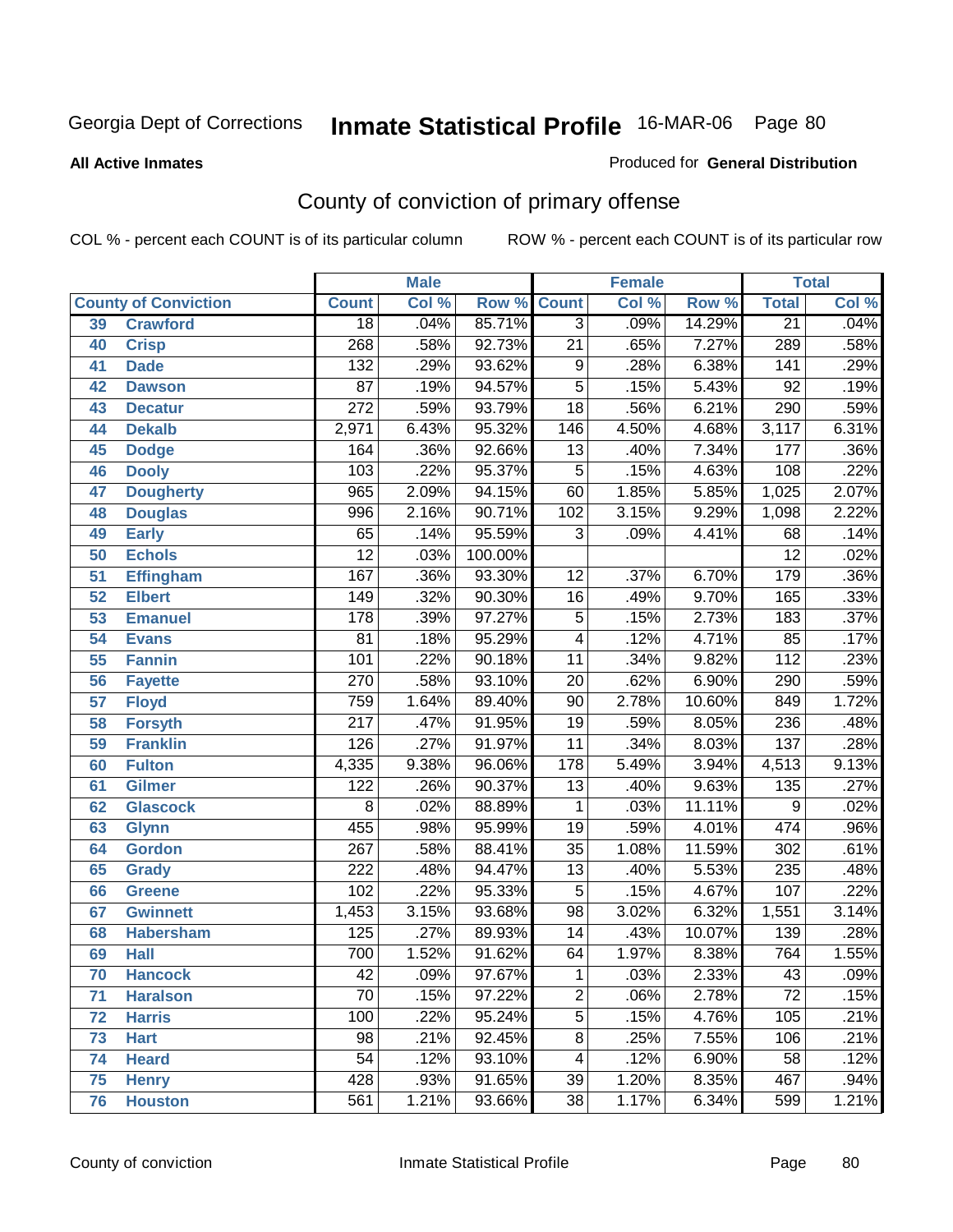**All Active Inmates**

#### Produced for **General Distribution**

# County of conviction of primary offense

|                 |                             |                  | <b>Male</b> |        |                         | <b>Female</b> |        |                  | <b>Total</b> |
|-----------------|-----------------------------|------------------|-------------|--------|-------------------------|---------------|--------|------------------|--------------|
|                 | <b>County of Conviction</b> | <b>Count</b>     | Col %       | Row %  | <b>Count</b>            | Col %         | Row %  | <b>Total</b>     | Col %        |
| $\overline{77}$ | <b>Irwin</b>                | 65               | .14%        | 97.01% | $\overline{2}$          | .06%          | 2.99%  | 67               | .14%         |
| 78              | <b>Jackson</b>              | $\overline{216}$ | .47%        | 92.31% | $\overline{18}$         | .56%          | 7.69%  | 234              | .47%         |
| 79              | <b>Jasper</b>               | 61               | .13%        | 95.31% | $\overline{3}$          | .09%          | 4.69%  | 64               | .13%         |
| 80              | <b>Jeff Davis</b>           | 62               | .13%        | 93.94% | 4                       | .12%          | 6.06%  | 66               | .13%         |
| 81              | <b>Jefferson</b>            | 109              | .24%        | 99.09% | $\mathbf{1}$            | .03%          | .91%   | $\overline{110}$ | .22%         |
| 82              | <b>Jenkins</b>              | $\overline{71}$  | .15%        | 93.42% | $\overline{5}$          | .15%          | 6.58%  | 76               | .15%         |
| 83              | <b>Johnson</b>              | 63               | .14%        | 96.92% | $\overline{2}$          | .06%          | 3.08%  | 65               | .13%         |
| 84              | <b>Jones</b>                | $\overline{123}$ | .27%        | 93.18% | $\overline{9}$          | .28%          | 6.82%  | $\overline{132}$ | .27%         |
| 85              | <b>Lamar</b>                | $\overline{73}$  | .16%        | 94.81% | 4                       | .12%          | 5.19%  | $\overline{77}$  | .16%         |
| 86              | <b>Lanier</b>               | 43               | .09%        | 93.48% | $\overline{3}$          | .09%          | 6.52%  | 46               | .09%         |
| 87              | <b>Laurens</b>              | $\overline{264}$ | .57%        | 92.63% | $\overline{21}$         | .65%          | 7.37%  | 285              | .58%         |
| 88              | Lee                         | $\overline{57}$  | .12%        | 96.61% | $\overline{2}$          | .06%          | 3.39%  | $\overline{59}$  | .12%         |
| 89              | <b>Liberty</b>              | 229              | .50%        | 95.82% | $\overline{10}$         | .31%          | 4.18%  | 239              | .48%         |
| 90              | <b>Lincoln</b>              | $\overline{37}$  | .08%        | 97.37% | 1                       | .03%          | 2.63%  | 38               | .08%         |
| 91              | Long                        | $\overline{90}$  | .19%        | 92.78% | $\overline{7}$          | .22%          | 7.22%  | $\overline{97}$  | .20%         |
| 92              | <b>Lowndes</b>              | 531              | 1.15%       | 95.16% | $\overline{27}$         | .83%          | 4.84%  | 558              | 1.13%        |
| 93              | <b>Lumpkin</b>              | $\overline{73}$  | .16%        | 87.95% | 10                      | .31%          | 12.05% | 83               | .17%         |
| 94              | <b>Macon</b>                | $\overline{73}$  | .16%        | 96.05% | $\overline{3}$          | .09%          | 3.95%  | $\overline{76}$  | .15%         |
| 95              | <b>Madison</b>              | $\overline{138}$ | .30%        | 93.24% | $\overline{10}$         | .31%          | 6.76%  | $\overline{148}$ | .30%         |
| 96              | <b>Marion</b>               | 45               | .10%        | 93.75% | $\overline{3}$          | .09%          | 6.25%  | 48               | .10%         |
| 97              | <b>Mcduffie</b>             | $\overline{212}$ | .46%        | 93.81% | $\overline{14}$         | .43%          | 6.19%  | 226              | .46%         |
| 98              | <b>Mcintosh</b>             | 66               | .14%        | 98.51% | $\mathbf{1}$            | .03%          | 1.49%  | 67               | .14%         |
| 99              | <b>Meriwether</b>           | $\overline{187}$ | .40%        | 93.97% | $\overline{12}$         | .37%          | 6.03%  | 199              | .40%         |
| 100             | <b>Miller</b>               | 30               | .06%        | 96.77% | 1                       | .03%          | 3.23%  | $\overline{31}$  | .06%         |
| 101             | <b>Mitchell</b>             | 199              | .43%        | 92.99% | $\overline{15}$         | .46%          | 7.01%  | $\overline{214}$ | .43%         |
| 102             | <b>Monroe</b>               | 164              | .36%        | 92.66% | $\overline{13}$         | .40%          | 7.34%  | 177              | .36%         |
| 103             | <b>Montgomery</b>           | $\overline{47}$  | .10%        | 94.00% | $\overline{3}$          | .09%          | 6.00%  | $\overline{50}$  | .10%         |
| 104             | <b>Morgan</b>               | $\overline{80}$  | .17%        | 94.12% | $\overline{5}$          | .15%          | 5.88%  | 85               | .17%         |
| 105             | <b>Murray</b>               | 194              | .42%        | 90.23% | $\overline{21}$         | .65%          | 9.77%  | $\overline{215}$ | .43%         |
| 106             | <b>Muscogee</b>             | 1,631            | 3.53%       | 93.25% | $\overline{118}$        | 3.64%         | 6.75%  | 1,749            | 3.54%        |
| 107             | <b>Newton</b>               | 457              | .99%        | 92.51% | $\overline{37}$         | 1.14%         | 7.49%  | 494              | 1.00%        |
| 108             | <b>Oconee</b>               | 63               | .14%        | 96.92% | 2                       | .06%          | 3.08%  | 65               | .13%         |
| 109             | <b>Oglethorpe</b>           | 60               | .13%        | 92.31% | $\overline{5}$          | .15%          | 7.69%  | 65               | .13%         |
| 110             | <b>Paulding</b>             | 194              | .42%        | 93.27% | $\overline{14}$         | .43%          | 6.73%  | 208              | .42%         |
| 111             | <b>Peach</b>                | $\overline{86}$  | .19%        | 97.73% | 2                       | .06%          | 2.27%  | 88               | .18%         |
| 112             | <b>Pickens</b>              | 88               | .19%        | 98.88% | 1                       | .03%          | 1.12%  | 89               | .18%         |
| 113             | <b>Pierce</b>               | 49               | .11%        | 96.08% | 2                       | .06%          | 3.92%  | $\overline{51}$  | .10%         |
| 114             | <b>Pike</b>                 | 46               | .10%        | 92.00% | $\overline{\mathbf{4}}$ | .12%          | 8.00%  | 50               | .10%         |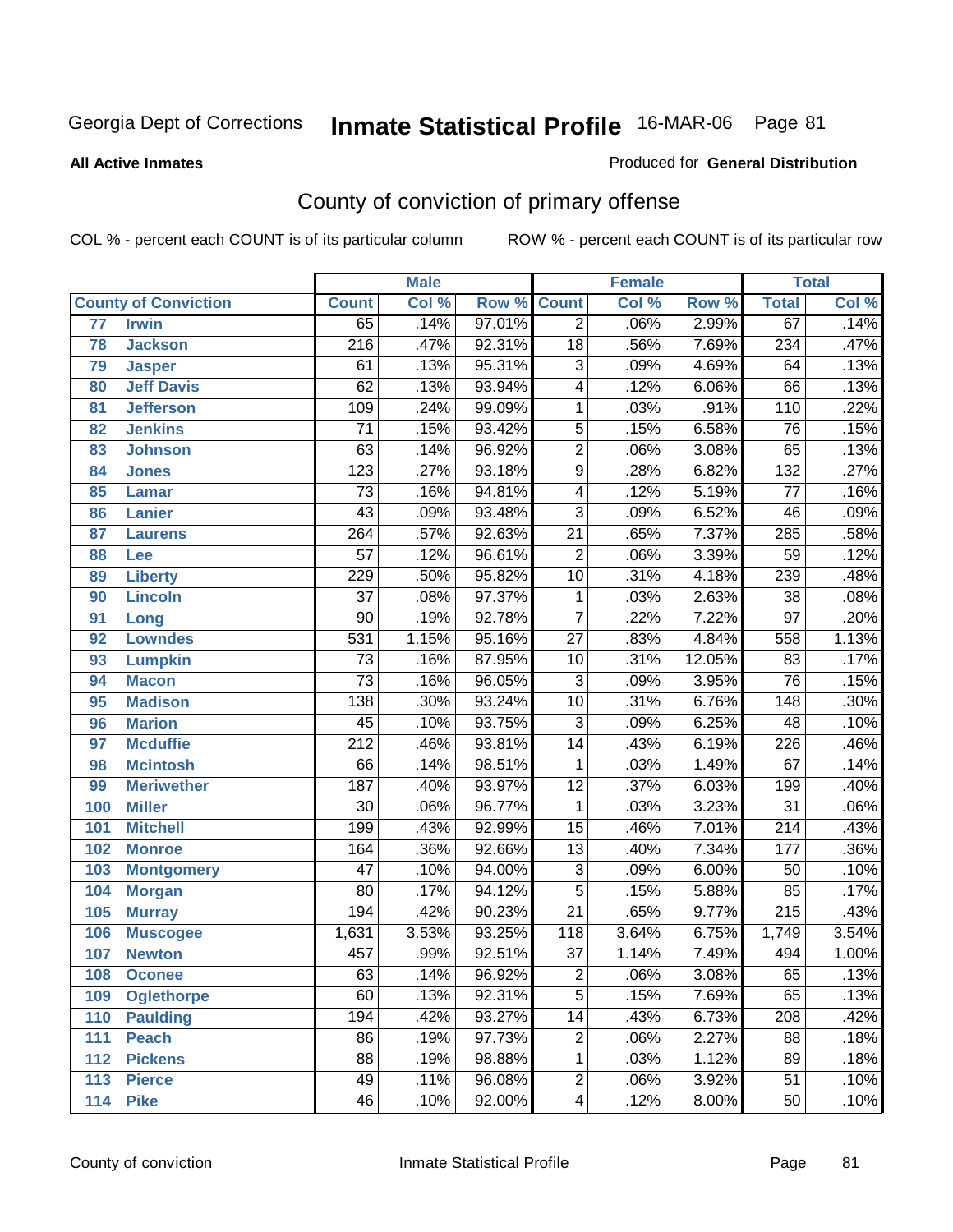### **All Active Inmates**

#### Produced for **General Distribution**

# County of conviction of primary offense

|                             |                  | <b>Male</b> |         | <b>Female</b>           |       |        | <b>Total</b>     |       |  |
|-----------------------------|------------------|-------------|---------|-------------------------|-------|--------|------------------|-------|--|
| <b>County of Conviction</b> | <b>Count</b>     | Col %       | Row %   | <b>Count</b>            | Col % | Row %  | <b>Total</b>     | Col % |  |
| 115<br><b>Polk</b>          | 145              | .31%        | 95.39%  | $\overline{7}$          | .22%  | 4.61%  | 152              | .31%  |  |
| 116<br><b>Pulaski</b>       | 89               | .19%        | 89.90%  | 10                      | .31%  | 10.10% | 99               | .20%  |  |
| 117<br><b>Putnam</b>        | 126              | .27%        | 94.74%  | $\overline{7}$          | .22%  | 5.26%  | $\overline{133}$ | .27%  |  |
| Quitman<br>118              | $\overline{12}$  | .03%        | 100.00% |                         |       |        | $\overline{12}$  | .02%  |  |
| 119<br><b>Rabun</b>         | 65               | .14%        | 89.04%  | $\overline{8}$          | .25%  | 10.96% | $\overline{73}$  | .15%  |  |
| 120<br><b>Randolph</b>      | 66               | .14%        | 98.51%  | $\mathbf{1}$            | .03%  | 1.49%  | $\overline{67}$  | .14%  |  |
| <b>Richmond</b><br>121      | 1,835            | 3.97%       | 93.29%  | $\overline{132}$        | 4.07% | 6.71%  | 1,967            | 3.98% |  |
| 122<br><b>Rockdale</b>      | 388              | .84%        | 92.60%  | 31                      | .96%  | 7.40%  | 419              | .85%  |  |
| 123<br><b>Schley</b>        | $\overline{20}$  | .04%        | 100.00% |                         |       |        | $\overline{20}$  | .04%  |  |
| <b>Screven</b><br>124       | $\overline{125}$ | .27%        | 96.15%  | $\overline{5}$          | .15%  | 3.85%  | 130              | .26%  |  |
| <b>Seminole</b><br>125      | $\overline{75}$  | .16%        | 91.46%  | $\overline{7}$          | .22%  | 8.54%  | $\overline{82}$  | .17%  |  |
| 126<br><b>Spalding</b>      | 591              | 1.28%       | 91.06%  | 58                      | 1.79% | 8.94%  | 649              | 1.31% |  |
| 127<br><b>Stephens</b>      | 162              | .35%        | 93.64%  | 11                      | .34%  | 6.36%  | $\overline{173}$ | .35%  |  |
| 128<br><b>Stewart</b>       | $\overline{37}$  | .08%        | 94.87%  | $\overline{2}$          | .06%  | 5.13%  | $\overline{39}$  | .08%  |  |
| 129<br><b>Sumter</b>        | $\overline{237}$ | .51%        | 94.05%  | $\overline{15}$         | .46%  | 5.95%  | 252              | .51%  |  |
| <b>Talbot</b><br>130        | 41               | .09%        | 93.18%  | $\overline{3}$          | .09%  | 6.82%  | 44               | .09%  |  |
| 131<br><b>Taliaferro</b>    | $\overline{15}$  | .03%        | 88.24%  | $\overline{2}$          | .06%  | 11.76% | $\overline{17}$  | .03%  |  |
| 132<br><b>Tattnall</b>      | 171              | .37%        | 96.07%  | $\overline{7}$          | .22%  | 3.93%  | 178              | .36%  |  |
| 133<br><b>Taylor</b>        | $\overline{74}$  | .16%        | 96.10%  | $\overline{3}$          | .09%  | 3.90%  | $\overline{77}$  | .16%  |  |
| <b>Telfair</b><br>134       | 136              | .29%        | 88.89%  | $\overline{17}$         | .52%  | 11.11% | 153              | .31%  |  |
| 135<br><b>Terrell</b>       | 80               | .17%        | 98.77%  | $\mathbf 1$             | .03%  | 1.23%  | $\overline{81}$  | .16%  |  |
| 136<br><b>Thomas</b>        | 320              | .69%        | 95.81%  | $\overline{14}$         | .43%  | 4.19%  | 334              | .68%  |  |
| <b>Tift</b><br>137          | $\overline{322}$ | .70%        | 94.71%  | $\overline{18}$         | .56%  | 5.29%  | $\overline{340}$ | .69%  |  |
| <b>Toombs</b><br>138        | 278              | .60%        | 92.36%  | 23                      | .71%  | 7.64%  | $\overline{301}$ | .61%  |  |
| 139<br><b>Towns</b>         | $\overline{29}$  | .06%        | 96.67%  | 1                       | .03%  | 3.33%  | $\overline{30}$  | .06%  |  |
| <b>Treutlen</b><br>140      | $\overline{54}$  | .12%        | 90.00%  | $\overline{6}$          | .19%  | 10.00% | 60               | .12%  |  |
| 141<br><b>Troup</b>         | 631              | 1.37%       | 92.39%  | $\overline{52}$         | 1.60% | 7.61%  | 683              | 1.38% |  |
| 142<br><b>Turner</b>        | 74               | .16%        | 94.87%  | $\overline{\mathbf{4}}$ | .12%  | 5.13%  | 78               | .16%  |  |
| 143<br><b>Twiggs</b>        | 44               | .10%        | 93.62%  | $\overline{3}$          | .09%  | 6.38%  | $\overline{47}$  | .10%  |  |
| 144<br><b>Union</b>         | $\overline{47}$  | .10%        | 95.92%  | $\overline{2}$          | .06%  | 4.08%  | 49               | .10%  |  |
| 145<br><b>Upson</b>         | $\overline{207}$ | .45%        | 90.00%  | $\overline{23}$         | .71%  | 10.00% | 230              | .47%  |  |
| 146<br><b>Walker</b>        | 358              | .77%        | 89.72%  | 41                      | 1.27% | 10.28% | 399              | .81%  |  |
| 147<br><b>Walton</b>        | $\overline{317}$ | .69%        | 95.20%  | $\overline{16}$         | .49%  | 4.80%  | 333              | .67%  |  |
| 148<br><b>Ware</b>          | 353              | .76%        | 93.88%  | $\overline{23}$         | .71%  | 6.12%  | 376              | .76%  |  |
| <b>Warren</b><br>149        | 44               | .10%        | 95.65%  | $\mathbf 2$             | .06%  | 4.35%  | 46               | .09%  |  |
| <b>Washington</b><br>150    | 111              | .24%        | 95.69%  | 5                       | .15%  | 4.31%  | 116              | .23%  |  |
| 151<br><b>Wayne</b>         | 158              | .34%        | 92.94%  | $\overline{12}$         | .37%  | 7.06%  | 170              | .34%  |  |
| <b>Webster</b><br>152       | $\overline{12}$  | .03%        | 92.31%  | $\mathbf{1}$            | .03%  | 7.69%  | 13               | .03%  |  |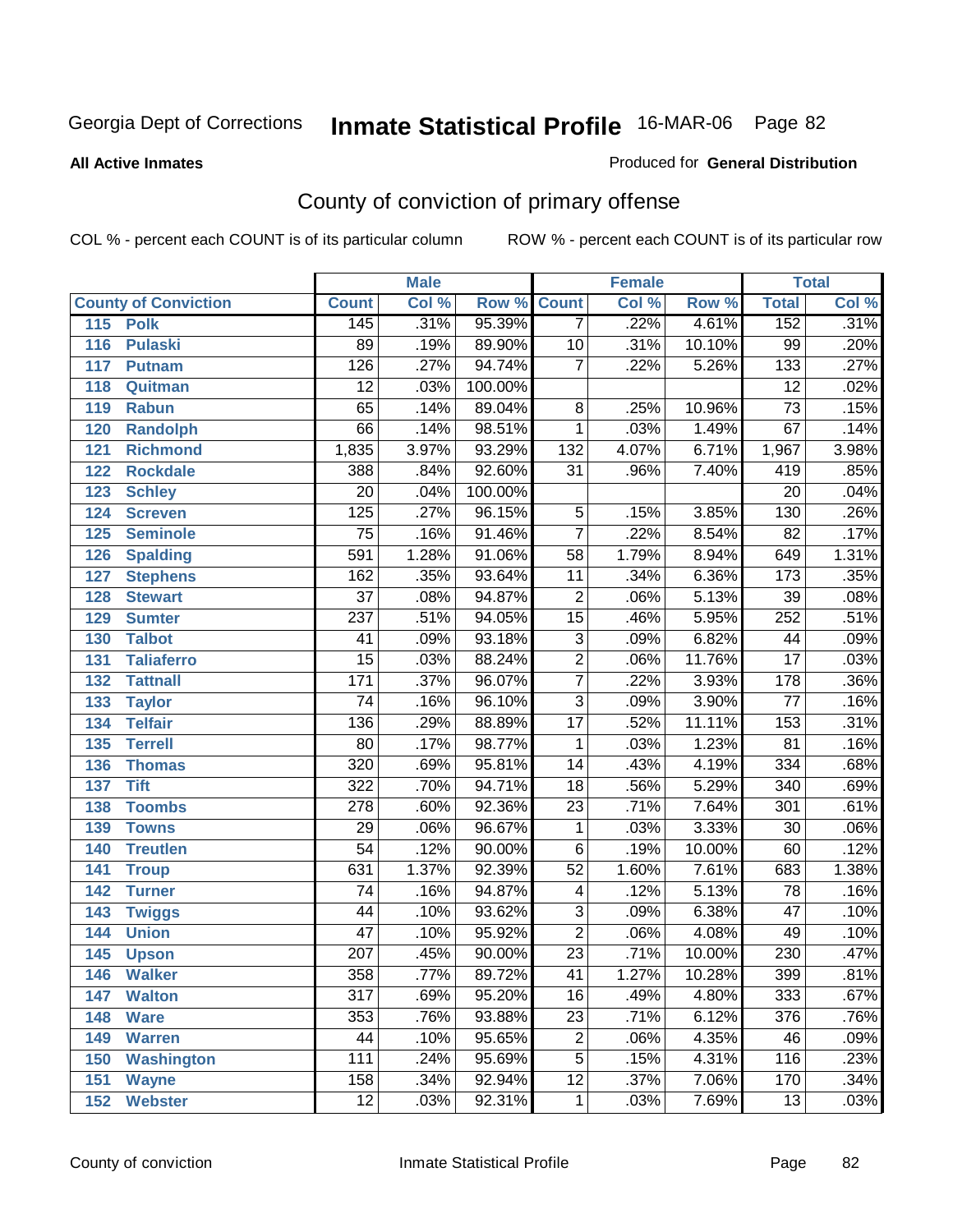**All Active Inmates**

### Produced for **General Distribution**

# County of conviction of primary offense

|                             |              | <b>Male</b> |                    |       | <b>Female</b> |        |        | <b>Total</b> |
|-----------------------------|--------------|-------------|--------------------|-------|---------------|--------|--------|--------------|
| <b>County of Conviction</b> | <b>Count</b> | Col %       | <b>Row % Count</b> |       | Col %         | Row %  | Total  | Col %        |
| <b>Wheeler</b><br>153       | 35           | .08%        | 92.11%             | 3     | .09%          | 7.89%  | 38     | .08%         |
| <b>White</b><br>154         | 71           | .15%        | 94.67%             | 4     | .12%          | 5.33%  | 75     | .15%         |
| <b>Whitfield</b><br>155     | 697          | 1.51%       | 88.79%             | 88    | 2.72%         | 11.21% | 785    | 1.59%        |
| 156<br><b>Wilcox</b>        | 82           | .18%        | 96.47%             | 3     | .09%          | 3.53%  | 85     | .17%         |
| <b>Wilkes</b><br>157        | 77           | .17%        | 93.90%             | 5     | .15%          | 6.10%  | 82     | .17%         |
| <b>Wilkinson</b><br>158     | 57           | .12%        | 95.00%             | 3     | $.09\%$       | 5.00%  | 60     | .12%         |
| <b>Worth</b><br>159         | 150          | $.32\%$     | 96.15%             | 6     | .19%          | 3.85%  | 156    | .32%         |
| <b>Total Rported</b>        | 46,194       | 100%        | 93.44%             | 3,241 | 100%          | 6.56%  | 49,435 | 100%         |

| w     | "^^    | 49    | 54 O         |
|-------|--------|-------|--------------|
| rrer. | 169    |       | v I u        |
|       | 46.663 | 3,290 | 20 QR<br>JJ. |

| <b>Mode</b><br>·uenτ) | .<br>uiton | obb، | Fulton |
|-----------------------|------------|------|--------|
|                       |            |      |        |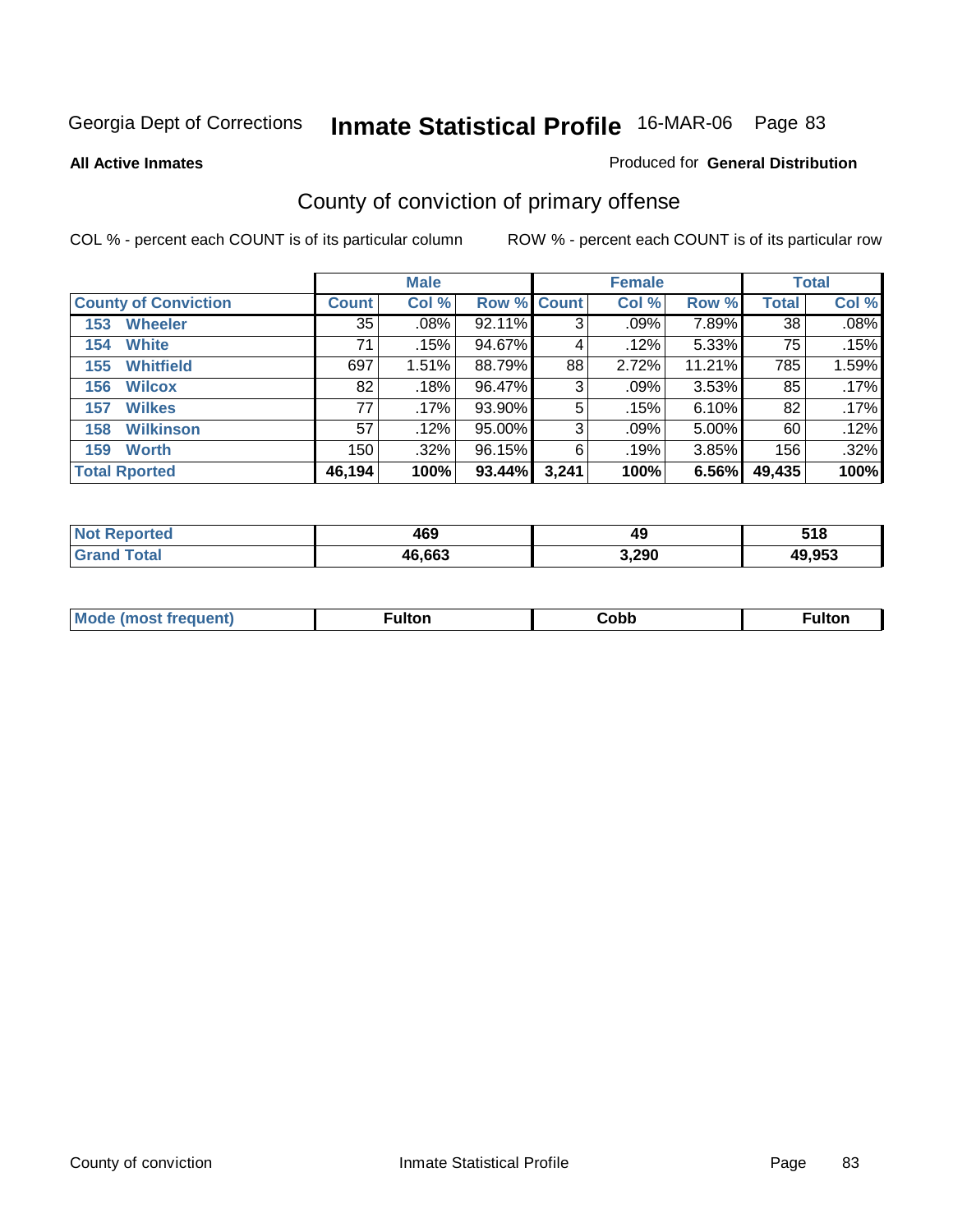#### **All Active Inmates**

#### Produced for **General Distribution**

# Circuit of conviction of primary offense

|                  |                               |                  | <b>Male</b> |        |                  | <b>Female</b> |        |                  | <b>Total</b> |
|------------------|-------------------------------|------------------|-------------|--------|------------------|---------------|--------|------------------|--------------|
|                  | <b>Circuit of Conviction</b>  | <b>Count</b>     | Col %       | Row %  | <b>Count</b>     | Col %         | Row %  | <b>Total</b>     | Col %        |
| $\mathbf{1}$     | <b>Alapaha Circuit</b>        | 349              | .76%        | 93.32% | $\overline{25}$  | .77%          | 6.68%  | 374              | .76%         |
| $\overline{2}$   | <b>Alcovy Circuit</b>         | 774              | 1.68%       | 93.59% | 53               | 1.64%         | 6.41%  | 827              | 1.67%        |
| 3                | <b>Atlanta Circuit</b>        | 4,335            | 9.38%       | 96.06% | 178              | 5.49%         | 3.94%  | 4,513            | 9.13%        |
| 4                | <b>Atlantic Circuit</b>       | 734              | 1.59%       | 95.20% | 37               | 1.14%         | 4.80%  | 771              | 1.56%        |
| 5                | <b>Augusta Circuit</b>        | 2,313            | 5.01%       | 93.42% | 163              | 5.03%         | 6.58%  | 2,476            | 5.01%        |
| $6\phantom{a}$   | <b>Blue Ridge Circuit</b>     | 540              | 1.17%       | 90.30% | 58               | 1.79%         | 9.70%  | 598              | 1.21%        |
| 7                | <b>Brunswick Circuit</b>      | 883              | 1.91%       | 95.25% | 44               | 1.36%         | 4.75%  | $\overline{927}$ | 1.88%        |
| 8                | <b>Chattahoochee Circuit</b>  | 1,920            | 4.16%       | 93.48% | 134              | 4.13%         | 6.52%  | 2,054            | 4.15%        |
| $\boldsymbol{9}$ | <b>Cherokee Circuit</b>       | 776              | 1.68%       | 88.89% | $\overline{97}$  | 2.99%         | 11.11% | 873              | 1.77%        |
| 10               | <b>Clayton Circuit</b>        | 1,555            | 3.37%       | 92.73% | 122              | 3.76%         | 7.27%  | 1,677            | 3.39%        |
| 11               | <b>Cobb Circuit</b>           | 2,473            | 5.35%       | 91.66% | 225              | 6.94%         | 8.34%  | 2,698            | 5.46%        |
| 12               | <b>Conasauga Circuit</b>      | 891              | 1.93%       | 89.10% | 109              | 3.36%         | 10.90% | 1,000            | 2.02%        |
| 13               | <b>Cordele Circuit</b>        | 666              | 1.44%       | 93.54% | 46               | 1.42%         | 6.46%  | $\overline{712}$ | 1.44%        |
| 14               | <b>Coweta Circuit</b>         | 1,815            | 3.93%       | 93.17% | 133              | 4.10%         | 6.83%  | 1,948            | 3.94%        |
| 15               | <b>Dougherty Circuit</b>      | 965              | 2.09%       | 94.15% | 60               | 1.85%         | 5.85%  | 1,025            | 2.07%        |
| 16               | <b>Dublin Circuit</b>         | 425              | .92%        | 93.00% | 32               | .99%          | 7.00%  | 457              | .92%         |
| 17               | <b>Eastern Circuit</b>        | 2,292            | 4.96%       | 94.20% | 141              | 4.35%         | 5.80%  | 2,433            | 4.92%        |
| 18               | <b>Flint Circuit</b>          | 428              | .93%        | 91.65% | 39               | 1.20%         | 8.35%  | 467              | .94%         |
| 19               | <b>Griffin Circuit</b>        | 1,114            | 2.41%       | 91.39% | 105              | 3.24%         | 8.61%  | 1,219            | 2.47%        |
| 20               | <b>Gwinnett Circuit</b>       | 1,453            | 3.15%       | 93.68% | 98               | 3.02%         | 6.32%  | 1,551            | 3.14%        |
| 21               | <b>Houston Circuit</b>        | 561              | 1.21%       | 93.66% | $\overline{38}$  | 1.17%         | 6.34%  | 599              | 1.21%        |
| 22               | <b>Lookout Mountain</b>       | 947              | 2.05%       | 90.45% | $\overline{1}00$ | 3.09%         | 9.55%  | 1,047            | 2.12%        |
|                  | <b>Circuit</b>                |                  |             |        |                  |               |        |                  |              |
| 23               | <b>Macon Circuit</b>          | 1,085            | 2.35%       | 95.01% | 57               | 1.76%         | 4.99%  | 1,142            | 2.31%        |
| 24               | <b>Middle Circuit</b>         | 739              | 1.60%       | 95.35% | 36               | 1.11%         | 4.65%  | 775              | 1.57%        |
| 25               | <b>Mountain Circuit</b>       | 352              | .76%        | 91.43% | 33               | 1.02%         | 8.57%  | 385              | .78%         |
| 26               | <b>Northeastern Circuit</b>   | 787              | 1.70%       | 91.94% | 69               | 2.13%         | 8.06%  | 856              | 1.73%        |
| 27               | <b>Northern Circuit</b>       | 571              | 1.24%       | 91.95% | 50               | 1.54%         | 8.05%  | 621              | 1.26%        |
| 28               | <b>Ocmulgee Circuit</b>       | 926              | 2.00%       | 94.30% | 56               | 1.73%         | 5.70%  | 982              | 1.99%        |
| 29               | <b>Oconee Circuit</b>         | $\overline{573}$ | 1.24%       | 90.95% | 57               | 1.76%         | 9.05%  | 630              | 1.27%        |
| 30               | <b>Ogeechee Circuit</b>       | $\overline{774}$ | 1.68%       | 93.37% | 55               | 1.70%         | 6.63%  | 829              | 1.68%        |
| 31               | <b>Pataula Circuit</b>        | $\overline{353}$ | .76%        | 96.19% | $\overline{14}$  | .43%          | 3.81%  | 367              | .74%         |
| 32               | <b>Piedmont Circuit</b>       | 502              | 1.09%       | 93.48% | 35               | 1.08%         | 6.52%  | 537              | 1.09%        |
| 33               | <b>Rome Circuit</b>           | 759              | 1.64%       | 89.40% | 90               | 2.78%         | 10.60% | 849              | 1.72%        |
| 34               | <b>South Georgia Circuit</b>  | 742              | 1.61%       | 93.69% | 50               | 1.54%         | 6.31%  | 792              | 1.60%        |
| 35               | <b>Southern Circuit</b>       | 1,222            | 2.65%       | 96.14% | 49               | 1.51%         | 3.86%  | 1,271            | 2.57%        |
| 36               | <b>Southwestern Circuit</b>   | 436              | .94%        | 94.99% | 23               | .71%          | 5.01%  | 459              | .93%         |
| 37               | <b>Stone Mountain Circuit</b> | 2,971            | 6.43%       | 95.32% | 146              | 4.50%         | 4.68%  | 3,117            | 6.31%        |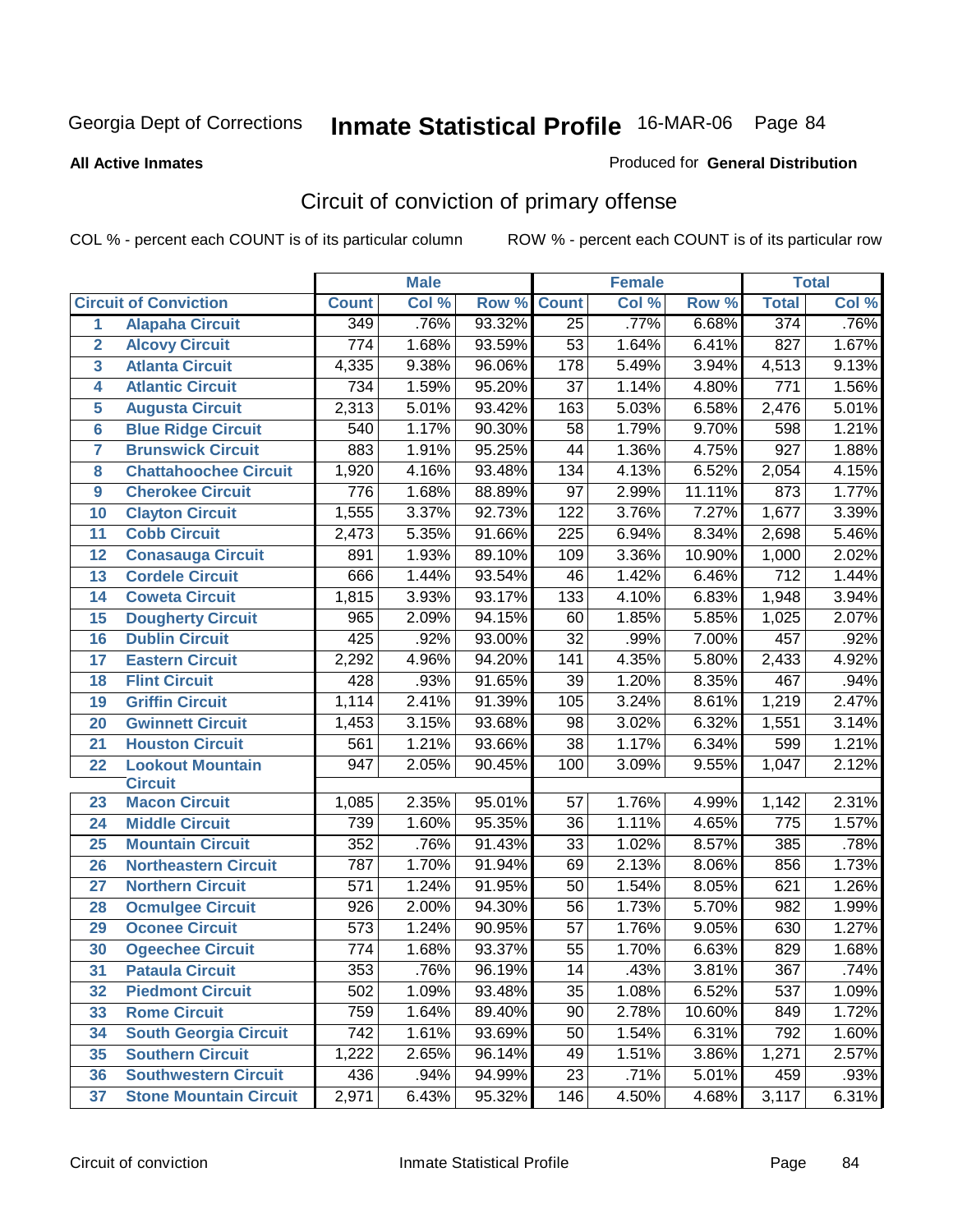**All Active Inmates**

### Produced for **General Distribution**

# Circuit of conviction of primary offense

|    |                              |              | <b>Male</b> |                    |       | <b>Female</b> |       |              | <b>Total</b> |
|----|------------------------------|--------------|-------------|--------------------|-------|---------------|-------|--------------|--------------|
|    | <b>Circuit of Conviction</b> | <b>Count</b> | Col %       | <b>Row % Count</b> |       | Col %         | Row % | <b>Total</b> | Col %        |
| 38 | <b>Tallapoosa Circuit</b>    | 215          | .47%        | 95.98%             | 9     | .28%          | 4.02% | 224          | .45%         |
| 39 | <b>Tifton Circuit</b>        | 611          | 1.32%       | 95.32%             | 30    | .93%          | 4.68% | 641          | 1.30%        |
| 40 | <b>Toombs Circuit</b>        | 393          | .85%        | 94.02%             | 25    | .77%          | 5.98% | 418          | .85%         |
| 41 | <b>Waycross Circuit</b>      | 784          | 1.70%       | 93.33%             | 56    | 1.73%         | 6.67% | 840          | 1.70%        |
| 42 | <b>Western Circuit</b>       | 499          | 1.08%       | 93.80%             | 33    | 1.02%         | 6.20% | 532          | 1.08%        |
| 43 | <b>Rockdale Circuit</b>      | 388          | $.84\%$     | 92.60%             | 31    | .96%          | 7.40% | 419          | .85%         |
| 44 | <b>Douglas Circuit</b>       | 996          | 2.16%       | 90.71%             | 102   | 3.15%         | 9.29% | 1,098        | 2.22%        |
| 45 | <b>Appalachian Circuit</b>   | 311          | .67%        | 92.56%             | 25    | .77%          | 7.44% | 336          | .68%         |
| 46 | <b>Enotah Circuit</b>        | 220          | .48%        | 92.83%             | 17    | .52%          | 7.17% | 237          | .48%         |
| 47 | <b>Bell-Forsyth Circuit</b>  | 217          | .47%        | 91.95%             | 19    | .59%          | 8.05% | 236          | .48%         |
| 48 | <b>Towaliga Circuit</b>      | 365          | .79%        | 94.07%             | 23    | .71%          | 5.93% | 388          | .78%         |
| 49 | <b>Paulding Circuit</b>      | 194          | .42%        | 93.27%             | 14    | .43%          | 6.73% | 208          | .42%         |
|    | <b>Total Rported</b>         | 46,194       | 100%        | 93.44%             | 3,241 | 100%          | 6.56% | 49,435       | 100%         |

| N<br>чтес. | 469    | 49    | :40<br>J I U |
|------------|--------|-------|--------------|
|            | 46.663 | 3,290 | 10 052<br>.  |

| M <sub>c</sub><br>∩hh<br>Atlanta<br>مغمجا<br>чит.<br>טעע<br>- - - - |  |  |
|---------------------------------------------------------------------|--|--|
|                                                                     |  |  |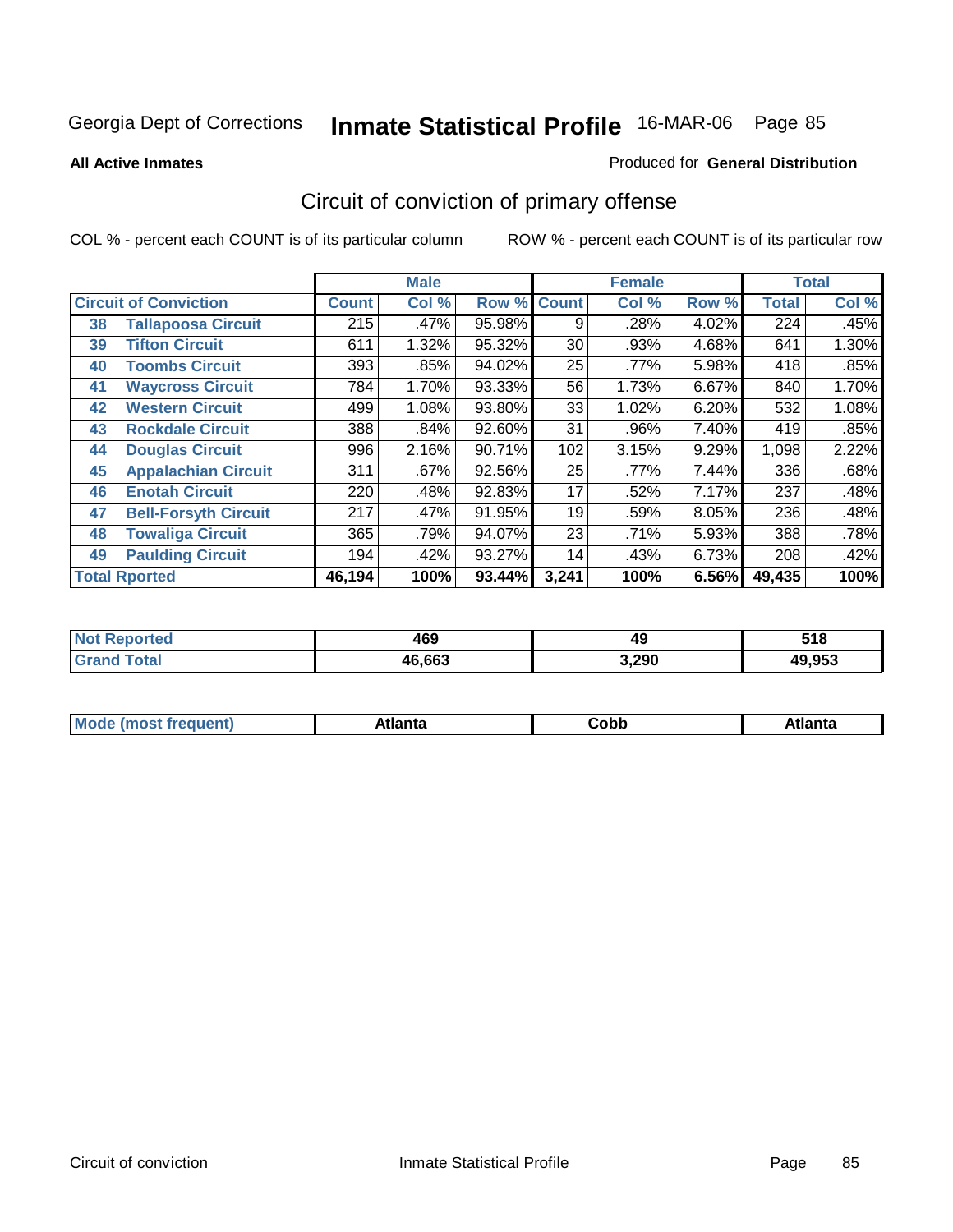### **All Active Inmates**

### Produced for **General Distribution**

## Years served (jail + prison) in this incarceration

|                       |                  | <b>Male</b> |         |                  | <b>Female</b> |        |                  | <b>Total</b> |
|-----------------------|------------------|-------------|---------|------------------|---------------|--------|------------------|--------------|
| <b>Years Served</b>   | <b>Count</b>     | Col %       | Row %   | <b>Count</b>     | Col %         | Row %  | <b>Total</b>     | Col %        |
| Less than one year    | 8,290            | 18.15%      | 88.36%  | 1,092            | 33.89%        | 11.64% | 9,382            | 19.19%       |
| 1 to 1.99 years       | 9,013            | 19.73%      | 91.62%  | 824              | 25.57%        | 8.38%  | 9,837            | 20.12%       |
| 2 to 2.99 years       | 5,586            | 12.23%      | 93.95%  | 360              | 11.17%        | 6.05%  | 5,946            | 12.16%       |
| 3 to 3.99 years       | 3,985            | 8.72%       | 95.13%  | $\overline{204}$ | 6.33%         | 4.87%  | 4,189            | 8.57%        |
| 4 to 4.99 years       | 3,077            | 6.74%       | 95.00%  | 162              | 5.03%         | 5.00%  | 3,239            | 6.62%        |
| 5 to 5.99 years       | 2,237            | 4.90%       | 96.13%  | $\overline{90}$  | 2.79%         | 3.87%  | 2,327            | 4.76%        |
| 6 to 6.99 years       | 2,000            | 4.38%       | 95.15%  | 102              | 3.17%         | 4.85%  | 2,102            | 4.30%        |
| 7 to 7.99 years       | 1,970            | 4.31%       | 95.77%  | 87               | 2.70%         | 4.23%  | 2,057            | 4.21%        |
| 8 to 8.99 years       | 1,745            | 3.82%       | 96.62%  | 61               | 1.89%         | 3.38%  | 1,806            | 3.69%        |
| 9 to 9.99 years       | 1,530            | 3.35%       | 97.51%  | 39               | 1.21%         | 2.49%  | 1,569            | 3.21%        |
| 10 to 10.99 years     | 970              | 2.12%       | 96.90%  | $\overline{31}$  | 0.96%         | 3.10%  | 1,001            | 2.05%        |
| 11 to 11.99 years     | 836              | 1.83%       | 96.54%  | $\overline{30}$  | 0.93%         | 3.46%  | 866              | 1.77%        |
| 12 to 12.99 years     | 796              | 1.74%       | 95.56%  | $\overline{37}$  | 1.15%         | 4.44%  | 833              | 1.70%        |
| 13 to 13.99 years     | 611              | 1.34%       | 96.68%  | $\overline{21}$  | 0.65%         | 3.32%  | 632              | 1.29%        |
| 14 to 14.99 years     | $\overline{570}$ | 1.25%       | 96.61%  | $\overline{20}$  | 0.62%         | 3.39%  | 590              | 1.21%        |
| 15 to 15.99 years     | 426              | 0.93%       | 96.82%  | 14               | 0.43%         | 3.18%  | 440              | 0.90%        |
| 16 to 16.99 years     | 326              | 0.71%       | 97.90%  | $\overline{7}$   | 0.22%         | 2.10%  | 333              | 0.68%        |
| 17 to 17.99 years     | 305              | 0.67%       | 97.13%  | $\overline{9}$   | 0.28%         | 2.87%  | $\overline{314}$ | 0.64%        |
| 18 to 18.99 years     | 263              | 0.58%       | 96.69%  | $\overline{9}$   | 0.28%         | 3.31%  | $\overline{272}$ | 0.56%        |
| 19 to 19.99 years     | $\overline{204}$ | 0.45%       | 97.14%  | $\overline{6}$   | 0.19%         | 2.86%  | $\overline{210}$ | 0.43%        |
| 20 to 20.99 years     | 182              | 0.40%       | 97.33%  | $\overline{5}$   | 0.16%         | 2.67%  | 187              | 0.38%        |
| 21 to 21.99 years     | $\overline{124}$ | 0.27%       | 96.12%  | $\overline{5}$   | 0.16%         | 3.88%  | $\overline{129}$ | 0.26%        |
| 22 to 22.99 years     | 105              | 0.23%       | 98.13%  | $\overline{2}$   | 0.06%         | 1.87%  | 107              | 0.22%        |
| 23 to 23.99 years     | $\overline{81}$  | 0.18%       | 100.00% |                  |               |        | $\overline{81}$  | 0.17%        |
| 24 to 24.99 years     | 108              | 0.24%       | 98.18%  | $\overline{2}$   | 0.06%         | 1.82%  | 110              | 0.22%        |
| 25 to 25.99 years     | 76               | 0.17%       | 98.70%  | $\overline{1}$   | 0.03%         | 1.30%  | 77               | 0.16%        |
| 26 to 26.99 years     | $\overline{53}$  | 0.12%       | 98.15%  | 1                | 0.03%         | 1.85%  | 54               | 0.11%        |
| 27 to 27.99 years     | $\overline{45}$  | 0.10%       | 100.00% |                  |               |        | 45               | 0.09%        |
| 28 to 28.99 years     | $\overline{36}$  | 0.08%       | 100.00% |                  |               |        | $\overline{36}$  | 0.07%        |
| 29 to 29.99 years     | $\overline{36}$  | 0.08%       | 100.00% |                  |               |        | $\overline{36}$  | 0.07%        |
| Thirty $+$ years      | $\overline{88}$  | 0.19%       | 98.88%  | 1                | 0.03%         | 1.12%  | $\overline{89}$  | 0.18%        |
| <b>Total Reported</b> | 45,674           | 100%        | 93.41%  | 3,222            | 100%          | 6.59%  | 48,896           | 100%         |

| тео<br>NO | 989    | 68    | 1,057  |
|-----------|--------|-------|--------|
|           | 46.663 | 3,290 | 49,953 |

| Mean<br>(average)    | 4.91               | 3.02               | 4.78                  |
|----------------------|--------------------|--------------------|-----------------------|
| Median (middle)      | 2.98               | 1.53               | 2.85                  |
| Mode (most frequent) | Less than one year | Less than one year | Less than one<br>vear |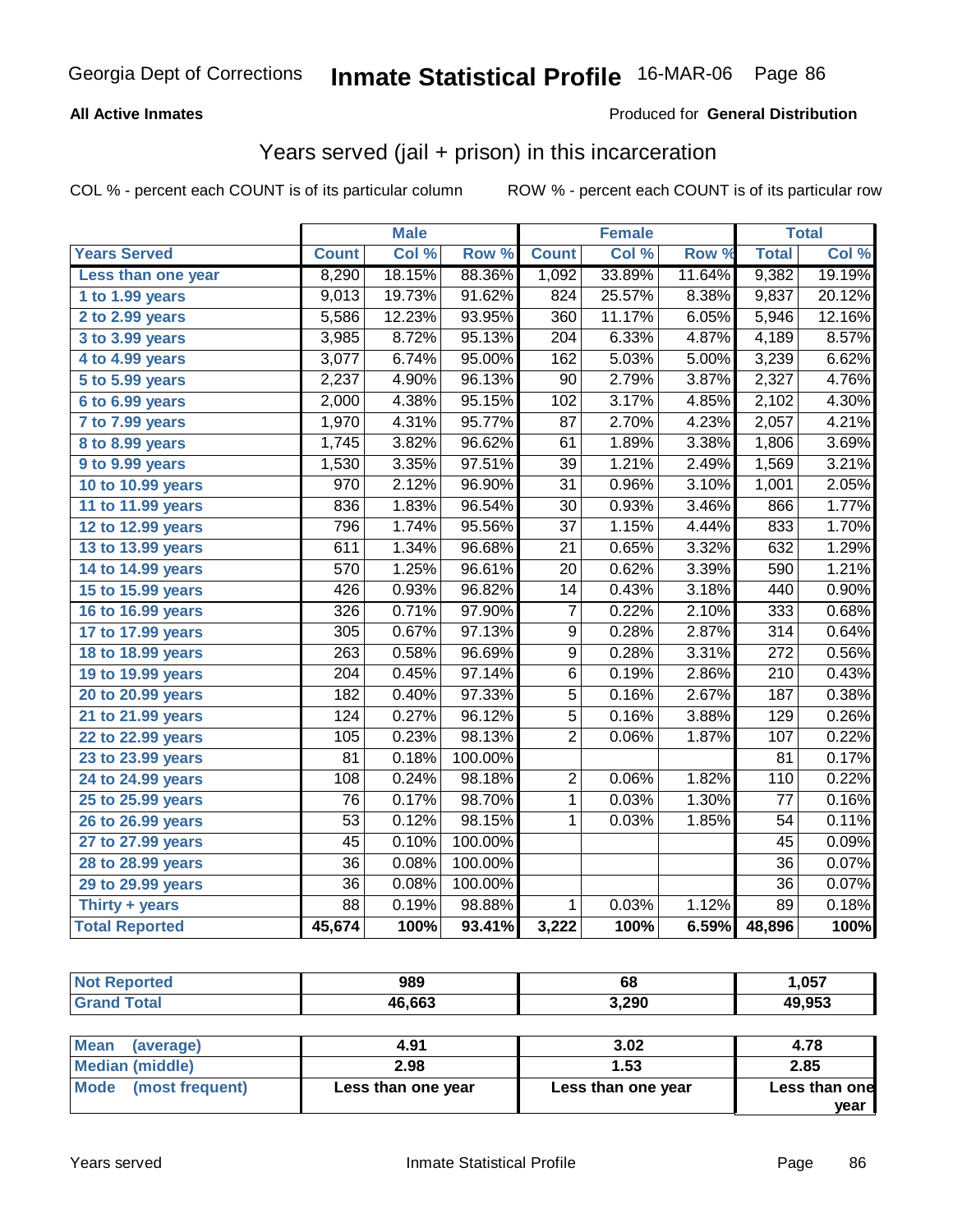### **All Active Inmates**

Produced for **General Distribution**

### Results of most recent HIV tests

|                         |              | <b>Male</b> |            |              | <b>Female</b> |          |              | <b>Total</b> |
|-------------------------|--------------|-------------|------------|--------------|---------------|----------|--------------|--------------|
| <b>HIV Test Results</b> | <b>Count</b> | Col %       | Row %I     | <b>Count</b> | Col %         | Row %    | <b>Total</b> | Col %        |
| <b>Positive</b>         | 862          | $1.87\%$    | $90.45\%$  | 91           | 3.01%         | $9.55\%$ | 953          | 1.94%        |
| <b>Negative</b>         | 45,141       | $98.10\%$   | 93.90%     | 2,933        | 96.99%        | 6.10%    | 48,074       | 98.04%       |
| <b>Indeterminate</b>    | 9            | $0.02\%$    | 100.00%    |              |               |          |              | 0.02%        |
| <b>Refused</b>          |              | 0.01%       | $100.00\%$ |              |               |          |              | 0.01%        |
| Total Reported          | 46,013       | 100%        | 93.83%     | 3,024        | 100%          | 6.17%    | 49,037       | 100.0%       |

| <b>Not</b><br>Reported | 650    | 266<br>__ | 916    |
|------------------------|--------|-----------|--------|
| `otal                  | 46.663 | 3,290     | 49,953 |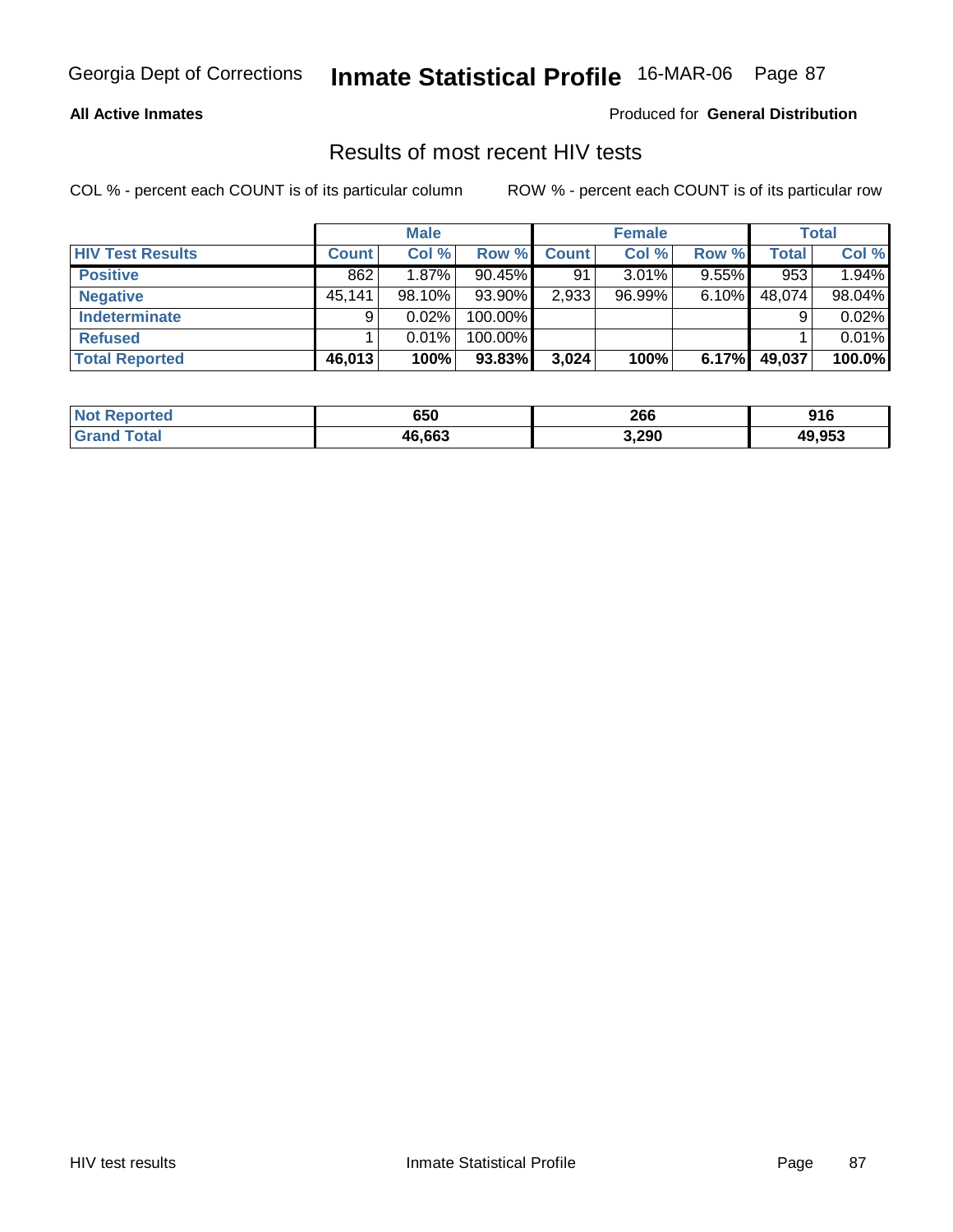### **All Active Inmates**

### Produced for **General Distribution**

### Results of most recent tuberculosis test

|                                  |              | <b>Male</b> |           |       | <b>Female</b> |          |              | <b>Total</b> |
|----------------------------------|--------------|-------------|-----------|-------|---------------|----------|--------------|--------------|
| <b>Tuberculosis Test Results</b> | <b>Count</b> | Col %       | Row %     | Count | Col %         | Row %    | <b>Total</b> | Col %        |
| <b>Positive on current test</b>  | 2.874        | $6.28\%$    | $96.74\%$ | 97    | 3.19%         | $3.26\%$ | 2,971        | 6.08%        |
| <b>Positive on previous test</b> | 5.270        | 11.51%      | 96.52%    | 190   | 6.26%         | $3.48\%$ | 5,460        | 11.18%       |
| <b>Negative</b>                  | 37,640       | $82.18\%$   | $93.19\%$ | 2,750 | $90.55\%$     | $6.81\%$ | 40,390       | 82.70%       |
| <b>Refused</b>                   | 16           | 0.03%       | 100.00%   |       |               |          | 16           | 0.03%        |
| <b>Total Reported</b>            | 45,800       | 100%        | 93.78%    | 3,037 | 100%          | 6.22%    | 48,837       | 100%         |

| <b>Not Reported</b>          | 863    | 253   | ,116   |
|------------------------------|--------|-------|--------|
| <b>Total</b><br><b>Srand</b> | 46.663 | 3,290 | 49,953 |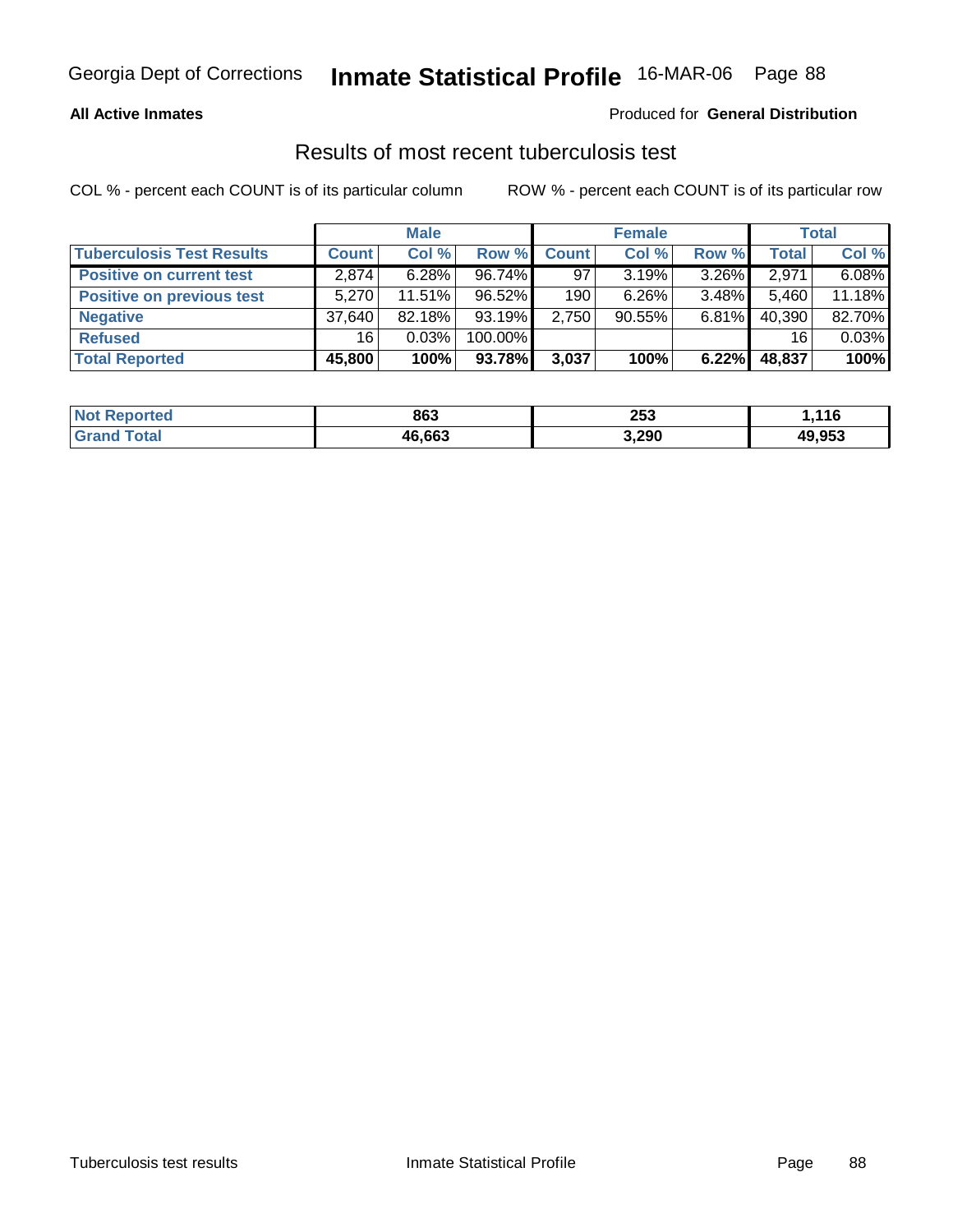### **All Active Inmates**

Produced for **General Distribution**

### Results of most recent syphilis test

|                                 |              | <b>Male</b> |        |             | <b>Female</b> |           |               | Total    |
|---------------------------------|--------------|-------------|--------|-------------|---------------|-----------|---------------|----------|
| <b>Syphilis Test Results</b>    | <b>Count</b> | Col %       |        | Row % Count | Col %         | Row %     | $\tau$ otal i | Col %    |
| <b>Positive on current test</b> | 810          | $.80\%$     | 85.53% | 137         | 4.54%         | $14.47\%$ | 947           | $1.97\%$ |
| <b>Negative</b>                 | 44,220       | $98.20\%$   | 93.88% | 2,882       | $95.46\%$     | $6.12\%$  | 47.102        | 98.03%   |
| <b>Total Reported</b>           | 45,030       | 100%        | 93.72% | 3,019       | 100%          | 6.28%     | 48,049        | 100%     |

| <b>Not Reported</b> | .633   | ייר<br>. . | 904. ا |
|---------------------|--------|------------|--------|
| <b>Grand Total</b>  | 46,663 | 3,290      | 49,953 |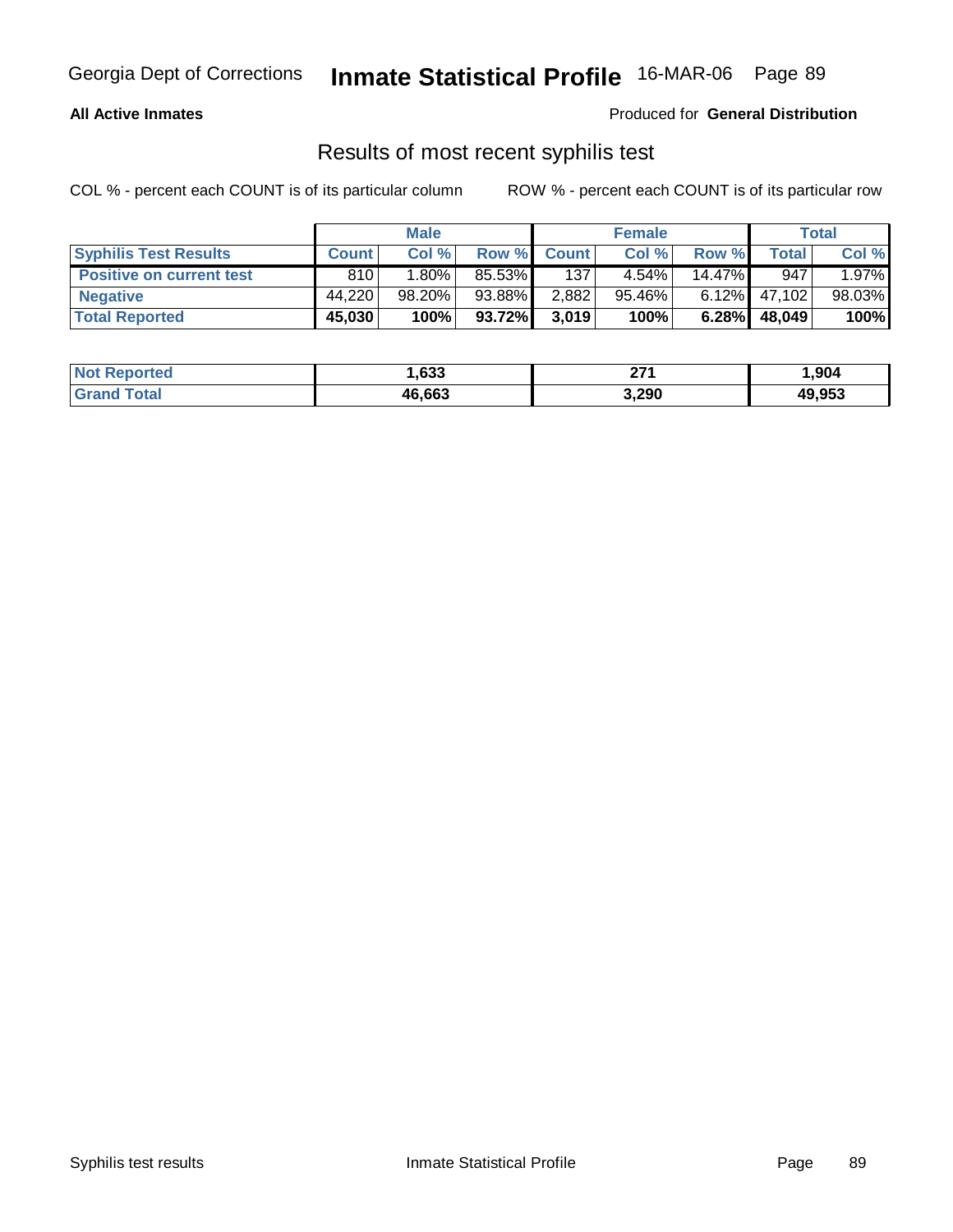### **All Active Inmates**

### Produced for **General Distribution**

### Results of most recent Hepatitis-C test

|                                 |              | <b>Male</b> |            |              | <b>Female</b> |          |         | <b>Total</b> |
|---------------------------------|--------------|-------------|------------|--------------|---------------|----------|---------|--------------|
| <b>Hepatitis-C Test Results</b> | <b>Count</b> | Col %       | Row %      | <b>Count</b> | Col %         | Row %    | Total i | Col %        |
| <b>Positive on current test</b> | 169          | 47.34%      | $97.13\%$  |              | 83.33%        | $2.87\%$ | 174     | 47.93%       |
| <b>Negative</b>                 | 185          | 51.82%      | 99.46%     |              | $16.67\%$     | $0.54\%$ | 186     | 51.24%       |
| <b>Indeterminate</b>            | 2            | 0.84%       | $100.00\%$ |              |               |          |         | 0.83%        |
| <b>Total Reported</b>           | 357          | 100%        | $98.35\%$  |              | 100%          | 1.65%    | 363     | 100%         |

| <b>Not Reported</b> | 46,306 | 3,284 | 49,590 |
|---------------------|--------|-------|--------|
| <b>Grand Total</b>  | 46,663 | 3,290 | 49,953 |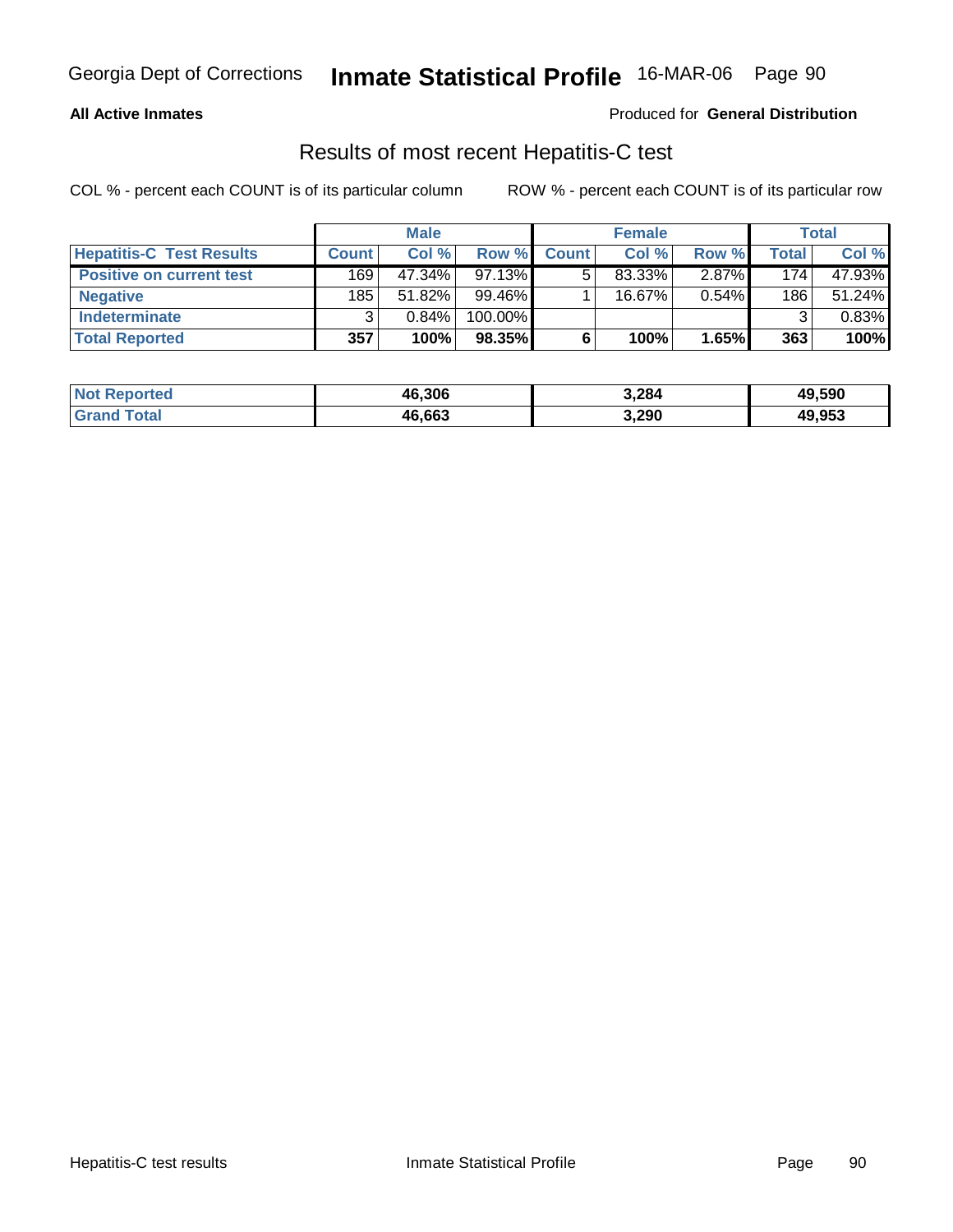### **All Active Inmates**

### Produced for **General Distribution**

### Results of most recent pregnancy test

|                                 |              | <b>Male</b> |          |              | <b>Female</b> |         |              | <b>Total</b> |
|---------------------------------|--------------|-------------|----------|--------------|---------------|---------|--------------|--------------|
| <b>Pregnancy Test Results</b>   | <b>Count</b> | Col %       | Row %    | <b>Count</b> | Col %         | Row %   | <b>Total</b> | Col %        |
| <b>Positive on current test</b> |              |             |          | 54           | $1.88\%$      | 100.00% | 54           | 1.88%        |
| <b>Negative</b>                 |              | 100.00%     | $0.04\%$ | 2,811        | $98.08\%$     | 99.96%  | 2,812        | 98.08%       |
| <b>Indeterminate</b>            |              |             |          |              | 0.03%         | 100.00% |              | 0.03%        |
| <b>Total Reported</b>           |              | 100%        | 0.03%    | 2,866        | 100%          | 99.97%  | 2,867        | 100%         |

| <b>Not Reported</b> | 46,662 | 424   | 47,086 |
|---------------------|--------|-------|--------|
| <b>Total</b>        | 46,663 | 3,290 | 49,953 |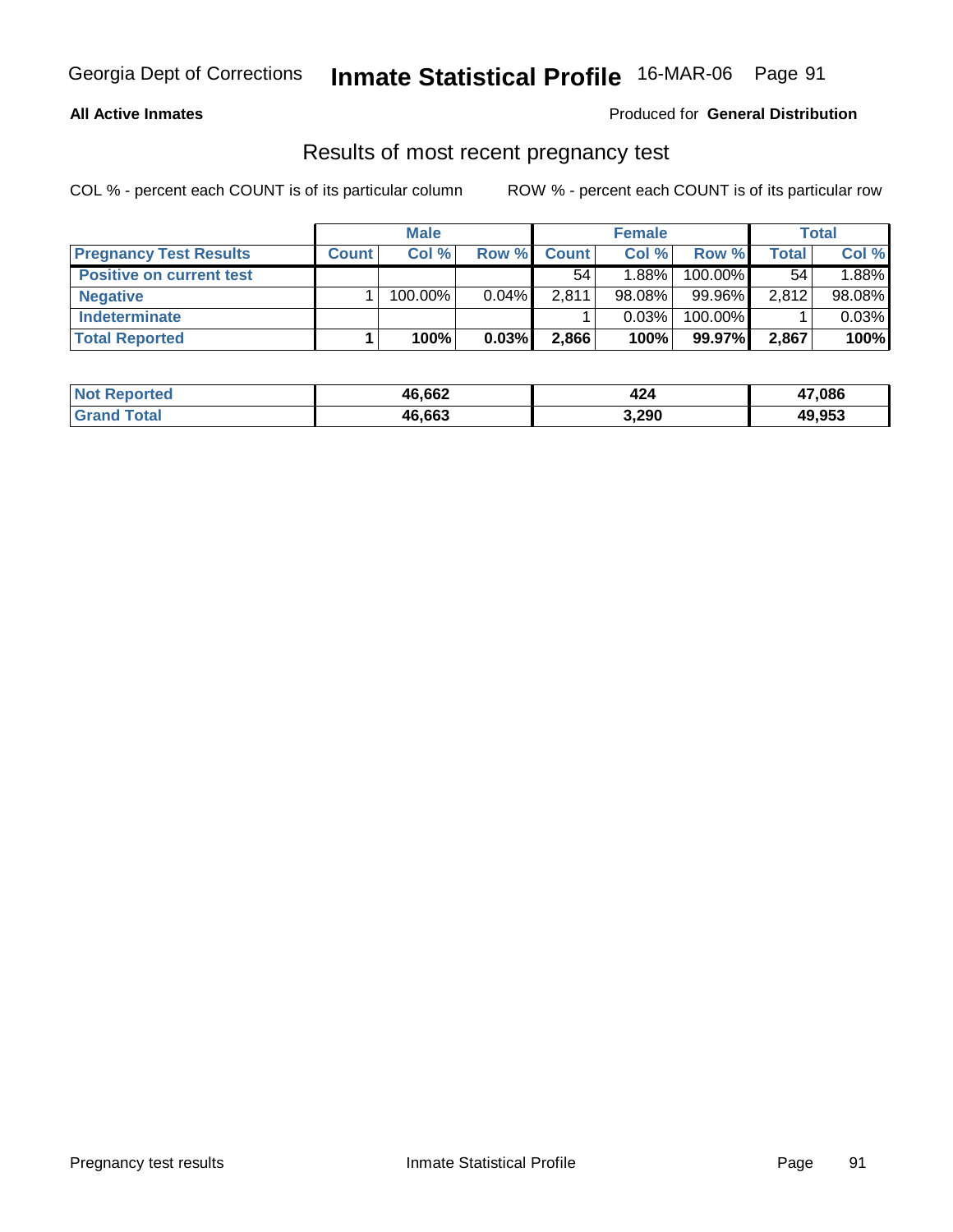### **All Active Inmates**

### Produced for **General Distribution**

### Results of most recent diabetes test

|                                 |              | <b>Male</b> |             | <b>Female</b> |        |                  | Total   |
|---------------------------------|--------------|-------------|-------------|---------------|--------|------------------|---------|
| <b>Diabetes Test Results</b>    | <b>Count</b> | Col %       | Row % Count | Col %         | Row %  | $\mathsf{Total}$ | Col %   |
| <b>Positive on current test</b> | 94           | 100.00%     | $98.95\%$   | $100.00\%$    | 1.05%∎ | 95               | 100.00% |
| <b>Total Reported</b>           | 94           | 100%        | 98.95%      | 100%          | 1.05%  | 95               | 100%    |

| <b>Not Reported</b>  | 46,569 | 3,289 | 49.858 |
|----------------------|--------|-------|--------|
| ⊺otal<br><b>Gran</b> | 46.663 | 3,290 | 49,953 |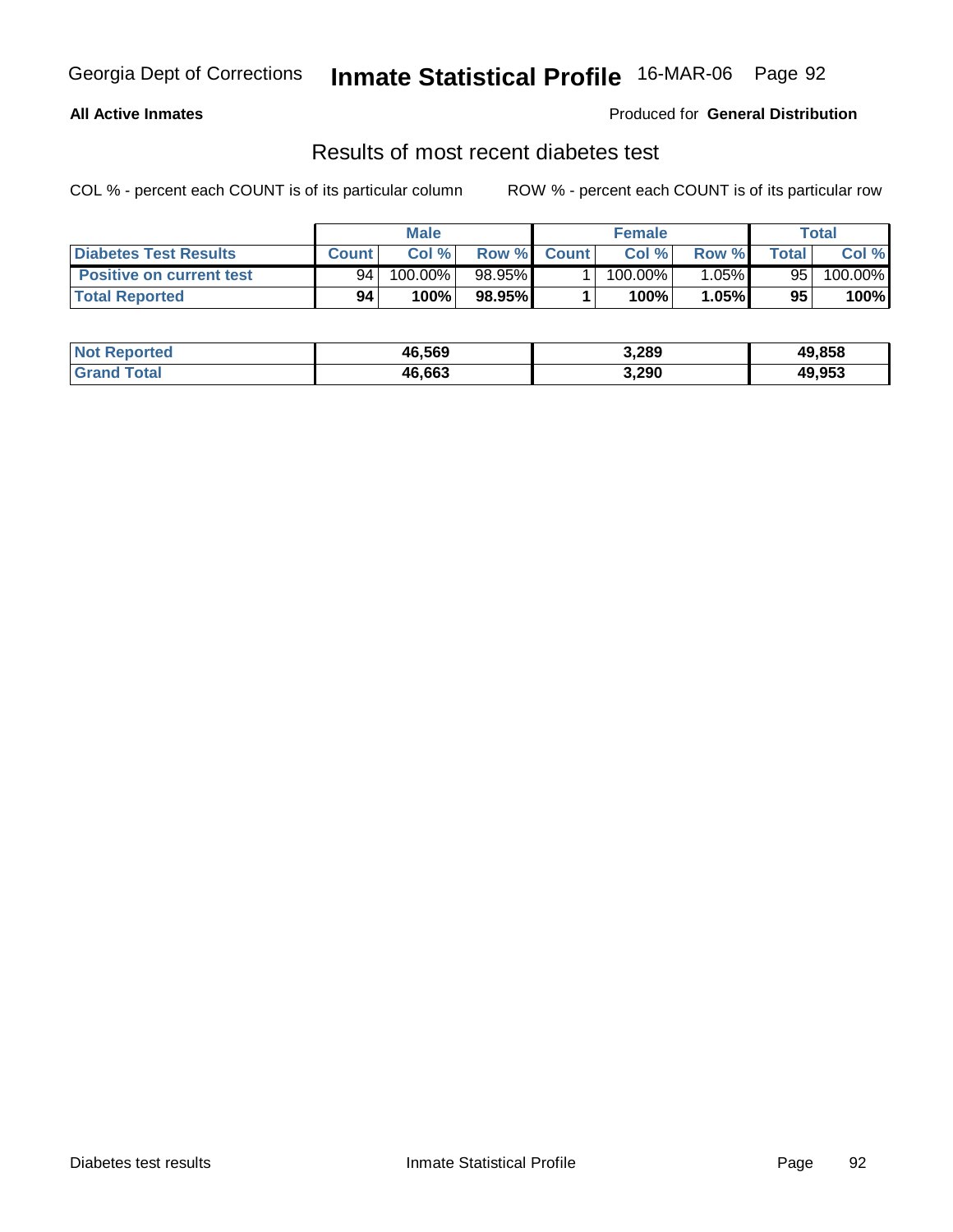### **All Active Inmates**

### Produced for **General Distribution**

### Results of most recent hypertension test

|                                  |              | <b>Male</b> |           |              | <b>Female</b> |          |       | Total     |
|----------------------------------|--------------|-------------|-----------|--------------|---------------|----------|-------|-----------|
| <b>Hypertension Test Results</b> | <b>Count</b> | Col%        |           | Row % Count  | Col%          | Row %    | Total | Col %     |
| <b>Positive on current test</b>  | 410          | $97.85\%$   | 99.03%    | $\mathbf{A}$ | 100.00%       | $0.97\%$ | 414   | $97.87\%$ |
| <b>Negative</b>                  | 9            | 2.15%       | 100.00%   |              |               |          |       | 2.13%     |
| <b>Total Reported</b>            | 419          | 100%        | $99.05\%$ |              | 100%          | 0.95%    | 423   | 100%      |

| <b>Not Reported</b> | 46,244 | 3,286 | 49,530 |
|---------------------|--------|-------|--------|
| <b>Grand Total</b>  | 46,663 | 3,290 | 49,953 |